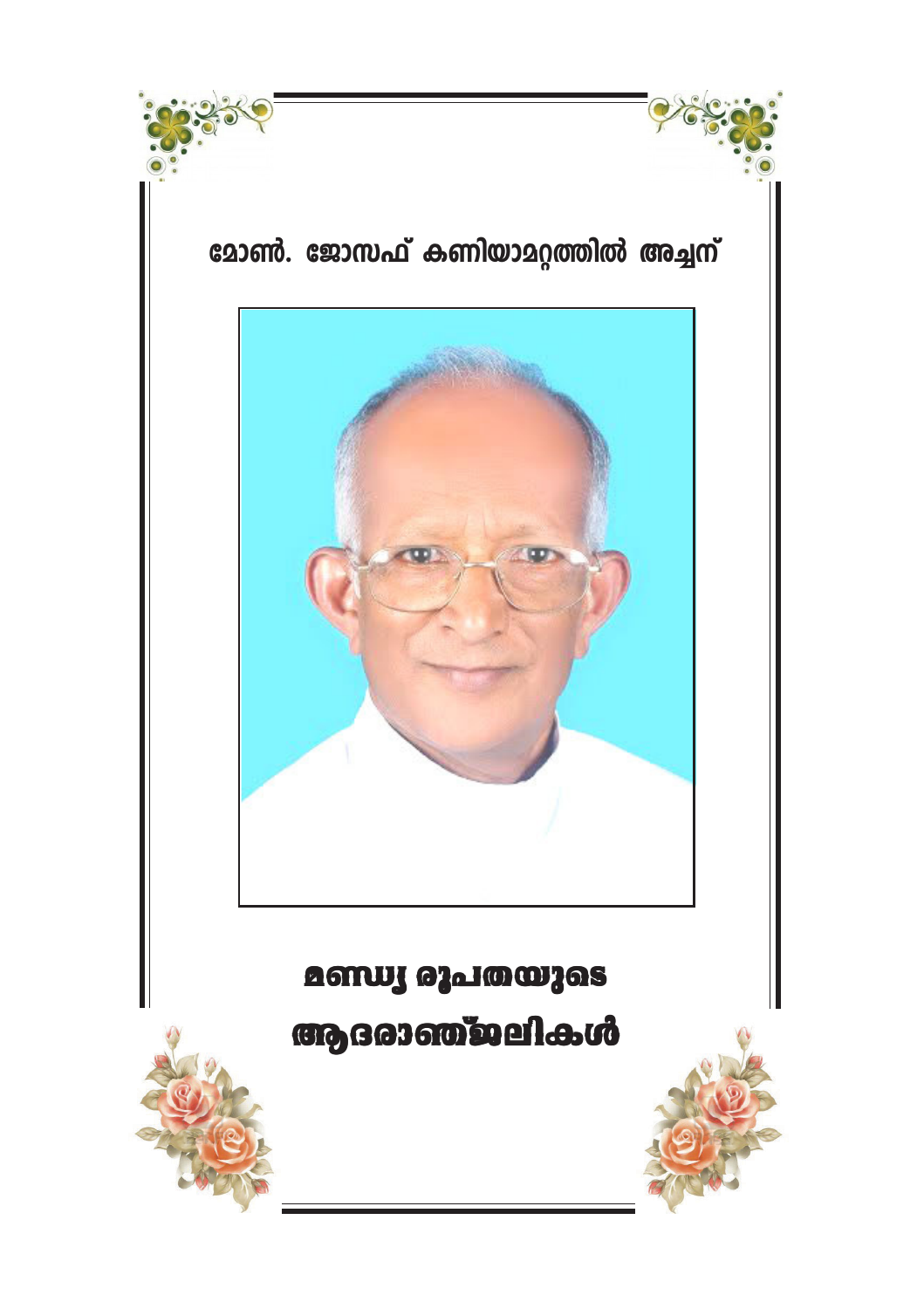# **MANDYA JYOTHI MANDYA DIOCESAN BULLETIN**



*''TO HAVE LIFE AND HAVE IT ABUNDANTLY" (Jn.10:10)*

*Printed, Published and Edited by:* Fr. Paul Vazhappilly Bishop's House, Diocese of Mandya, Kalenahally P.O, Mandya 571402, Karnataka, India E-mail : paulva2012orgmail.com Ph: 08232 - 291235, Mobile : 09483045305

*Owned by :* The Diocese of Mandya E-mail : dioceseofmandya@gmail.com Web: www.mandyadiocese.org Ph: 08232 - 291050

**Vol. 05 February - 2014 No. 1**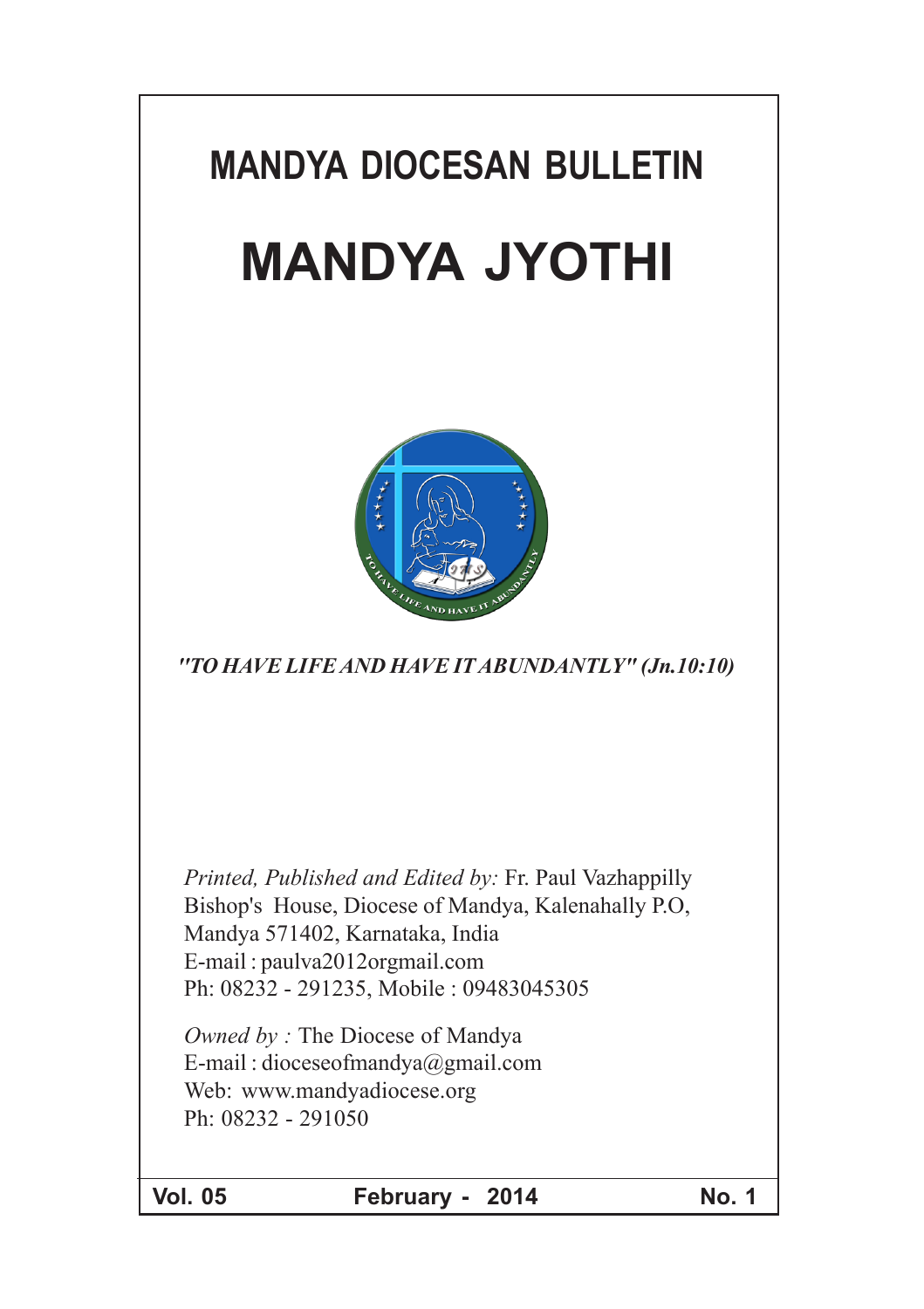# <u>ഉള്ളടക്കം</u>

| 1.  | Lenten Message of holy |    |
|-----|------------------------|----|
|     | Father Francis 2014    | 03 |
| 2.  |                        | 07 |
| 3.  | സീറോമലബാർ സഭയുടെ പുതിയ |    |
|     |                        | 16 |
| 4.  |                        | 20 |
| 5.  |                        | 27 |
| 6.  |                        | 29 |
| 7.  |                        | 30 |
| 8.  |                        | 33 |
| 9.  |                        | 40 |
| 10. |                        | 46 |
| 11. |                        | 48 |
| 12. |                        | 51 |
| 13. |                        | 57 |
| 14. |                        | 59 |
| 15. |                        | 61 |
| 16. |                        | 71 |
| 17. |                        | 72 |
| 18. |                        | 73 |
| 19. |                        | 78 |
| 20. |                        | 78 |
| 21. |                        | 85 |
|     |                        |    |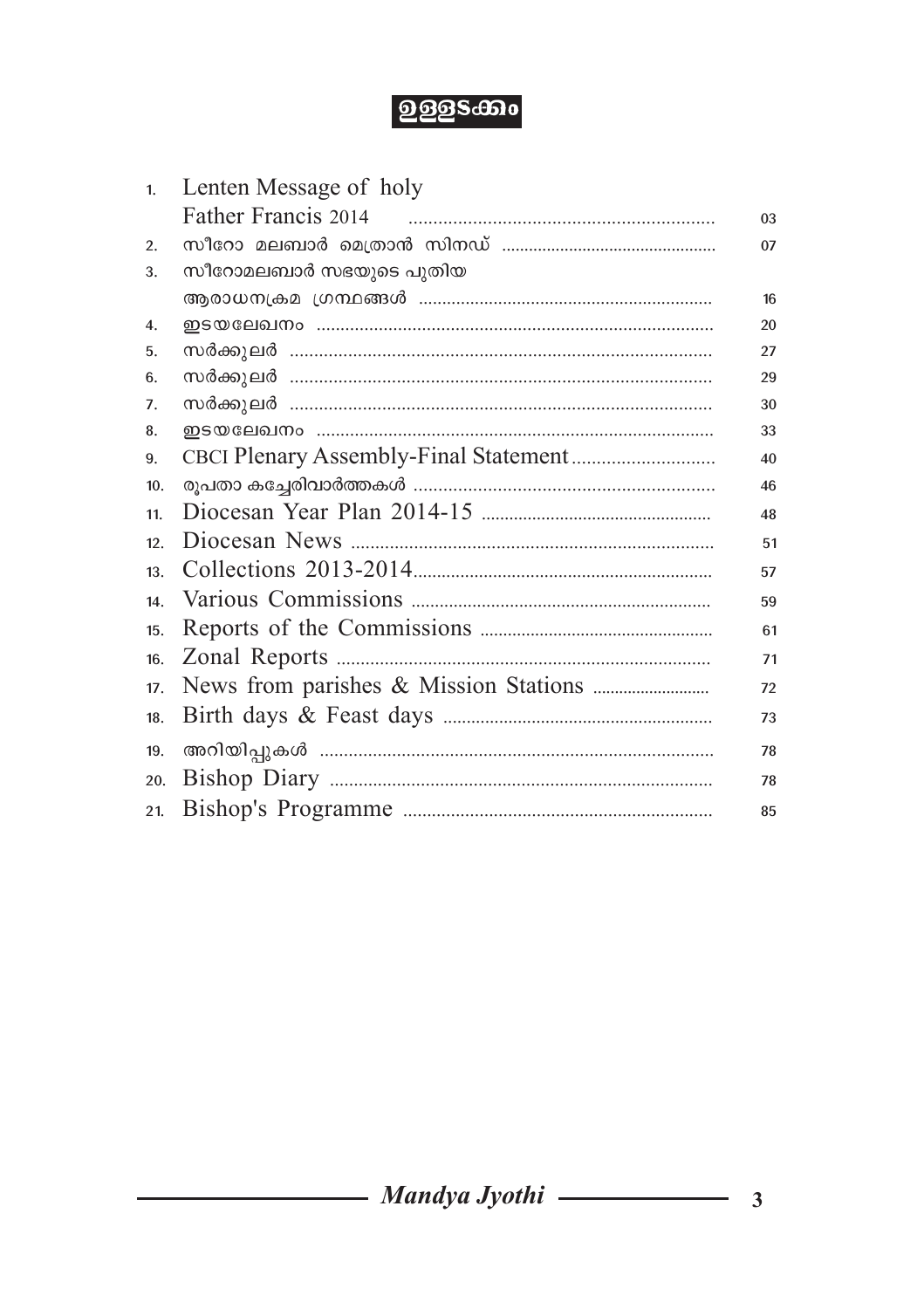# **I. LENTEN MESSAGE OF HOLY FATHER FRANCIS 2014**

*He became poor, so that by his poverty you might become rich (cf. 2 Cor 8:9)*

Dear Brothers and Sisters,

As Lent draws near, I would like to offer some helpful thoughts on our path of conversion as individuals and as a community. These insights are inspired by the words of Saint Paul: "For you know the grace of our Lord Jesus Christ, that though he was rich, yet for your sake he became poor, so that by his poverty you might become rich" (2 Cor8:9). The Apostle was writing to the Christians of Corinth to encourage them to be generous in helping the faithful in Jerusalem who were in need. What do these words of Saint Paul mean for us Christians today? What does this invitation to poverty, a life of evangelical poverty, mean for us today?

## **1. Christ's grace**

First of all, it shows us how God works. He does not reveal himself cloaked in worldly power and wealth but rather in weakness and poverty: "though He was rich, yet for your sake he became poor …". Christ, the eternal Son of God, one with the Father in power and glory, chose to be poor; he came amongst us and drew near to each of us; he set aside his glory and emptied himself so that he could be like us in all things (cf. Phil 2:7; Heb 4:15). God's becoming man is a great mystery! But the reason for all this is his love, a love which is grace, generosity, a desire to draw near, a love which does not hesitate to offer itself in sacrifice for the beloved. Charity, love, is sharing with the one we love in all things. Love makes us similar, it creates equality, it breaks down walls and eliminates distances. God did this with us. Indeed, Jesus "worked with human hands, thought with a human mind, acted by human choice and loved with a human heart. Born of the Virgin Mary, he truly became one of us, like us in all things except sin." (Gaudium et Spes, 22).

By making himself poor, Jesus did not seek poverty for its own sake but, as Saint Paul says "that by his poverty you might become rich". This is no mere play on words or a catch phrase. Rather, it sums up God's logic, the logic of love, the logic of the incarnation and the cross. God did not let our salvation drop down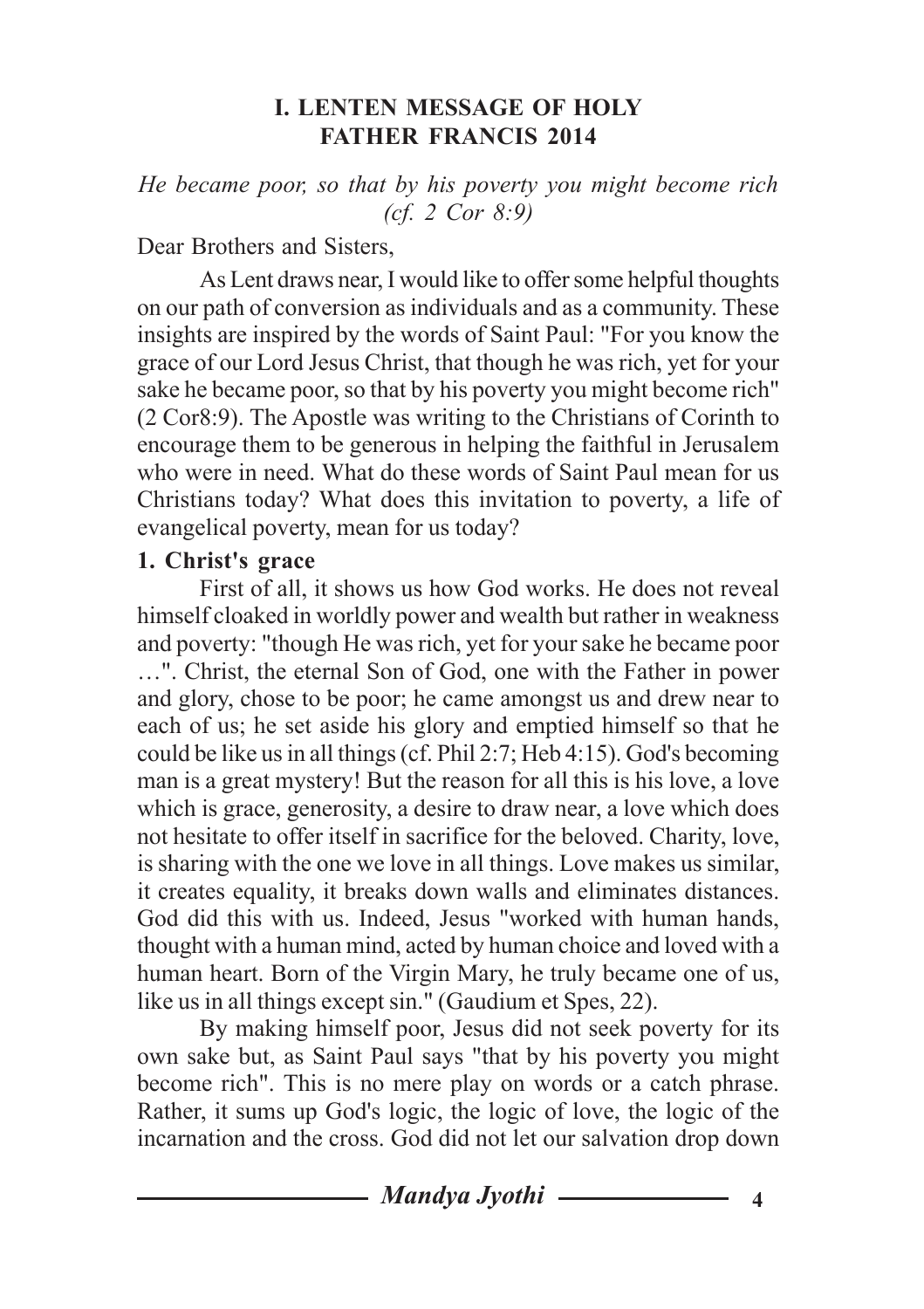from heaven, like someone who gives alms from their abundance out of a sense of altruism and piety. Christ's love is different! When Jesus stepped into the waters of the Jordan and was baptized by John the Baptist, he did so not because he was in need of repentance, or conversion; he did it to be among people who need forgiveness, among us sinners, and to take upon himself the burden of our sins. In this way he chose to comfort us, to save us, to free us from our misery. It is striking that the Apostle states that we were set free, not by Christ's riches but by his poverty. Yet Saint Paul is well aware of the "the unsearchable riches of Christ" (Eph 3:8), that he is "heir of all things" (Heb 1:2).

So what is this poverty by which Christ frees us and enriches us? It is his way of loving us, his way of being our neighbour, just as the Good Samaritan was neighbour to the man left half dead by the side of the road (cf. Lk 10:25ff). What gives us true freedom, true salvation and true happiness is the compassion, tenderness and solidarity of his love. Christ's poverty which enriches us is his taking flesh and bearing our weaknesses and sins as an expression of God's infinite mercy to us. Christ's poverty is the greatest treasure of all: Jesus' wealth is that of his boundless confidence in God the Father, his constant trust, his desire always and only to do the Father's will and give glory to him. Jesus is rich in the same way as a child who feels loved and who loves its parents, without doubting their love and tenderness for an instant. Jesus' wealth lies in his being the Son; his unique relationship with the Father is the sovereign prerogative of this Messiah who is poor. When Jesus asks us to take up his "yoke which is easy", he asks us to be enriched by his "poverty which is rich" and his "richness which is poor", to share his filial and fraternal Spirit, to become sons and daughters in the Son, brothers and sisters in the firstborn brother (cf. Rom 8:29).

It has been said that the only real regret lies in not being a saint (L. Bloy); we could also say that there is only one real kind of poverty: not living as children of God and brothers and sisters of Christ.

#### **2. Our witness**

We might think that this "way" of poverty was Jesus' way, whereas we who come after him can save the world with the right kind of human resources. This is not the case. In every time and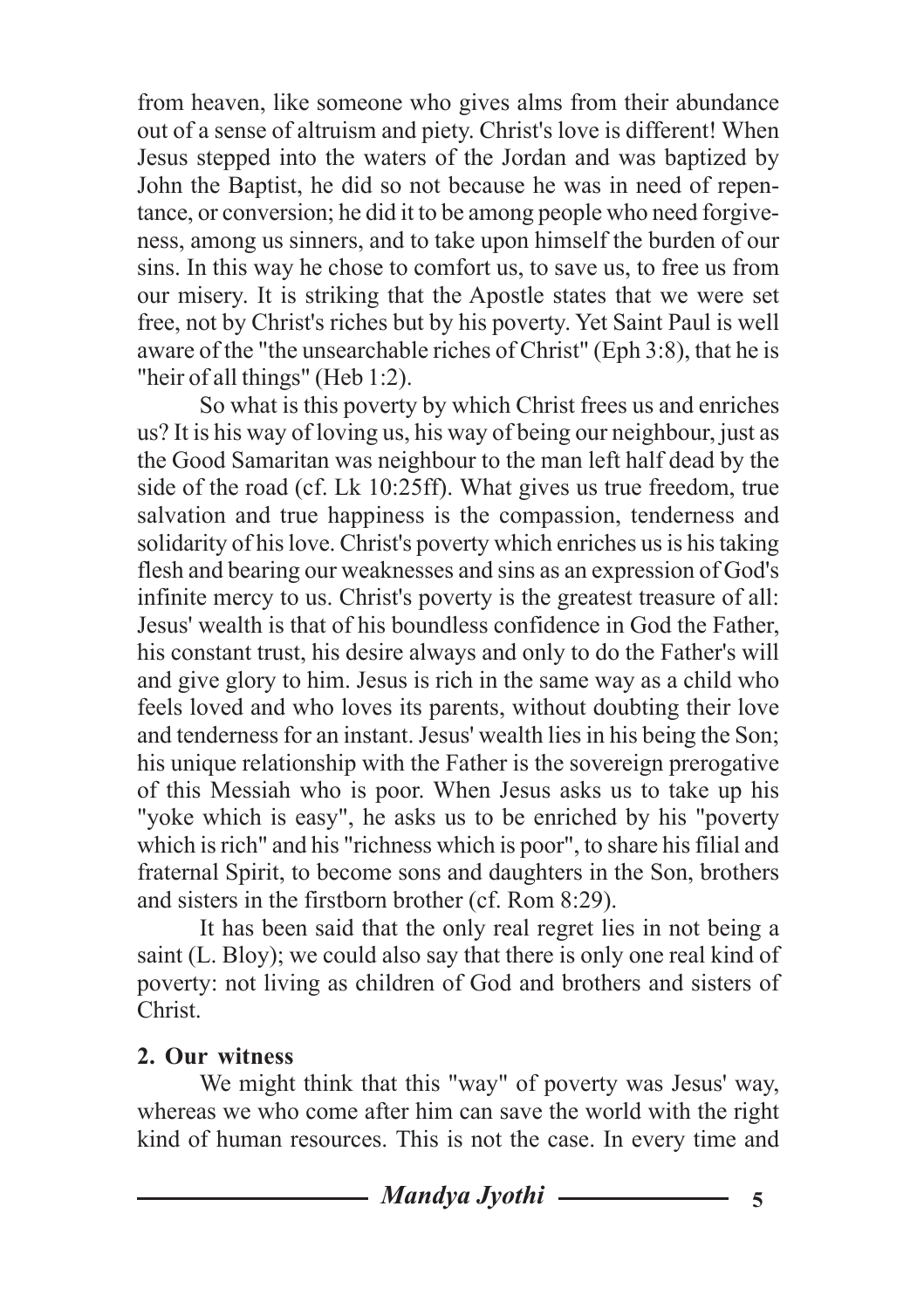place God continues to save mankind and the world through the poverty of Christ, who makes himself poor in the sacraments, in his word and in his Church, which is a people of the poor. God's wealth passes not through our wealth, but invariably and exclusively through our personal and communal poverty, enlivened by the Spirit of Christ.

In imitation of our Master, we Christians are called to confront the poverty of our brothers and sisters, to touch it, to make it our own and to take practical steps to alleviate it. Destitution is not the same as poverty: destitution is poverty without faith, without support, without hope. There are three types of destitution: material, moral and spiritual. Material destitution is what is normally called poverty, and affects those living in conditions opposed to human dignity: those who lack basic rights and needs such as food, water, hygiene, work and the opportunity to develop and grow culturally. In response to this destitution, the Church offers her help, her diakonia, in meeting these needs and binding these wounds which disfigure the face of humanity. In the poor and outcast we see Christ's face; by loving and helping the poor, we love and serve Christ. Our efforts are also directed to ending violations of human dignity, discrimination and abuse in the world, for these are so often the cause of destitution. When power, luxury and money become idols, they take priority over the need for a fair distribution of wealth. Our consciences thus need to be converted to justice, equality, simplicity and sharing.

No less a concern is moral destitution, which consists in slavery to vice and sin. How much pain is caused in families because one of their members - often a young person - is in thrall to alcohol, drugs, gambling or pornography! How many people no longer see meaning in life or prospects for the future, how many have lost hope! And how many are plunged into this destitution by unjust social conditions, by unemployment, which takes away their dignity as breadwinners, and by lack of equal access to education and health care. In such cases, moral destitution can be considered impending suicide. This type of destitution, which also causes financial ruin, is invariably linked to the spiritual destitution which we experience when we turn away from God and reject his love. If we think we don't need God who reaches out to us through Christ, because we believe we can make do on our own, we are headed for a fall. God alone can truly save and free us.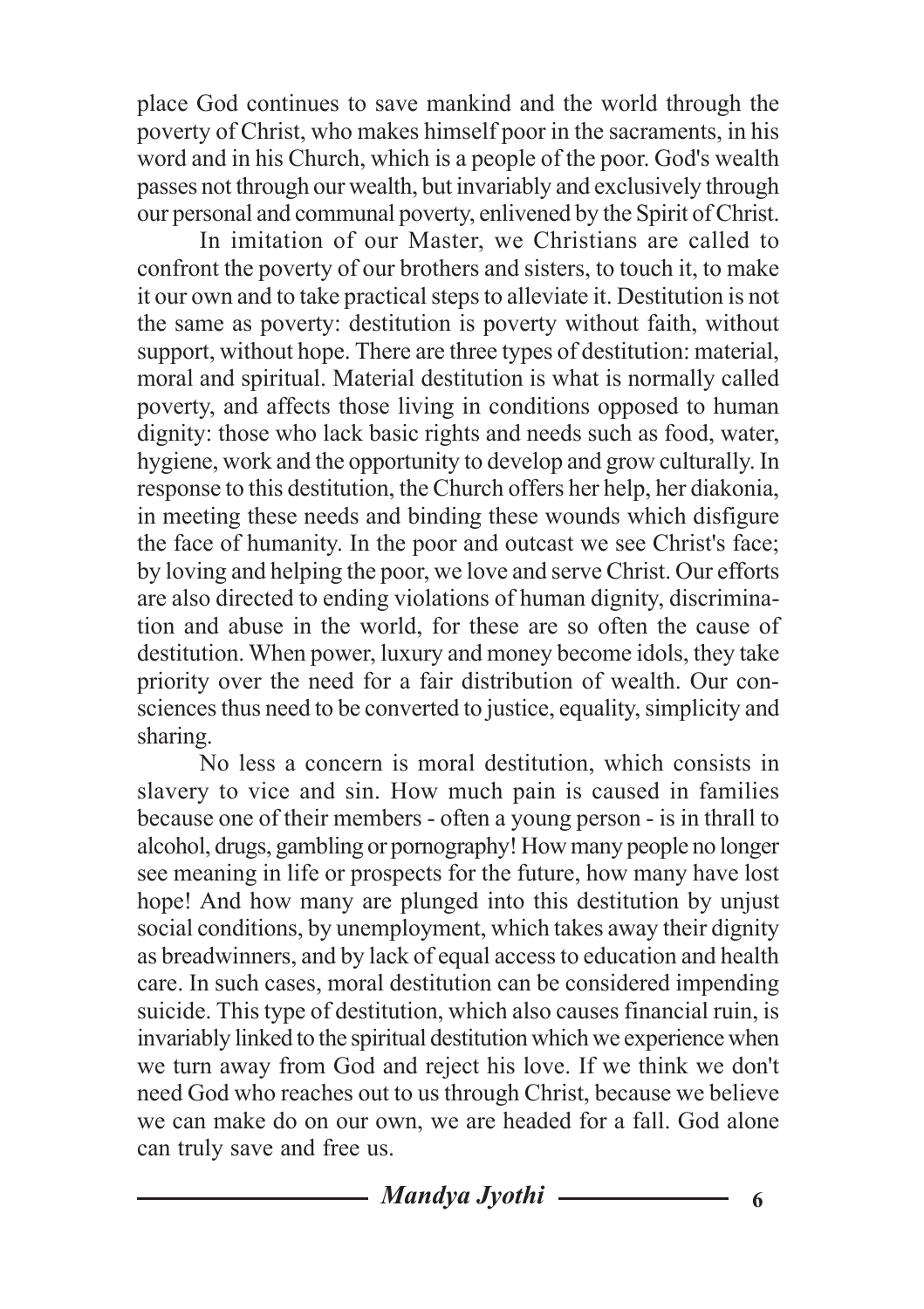The Gospel is the real antidote to spiritual destitution: wherever we go, we are called as Christians to proclaim the liberating news that forgiveness for sins committed is possible, that God is greater than our sinfulness, that he freely loves us at all times and that we were made for communion and eternal life. The Lord asks us to be joyous heralds of this message of mercy and hope! It is thrilling to experience the joy of spreading this good news, sharing the treasure entrusted to us, consoling broken hearts and offering hope to our brothers and sisters experiencing darkness. It means following and imitating Jesus, who sought out the poor and sinners as a shepherd lovingly seeks his lost sheep. In union with Jesus, we can courageously open up new paths of evangelization and human promotion.

Dear brothers and sisters, may this Lenten season find the whole Church ready to bear witness to all those who live in material. moral and spiritual destitution the Gospel message of the merciful love of God our Father, who is ready to embrace everyone in Christ. We can do this to the extent that we imitate Christ who became poor and enriched us by his poverty. Lent is a fitting time for self-denial; we would do well to ask ourselves what we can give up in order to help and enrich others by our own poverty. Let us not forget that real poverty hurts: no self-denial is real without this dimension of penance. I distrust a charity that costs nothing and does not hurt.

May the Holy Spirit, through whom we are "as poor, yet making many rich; as having nothing, and yet possessing everything" (2 Cor 6:10), sustain us in our resolutions and increase our concern and responsibility for human destitution, so that we can become merciful and act with mercy. In expressing this hope, I likewise pray that each individual member of the faithful and every Church community will undertake a fruitful Lenten journey. I ask all of you to pray for me. May the Lord bless you and Our Lady keep you safe.

 $-4 + 4 + 4$ 

From the Vatican, 26 December 2013 Feast of Saint Stephen, Deacon and First Martyr **FRANCISCUS** 

*Mandya Jyothi* **7**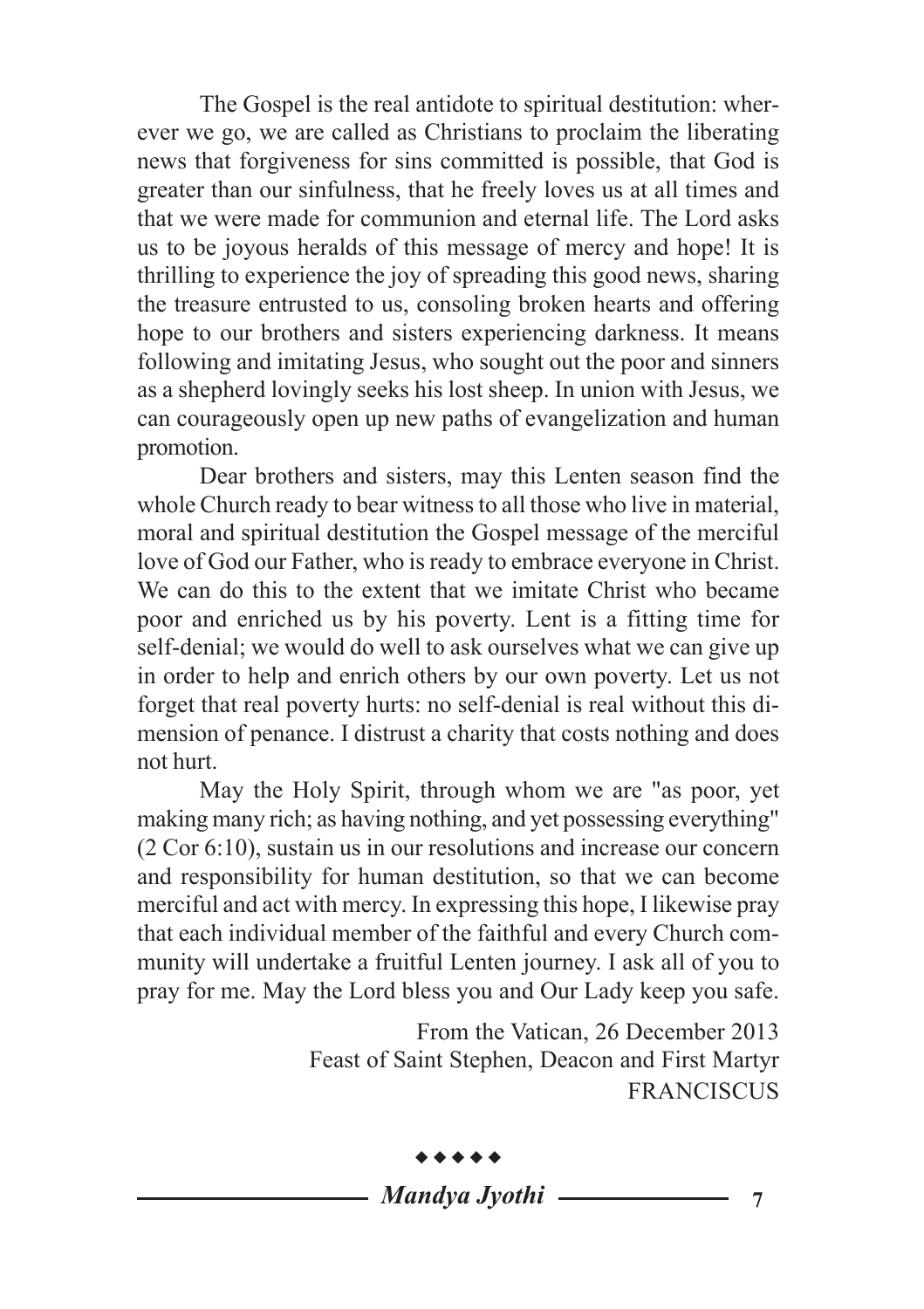# 21-ാം സീറോ മലബാർ മെത്രാൻ സിനഡ്

 $2013$  ആഗസ്റ്റ് 19 മുതൽ 31 വരെ കാക്കനാട് മൗണ്ട് സെന്റ് തോമസ് സഭാ കേന്ദ്രത്തിൽ സമ്മേളിച്ച സീറോ മലബാർ സഭാ മെത്രാ ന്മാരുടെ 21-ാമത് സിനഡിന്റെ രണ്ടാം സമ്മേളനത്തിനുശേഷം എല്ലാ സീറോ മലബാർ വിശ്വാസികൾക്കും വേണ്ടി മേജർ ആർച്ച് ബിഷപ്പ് .<br>ജോർജ്ജ് ആലഞ്ചേരി മെത്രാപ്പോലീത്ത പുറപ്പെടുവിക്കുന്ന സർക്കുലർ. ബഹുമാനപ്പെട്ട വൈദികരേ, സനൃസ്തരേ, പ്രിയ സഹോദരി സഹോദരന്മാരേ.

സീറോ മലബാർ സഭയുടെ 21-ാം സിനഡിന്റെ രണ്ടാം സെഷൻ 2013 ആഗസ്റ്റ് 19 മുതൽ 31 വരെ സഭയുടെ ആസ്ഥാനമായ കാക്കനാട് മൗണ്ട് സെന്റ് തോമസിൽ നടന്ന വിവരം നിങ്ങളേവരെയും സന്തോഷ പൂർവ്വം ഞാൻ അറിയിക്കുന്നു. അത് സംബന്ധിച്ച് ഏതാനും കാര്യ ങ്ങൾ നിങ്ങളുമായി ഞാൻ പങ്കുവെക്കുകയാണ്. ആകെ 47 മെത്രാന്മാർ സിനഡിൽ പങ്കെടുക്കുകയുണ്ടായി. കൂടാതെ നമ്മുടെ സഭയിലെ രണ്ട് നിയുക്ത മെത്രാന്മാരും ഭാഗികമായി പങ്കെടുത്തു. നമ്മുടെ സഭയ്ക്കു പുതിയ രണ്ട് മെത്രാന്മാരെ ലഭിച്ചിരിക്കുന്ന കാര്യം സന്തോഷപൂർവ്വം നമുക്ക് അനുസ്മരിക്കാം. ജഗദൽപൂർ മിഷൻ രൂപതയുടെ പുതിയ മെത്രാൻ അഭിവന്ദ്യ മാർ ജോസഫ് കൊല്ലമ്പറമ്പിൽ സി.എം.ഐ. യും, എറണാകുളം-അങ്കമാലി അതിരൂപതയുടെ സഹായമെത്രാൻ മാർ ജോസ് പുത്തൻവീട്ടിലുമാണ് പുതിയ മെത്രാന്മാർ. പുതിയ ഇടയന്മാരെ സഭയ്ക്കു നൽകിയ ദൈവത്തിനു നമുക്ക് നന്ദി പറയാം; അവർക്കു വേണ്ടി പ്രാർത്ഥിക്കുകയും ചെയ്യാം. ജഗദൽപൂർ രൂപതയുടെ മെത്രാൻ അഭിവന്ദ്യ സൈമൺ സ്റ്റോക്ക് പാലത്ര സി. എം. ഐ. യും എറണാ കുളം-അങ്കമാലി അതിരൂപതയുടെ സഹായമെത്രാൻ അഭിവന്ദ<mark>്യ</mark> മാർ തോമസ് ചകൃത്തും വിരമിച്ച സാഹചരൃത്തിലാണ് പുതിയ മെത്രാന്മാർ നിയമിതരായിരിക്കുന്നത്. ഔദ്യോഗികമായ ഇടയശുശ്രൂഷയിൽ നിന്നു വിരമിച്ച അഭിവന്ദ്യ പിതാക്കന്മാരെ നമുക്ക് നന്ദിപൂർവ്വം ഓർക്കുകയും അവർക്കുവേണ്ടി പ്രാർത്ഥിക്കുകയും ചെയ്യാം. നമ്മുടെ സഭയിൽ നിന്ന് എറണാകുളം-അങ്കമാലി അതിരൂപതയിൽപ്പെട്ട രണ്ട് വൈദികർ ലത്തീൻ സഭയിലെ എത്യോപ്യയിലും ദിഫുവിലും മെത്രാന്മാരായി നിയ മിക്കപ്പെട്ട കാര്യവും അഭിമാനപൂർ<mark>വ്വം</mark> അറിയിക്കട്ടെ. അവർ അഭിവന്ദ്യ വർഗ്ഗീസ് തോട്ടൻകരയും അഭിവന്ദ്യ പോൾ മറ്റേക്കാട്ടുമാണ്. അവരെയും നമുക്ക് പ്രാർത്ഥനയിൽ ഓർക്കാം.

# *Mandya Jyothi* - 8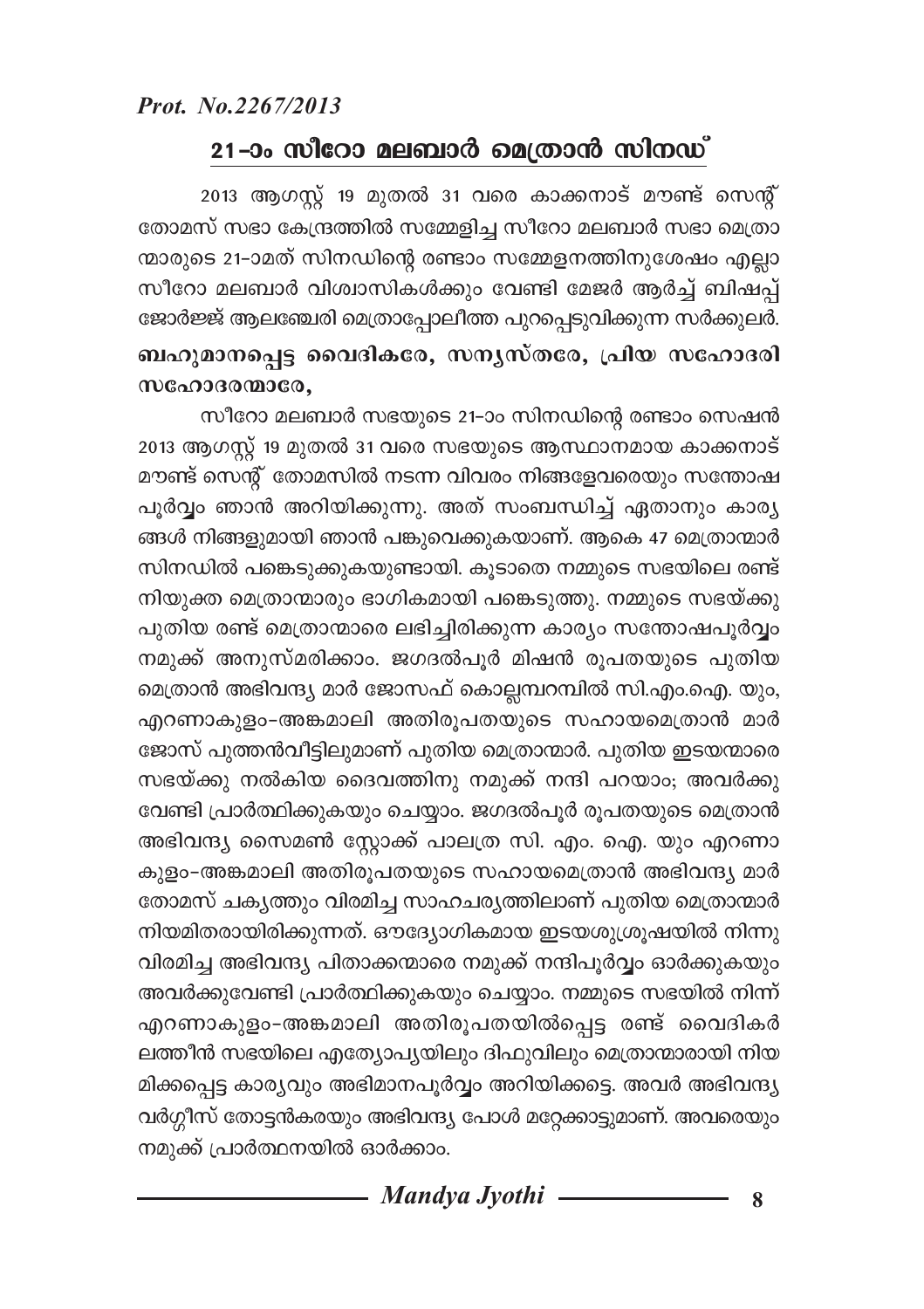## തെയദോറിന്റെ കൂദാശക്രമം

പതിവുപോലെ സിനഡിന്റെ ആദ്യ ദിവസം ഉച്ചവരെയുള്ള .<br>സമയത്ത് മെത്രാന്മാർ ഒത്തുചേർന്ന് പ്രാർത്ഥിച്ചും ധ്യാനിച്ചും വിശുദ്ധ കുർബാന അർപ്പിച്ചും ആത്മീയമായി ഒരുങ്ങിയാണ് സിനഡിന്റെ പ്രവർത്തനങ്ങളിലേയ്ക്ക് പ്രവേശിച്ചത്. അംഗീകാരത്തിനായി റോമിൽ സമർപ്പിച്ചിരുന്ന സീറോ മലബാർ സഭയിലെ രണ്ടാമത്തെ അനാഫൊറ യായ 'തിയദോറിന്റെ കൂദാശ'യുടെ മലയാള ടെക്സ്റ്റിന് അംഗീകാരം ലഭിച്ച കാര്യം സന്തോഷപൂർവ്വം അറിയിക്കുന്നു. ഈ അനാഫൊറ നമ്മുടെ സഭയിൽ പ്രാബല്യത്തിൽ ആക്കിയിരിക്കുന്നു എന്ന വിവരവും അറിയിക്കുന്നു. സിനഡിന്റെ ആദ്യദിവസമായ ആഗസ്റ്റ് 19–ാം തീയതി മേജർ ആർച്ചുബിഷപ്പിന്റെ മുഖ്യ കാർമ്മികത്വത്തിൽ സിനഡ് പിതാ .<br>ക്കന്മാർ 'തിയദോറിന്റെ കൂദാശ' ഉപയോഗിച്ചിരുന്നതെങ്കിലും വിശുദ്ധ കുർബാന അർപ്പിച്ച് അതിന്റെ ഔദ്യോഗികമായ ഉദ്ഘാടനം നടത്തി. നമ്മുടെ സഭയുടെ പുരാതന പാരമ്പര്യം അനുസരിച്ച് മംഗളവാർത്താ ക്കാലാരംഭം മുതൽ ഓശാനഞായറാഴ്ച വരെയുള്ള ആരാധനാവത്സര കാലഘട്ടങ്ങളിലാണ് 'തിയദോറിന്റെ കൂദാശ' ഉപയോഗിച്ചിരുന്നെങ്കിലും മറ്റവസരങ്ങളിലും ഉപയോഗിക്കാമെന്ന തീരുമാനമാണ് സിനഡ് സ്വീകരി ച്ചിരിക്കുന്നത്. റോമിൽ അംഗീകാരത്തിനായി സമർപ്പിക്കപ്പെട്ടിരിക്കുന്ന പള്ളിക്കൂദാശ, ദപ്പായുടെ കൂദാശ, പള്ളിയുടെ പുനഃപ്രതിഷ്ഠ ഇവയുടെ ടെക്സ്റ്റുകൾക്കും അംഗീകാരം ലഭിച്ചിട്ടുണ്ട് എന്ന വിവരവും സന്തോഷ പൂർവ്വം അറിയിക്കുന്നു. അടുത്ത ആരാധനാ വത്സരാരംഭം മുതൽ ഉപയോഗിക്കുന്നതിന് വിശുദ്ധ കുർബാനയിലെ വേദപുസ്തക വായന കൾ പഴയനിയമം, സുവിശേഷം, ലേഖനം എന്നിങ്ങനെ വേർതിരിച്ച് മുന്ന് പ്രഘോഷണ ഗ്രന്ഥങ്ങൾ (Lectionaries) തയ്യാറായിക്കൊണ്ടിരി ക്കുന്നു. പ്രവേശക കൂദാശകൾ ഒന്നിച്ചു സ്ഥീകരിക്കുന്ന സഭയിലെ പുരാതനരീതി പുനസ്ഥാപിച്ച സാഹചര്യത്തിൽ, ശിശുപ്രായത്തിൽ ഈ കൂദാശ സ്വീകരിച്ച കുട്ടികൾക്ക് തിരിച്ചറിവിന്റെ പ്രായമാകുമ്പോൾ അനുരഞ്ജന കൂദാശക്കു നന്നായി ഒരുക്കിയും വിശുദ്ധ കുർബാനയെ ക്കുറിച്ച് പഠിപ്പിച്ചും ആഘോഷമായി അനുരഞ്ജന കൂദാശയും വിശുദ്ധ കുർബാന സ്വീകരണവും നടത്തേണ്ടതാണെന്ന് സിനഡ് നിർദ്ദേശിക്കുന്നു.

# കല്യാൺ രൂപതയുടെ രജതജൂബിലി

നമുക്കെല്ലാവർക്കും വളരെ സന്തോഷവും പ്രചോദനവും നൽകുന്ന കാര്യമാണ്, നമ്മുടെ സഭയിൽ നിന്നുള്ള പ്രവാസി മക്കൾക്കു വേണ്ടി സ്ഥാപിതമായ കല്യാൺ രൂപത 25 വർഷം പൂർത്തിയാക്കി

# Mandya Jyothi -

 $\boldsymbol{9}$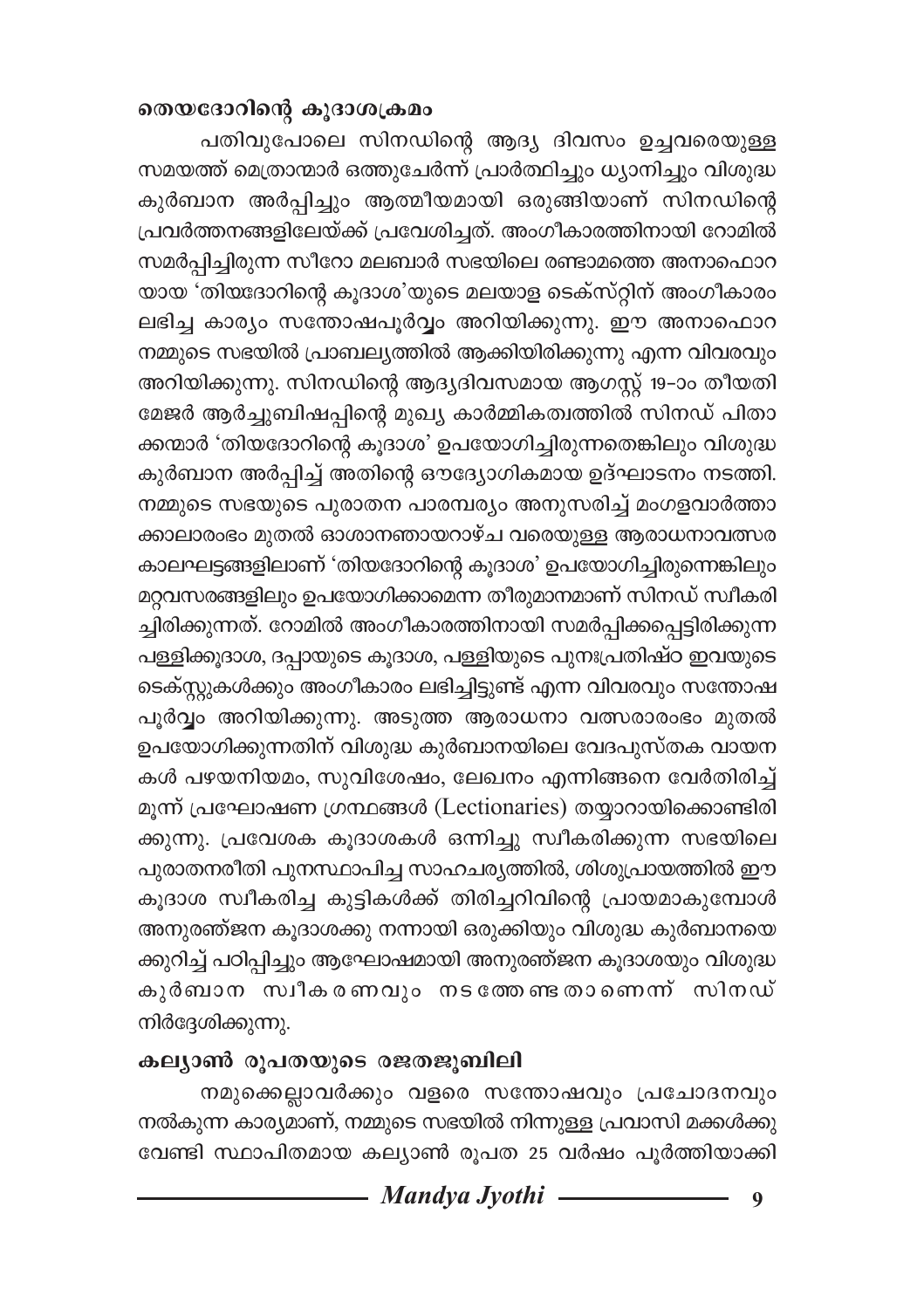യിരിക്കുന്നു എന്നത്. ബോംബെ, പൂന, നാസിക്ക് പ്രദേശങ്ങളിൽ ചിതറിപ്പാർത്തിരുന്ന സീറോ മലബാർ സഭാമക്കളെ സഭാത്മകമായി ഒരുമിച്ച് ചേർക്കുവാനും വളർത്തുവാനും കല്യാൺ രൂപതയുടെ പ്രവർത്തനങ്ങൾക്കു സാധിച്ചു. കല്യാൺ രൂപതയുടെ <mark>വ</mark>ളർച്ചയ്ക്കു വേണ്ടി നേതൃത്വം നൽകി പ്രയത്നിച്ച പ്രഥമ മെത്രാൻ അഭിവന്ദ്യ മാർപോൾ ചിറ്റിലപ്പിള്ളി പിതാവിന്റെയും ഇപ്പോഴത്തെ മെത്രാൻ മാർ തോമസ് ഇലവനാൽ പിതാവിന്റെയും വിലപ്പെട്ട സേവനങ്ങളെ ഈ അവസരത്തിൽ നമുക്ക് കൃതഞ്ജതയോടെ സ്മരിക്കുകയും അവർക്കു വേണ്ടി പ്രാർത്ഥിക്കുകയും ചെയ്യാം. മെത്രാഭിഷേകത്തിന്റെ രജത ജൂബിലി ആഘോഷിക്കുന്ന അഭിവന്ദ്യ മാർ പോൾ ചിറ്റിലപ്പിള്ളി പിതാ വിനെയും പൗരോഹിത്യ സുവർണ്ണജൂബിലിയും മെത്രാഭിഷേക രജത ജൂബിലി ആഘോഷിക്കുകയും 75 വയസ്സ് പൂർത്തിയാക്കുകയു<mark>ം</mark> ചെയ്യുന്ന തലശ്ശേരി അതിരൂപതാ മെത്രാപ്പോലീത്ത അഭിവന്ദ്യ ജോർജ്ജ് വലിയമറ്റം പിതാവിനെയും സിനഡ് ആദരിക്കുകയുണ്ടായി. ഇരുവർക്കും നമുക്ക് പ്രാർത്ഥനാശംസകൾ നേരാം.

#### പ്രവാസി മക്കളുടെ അജപാലനം

സീറോ മലബാർ രൂപതക്കു പുറത്ത് ഇന്ത്യയിലും വിദേശ രാജ്യ ങ്ങളിലുമായി വസിക്കുന്ന സീറോ മലബാർ വിശ്വാസികളായ ലക്ഷ ക്കണക്കിനു പ്രവാസി മക്കൾക്കു ലഭിക്കേണ്ട അജപാലന ശുശ്രൂഷയുടെ കാര്യം സിനഡിന്റെ ശ്രദ്ധയിൽ എന്നുമുള്ളതാണ്. ഇക്കഴിഞ്ഞ സിനഡിലും ഇക്കാര്യം ചർച്ച ചെയ്യുകയുണ്ടായി. സാധ്യ മായ സ്ഥലങ്ങളിലൊക്കെ നമ്മുടെ വൈദികർ നിയോഗിക്കപ്പെട്ടിട്ടുണ്ട്. പലയിടത്തും പരിമിതമായ രീതിയിൽ മാത്രമേ പ്രവർത്തിക്കാൻ ഇപ്പോൾ നമുക്ക് സാധിക്കുന്നുള്ളു. ചില സ്ഥലങ്ങളിൽ ഒന്നുംതന്നെ ചെയ്യാൻ ഇപ്പോഴത്തെ സാഹചര്യങ്ങൾ അനുവദിക്കുന്നില്ല. നമ്മുടെ സഭാ മക്കൾ എവിടെയെല്ലാം ഉണ്ടോ അവിടെയെല്ലാം ഉചിതമായ അജപാലന ശുശ്രൂഷ അവർക്കു ലഭ്യമാക്കുന്നതിന് ആത്മാർത്ഥമായി പരിശ്രമിക്കുന്നുണ്ട്. ലോകമെങ്ങുമുള്ള സഭാമക്കളെ ഒരു കുടക്കീഴിൽ അണിനിരത്താനുള്ള അത്മായ കമ്മീഷന്റെ പ്രവർത്തനങ്ങൾ വളരെ ഫലങ്ങൾ ഉളവാക്കിയിട്ടുണ്ടെന്നുള്ളത് സന്തോഷപൂർവ്വം ഓർമ്മിക്കുന്നു. നിങ്ങളെല്ലാവരുടെയും പ്രാർത്ഥനയും സഹകരണവും ഇക്കാര്യത്തി ലുണ്ടാവണം. പ്രതികൂല സാഹചര്യങ്ങളിലും മാതൃസഭയോടും അവളുടെ വിശ്വാസ പാരമ്പര്യങ്ങളോടുമുള്ള സ്നേഹവും വിശ്വസ്ത തയും കൈവെടിയാതിരിക്കാൻ പ്രവാസി മക്കൾ ശ്രദ്ധിക്കണം. ക്രമേണ ബുദ്ധിമുട്ടുകളൊക്കെ പരിഹരിക്കാൻ സാധിക്കുമെന്നുള്ള പ്രത്യാശയിൽ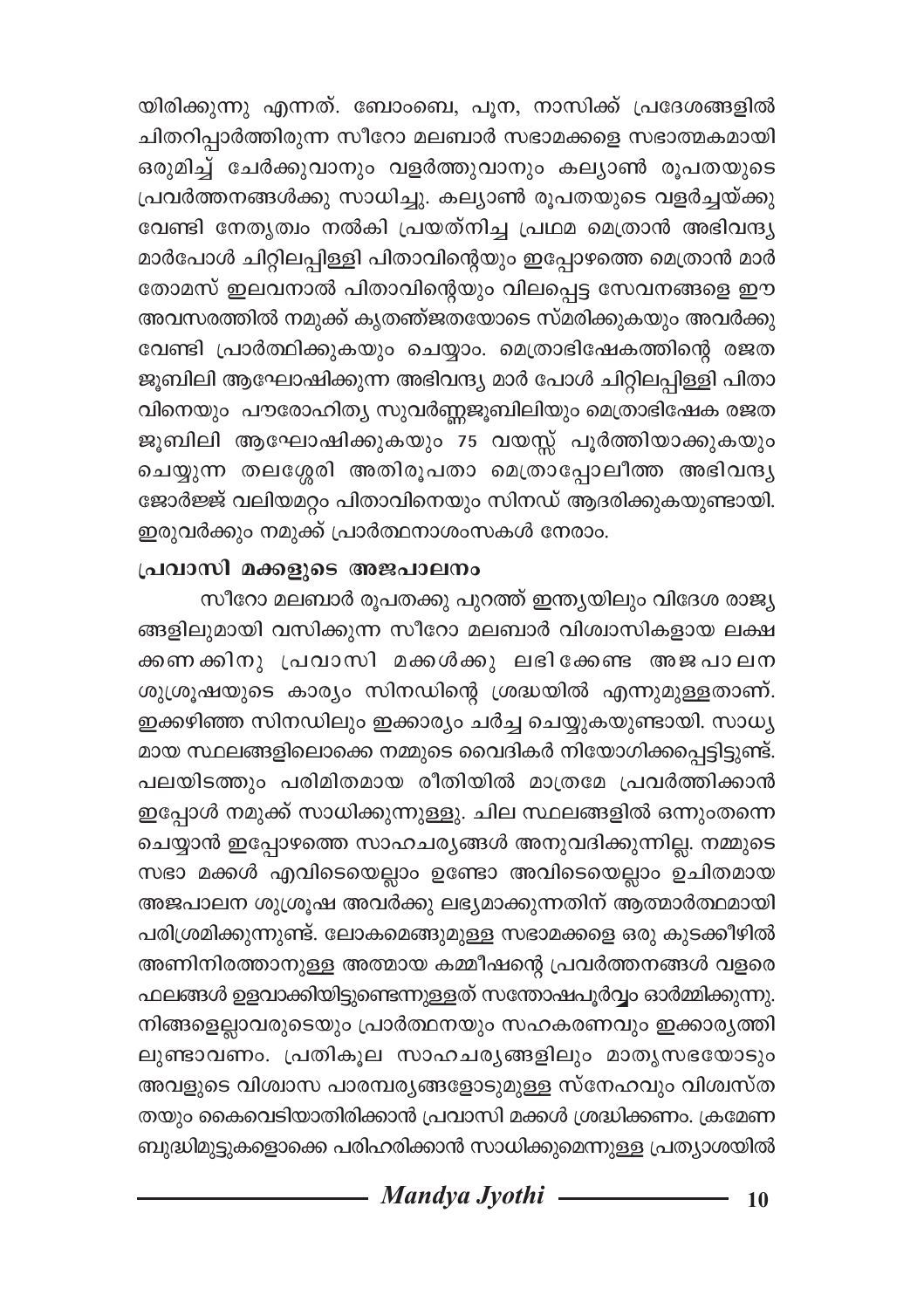ഐക്യത്തോടെ വർത്തിക്കുവാൻ എല്ലാവരും പരിശ്രമിക്കണം. പ്രവാസി മക്കളോട് മാത്യ ഇടവകകൾ നല്ല ബന്ധം പുലർത്താനും അവരുട<mark>െ</mark> .<br>ന്യായമായ ആവശ്യങ്ങൾ വാത്സല്യത്തോടെ ചെയ്തു കൊടുക്കാനും ഇടവക വികാരിമാർ ശ്രദ്ധിക്കണം. വിവാഹം പോലുള്ള അവസരങ്ങ ളിൽ ആവശ്യമുള്ള രേഖകൾ ഹാജരാക്കാൻ പ്രവാസികളും ശ്രദ്ധി ക്കണം. നമ്മുടെ രൂപതകളും ഇടവകകളും ഉള്ള ഇടങ്ങളിൽ നമ്മുട<mark>െ</mark> വികാരിമാരുടെ രേഖയാണ് കൊണ്ടുവരേണ്ടത്.

## സഭയുടെ പ്രേഷിതചൈതന്യം ഉണർത്തണം

കഴിഞ്ഞ വർഷം പ്രേഷിതവർഷമായി നമ്മൾ ആചരിക്കുകയു ണ്ടായി. നമ്മിലെ പ്രേഷിത ചൈതന്യം ഉണർത്താൻ അതു സഹായി .<br>ച്ചിട്ടുണ്ട്. വളരെയേറെ പ്രേഷിതബോധവൽക്കരണം വ്യാപകമായി നടത്താൻ നമുക്ക് കഴിഞ്ഞു. നമ്മുടെ സഭയിൽ അവശ്യം നില നിർത്തേണ്ട പ്രേഷിതചൈതന്യം മന്ദീഭവിക്കാതിരിക്കാൻ നമ്മൾ ജാഗ്രത പുലർത്തണം. വൈദികാർത്ഥികളിൽ ശരിയായ പ്രേഷിതാ ഭിമുഖ്യം വളർത്താൻ അവരുടെ പരിശീലന കാലഘട്ടത്തിൽ തന്നെ ശ്രദ്ധിക്കണം. നമ്മുടെ സഭയ്ക്ക് കൂടുതൽ പ്രേഷിത മേഖലകൾ തുറന്നു കിട്ടുന്നതനുസരിച്ചും വർദ്ധിച്ചു വരുന്ന ആവശ്യങ്ങൾ പരിഗണിച്ചും സഭയിലാകമാനം പ്രേഷിതചൈതന്യം വളർത്താൻ എല്ലാവരും ആത്മാർത്ഥമായി പരിശ്രമിക്കുകയും പ്രാർത്ഥിക്കുകയും വേണം. വിസ്തൃതിയിൽ ഇന്ത്യയുടെ ഏകദേശം അഞ്ചിലൊന്ന് ഭാഗം വരുന്ന പുതിയ ഫരിദാബാദ് രൂപതയിൽ വളരെയേറെ പ്രേഷിതപ്രവർത്തന സാദ്ധ്യതകൾ ഉണ്ടെന്നുള്ള കാര്യം പ്രത്യേകം അനുസ്മരിപ്പിക്കുന്നു. നമ്മുടെ സഭയിൽ നിന്നുള്ള ധാരാളം വൈദികരും സമർപ്പിതരും ലോക മെങ്ങും ലത്തീൻ സഭയിൽ അജപാലന ശുശ്രൂഷയിലും പ്രേഷിതവേല യിലും ഏർപ്പെട്ടിരിക്കുന്നു എന്നത് സഭയുടെ പ്രേഷിത രംഗത്ത് സീറോ മലബാർ സഭയുടെ വലിയ സംഭാവനയാണ്.

## മിഷൻ ഫണ്ട്

സീറോ മലബാർ സഭയുടെ പ്രേഷിതപ്രവർത്തനങ്ങളും മിഷൻ രൂപതകളെയും സാമ്പത്തികമായി സഹായിക്കുക, സീറോ മലബാർ സഭാമക്കളുടെ മുഴുവൻ പൊതുവായ പങ്കാളിത്തവും പങ്കുവയ്ക്കലും വളർത്തുക, പ്രേഷിതാഭിമുഖ്യം എല്ലാവരിലും ഉളവാക്കുക തുടങ്ങിയ வக்கு Sass ASSM (Association of Supporters of SM Mission) എന്ന പേരിൽ ഒരു മിഷൻ ഫണ്ട് ശേഖരണ പദ്ധതിക്ക് സിനഡ് രൂപം കൊടുത്തിരിക്കുന്ന കാര്യം എല്ലാവർക്കും അറിവുള്ളതാണല്ലോ. അതിന്റെ പ്രവർത്തനങ്ങളും പ്രോത്സാഹനജനകമായി പുരോഗമിച്ചു

Mandya Jyothi -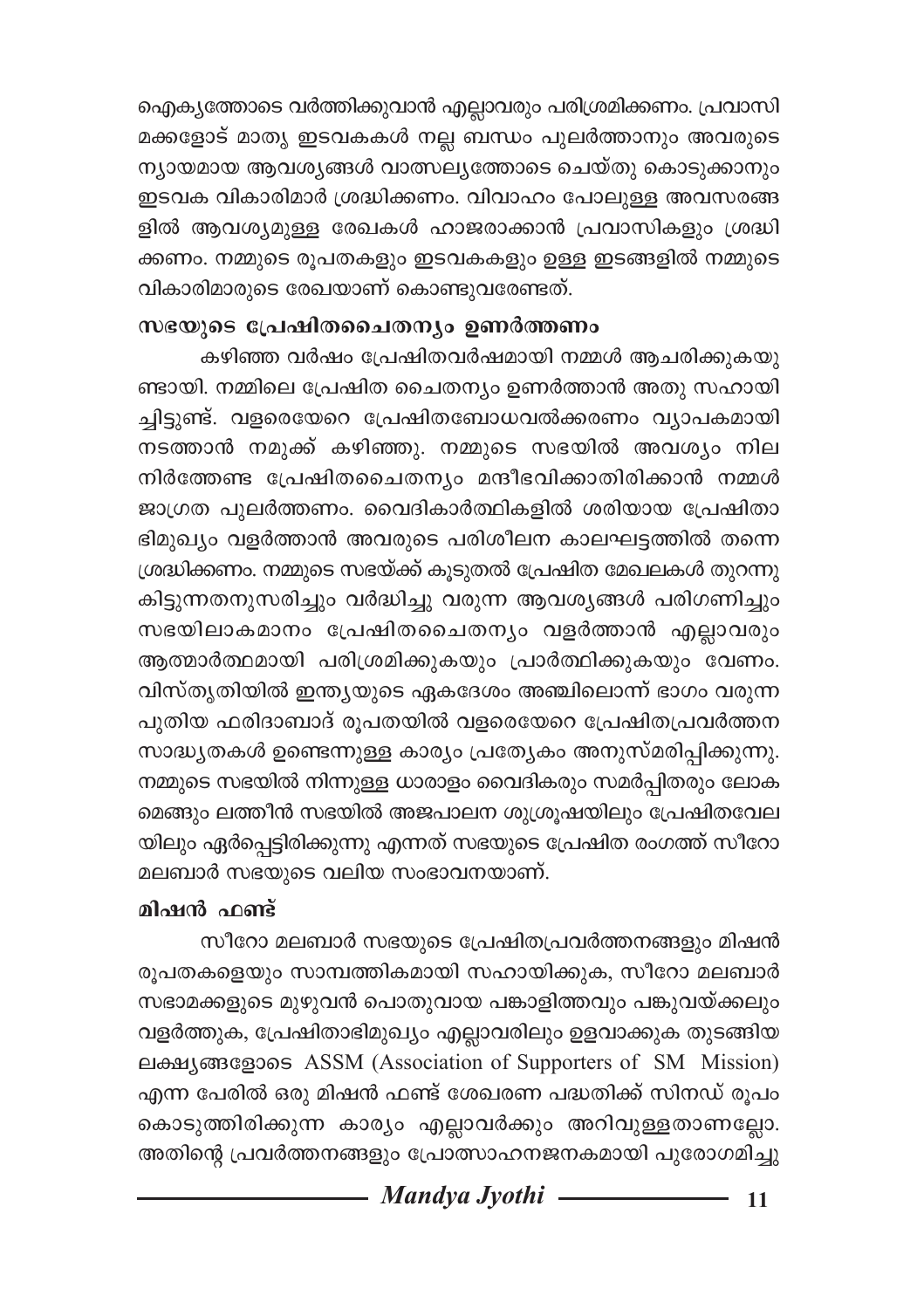കൊണ്ടിരിക്കുന്നു. ഇതിനോടകം സമാഹരിച്ച ഫണ്ടുകൊണ്ട് നമ്മുടെ മിഷൻ രൂപതകളെ കുറെയൊക്കെ സഹായിക്കാൻ സാധിച്ചു. ഈ നല്ല സംരംഭത്തിന്റെ വിജയത്തിന് എല്ലാവരും ആത്മാർത്ഥമായി സഹകരി ക്കണമെന്ന് അഭ്യർത്ഥിക്കുന്നു. ഇതു സംബന്ധിച്ചു പ്രസിദ്ധീകരിക്കുന്ന ASSM News Letters ഇടവകകളിൽ എത്തിച്ചിട്ടുള്ളതാണ്. അവ ഓരോ കുടുംബത്തിനും ലഭിക്കുവാനുള്ള ക്രമീകരണം ബഹുമാനപ്പ<mark>െ</mark>ട്ട അച്ചന്മാർ ചെയ്യേണ്ടതാണ്. മിഷൻ ഞായർ, സീറോ മലബാർ മിഷൻ ഞായർ, സഭാദിനം എന്നീ ദിനാചരണങ്ങളുടെ പ്രാധാന്യവും ലക്ഷ്യവും മനസിലാക്കി അത് വിജയിപ്പിക്കാൻ എല്ലാവരും സഹകരിക്കണം.

# സമർപ്പിത സഹോദരന്മാരുടെ ദൈവവിളി (Religious Brotherhood)

സമർപ്പിത സഹോദരന്മാരുടെ ദൈവവിളിയും സഭയിൽ പ്രധാന പ്പെട്ടതാണ്. ദൈവവിളികളുടെ അഭാവം മൂലവും വേണ്ടത്ര പ്രോത്സാ ഹനം ലഭിക്കാത്തതുകൊണ്ടും സമർപ്പിത സഹോദരന്മാരുടെ സമൂഹം ഇന്ന് പ്രതിസന്ധി നേരിടുകയാണ്. അതിനാൽ സഹോദരന്മാരുടെ സമർപ്പിത ദൈവവിളിയെ നമ്മൾ പ്രോത്സാഹിപ്പിക്കേണ്ടതാണ്. നമ്മുടെ പ്രേഷിതപ്രവർത്തനങ്ങളിലും ദൈവാരാധനയിലും (Liturgy) സമർപ്പിത സഹോദരന്മാർക്കു എപ്രകാരം പങ്കാളിയാകാം എന്നതിനെക്കുറിച്ച് സിനഡ് ചിന്തിക്കുന്നുണ്ട്.

## സെമിനാരിക്കാരുടെ പരിശീലനം

വൈദികാർത്ഥികളുടെ പരിശീലനം സഭയ്ക്ക് ഏറ്റവും പ്രാധാ ന്യമുള്ള കാര്യമാണ്. വിവിധ സെമിനാരികളിൽ പഠിക്കുന്ന നമ്മുടെ വൈദികാർത്ഥികൾക്ക് ഏറ്റവും നല്ല പരിശീലനം നൽകാനും ഉത്തമരായ വൈദികരെ രൂപപ്പെടുത്താനും സിനഡ് പ്രത്യേകം ശ്രദ്ധി ക്കുന്നുണ്ട്. വിവിധ സെമിനാരികളിലെ പരിശീലന പദ്ധതി സിനഡ് വിശദമായി ചർച്ച ചെയ്യുകയുണ്ടായി. പരിശീലനത്തിനാവശ്യമായ പണം നാം കണ്ടെത്തേണ്ടിയിരിക്കുന്നു. ഇതര ധനസഹായങ്ങൾ ഇപ്പോൾ മിക്ക വാറും ഇല്ലാതായിരിക്കുന്നതുകൊണ്ട് ഓരോ രൂപതയിലെയും വൈദി കാർത്ഥികളുടെ പരിശീലന ചെലവ് അതാതു രൂപതകൾ തന്നെ <mark>വ</mark>ഹി ക്കേണ്ടിയിരിക്കുന്നു. ദൈവജനശുശ്രൂഷയ്ക്കായി വൈദികാർത്ഥികളെ പരിശീലിപ്പിക്കുന്നതിനാവശ്യമായ പണം ദൈവജനത്തിന്റെ തന്നെ സഹ കരണത്തിലൂടെ കണ്ടെത്തേണ്ടിയിരിക്കുന്നു. ഇക്കാര്യത്തിൽ കഴി<mark>വു</mark> ള്ളവരൊക്കെ സന്മസ്സോടെ സഹകരിക്കണമെന്നഭൃർത്ഥിക്കുന്നു.

Mandya Jyothi -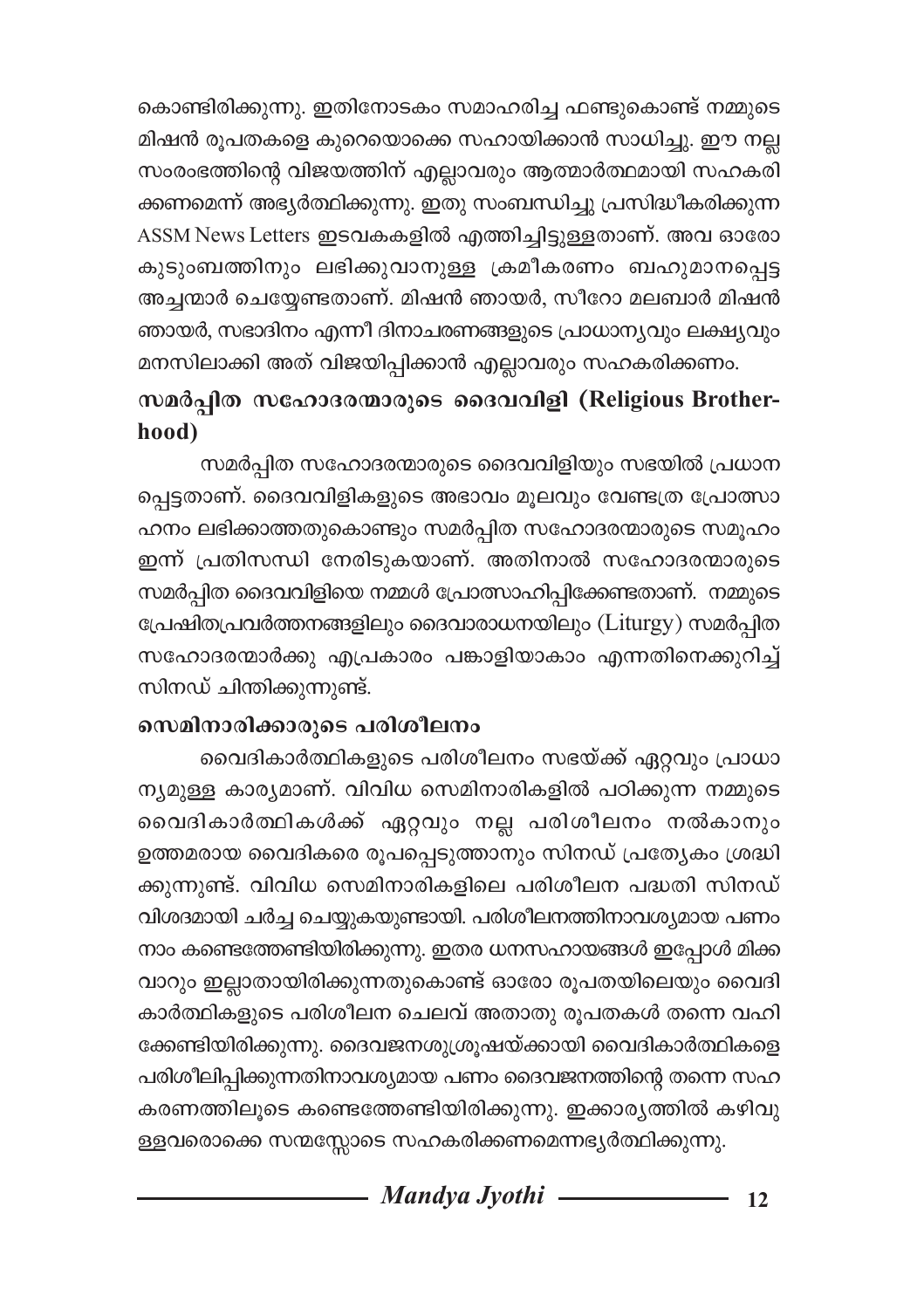# സഭയിലെ സമർപ്പിത സമൂഹങ്ങൾ

 $k$ സന്യസ്തരും സമർപ്പിതരുമായ വലിയൊരു സമൂഹം നമ്മുടെ സഭയിൽ സേവനമനുഷ്ഠിക്കുന്നുണ്ട്. ദൈവം സഭയ്ക്കു നൽകിയിരി ം<br>കുന്ന വിലപ്പെട്ട ദാനമാണ് ഈ സമർപ്പിത ദൈവവിളികൾ. വിവിധ മേഖലകളിൽ അവർ ചെയ്യുന്ന സേവനങ്ങൾ സഭയ്ക്ക് വലിയ മുതൽക്കൂട്ടാണ്. നമ്മുടെ സഭയിൽ സേവനം ചെയ്യുന്ന സമർപ്പിത സമൂഹങ്ങളുടെ ജനറൽ സുപ്പീരിയേഴ്സിനെ പല ഗ്രൂപ്പുകളിലായി ണാൻ കാണുകയുണ്ടായി. ഈ കൂടിക്കാഴ്ചകളും ചർച്ചകളും വളരെ <sub>്ര</sub>പയോജനകരമായിരുന്നു. സമർപ്പിത സമൂഹങ്ങൾ തമ്മിലും, സമർപ്പിതരും സഭാധികാരികളും തമ്മിലും സഭാത്മകമായ നല്ല ബന്ധവും കൂട്ടായ്മയും ആഴപ്പെടുത്തേണ്ടതിന്റെ ആവശ്യകത ഞങ്ങൾ ചർച്ച ചെയ്യുകയുണ്ടായി. സന്യസ്തരും ഇടവകവൈദികരും തമ്മിൽ ഹൃദ്യമായ ബന്ധം പുലർത്തണം. സമർപ്പിത സമൂഹങ്ങൾ നേരിടുന്ന ഏറ്റവും വലിയ പ്രശ്നം നല്ല ദൈവവിളികളുടെ അഭാവമാണ്. അതു പരിഹരിക്കാൻ എല്ലാവരുടെയും പ്രാർത്ഥനയും പ്രോത്സാഹനവും ആവശ്യമാണ്. അന്യ സംസ്ഥാനങ്ങളിൽ കഴിയുന്ന നമ്മുടെ സഭയിൽ നിന്നുള്ള പ്രവാസികൾക്കും കേരളത്തിലെത്തുന്ന അനൃസംസ്ഥാന തൊഴിലാളികൾക്കും ഉചിതമായ അജപാലന ശുശ്രൂഷ നൽകുന്ന കാര്യം സമർപ്പിത സമൂഹങ്ങളുടെ സഹകരണം ഞാനഭ്യർത്ഥിക്കുന്നു.

## ചില സാമൂഹിക പ്രശ്നങ്ങൾ

സമൂഹം നേരിടുന്ന ഗൗരവമേറിയ ചില പ്രശ്നങ്ങൾ സിനഡ് ചർച്ച ചെയ്യുകയുണ്ടായി. വർദ്ധിച്ചുവരുന്ന അക്രമവാസന, മാധ്യമങ്ങ ളുടെ അമിത സ്വാധീനം, കുടുംബവും ലൈംഗിക ജീവിതത്തിലെ പാളിച്ച .<br>കളും, അഴിമതി തുടങ്ങിയവയാണ് സിനഡ് പരിഗണിച്ചത്. കൂടാതെ വർഗ്ഗീയ വികാരവും സമൂഹത്തിൽ ശക്തി പ്രാപിക്കുന്നു. ഈ സാഹ ചര്യത്തിൽ വിവിധ മതവിഭാഗങ്ങളുമായുള്ള നല്ലബന്ധം വളർത്തിയെ ടുക്കേണ്ടതുണ്ട്. വിവിധ സഭകൾ തമ്മിലും ഐക്യവും പരസ്പര ധാരണയും ഉണ്ടാവണം. ഇടവക-പ്രാദേശിക തലങ്ങളിൽ അതിനു .<br>സഹായകരമായ വേദികൾ രൂപപ്പെടുത്തിയെടുക്കുവാൻ പ്രത്യേകം പരിശ്രമിക്കണം. സഭയുടെ യുവമക്കൾ ഭൂരിപക്ഷവും വിദേശങ്ങളിലേക്ക് പോകുന്ന സാഹചര്യം സ്വദേശത്ത് സഭയെ ബലഹീനയാക്കുന്നുണ്ട്. ജനസംഖ്യ കുറഞ്ഞുവരുന്നതും ഭാവിയിൽ വലിയ പ്രത്യാഘാതങ്ങൾ ഉളവാക്കും. സഭയിലും സമൂഹത്തിലും അല്മായരുടെ ക്രിയാത്മകമായ പങ്കും നേതൃത്വവും വളർത്തേണ്ടതുണ്ട്. സഭയോട് വിശ്വസ്തത പുലർത്തുന്ന അല്മായ നേതൃത്വം ഉണ്ടാവണം. അതിനു സഭാ നേതൃത്വം അല്മായർക്ക് പ്രോത്സാഹനം നൽകണം.

# - *Mandya Jyothi* - 13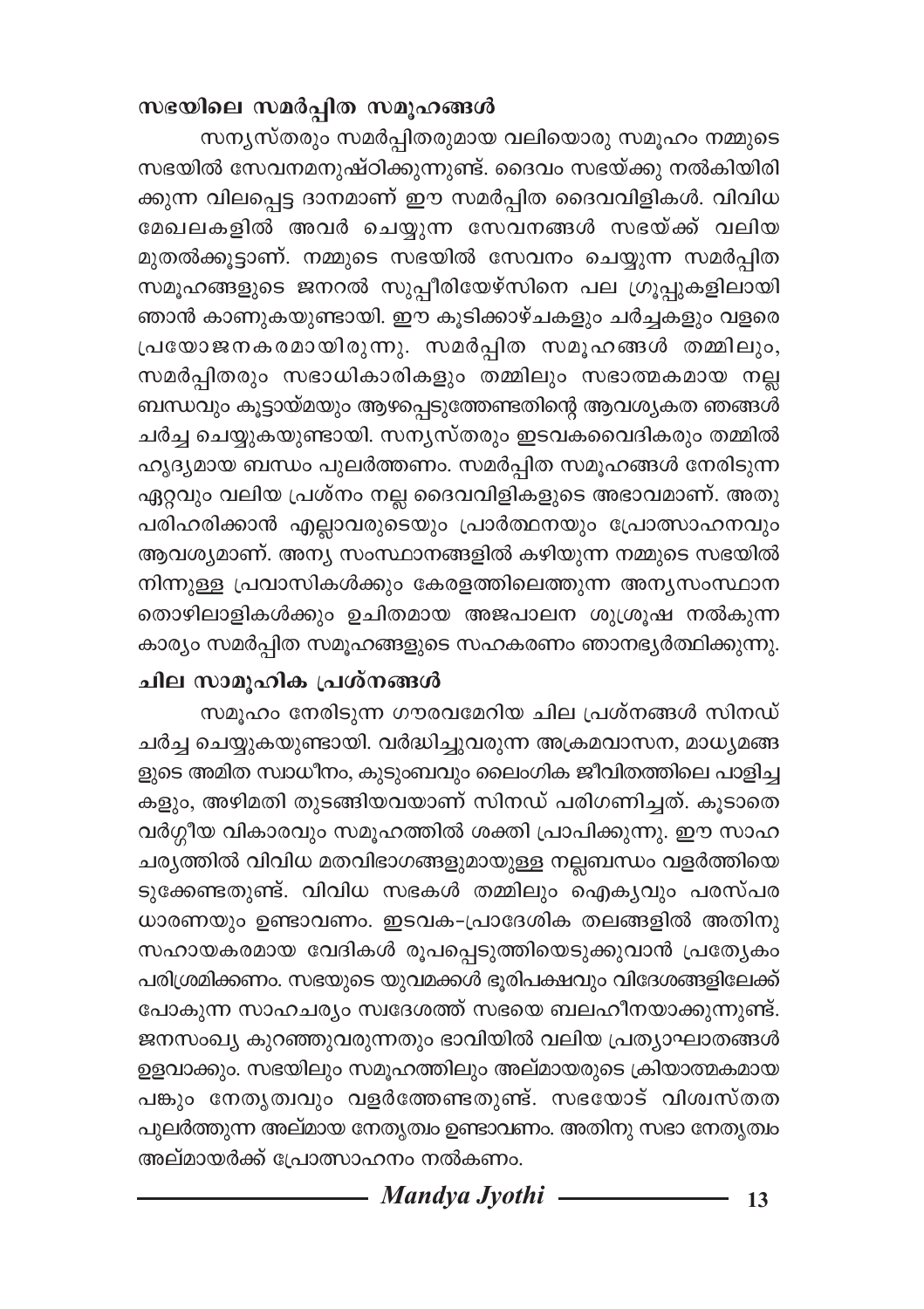#### $wy$ ാനകേന്ദ്രങ്ങളും ധൃാനപ്രസംഗകരും

വിവിധ ധ്യാനകേന്ദ്രങ്ങളിലെ ധ്യാനപരിപാടികളും ബൈബിൾ കൺവെൻഷനുകളും വിശ്വാസികളുടെ ആത്മീയ ജീവിതത്തിനു ഉണർവും ഉത്തേജനവും നൽകുന്നു എന്നത് നിഷേധിക്കാനാവി<u>ല്ല</u>. എങ്കിലും ശ്രദ്ധിക്കേണ്ട ചില കാര്യങ്ങൾ സിനഡ് ചൂണ്ടിക്കാണിക്കുക യുണ്ടായി. ധ്യാനങ്ങളെയും കൺവെൻഷനുകളെയും വൻ പരിപാടിക ളായി അവതരിപ്പിച്ച് പരസ്യങ്ങളിലൂടെ ആൾക്കൂട്ടങ്ങളെ ആകർഷിക്കാ നുള്ള അമിതാവേശവും, ഭയപ്പാടും അന്ധവിശ്വാസങ്ങളും വളർത്തുന്ന ചില പ്രവണതകളും വർജ്ജിക്കേണ്ടതാണ്. ഓരോ രൂപതയിലുമുള്ള ധ്യാനകേന്ദ്രങ്ങളുടെമേലും ധ്യാനപ്രസംഗകരുടെമേലും അതാതു രൂപതാദ്ധ്യക്ഷന്മാർക്ക് നിയന്ത്രണമുണ്ടാകണമെന്നും യോഗൃരായ വൈദികരുടെ മേൽനോട്ടത്തിൽ മാത്രമേ ധ്യാന ടീമുകളെ അനുവദി ക്കാവൂ എന്നും സിനഡ് നിർദ്ദേശിച്ചു. ദൈവശാസ്ത്ര വ്യാഖ്യാനങ്ങളിലും ആരാധനാനുഷ്ഠാനങ്ങളിലും വൃതിചലനങ്ങൾ വരാതെ സൂക്ഷിക്കണം. സഭയുടെ പ്രബോധനങ്ങളോട് പൂർണ്ണവിശ്വസ്തത പുലർത്താൻ വചന  $\overline{\mathcal{C}}$ പഘോഷകരും ധ്യാനഗുരുക്കന്മാരും ശ്രദ്ധിക്കണം. ഇടവക കേന്ദ്രീകൃത മായ വിശ്വാസജീവിതത്തെയാണ് നമ്മൾ പരിപോഷിപ്പിക്കേണ്ടത്. ദൈവ വചനാനുഭവത്തിനുവേണ്ടിയുള്ള ആളുകളുടെ ദാഹത്തെ തൃപ്തിപ്പെ ടുത്താനും ശരിയായ ആത്മീയോപദേശങ്ങൾ ലഭിക്കാനും <mark>ഇടവകകളി</mark>ൽ തന്നെ അവസരമുണ്ടാകണം. ഇടവകകളിൽ ശുശ്രൂഷ ചെയ്യുന്ന വൈദികർ അതിനു സജ്ജരാകണ<mark>ം</mark>.

#### **വനിതാഫോറം**

സിനഡ് സമ്മേളനത്തിനിടയ്ക്ക് ദേശീയ വനിതാഫോറത്തിന്റെ ഒരു സമ്മേളനം മൗണ്ട് സെന്റ് തോമസിൽ വെച്ച് നടക്കുകയുണ്ടായി. വിവിധ രൂപതകളിൽ നിന്നും പ്രവാസി സമൂഹങ്ങളിൽ നിന്നുമുള്ള 500 ഓളം വനിതാ പ്രതിനിധികൾ സംബന്ധിച്ച പ്രസ്തുത സമ്മേളനം ഏറെ (ശദ്ധേയമായി. സ്ത്രീകളും സമൂഹവും ഇന്നു നേരിടുന്ന വെല്ലുവിളി കൾ സമ്മേളനത്തിൽ ചർച്ചാ വിഷയമായി. വനിതാഫോറത്തിന്റെ ഡയറ ക്ടറി സമ്മേളനത്തിൽ വെച്ച് പ്രകാശനം ചെയ്തു. വനിതാഫോറ ത്തിന്റെ പ്രവർത്തനങ്ങൾ വളരെ നന്നായി നടക്കുന്നതിൽ സിനഡ് പിത<mark>ാ</mark> ക്കന്മാർ സംതൃപ്തി പ്രകടിപ്പിച്ച കാര്യം സന്തോഷപൂർവ്വം അനുസ്മരി ക്കുന്നു. വനിതാഫോറത്തിന്റെ പ്രവർത്തനങ്ങൾക്കു നേതൃത്വം വഹി ക്കുന്നവരെ പ്രത്യേകം അഭിനന്ദിക്കുന്നു.

*Mandya Jyothi* – 14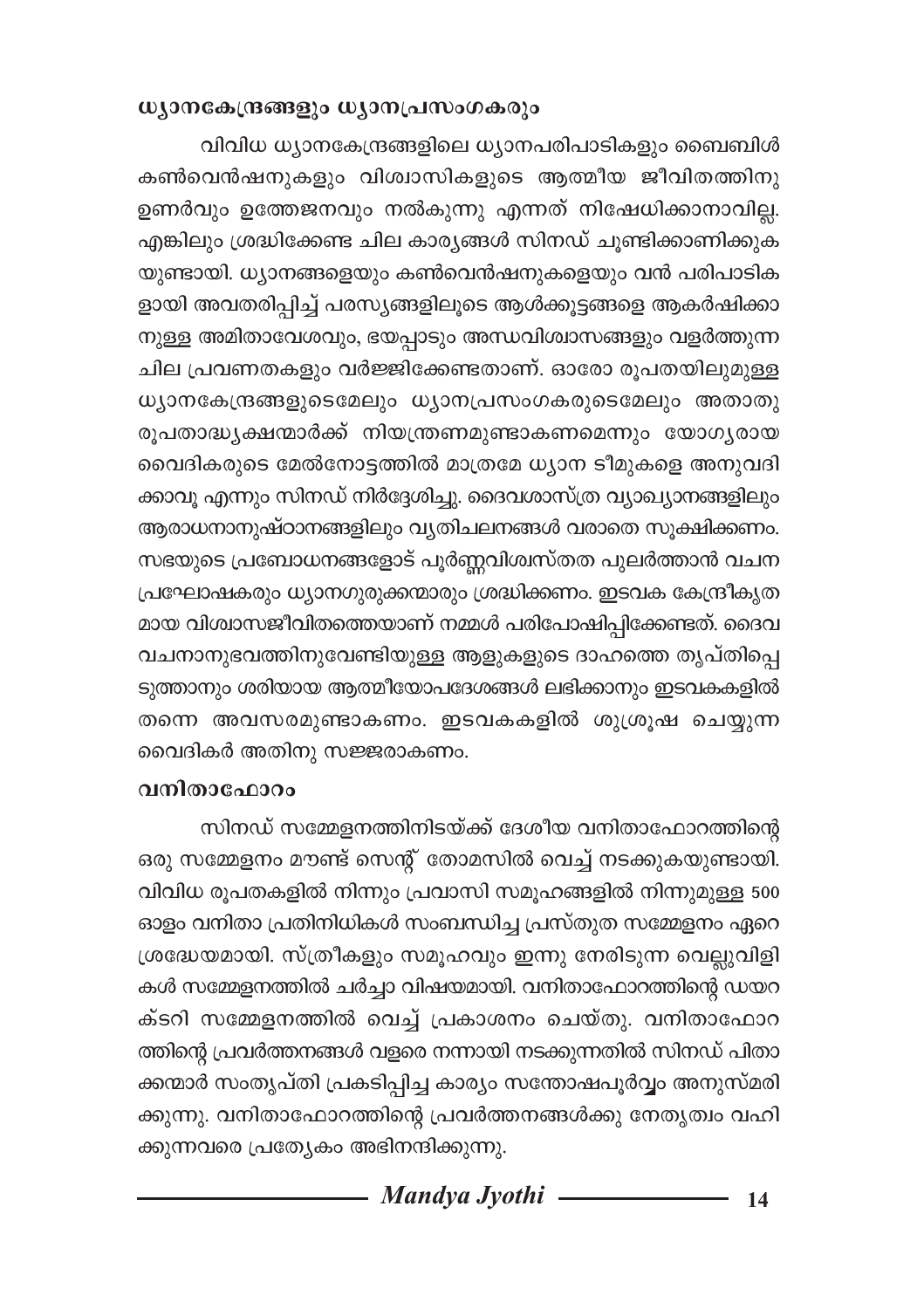# പാലയൂർ തീർത്ഥാടനം

വിശ്വാസവർഷാചരണത്തിന്റെ ഭാഗമായി സിനഡ് പിതാക്കന്മാർ തോമ്മാശ്ലീഹാ സ്ഥാപിച്ച സപ്തദൈവാലയങ്ങളിലൊന്നും തീർത്ഥാടന കേന്ദ്രവുമായ പാലയൂരിലേക്കും ഒല്ലൂരിൽ വാഴ്ത്തപ്പെട്ട എവുപ്രാസി യാമ്മയുടെ കബറിടത്തിലേയ്ക്കും നടത്തിയ തീർത്ഥാടനം നല്ലൊരു അനുഭവമായി. തദ്ദേശവാസികളായ വൈദികരുടെയും സനൃസ്തരു ടെയും അല്മായരുടെയും കൂട്ടായ്മയും വിശ്വാസവും പ്രകടമാക്കിയ സംഭവമായിരുന്നു അവരുടെ സാന്നിധ്യവും സജ്ജീകരണങ്ങളും.

# CBCI ജനറൽ ബോഡി

രണ്ടുവർഷത്തിലൊരിക്കൽ സമ്മേളിക്കുന്ന ഇന്ത്യയിലെ കത്തോ ലിക്കാ മെത്രാന്മാരുടെ പൊതുസമ്മേളനം പാലായിൽ വച്ച് അടുത്ത ഫെബ്രുവരി 5 മുതൽ 12 വരെയുള്ള തീയതികളിൽ നടക്കുന്ന വിവരം അറിയിക്കുന്നു. "സമൂഹത്തിന്റെ നവീകരണത്തിനു നവീകരിക്കപ്പെട്ട me" (Renewed Church for a Renewed Society) എന്നതാണ് സമ്മേളനത്തിന്റെ മുഖ്യ ചർച്ചാവിഷയം. സമ്മേളനത്തിന്റെ വിജയത്തി നായി എല്ലാവരുടെയും പ്രാർത്ഥന ഞാനഭ്യർത്ഥിക്കുന്നു.

# കമ്മീഷനുകളുടെ പ്രവർത്തന റിപ്പോർട്ട<mark>്</mark>

മെത്രാന്മാരുടെ നേതൃത്വത്തിൽ പ്രവർത്തിക്കുന്ന വിവിധ കമ്മീ ഷനുകളാണ് സീറോമലബാർ സഭയിലെ വിവിധങ്ങളായ അജപാലന പ്രവർത്തനങ്ങൾക്ക് ആവശ്യമായ മാർഗ്ഗനിർദ്ദേശങ്ങൾ നൽകി അവയെ ഏകോപിപ്പിക്കുന്നത്. കമ്മീഷനുകളുടെ ആഭിമുഖ്യത്തിൽ നടന്ന ഒരു വർഷത്തെ പ്രവർത്തനങ്ങളുടെ റിപ്പോർട്ടുകൾ സിനഡിൽ അവതരിപ്പി ക്കുകയും അ<mark>വയെ</mark>ക്കുറിച്ചുള്ള ചർച്ചകളും വിലയിരുത്തലുകളും നടത്തു കയും ചെയ്തു. മതബോധനക്കമ്മീഷന്റെ ആഭിമുഖ്യത്തിൽ പ്രസിദ്ധീ കരിച്ച പാഠപുസ്തകങ്ങളാണ് മതബോധന ക്ലാസ്സുകളിൽ നാം ഉപയോ ഗിക്കുന്നത്. 'മാതാപിതാക്കളും വിശ്വാസപരിശീലനവും' എന്നൊരു പുസ്തകം മാതാപിതാക്കളുടെ ഉപയോഗത്തിനായി അടുത്ത കാലത്ത് പ്രസിദ്ധീകരിക്കുകയുണ്ടായി. മുതിർന്നവരുടെ വിശ്വാസപരിശീലനവു<mark>ം</mark> സിനഡ് ചർച്ച് ചെയ്തു.

ഇന്ത്യയിലും വിദേശത്തുമായി കഴിയുന്ന പ്രവാസികളായ സീറോ മലബാർ മക്കൾക്കു നൽകേണ്ട അജപാലന ശുശ്രൂഷയുടെ കാര<mark>്യ</mark>ം സിനഡ് ഗൗരവപൂർവ്വം പരിഗണിക്കുകയുണ്ടായി. വിവിധ പ്രവാസി കേന്ദ്രങ്ങൾ സന്ദർശിച്ച് നേരിട്ട് കാര്യങ്ങൾ മനസിലാക്കാൻ എനിക്കു കഴിഞ്ഞു. പ്രവാസികൾക്കുവേണ്ടിയുള്ള കമ്മീഷന്റെ ചെയർമാനും

15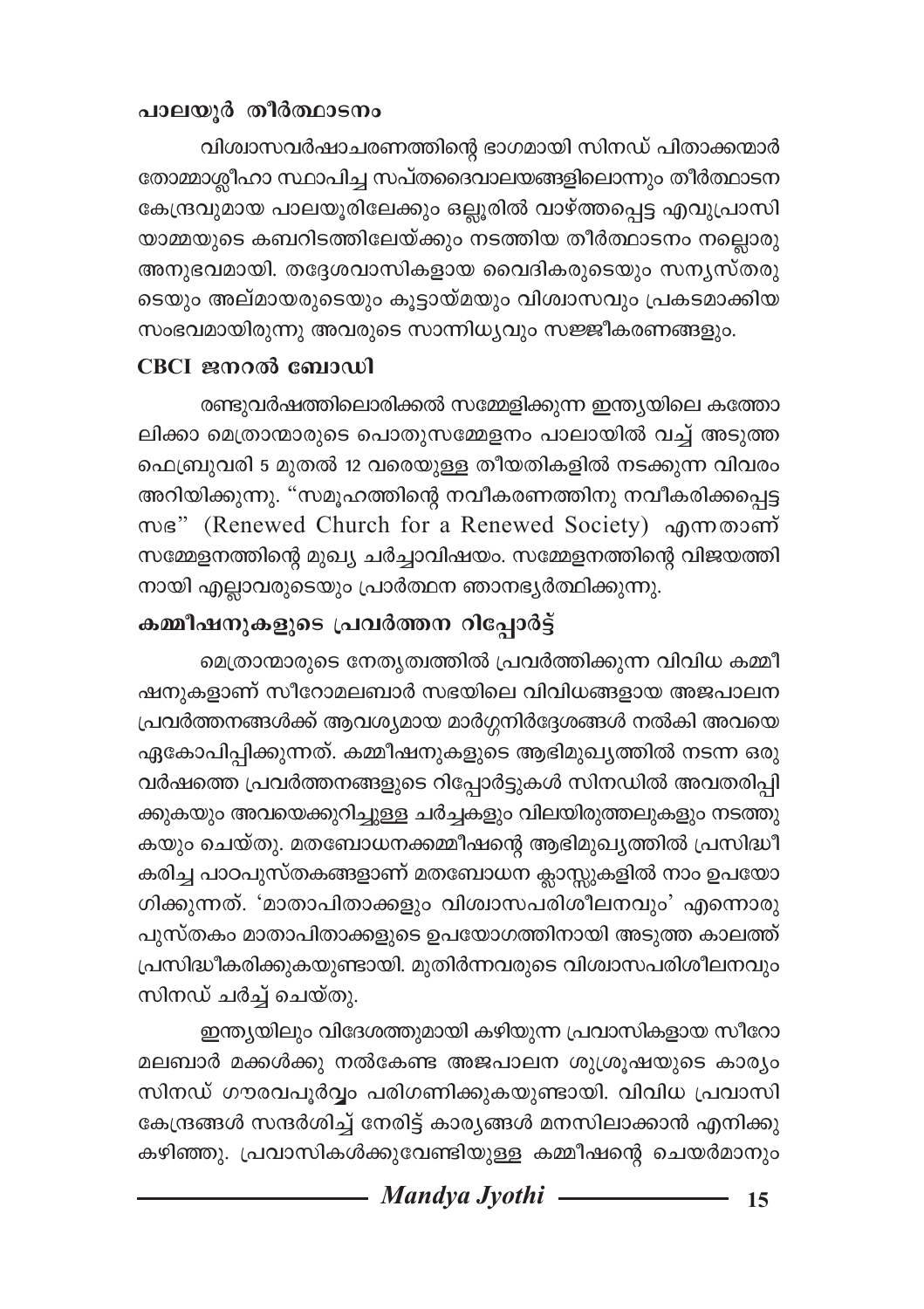സെക്രട്ടറിയും പ്രവാസികേന്ദ്രങ്ങൾ സന്ദർശിച്ച് കാര്യങ്ങൾ വിലയി രുത്തി. പ്രവാസികളുടെ അജപാലനകാര്യത്തിൽ ഇനിയും ഏറെ പരിമിതികൾ നിലനിൽക്കുകയാണ്. ക്രമേണ അവയ്ക്ക് പരിഹാരമുണ്ടാ ക്കാൻ സാധിക്കുമെന്ന് പ്രത്യാശിക്കുന്നു. ഗൾഫ് പ്രവാസികളുടെ സമ്മേളനം, ആഗോള പ്രവാസി സംഗമം, പ്രവാസി ഡയറക്ടറിയുടെ പ്രസിദ്ധീകരണം തുടങ്ങിയ<mark>വ ഈ വ</mark>ർഷം കമ്മീഷന്റെ ആഭിമുഖ്യ ത്തിൽ നടന്ന ചില പ്രധാന സംഭവങ്ങളാണ്.

ജൂബിലി ആഘോഷിക്കുന്ന വൈദികരുടെ സമ്മേളനം, നവ വൈദികസംഗമം, മൈനർ സെമിനാരി പരിശീലകർക്കുവേണ്ടിയുള്ള പരി ശീലനം എന്നിവ വൈദികർക്കുവേണ്ടിയുള്ള കമ്മീഷന്റെ നേതൃത്വ ത്തിൽ നടക്കുകയുണ്ടായി. രൂപതാ വൈദികരും, സന്യാസവൈദികരും സന്യാസിനികളും അല്മായരും ചേർന്നുള്ള സമ്മേളനങ്ങളും സംഭാ ഷണങ്ങളും അജപാലന ശുശ്രൂഷയുടെ കാര്യക്ഷമതയ്ക്ക് സഹായക മാകുമെന്ന് കരുതുന്നു. സന്യാസസമർപ്പിത സമൂഹങ്ങൾ ചെയ്യുന്ന വില പ്പെട്ട സേവനങ്ങൾ സിനഡ് നന്ദിപൂർവ്വം അനുസ്മരിച്ചു. ഹയരാർക്കിയും സന്യസ്തരും സഹകരിച്ച് പ്രവർത്തിക്കുന്നതിനെക്കുറിച്ചും സിനഡ് ചർച്ച ചെയ്തു. ബന്ധപ്പെട്ട കമ്മീഷൻ ഇക്കാര്യത്തിൽ ശ്രദ്ധിക്കുന്നു.

സഭയിൽ വിശ്വാസപരവും സൈദ്ധാന്തികവുമായ കാര്യങ്ങൾ എപ്രകാരം കൈകാര്യം ചെയ്യപ്പെടുന്നു എന്നറിയാനും വിലയിരുത്താ നുമായി സൈദ്ധാന്തിക കമ്മീഷൻ രൂപതകളിൽ നടത്തിയ സന്ദർശന ങ്ങൾ ഏറെ ഫലപ്രദമായിരുന്നു. വിശ്വാസികൾക്കു ശരിയായ ബോധ വൽക്കരണം നൽകാനും ചില വൃതിചലനങ്ങളും അന്ധവിശ്വാസങ്ങളും അബദ്ധചിന്തകളും ഇല്ലാതാക്കുന്നതിനു ആവശ്യമായ നടപടികളും മുൻകരുതലുകളുമെടുക്കുന്നതിനും ഈ സന്ദർശനങ്ങൾ ഉപകരിക്കു കയുണ്ടായി.

എക്യുമെനിക്കൽ കമ്മീഷന്റെ ആഭിമുഖ്യത്തിലുള്ള സഭൈക്യ പ്രവർത്തനങ്ങൾ, ലോകമാസകലമുള്ള സീറോമലബാർ വിശ<mark>്</mark>വാസി കളുടെ കൂട്ടായ്മ വളർത്താനുള്ള അല്മായ കമ്മീഷന്റെ വിപുലമായ .<br>സംരംഭങ്ങൾ, സീറോമലബാർ മിഷൻ സംബന്ധിച്ച കാര്യങ്ങൾ, ഉന്നത വിദ്യാഭ്യാസം, സ്കൂൾ വിദ്യാഭ്യാസം, ദീപിക ദിനപത്രം, ഇന്റർനെറ്റ് മിഷൻ, ലിറ്റർജി, ഗവേഷണത്തിന്റെ പ്രവർത്തനങ്ങൾ, സഭാ കോടതി യുടെ പ്രവർത്തനങ്ങൾ, മറ്റ് പൊതുകാര്യങ്ങൾ എന്നിവയാണ് സിനഡ് ചർച്ച ചെയ്ത മറ്റ് വിഷയങ്ങൾ.

സിനഡിനോടനുബന്ധിച്ച് AKCC യുടെ ഒരു പ്രതിനിധി സമ്മേ ളനവും നടന്നു. വിവിധ രൂപതകളിൽ നിന്നുള്ള പ്രവർത്തകരും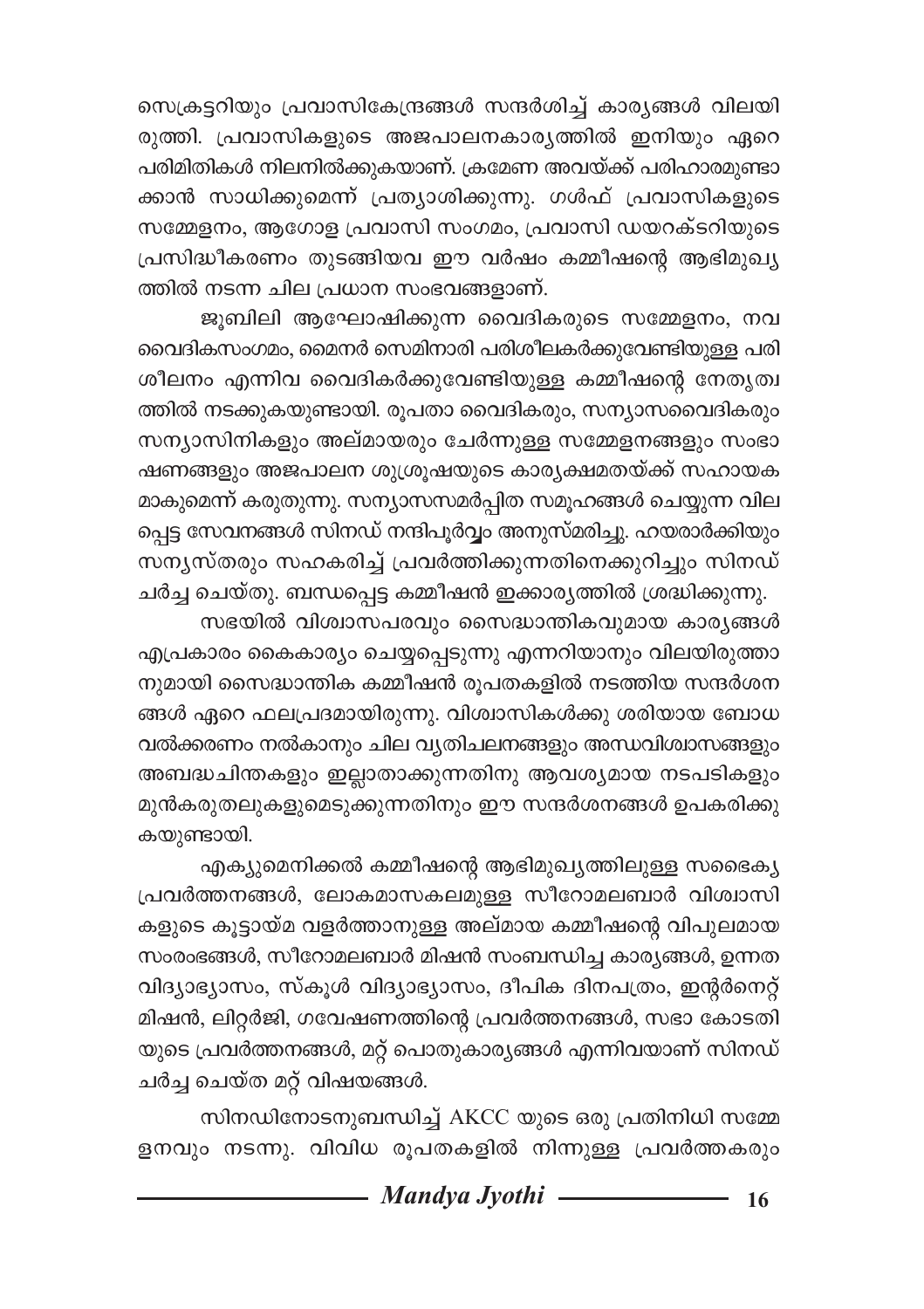അഭിവന്ദ്യ പിതാക്കന്മാരും സംബന്ധിച്ച ഈ സമ്മേളനം AKCC യുടെ പ്രവർത്തനങ്ങൾ രൂപതാതലത്തിൽ ഊർജ്ജിതപ്പെടുത്തുവാൻ ആഹ്വാനം ചെയ്തു. ഇക്കാരൃത്തിൽ എല്ലാവരുടെയും സഹായസഹ കരണങ്ങൾ ഉണ്ടാകണമെന്ന് ഞാനഭ്യർത്ഥിക്കുന്നു.

ആഗസ്റ്റ് 31 ശനിയാഴ്ച ഉച്ചയോടുകുടി രണ്ടാഴ്ച ദീർഘിച്ച സിനഡ് സമ്മേളനം സമാപിച്ചു.

ഈശോയിൽ സ്നേഹപൂർവ്വം,

# ജോർജ്ജ് ആലഞ്ചേരി

സീറോ മലബാർ സഭയുടെ മേജർ ആർച്ച് ബിഷപ്പ് കാക്കനാട് മൗണ്ട് സെന്റ് തോമസിലുള്ള മേജർ ആർച്ച്ബിഷ പ്പിന്റെ കാര്യാലയത്തിൽ നിന്ന് 2013 –ാം ആണ്ട് ഡിസംബർ 1–ാം തീയതി നൽകപ്പെട്ടത്.

NB:- ഈ വിജ്ഞാപനം ഉചിതമായ മാർഗ്ഗങ്ങളിലൂടെ രൂപതയിലെ വൈദികരുടെയും സനൃസ്തരുടെയും അല്മായ സഹോദര ങ്ങളുടെയും ശ്രദ്ധയിൽ കൊണ്ടുവരേണ്ടതാണ്.

#### .....

# സീറോമലബാർ സഭയുടെ പുതിയ ആരാധനക്രമ ഗ്രന്ഥങ്ങൾ വിജ്ഞാപനം

Prot. No. 2185/2013 സീറോമലബാർ സഭയുടെ മേജർ ആർച്ച്ബിഷപ്പ് മാർ ജോർജ്ജ് ആലഞ്ചേരി മെത്രാപ്പോലീത്ത തന്റെ സഹശുശ്രൂഷകരായ മെത്രാപ്പോലീത്തമാർക്കും മെത്രാൻമാർക്കും വൈദികർക്കും സമർപ്പി തർക്കും തന്റെ അജപാലന ശുശ്രൂഷയ്ക്ക് ഏൽപ്പിക്കപ്പെട്ടിരിക്കുന്ന എല്ലാ ദൈവജനത്തിനും എഴുതുന്നത്. കർത്താവിന്റെ കൃപ നിങ്ങളേ വരോടും കൂടെ ഉണ്ടായിരിക്കട്ടെ.

## മിശിഹായിൽ പ്രിയ സഹോദരീ സഹോദരന്മാരേ,

സീറോമലബാർ സഭയ്ക്ക് രണ്ടു പുതിയ ആരാധനക്രമഗ്രന്ഥ ങ്ങൾ പ്രസിദ്ധീകൃതമായിരിക്കുകയാണ്: കുർബാനയുടെ രണ്ടാമത്തെ കൂദാശക്രമവും (മാർ തെയദോറിന്റെ പേരിലറിയപ്പെടുന്ന അനാഫൊറ) ആരാധനക്രമത്തിലെ വിശുദ്ധഗ്രന്ഥവായനകൾക്കുവേണ്ടിയുള്ള

> - Mandya Jyothi — 17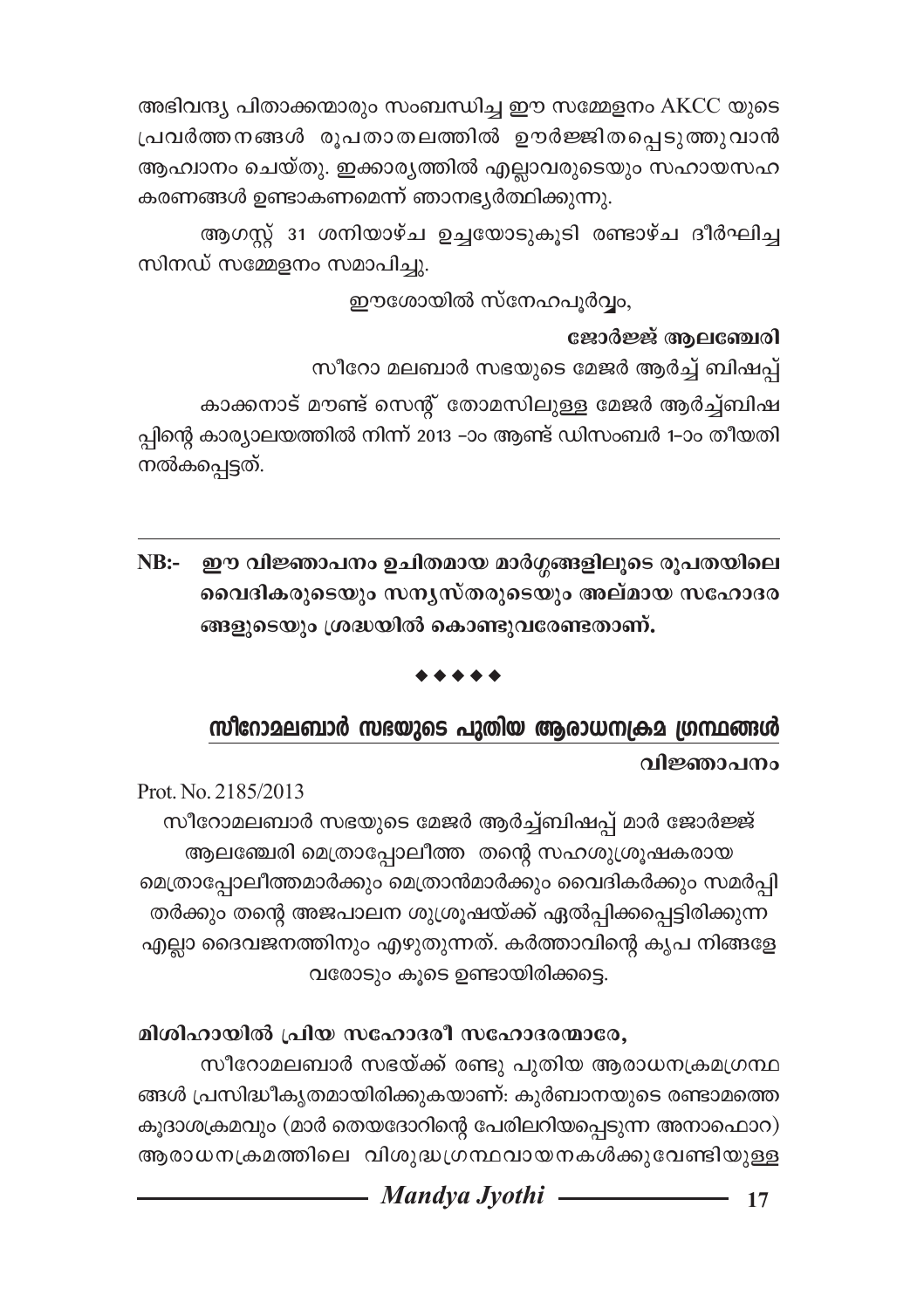പ്രഘോഷണഗ്രന്ഥങ്ങളും. ദീർഘമായ കാത്തിരിപ്പിന്റെയും കഠിന പരി ്രമത്തിന്റെയും സാക്ഷാത്കാരമായി വെളിച്ചം കാണുന്ന ഈ ഗ്രന്ഥ ങ്ങൾ സഭയുടെ ആരാധനാജീവിതത്തിന് വലിയ മുതൽക്കൂട്ടായിരിക്കു മെന്നതിൽ സംശയമില്ല. 2013 ആഗസ്ററ് 15 ന് പ്രാബല്യത്തിൽവന്ന തെയദോറിന്റെ കൂദാശക്രമവും 2013 ഡിസംബർ 1 മുതൽ പ്രാബല്യ ത്തിൽവരുന്ന പ്രഘോഷണഗ്രന്ഥങ്ങളും സഭാമക്കൾക്കെല്ലാവർക്കു<mark>ം</mark> വിശ്വാസം ഫലവത്തായി ആഘോഷിക്കുവാനും വിശ്വാസത്തിൽ വളരുവാനും നിമിത്തമായി തീരട്ടെയെന്ന് ആശംസിക്കുന്നു.

# മാർ തെയദോറിന്റെ കൂദാശക്രമം

ഇപ്പോൾ നമ്മുടെ കുർബാന ക്രമത്തിൽ ഉപയോഗിച്ചുകൊണ്ടി രിക്കുന്ന മാർ അദ്ദായിയുടെയും മാർ മാറിയുടെയും കൂദാശക്രമത്തിനു പുറമേ മാർ തെയദോറിന്റെയും മാർ നെസ്തോറിയസിന്റെയും പേരിലറിയപ്പെടുന്ന രണ്ടു കൂദാശക്രമങ്ങൾ കൂടിയുണ്ട്. ഉദയംപേരൂർ സൂനഹദോസിനുശേഷം ഉപയോഗത്തിലില്ലാതെവന്ന മാർ തെയദോ റിന്റെ കൂദാശക്രമം 415 വർഷങ്ങൾക്കുശേഷം വീണ്ടും നമ്മുടെ സഭ യിൽ ഉപയോഗിച്ചുതുടങ്ങുന്നു<mark>വെന്നത് ചരിത്രപ്രാധാന്യമുള്ള വസ്തു</mark> തയാണ്. സീറോമലബാർ കുർബാനയുടെ പുനരുദ്ധാരണവേളയിൽ മാർ തെയദോറിന്റെയും മാർ നെസ്തോറിയസിന്റെയും കൂദാശക്രമ .<br>ങ്ങൾ പുനരുദ്ധരിച്ചു ചേർക്കണമെന്ന് 1957 ൽ പന്ത്രണ്ടാം പീയൂസ് മാർപ്പാപ്പ ആവശ്യപ്പെട്ടിരുന്നു. മാർ തെയദോറിന്റെ കൂദാശയുടെ ്രധാഫ്റ്റ് സെൻട്രൽ ലിറ്റർജിക്കൽ കമ്മിറ്റിയുടെയും ലിറ്റർജിക്കൽ റിസേർച്ച് സെന്ററിന്റെയും സബ്കമ്മിറ്റികളുടെയും രൂപതകളില<mark>െ</mark> ലിറ്റർജിക്കൽ കമ്മീഷനുകളുടെയും തലങ്ങളിൽ സൂക്ഷ്മമായ <mark>പ</mark>ഠ നങ്ങൾ നടത്തിയാണ് പുനരുദ്ധരിച്ചത്. രണ്ടാമത്തെ കൂദാശക്രമത്തിന്റെ മൂലരൂപത്തോട് പരമാവധി വിശ്വസ്തത പുലർത്തിക്കൊണ്ടുതന്ന<mark>െ</mark> കാലോചിതമായ മാറ്റങ്ങൾ പ്രാർത്ഥനകളിൽ വരുത്തിയിട്ടുണ്ട്. ഇപ്ര കാരം തയ്യാറാക്കിയ ടെക്സ്റ്റാണ് സീറോമലബാർ സിനഡിന്റെ തീരു മാനമനുസരിച്ച് പരിശുദ്ധ സിംഹാസനത്തിന്റെ അംഗീകാരത്തിനായി റോമിലേക്ക് അയച്ചത്. 2012 ഡിസംബർ 15–ാം തീയതി പൗരസ്തൃസഭ കൾക്കു<mark>വേണ്ടി</mark>യുള്ള കാര്യാലയം ഈ കൂദാശക്രമം മൂന്നുവർഷക്കാല ത്തേക്ക് പരീക്ഷണാർഥം ഉപയോഗിക്കുവാനുള്ള അംഗീകാരം നല്കി. മാർ തെയദോറിന്റെ പേരിലാണറിയപ്പെടുന്നതെങ്കിലും ഈ കൂദാ ശയുടെ രചയിതാവ് തെയദോറല്ല എന്നാണ് ഈ കൂദാശയെക്കുറിച്ച് ആധികാരിക പഠനം നടത്തിയ പണ്ഡിതന്മാരുടെ അഭിപ്രായം.

- *Mandya Jyothi* – 18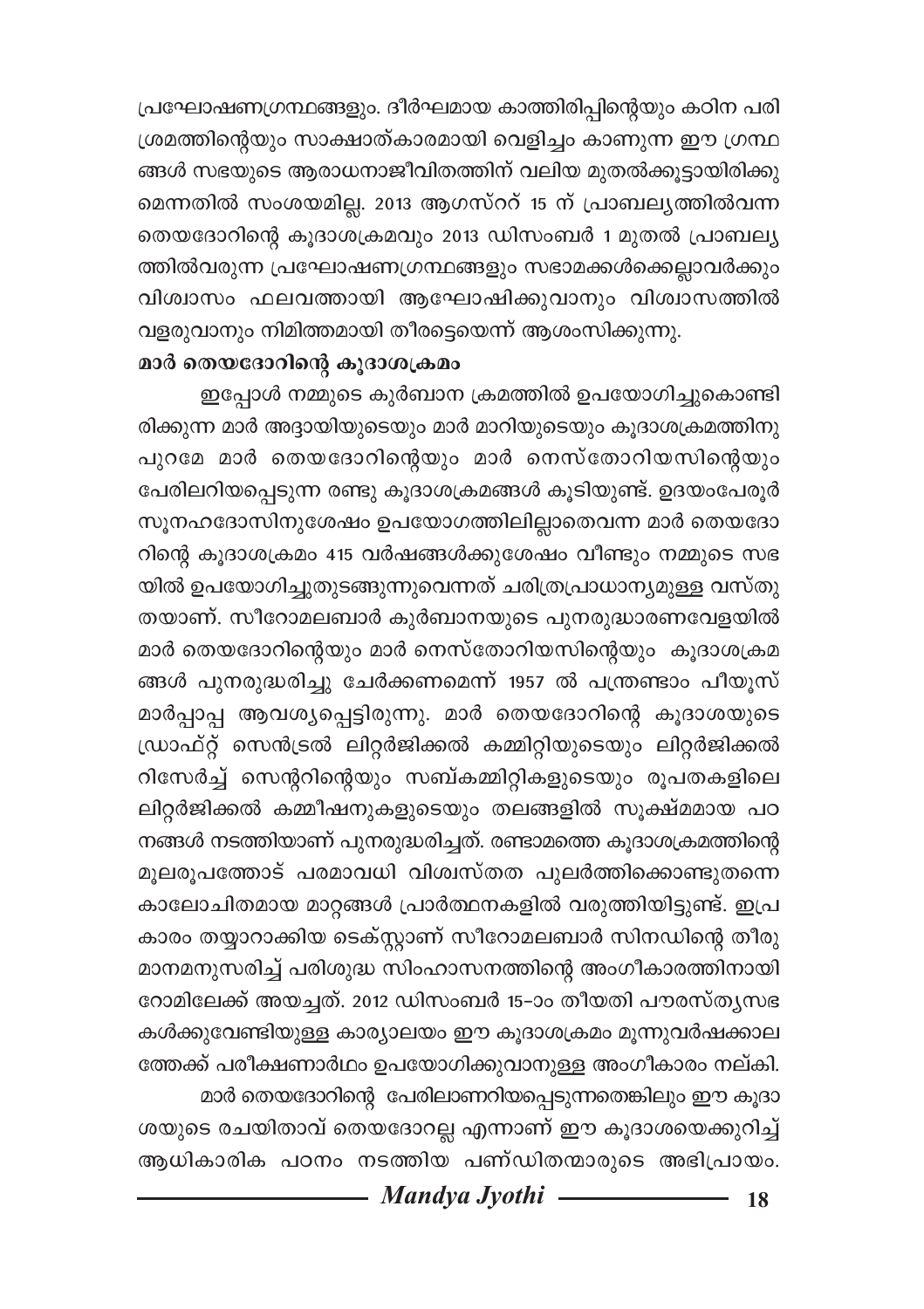തെയദോറിന്റെ ദൈവശാസ്ത്രചിന്തകളെ ഒരുകാലത്ത് സംശയദൃഷ്ടി യോടെ വീക്ഷിച്ചിരുന്നുവെങ്കിലും കലർപ്പില്ലാത്ത ക്രൈസ്തവ പ്രബോ ധനമാണ് തെയദോറിന്റെ രചനകളിലുള്ളതെന്ന് . ആധുനിക ദൈവ ശാസ്ത്രജ്ഞൻമാർ അഭിപ്രായപ്പെടുന്നു. തെയദോറിന്റെ ദൈവ ശാസ്ത്രവീക്ഷണങ്ങളുടെ ആധികാരികതയെക്കുറിച്ച് കത്തോ ലിക്കാസഭ ഇന്ന് സംശയം പുലർത്തുന്നില്ല. തെയദോറിന്റെ കൂദാശക്രമം വിശ്വാസസംബന്ധമായും ദൈവശാസ്ത്രപരമായും ഭദ്രമായ ഒന്നാണെന്നാണ് കത്തോലിക്കാ സഭയുടെ ആധികാരികമായ നിലപാട്. ഈ കൂദാശക്രമത്തിലെ ദൈവശാസ്ത്രപരമായ ആശയങ്ങൾ സത്യ വിശ്വാസത്തോടു ചേർന്നുപോകുന്നതും വിശുദ്ധഗ്രന്ഥവുമായി ഏറ്റവു മടുത്ത് നില്ക്കുന്നതുമാണ്.

ആറാം നൂറ്റാണ്ടിൽ പ്രചാരത്തിൽ വന്ന ഈ കൂദാശയുടെ മുഖ മുദ്ര വികാസം പ്രാപിച്ച ദൈവശാസ്ത്രവും വ്യവസ്ഥാപിതമായ ആശയ ഘടനയുമാണ്. പൗരസ്ത്യ സുറിയാനി ദൈവശാസ്ത്രത്തിന്റെ വളർച്ച യുടെ അടയാളമായി മാർ തെയദോറിന്റെ കൂദാശയെ നമുക്കു കാണാം. ഈശോമിശിഹായുടെ പെസഹാരഹസ്യത്തിന്റെ ആഘോഷത്തെ കൂടുതൽ അർത്ഥപൂർണ്ണവും അനുഭവവേദ്യവുമാക്കുവാൻ സഭയിലെ വ്യത്യസ്ത കൂദാശകൾക്ക് (അനാഫൊറകൾക്ക്) കഴിയുമെന്നതിനാൽ മാർ തെയദോറിന്റെ പേരിലുള്ള രണ്ടാമത്തെ കൂദാശക്രമം ഉപയോഗി ച്ചുള്ള കുർബാന സീറോമലബാർ സഭയെ സംബന്ധിച്ചിടത്തോളം അനു ഗ്രഹപ്രദമായിരിക്കും. ക്രൈസ്തവ വിശ്വാസത്തെക്കുറിച്ചുള്ള ആഴ മേറിയ ദൈവശാസ്ത്ര ബോധ്യങ്ങൾ ഉൾക്കൊള്ളുന്ന രണ്ടാമത്തെ കൂദാ ശയുടെ ആഘോഷം സീറോമലബാർ സഭയുടെ ദൈവശാസ്ത്ര വളർച്ചയെയും വിശ്വാസജീവിതത്തെയും ത്വരിതപ്പെടുത്തുമെന്ന് നമുക്ക് പ്രത്യാശിക്കാം.

മംഗലവാർത്തക്കാലം ഒന്നാം ഞായർമുതൽ ഓശാനഞായർ ഉൾപ്പെടെയുള്ള കാലങ്ങളിൽ ഉപയോഗിക്കേണ്ടതെന്ന് പാരമ്പര്യം നിഷ്കർഷിച്ചിരുന്ന ഈ കൂദാശക്രമം ആരാധനാവത്സരത്തിലെ ഏതു കാലത്തും സാധിക്കുന്ന സന്ദർഭങ്ങളിലൊക്കെ ഉപയോഗിച്ച് കുർബാ നയർപ്പിച്ചുകൊണ്ട് നമ്മുടെ വിശ്വാസത്തെ ആഴത്തിൽ മനസ്സിലാക്കാനും അനുഭവിക്കാനും സഭാമക്കളെല്ലാവരോടും സ്നേഹപുരസ്സരം ആഹ്വാനം ചെയ്യുന്നു.

#### പ്രഘോഷണഗ്രന്ഥങ്ങൾ

ക്രൈസ്തവ സഭയിലെ എല്ലാ ആരാധനക്രമങ്ങളും വചന ശുശ്രൂഷയ്ക്കായി പ്രത്യേകം ക്രമപ്പെടുത്തിയ വായനപ്പുസ്തകങ്ങൾ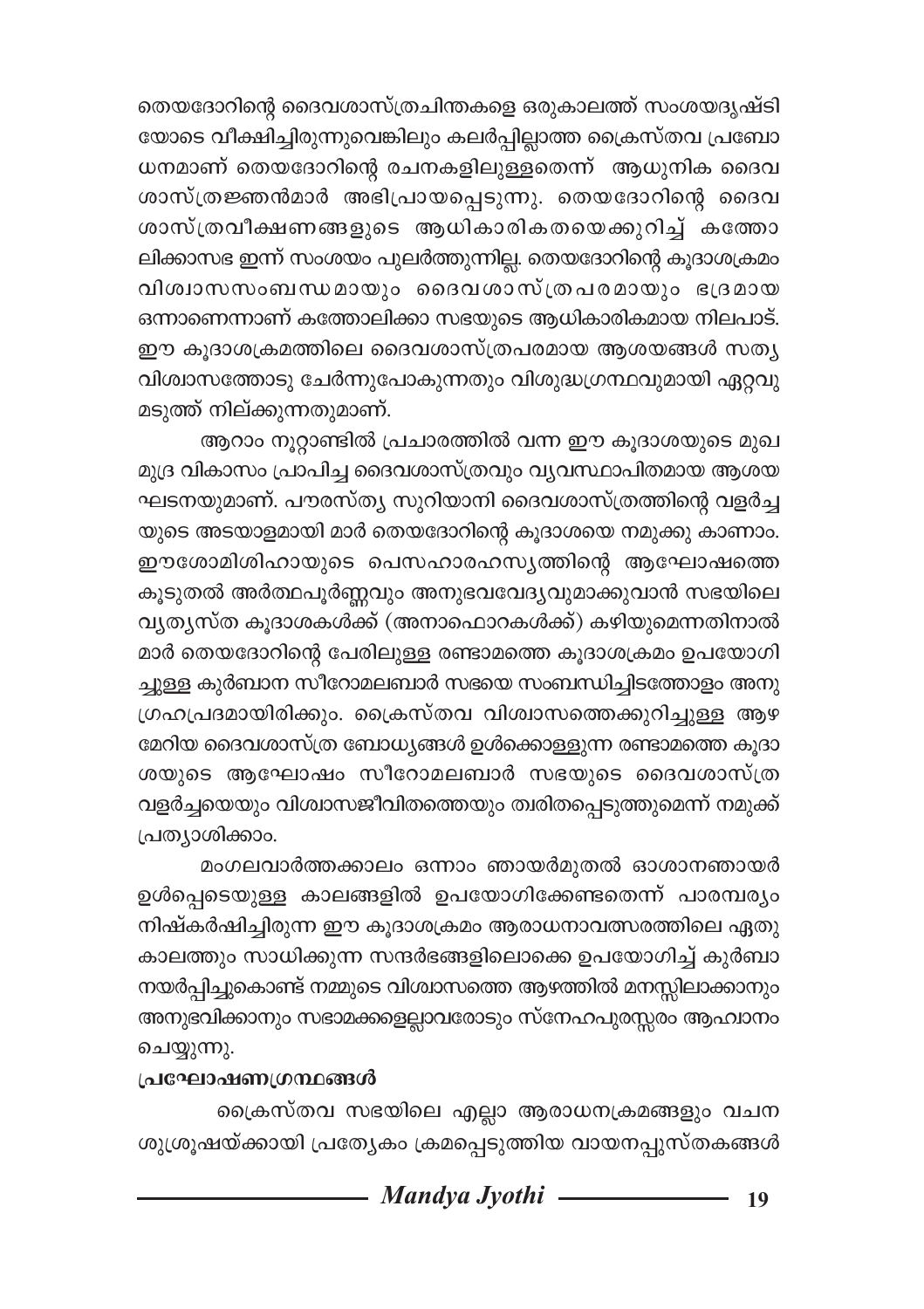(Lectionaries) അഥവാ പ്രഘോഷണഗ്രന്ഥങ്ങളാണ് ഉപയോഗിക്കു ന്നത്. ഓരോ ദിവസത്തെയും വി. ഗ്രന്ഥവായനകൾ ആരാധനാവത്സര ത്തിലെ കാലങ്ങൾക്കും നിശ്ചിത തീയതികൾക്കും അനുസൃതമായി ക്രമമായി നല്കുന്ന ഗ്രന്ഥമാണ് പ്രഘോഷണഗ്രന്ഥം. വായനകൾ എളു പ്പത്തിൽ തിരഞ്ഞെടുക്കുവാനും കലണ്ടർ നിർദേശിക്കുന്ന വൃത്യസ്ത വി. ഗ്രന്ഥഭാഗങ്ങൾ അനായാസം ഒരുമിച്ചു ചേർത്തുവായിക്കാനും പ്രഘോഷണഗ്രന്ഥം വളരെ സഹായകമാണ്.

1986 ൽ നമ്മുടെ പുനരുദ്ധരിക്കപ്പെട്ട കുർബാനക്രമം ഉദ്ഘാടനം ചെയ്യപ്പെട്ടതുമുതൽ പ്രഘോഷണഗ്രന്ഥങ്ങൾ തയ്യാറാക്കുക എന്ന ലക്ഷ്യമുണ്ടായിരുന്നു. എന്നാൽ ആ ലക്ഷ്യം ഇപ്പോഴാണ് സഫലമാ കുന്നത്. 1959-ലും 1960-ലുമായി റോമിൽനിന്ന് നല്കിയ Ordo Celebrationis Quddasae, Supplementum Mysteriorum എന്നീ ഗ്രന്ഥങ്ങ ളിൽ നല്കിയിട്ടുള്ള വിശുദ്ധ ഗ്രന്ഥവായനക്രമത്തോട് പരമാവധി വിശ്വ സ്തത പുലർത്തിക്കൊണ്ടാണ് ഇപ്പോൾ പ്രസിദ്ധീകൃതമാകുന്ന പ്രഘോഷണഗ്രന്ഥങ്ങൾ തയ്യാറാക്കിയിരിക്കുന്നത്. സീറോമലബാർ സിനഡിന്റെ ആഹ്വാനമനുസരിച്ച് പലവർഷങ്ങളായി സെൻട്രൽ ലിറ്റർജിക്കൽ കമ്മിറ്റിയും സബ് കമ്മിറ്റികളും സൂക്ഷ്മപഠനം നടത്തി വളരെ അനിവാരൃമായ ചില ഭേദഗതികൾ വായനക്രമത്തിൽ വരുത്തിയിട്ടുണ്ട്. സാധാരണദിവസങ്ങൾക്കു വേണ്ടിയുള്ള വായനകൾ ആരാധനാവത്സരത്തിന്റെ ചൈതന്യത്തിനനുസരിച്ച് ആരാധനക്രമ പണ്ഡിതരും വിശുദ്ധഗ്രന്ഥ പണ്ഡിതരുമടങ്ങിയ സബ്കമ്മിറ്റികളാണ് തയ്യാറാക്കിയത്. 2013 ആഗസ്റ്റിലെ സിനഡ് അംഗീകാരം നൽകിയ പ്രഘോഷണ ഗ്രന്ഥങ്ങളാണ് പഴയനിയമം, ലേഖനം, സുവിശേഷം എന്നീ മൂന്ന് പുസ്തകങ്ങളായി പ്രസിദ്ധീകരിക്കുന്നത്. ആരാധനാ വത്സരത്തിലെ എല്ലാ ദിവസങ്ങൾക്കും തിരുനാളുകൾക്കും പ്രത്യേക സന്ദർഭങ്ങൾക്കും വേണ്ടിയുള്ള വായനകൾ ഈ പ്രഘോഷണ ഗ്രന്ഥങ്ങളിൽ ഉൾക്കൊള്ളിച്ചിട്ടുണ്ട്.

സീറോമലബാർ സഭയെ സംബന്ധിച്ചിടത്തോളം ആരാധനക്രമ പരമായ വളർച്ചയുടെ വൃക്തമായ സൂചനയാണ് ഈ പ്രഘോഷണ ഗ്രന്ഥങ്ങൾ. കൂടുതൽ ഫലപ്രദമായ ഒരു വചനശുശ്രൂഷ നടത്താൻ പ്രഘോഷണഗ്രന്ഥങ്ങൾ സഭയ്ക്കുമുഴു<mark>വ</mark>നും ഉപകരിക്കട്ടെ എന്ന് ആശംസിക്കുന്നു. സീറോമലബാർ സഭയിലെ എല്ലാ ദൈവാലയ ങ്ങളിലും സന്യാസ ഭവനങ്ങളിലും സ്ഥാപനങ്ങളിലും പുതിയ ആരാധ നാവത്സരം തുടങ്ങുന്ന ഡിസംബർ 1 മുതൽ കുർബാനയുടെ വചനശു

> - Mandya Jyothi  $20<sup>°</sup>$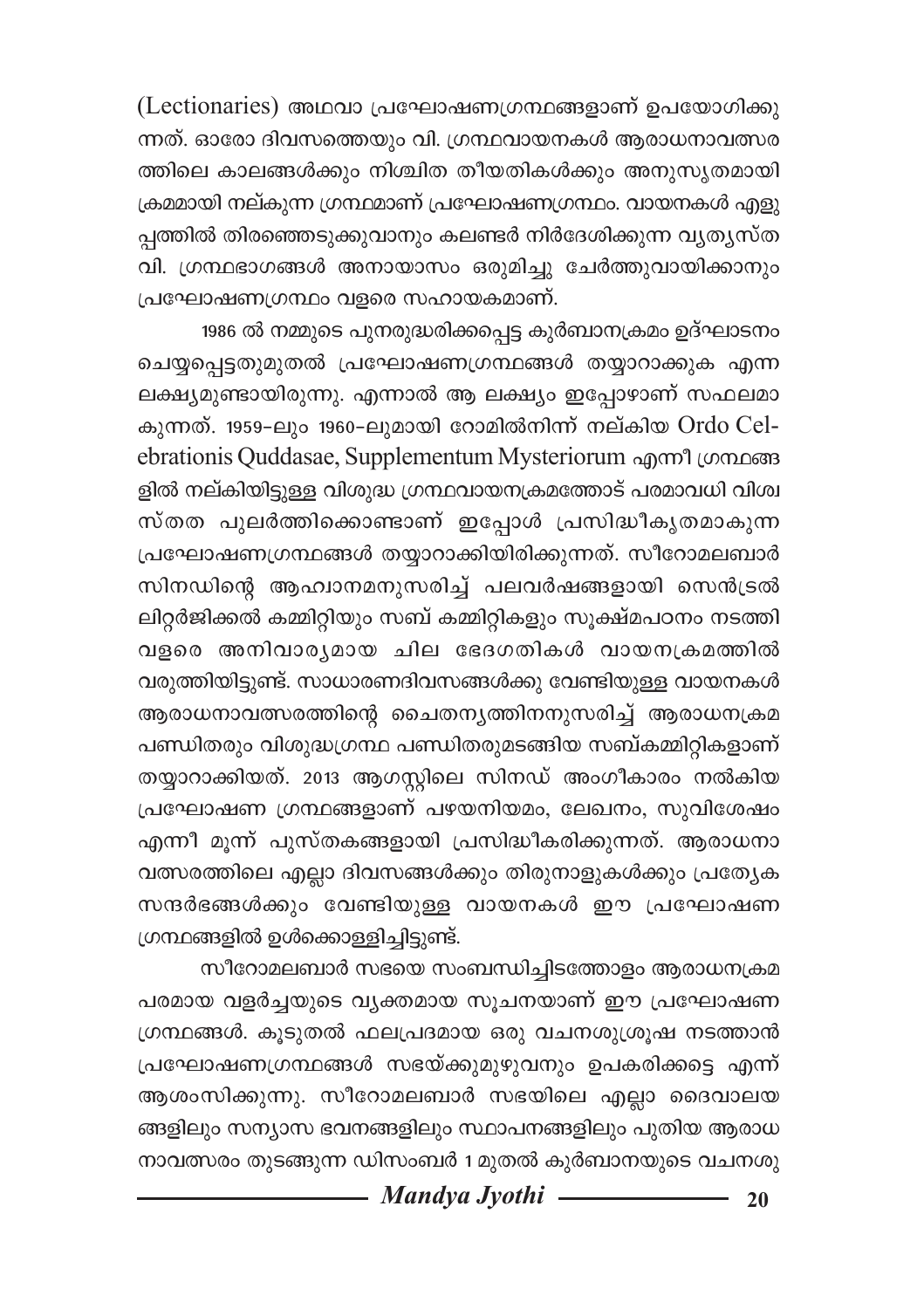ശ്രൂഷയ്ക്കായി പ്രഘോഷണഗ്രന്ഥങ്ങൾ ഉപയോഗിച്ചു തുടങ്ങണമെന്ന് സഭാമക്കളെല്ലാവരോടും ആഹ്വാനം ചെയ്യുന്നു.

ഈശോയിൽ സ്നേഹപൂർവ്വം,

# കാർഡിനൽ ജോർജ്ജ് ആലഞ്ചേരി

സീറോ മലബാർ സഭയുടെ മേജർ ആർച്ച് ബിഷപ്പ്

കാക്കനാട്ട് മൗണ്ട് സെന്റ് തോമസിലുള്ള മേജർ ആർച്ച്ബിഷ പ്പിന്റെ കാര്യാലയത്തിൽ നിന്ന് 2013 –ാം ആണ്ട് നവംബർ മാസം 7–ാം തീയതി നൽകപ്പെട്ടത്.

NB:- ഈ വിജ്ഞാപനം ഉചിതമായ മാർഗ്ഗങ്ങളിലൂടെ രൂപതയിലെ വൈദികരുടെയും സനൃസ്തരുടെയും അല്മായ സഹോദര ങ്ങളുടെയും ശ്രദ്ധയിൽ കൊണ്ടുവരേണ്ടതാണ്.

.....

Prot. No. 2197/2014 Pastoral letter 1/2014

# ഇടയലേഖനം

മണ്ഡ്യ രൂപതയുടെ ഇടയനായ മാർ ജോർജ് ഞരളക്കാട്ട് മെത്രാൻ

തന്റെ സഹശുശ്രൂഷകരായ ബഹു. വൈദികർക്കും, സമർപ്പിതർക്കും, അല്മായ സഹോദരങ്ങൾക്കും, തനിക്ക് ഭരമേൽപ്പിക്കപ്പെട്ടിരിക്കുന്ന ദൈവജനം മുഴുവനും എഴുതുന്നത്.

കർത്താവിനാൽ സ്നേഹിക്കപ്പെട്ടവരെ,

2014 മാർച്ച് 3-ാം തീയതി മുതൽ നമ്മൾ വലിയ നോമ്പിലേക്ക് പ്രവേശിക്കുകയാണല്ലോ. ഞാൻ നിങ്ങൾക്കെല്ലാവർക്കും പ്രാർത്ഥനാ നിർഭരമായ നല്ല നോമ്പ്കാലം ആശംസിക്കുന്നു. പരിശുദ്ധ ഫ്രാൻസിസ് പിതാവ് സഭാശുശ്രൂഷ ഏറ്റെടുത്തിട്ട് ഒരു വർഷം പൂർത്തിയാകുന്ന അവസരം കൂടിയാണിത്. പിതാവിന്റെ വ്യക്തിത്വവും, ലാളിത്യവും, സ്നേഹനിർഭരമായ ഇടപെടലുകളും, പാവങ്ങളോടുള്ള പക്ഷം ചേരലും,

> - Mandya Jyothi - $21$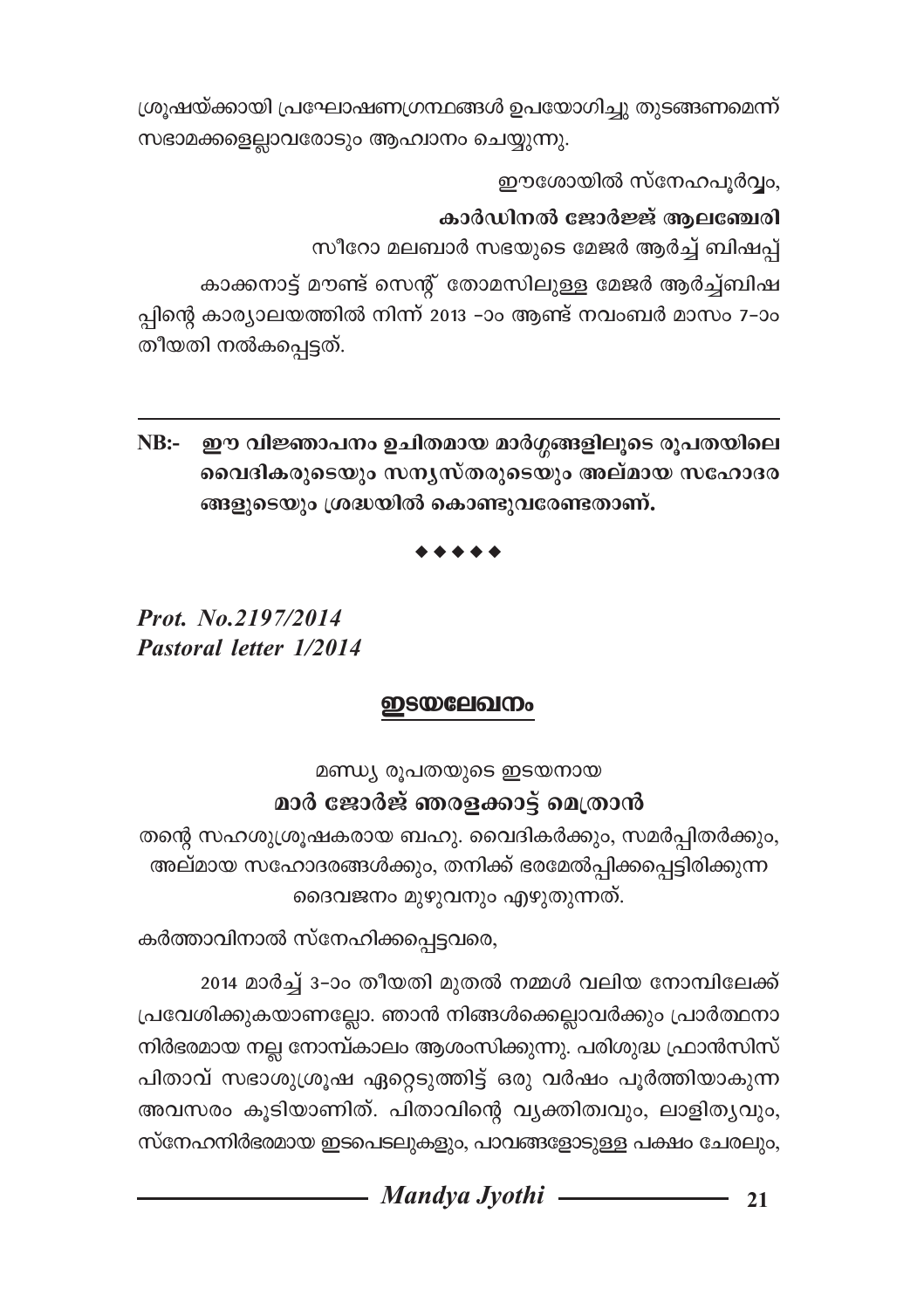ആത്മീയത നിറഞ്ഞ സംഭാഷണങ്ങളും, ഉറച്ച നിലപാടുകളും നമ്മെ മാത്രമല്ല ലോകം മുഴുവനെയും ആകർഷിക്കുന്ന കാലഘട്ടമാണിത്. അനേകായിരങ്ങൾ വിശ്വാസത്തിലേക്ക് ആകർഷിക്കപ്പെടുന്നത് നിത്യേന നടക്കുന്ന സംഭവങ്ങളാണ്. പരിശുദ്ധ ഫ്രാൻസിസ് പിതാവ് മനോഹര മായ ഒരു നോമ്പുകാല സന്ദേശം നമുക്കായി തന്നിട്ടുണ്ട്. പിത<mark>ാവി</mark>ന്റെ സന്ദേശത്തിന്റെ ചൈതന്യം ഉൾക്കൊണ്ട്, അതിന്റെ പശ്ചാത്തലത്തിൽ തന്നെ ഈ നോമ്പ് കാലത്ത് നിങ്ങൾക്ക് എഴുതുവാൻ എനിക്ക് അതിയായ സന്തോഷമുണ്ട്.

പ്രിയമുള്ളവരെ,

വി. പൗലോസ് ശ്ലീഹ കോറിന്തോസിലെ സഭയ്ക്കെഴുതിയ രണ്ടാം ലേഖനത്തിൽ "അവൻ സമ്പന്നനായിരുന്നിട്ടും നിങ്ങളെപ്രതി ദരിദ്രനായി- തന്റെ ദാരിദ്ര്യത്താൽ നിങ്ങൾ സമ്പന്നരാകാൻവേണ്ടി തന്നെ" (2കോറി.8:9) എന്ന വചനം ഉദ്ധരിച്ചുകൊണ്ടാണ് പരിശുദ്ധ പിതാ വിന്റെ നോമ്പുകാല സന്ദേശം ആരംഭിക്കുന്നതുതന്നെ. സുവിശേഷാ ധിഷ്ഠിധമായ ദാരിദ്ര്യത്തിന്റെ വിവിധ മാനങ്ങളിലേക്ക് പരിശുദ്ധ പിതാവ് വെളിച്ചം വീശുന്നു.

നോമ്പുകാലം വ്യക്തികളെയും സമൂഹങ്ങളെയും സംബന്ധി ച്ചിടത്തോളം ജീവിത അവലോകനത്തിന്റെയും ജീവിതനവീകരണത്തി ന്റെയും കാലമാണ്. നമ്മളെ സമ്പന്നരാക്കുവാൻവേണ്ടി സ്വയം ദരിദ്ര നായി മാറിയ യേശുവിന്റെ ജീവിത മാതൃക മാർപാപ്പ നമ്മുടെ മുമ്പിൽ അവതരിപ്പിക്കുന്നു.

നമ്മളെ വീണ്ടെടുക്കുവാനായി ദൈവം എപ്രകാരമാണ് പ്രവർത്തിക്കുന്നതെന്ന് നോക്കൂ. കർത്താവായ ഈശോ നമുക്കായി സ്വയം വെളിപ്പെടുത്തുന്നത് സമ്പത്തിന്റെയും ലൗകിക അധികാരത്തി ന്റെയും മാർഗ്ഗത്തിലൂടെയല്ല-പിന്നെയോ, ബലഹീനതയിലൂടെയും ദാരി ദ്ര്യത്തിലൂടെയുമാണ്. സമ്പന്നനായിരുന്നിട്ടും, നമുക്കുവേണ്ടി അവൻ ദരിദ്രനായി. ഈശോ പിതാവിന്റെ നിത്യനായ ഏകജാതൻ, ശക്തിയിലും മഹത്വത്തിലും പിതാവിനോട് സമനായവൻ നമുക്കുവേണ്ടി ദരിദ്രനായി. തന്റെ മഹത്വമെല്ലാം വെടിഞ്ഞ് ഈ ലോകത്തിലേക്ക് അവിടുന്ന് വന്നത് നമ്മളോടൊപ്പം ആയിരിക്കുവാനും, എല്ലാക്കാര്യത്തിലും നമ്മളോട് തുല്യ നാകുവാനുമായിരുന്നു. ഇതിനെല്ലാം കാരണം അവിടുത്തെ അനന്ത മായ സ്നേഹം ഒന്നുമാത്രമാണ്. തന്നെസ്വയം ബലിയർപ്പിക്കുന്നതു വരെ നീണ്ടുനിന്ന സ്നേഹം. സ്നേഹിക്കുന്നവരുമായി എല്ലാ കാര്യ ങ്ങളും പങ്കുവയ്ക്കുന്നതാണ് യഥാർത്ഥ സ്നേഹം. സ്നേഹം മ<u>റ്റുള്ള</u>

> — Mandya Jyothi —  $22$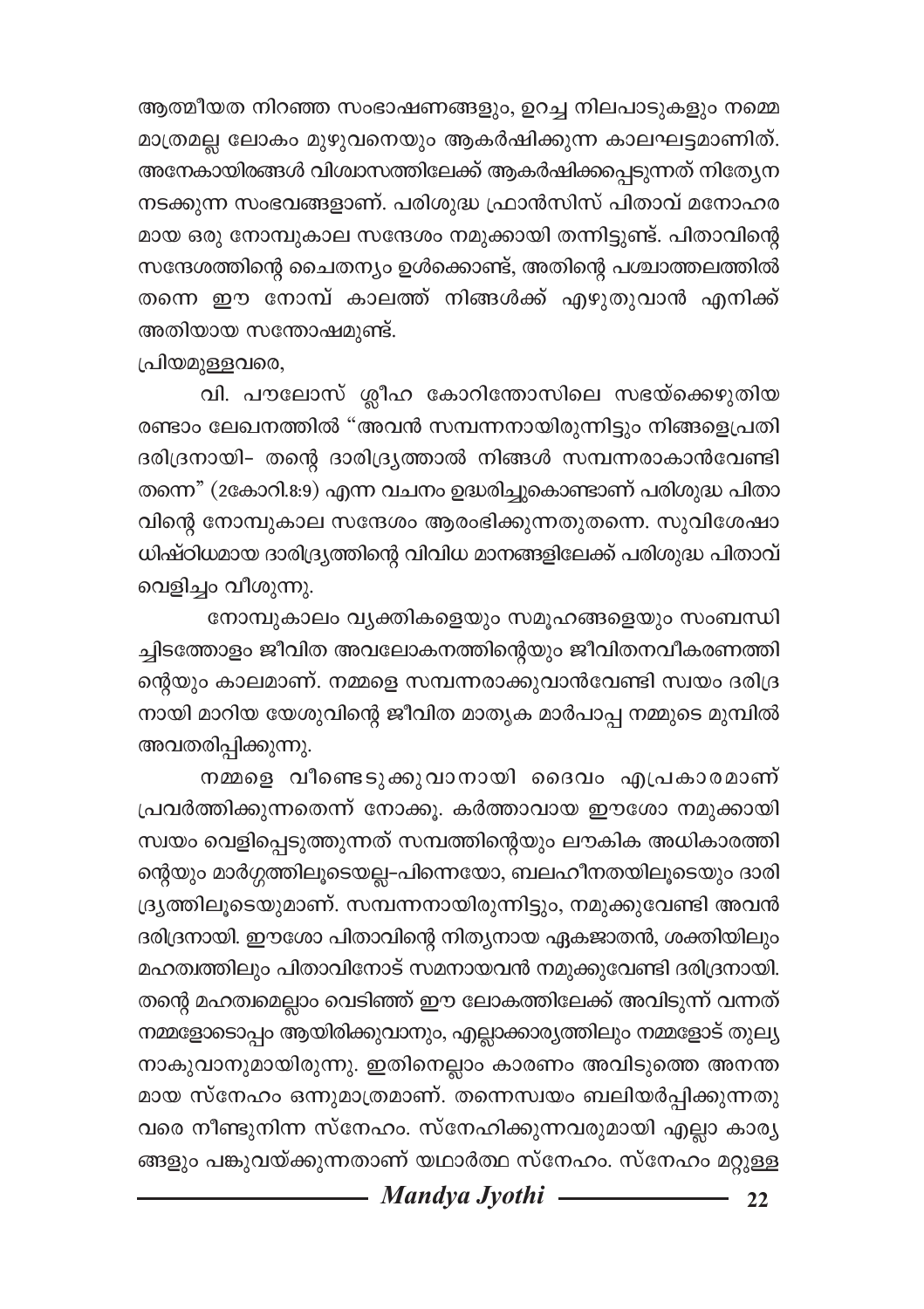വരുമായി നമ്മളെ തുല്യരാക്കുന്നു, അത് മറ്റുള്ളവരുമായി നമ്മെ അക റ്റുന്ന മതിലുകളെ തച്ചുടക്കുന്നു, അകൽച്ചകൾ അകറ്റുന്നു ഇതാണ് ദൈവം നമുക്കായി ചെയ്തത്. ഈശോ പാപം ഒഴികെ എല്ലാ കാര്യ ത്തിലും നമ്മിലൊരുവനായി–സ്വന്തം കരത്താൽ അദ്ധ്വാനിച്ചു, സ്വന്തം മനസ്സ്കൊണ്ട് ചിന്തിച്ചു, സ്വയ തീരുമാനത്താൽ പ്രവർത്തിച്ചു, മനുഷ്യ ഹൃദയത്താൽ സ്നേഹിച്ചു. കന്യകയിൽ നിന്ന് പിറന്ന അവൻ എല്ലാ കാര്യത്തിലും നമ്മിലൊരുവനായി.

ദൈവമായ യേശു, ദാരിദ്ര്യം വരിച്ചത്, നമ്മെ സമ്പന്നരാക്കുവാ നാണ്. ഇവിടെയാണ് യഥാർത്ഥ ദൈവസ്നേഹം നമ്മൾ മനസിലാക്കു ന്നത്. സർ<mark>വ്വ</mark>ജ്ഞാനിയായ ദൈവത്തിന് നമ്മുടെ രക്ഷ സാധിക്കുവാൻ അമാനുഷികമായ പല മാർഗ്ഗങ്ങളും സ്വീകരിക്കാമായിരുന്നു. എന്നാൽ സ്വയം ഇല്ലായ്മ ചെയ്ത് ദാരിദ്ര്യത്തെ പുൽകിയപ്പോൾ അതിലൂടെ തന്റെ ശ്രേഷ്ഠമായ സ്നേഹം പ്രകടിപ്പിക്കുകയായിരുന്നു. ഇതിലാണ് യേശുവിന്റെ സ്നേഹത്തിന്റെ വ്യതിരിക്തത നമ്മൾ കാണുന്നത്. ജോർദ്ദാൻ നദിയിൽ വെച്ച് സ്നാപകയോഹന്നാനിൽ നിന്ന് അവിടുന്ന് സ്നാനം ഏറ്റപ്പോൾ, തനിക്ക് അത് ആവശ്യമുണ്ടായിട്ടല്ല, പിന്നെയോ പാപികളും, ദൈവത്തിന്റെ ക്ഷമ ആവശ്യമുള്ളവരുമായ നമ്മളോട് ഒന്നു ചേരുന്നതിനും, നമ്മുടെ പാപഭാരങ്ങൾ ഏറ്റെടുക്കുന്നതിനും വേണ്ടി യായിരുന്നു. ഇങ്ങനെ നമ്മളെ ആശ്വസിപ്പിക്കാനും, രക്ഷിക്കുവാനും, നമ്മുടെ കഷ്ടപ്പാടുകൾ ഏറ്റെടുക്കുവാനും അവിടുത്തേക്ക് കഴിഞ്ഞു. പൗലോസ് ശ്ലീഹ സൂചിപ്പിക്കുന്നതുപോലെ നമ്മൾ സ്വതന്ത്രരാക്ക പ്പെട്ടത് അവിടുത്തെ സമ്പത്തിനാലല്ല, ദാരിദ്ര്യത്താലാണ്. എന്നാലും യേശുവിന്റെ അപരിമേയമായ സമ്പത്തിനെപ്പറ്റി അപ്പസ്തോലൻ എപ്പോഴും നമ്മെ ഓർമ്മപ്പെടുത്തുന്നുണ്ട്.

ഇങ്ങനെയെങ്കിൽ നമ്മളെ രക്ഷിച്ചതും നമ്മെ സമ്പന്നമാക്കുന്ന തുമായ യേശുവിന്റെ ദാരിദ്ര്യം എന്താണ്? അത് നമ്മെ സ്നേഹിക്കുന്ന യേശുവിന്റെ സ്നേഹത്തിന്റെ ശൈലിയാണ്. അവൻ എപ്പോഴും നമുക്ക് സമീപസ്തനാണ്. കള്ളന്മാരുടെ കയ്യിൽ അകപ്പെട്ട യഹൂദന് സമറി യാക്കാരൻ നല്ല അയൽക്കാരനായതുപോലെ ഈശോ എപ്പോഴും നമ്മോട് കൂടെയുണ്ട്. അവിടുത്തെ സ്നേഹം ആർദ്രമാണ്, ദയയുള്ള താണ്, മൃദുലമാണ്. ഈ സ്നേഹമാണ് നമുക്ക് യഥാർത്ഥ സ്വാന്ത്യവും രക്ഷയും സന്തോഷവും പ്രദാനം ചെയ്യുന്നത്.യേശുവിന്റെ ദാരിദ്ര്യം ദൈവത്തിന് നമ്മോടുള്ള അനന്തകാരുണ്യത്തിന്റെ പ്രകടനമാണ്. എല്ലാ നിക്ഷേപങ്ങളേക്കാൾ ശ്രേഷ്ഠമായ നിക്ഷേപം യേശുവിന്റെ ദാരിദ്ര്യ മാണ്. എന്തിലാണ് കർത്താവിന്റെ സമ്പന്നത അടങ്ങിയിരിക്കുന്നത്?

Mandya Jyothi -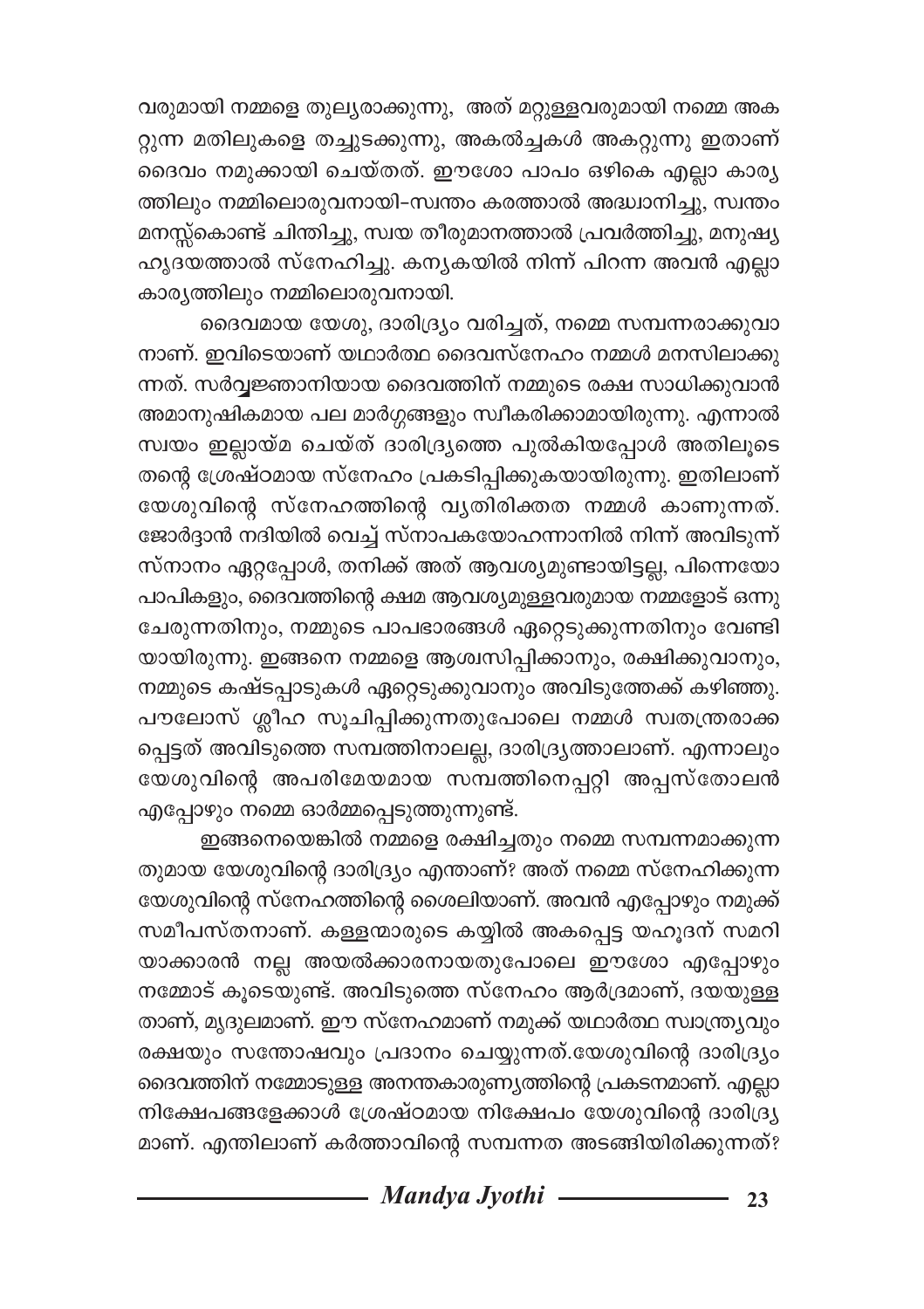പരിശുദ്ധ പിതാവ് പറയുകയാണ്: പിതാവിലുള്ള ഈശോയുടെ ആഴ മേറിയ വിശ്വാസത്തിൽ, സ്ഥായിയായ ശരണത്തിൽ, എപ്പോഴും പിതൃ .<br>ഹിതം നിറവേറ്റുന്നതിൽ, പിതാവിന് എപ്പോഴും മഹത്വം നൽകുന്നതിൽ, ഇത് അടങ്ങിയിരിക്കുന്നെന്ന്. ഒരു ശിശു തന്റെ മാതാപിതാക്കളുടെ സ്നേഹത്തിലും കരുതലിലും ഒരു നിമിഷംപോലും സംശയിക്കാതെ, അവരുടെ സ്നേഹം അനുഭവിച്ചും അവരെ സ്നേഹിച്ചും ജീവിക്കുന്നതു പോലെയാണ് പിതാവുമായുള്ള ബന്ധത്തിൽ ഈശോയും. ഈ ഉറപ്പുള്ള ബന്ധവും അത് നൽകുന്ന സന്തോഷവുമാണ് യേശുവിന്റെ സമ്പത്ത്, സമ്പന്നത. നമ്മളും ഇതിനായി വിളിക്കപ്പെട്ടിരിക്കുന്നു. പിതാ വിന്റെ ഏകജാതൻ, പിതാവുമായുള്ള തനതായ ആ ബന്ധം, ഇതാണ് ദരിദ്രനായ യേശുവിന്റെ സമ്പത്ത്. "എന്റെ നുകം വഹിക്കാനെളുപ്പ മുള്ളതും ചുമട് ഭാരം കുറഞ്ഞതുമാണ്" (മത്താ. 11:30) എന്ന് യേശു പറയുമ്പോൾ അവിടുത്തെ സമ്പത്ത് തന്നെയായ ദാരിദ്ര്യത്താൽ നമ്മൾ സമ്പന്നരാകാൻ അവിടുന്ന് ആഹ്വാനം ചെയ്യുകയാണ്. ഈ ദാരിദ്ര്യം തന്നെയാണ് അവിടുത്തെ സമ്പത്തും. നമ്മൾ യേശുവിനോടും യേശു വിലൂടെ പിതാവിനോടും ഐക്യപ്പെടുക, അവിടുത്തെ മക്കളായിരിക്കുക, യേശുവിൽ മറ്റുള്ളവർ നമ്മുടെ സഹോദരനും സഹോദരിയുമായിരി ക്കുക– ഇതിലാണ് നമ്മുടെ സമ്പത്തും അടങ്ങിയിരിക്കുക. ഇതിലാണ് നമ്മുടെ ദാരിദ്ര്യം കുടികൊള്ളുക. ശരിക്കും ഒരു ദാരിദ്ര്യമേയുള്ളു– ദൈവമക്കളാണ് നമ്മളെന്നും, യേശുവിൽ നമ്മളെല്ലാം സഹോദരീ ...<br>സഹോദരങ്ങളുമാണ് എന്ന ചിന്തയോടെ ജീവിക്കുക.

ഈശോയുടെ ഈ ദാരിദ്ര്യം ഈശോയുടേത് മാത്രമെന്നും നമു ക്കതനുകരിക്കുവാൻ പ്രയാസമാണെന്നും നാം ചിന്തിച്ചേക്കാം. യേശു തന്റെ ദാരിദ്ര്യത്താൽ ലോകത്തെ കീഴ്പ്പെടുത്തിയെങ്കിൽ ലോകത്തിന്റെ സമ്പത്തിനാലും മാനവവിഭവങ്ങളാലും ലോകത്തെ രക്ഷിക്കുവാനാണ് നമ്മൾ മുതിരുന്നത്. എന്നാൽ ഇത് സതൃത്തിൽ നിന്ന് ഏറെ അകലെ യാണ്. ഇന്നും എല്ലാ സമയത്തും സ്ഥലത്തും ദൈവം ലോകത്തെ രക്ഷി ക്കുന്നത് ദരിദ്രനായ തന്റെ പുത്രനിലൂടെതന്നെയാണ്; കൂദാശകളിലും, തിരുവചനങ്ങളിലും, ദരിദ്രയായ സഭയിലൂടെയും തന്റെ ദാരിദ്ര്യം പ്രകട മാക്കുന്ന യേശുവിലൂടെ. ദൈവത്തിന്റെ സമ്പന്നത ലോകത്തിലേക്ക് വരുന്നത് നമ്മുടെ സമ്പത്തിലൂടെയല്ല, പിന്നെയോ പരിശുദ്ധാത്മാ വിനാൽ പൂരിതമായ നമ്മുടെ വ്യക്തിപരവും സമൂഹപരവുമായ ദരിദ്ര ജീവിതത്തിലൂടെയാണ്.

നമ്മുടെ കർത്താവായ ഈശോയെ അനുകരിച്ച്, ദരിദ്രരായ നമ്മുടെ സഹോദരങ്ങളുടെ ദാരിദ്ര്യാവസ്ഥയിൽ പങ്കുചേരുവാനും, ആ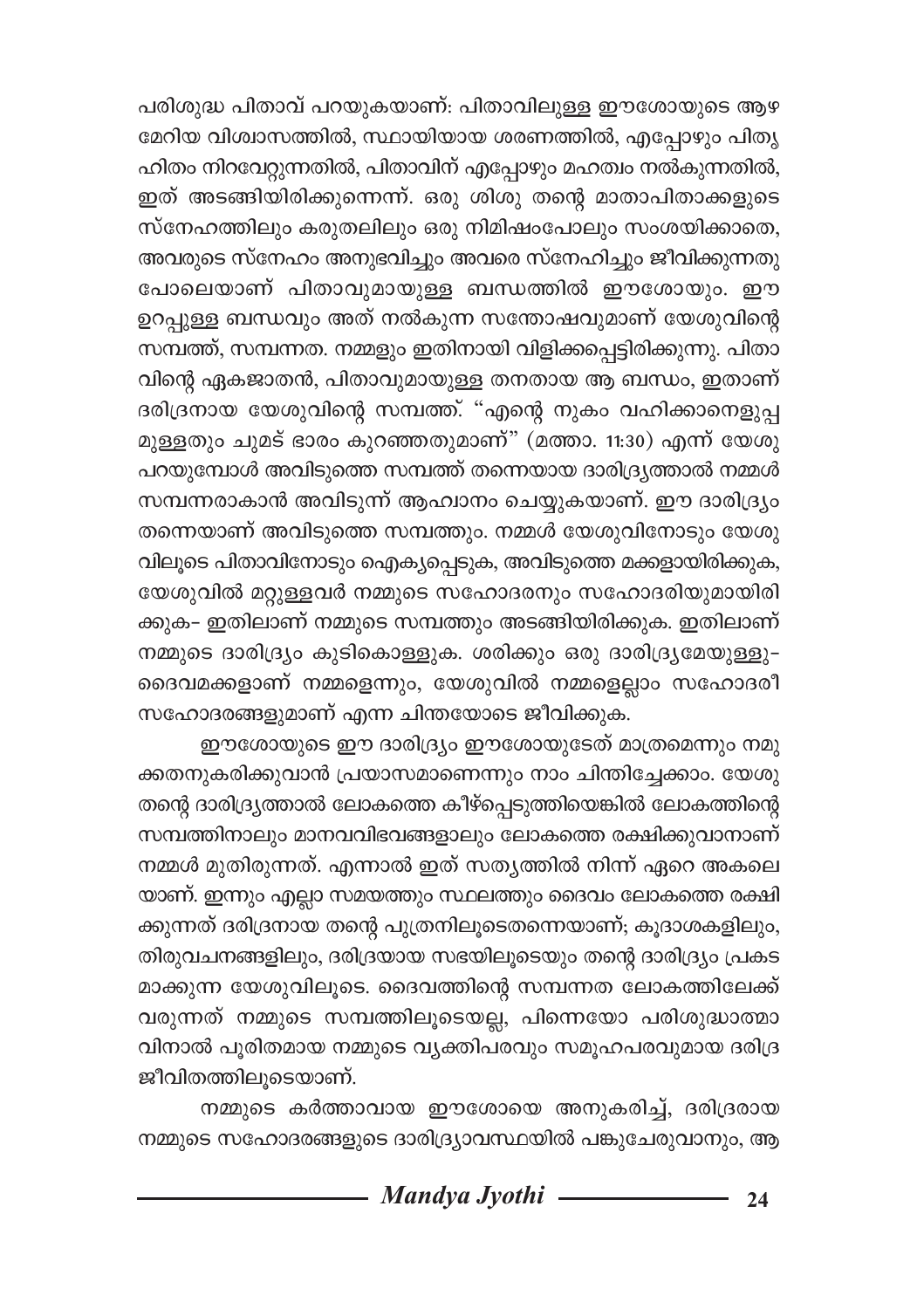സാഹചര്യത്തെ നേരിടാനും, അതിനെ ഉന്മൂലനം ചെയ്യാനുള്ള ഉത്തര വാദിത്വവും നമുക്ക് ഉണ്ട് എന്ന് പരി. പിതാവ് പറയുന്നു. അനാഥാവസ്ഥ യെയും ദാരിദ്ര്യത്തെയുംപ്പറ്റി പരി. പിതാവ് സൂചിപ്പിക്കുന്നുണ്ട്. വിശ്വാ സവും, പ്രത്യാശയും, സഹായവുമില്ലാത്ത ദാരിദ്ര്യമാണ് അനാഥത്വം. മൂന്ന് തരത്തിലുള്ള അനാഥത്തെപ്പറ്റി പരി. പിതാവ് സൂചിപ്പിക്കുന്നുണ്ട്. ഭൗതികമായ അനാഥത്വം, ധാർമ്മികമായ അനാഥത്വം, ആത്മീയമായ അനാഥത്വം. ഭൗതികമായ അനാഥത്വത്തെയാണ് സാധാരണയായി നാം ദാരിദ്ര്യം എന്നു പറയുന്നത്. മനുഷ്യ മഹത്വത്തിന് ചേരാത്ത സാഹ ചര്യങ്ങളിലെ ജീവിതമാണത്. മനുഷ്യന്റെ മൗലിക ആവശ്യങ്ങളായ ഭക്ഷണം, വസ്ത്രം, പാർപ്പിടം, സുരക്ഷിതത്വം, ജലം, ശുചിത്വം, തൊഴിൽ എന്നിവ ഇല്ലാത്തവരാണ് ഭൗതികമായ ദാരിദ്ര്യത്തിൽ കഴിയു ന്നവർ. സഭ തന്റെ വ്യത്യസ്തമായ സേവന ശുശ്രൂഷകളിലൂടെ ഇത്ത രത്തിലുള്ള സഹോദരങ്ങളുടെ വേദനകളെ ഉന്മൂലനം ചെയ്യാൻ ശ്രമി ക്കുന്നുണ്ട്. അഗതികളിലും, അനാഥരിലും, ദരിദ്രരിലും യേശുവന്റെ മുഖ മാണ് സഭ കാണുക- അവരെ സ്നേഹിക്കുകയും അവർക്ക് ശശ്രൂഷ ചെയ്യുകയും ചെയ്യുമ്പോൾ യേശുവിനെത്തന്നെയാണ് നാം സ്നേഹി ക്കുന്നതും ശുശ്രുഷിക്കുന്നതും.

പാപത്തിനും തിന്മകൾക്കും അടിമകളായി കഴിയുന്ന മനുഷ്യൻ ധാർമ്മിക അനാഥാവസ്ഥയിൽ കഴിയുന്നവരാണ്. ഇത്തരത്തിലുള്ള വ്യക്തികൾ കാരണം എത്രയധികം വേദനകളും ദുഃഖങ്ങളുമാണ് ചില കുടുംബങ്ങളിൽ ഉണ്ടാവുക. മദ്യപാനം, മയക്കുമരുന്നുകൾ, ചൂതുകളി കൾ, ലൈംഗിക അരാജകത്വം– ഇവയെല്ലാം ഇതിന് കാരണമാകുന്നു. ഈവക കാര്യങ്ങൾക്ക് അകപ്പെട്ട നമ്മുടെ സഹോദരങ്ങൾക്ക് ജീവത ത്തിന്റെ അർത്ഥം തന്നെ നഷ്ടപ്പെടുന്നു. പലരും നിരാശയ്ക്കും അടിപ്പെ ടുന്നു. ജീവതസാചര്യങ്ങളുടെ ക്ലേശത്താൽ, ഭാരത്താൽ പലരും ഇത്ത രത്തിലുള്ള തിന്മകൾക്ക് അടിമയാകുന്നു. ധാർമ്മിക അനാഥത്വം ഒരു വ്യക്തിയെ ആത്മീയ അനാഥത്വത്തിലേക്കും നയിക്കാം.

ആത്മീയ അനാഥത്വത്തിനുള്ള സിദ്ധൗഷധം ദൈവവചനമാണ്. ദൈവം നമ്മുടെ എല്ലാ പാപങ്ങളും ക്ഷമിക്കുന്ന കാരുണ്യവാനും, .<br>നമ്മുടെ പാപവസ്ഥയെക്കാൾ പതിന്മടങ്ങ് ആഴമുള്ളതാണ് ദൈവ ത്തിന്റെ സ്നേഹമെന്നും, എല്ലാ കാലത്തും അവിടുന്ന് നമ്മെ അനന്ത മായി സ്നേഹിക്കുന്നുവെന്നും, നമ്മൾ ഓരോരുത്തരും അവനുമായുള്ള കൂട്ടായ്മയിലേക്കും, നിത്യജീവിതത്തിലേക്കും വിളിക്കപ്പെട്ടവരാണെന്നു<mark>ം</mark> നമ്മെ ഓർമ്മപ്പെടുത്തുന്ന വചനം നാം നിരന്തരം പ്രഘോഷിക്കണം. ഈ കാരുണ്യത്തിന്റെയും പ്രത്യാശയുടേതുമായ സന്ദേശത്തിന്റെ

Mandya Jyothi -

25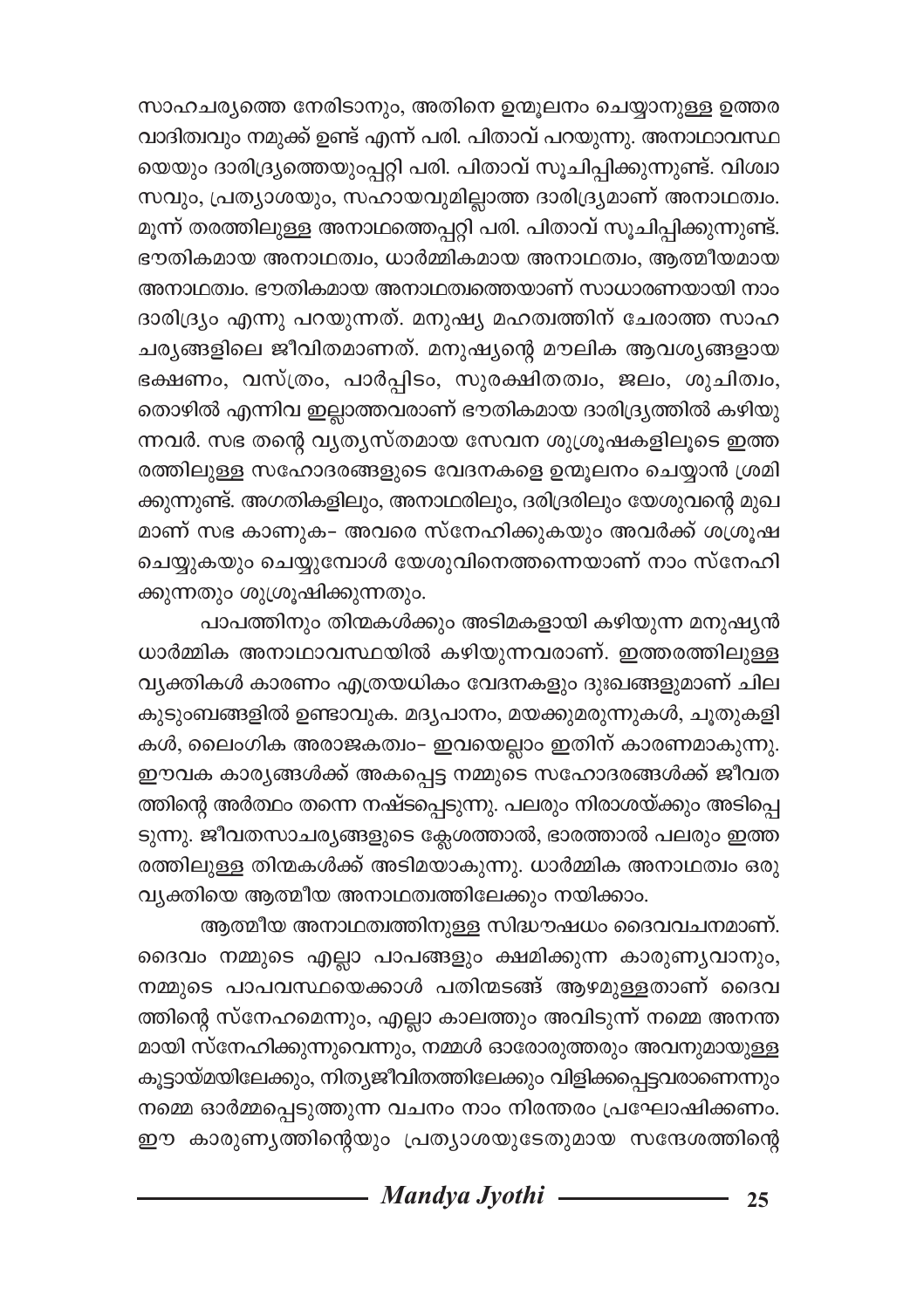ആഹ്ലാദം നിറഞ്ഞ പ്രഘോഷകരായി മാറണമെന്നാണ് പരി. പിതാവ് നമ്മെ ഓർമ്മപ്പെടുത്തുന്നത്. വിശ്വസിക്കുന്നതിലുള്ള സന്തോഷവും വിശ്വാസം പങ്കുവെക്കുന്നതിലുള്ള ആവേശവും നമുക്കനുഭവപ്പെടണം എന്ന് പരി. ബെനഡിക്ട് മാർപാപ്പ 'വിശ്വാസത്തിന്റെ വാതിൽ<sup>'</sup> എന്ന തന്റെ അപ്പസ്തോലിക ആഹ്വാനത്തിൽ പറഞ്ഞത് ഇവിടെ സ്മരണീ യമാണ്. ദൈവവചനം പ്രഘോഷിക്കുന്നതിലെ സന്തോഷം നാം അനു ഭവിക്കുകതന്നെ വേണ<mark>ം</mark>.

നമ്മളെ ഏൽപ്പിച്ചിരിക്കുന്ന ദൈവവചനം മറ്റുള്ളവരുമായി പങ്കു <mark>വെ</mark>ക്കുന്നതിലെ ആനന്ദം എത്രയോ ഹൃദയാർജ്ജകമാണ്. വേദനിക്കുന്ന മനസുകളെ ആശ്വസിപ്പിക്കാനും നമ്മുടെ സഹോദരങ്ങൾക്ക് പ്രത്യാശ പകരുവാനും ഇതിലൂടെ നമുക്ക് കഴിയും. ഇക്കാര്യത്തിൽ നാം യേശു വിനെ അനുകരിക്കണം. പാപികളുടെയും പാവങ്ങളുടെയും പിന്നാലെ നഷ്ടപ്പെട്ട ആടിനെ തേടിപ്പോകുന്ന ഇടയനെപ്പോലെ നമ്മളു<mark>ം</mark> പിഞ്ചെല്ലണം.

പ്രിയസഹോദരങ്ങളെ, ഈ നോമ്പുകാലത്ത് യേശുവിന്റെ സ്നേഹത്താൽ പ്രേരിതരായി ഏതെങ്കിലും വിധത്തിൽ അനാഥത്വം അനുഭവിക്കുന്ന എല്ലാവരുടെയും പക്കലേക്ക് സുവിശേഷസന്ദേശവു മായി കടന്നു ചെല്ലാൻ നമുക്ക് കഴിയട്ടെ. നമ്മളെ സമ്പന്നരാക്കു<mark>വാ</mark> നായി ദരിദ്രനായി തീർന്ന യേശുവിന്റെ ദാരിദ്ര്യത്തിൽ നമുക്ക് പങ്കു ചേരാം. സ്വയം പരിതൃജിക്കാനുള്ള അവസരം നോമ്പ് നമുക്ക് നൽകുന്നു. യേശുവിനെപ്പോലെ മറ്റുള്ളവരെ സഹായിക്കാനും സമ്പന്ന രാക്കുവാനുമായി നമുക്ക് എന്തൊക്കെ പരിത്യജിക്കുവാൻ കഴിയുമെന്ന് ചിന്തിക്കാം. ത്യാഗത്തോടെയുള്ള സ്വയം നിഹനിക്കലിനാണ് വിലയു ള്ളത്. വേദനിക്കുന്നതുവരെ ദരിദ്രനാവുന്നതിലാണ് ശ്രേഷ്ഠത അടങ്ങി യിരിക്കന്നത്.

ഈ നോമ്പുകാലം ഏറ്റം ഫലപ്രദമായിതീരണമെങ്കിൽ പരിശു ദ്ധാത്മാവിന്റെ സഹായം നമുക്ക് വേണം. അപ്പസ്തോലന്മാരെ പുതിയ വ്യക്തികളാക്കി രൂപപ്പെടുത്തിയ പരിശുദ്ധാത്മാവ് നമ്മളെയും സഹാ യിക്കട്ടെ. ഉപവാസത്തിനും, പ്രാർത്ഥനയ്ക്കും, പരിത്യാഗത്തിനും നോമ്പ് കാലത്ത് നമുക്ക് പ്രാധാന്യം നൽകാം. വിഭൂതി തിങ്കൾ, ദുഃഖവെള്ളി ദിവസങ്ങൾ നമുക്ക് ഉപവാസദിനങ്ങളാണ്. നോമ്പിലെ എല്ലാ വെള്ളി യാഴ്ചകളിലും ഒരുനേരം നോക്കുന്നത് നല്ലതാണ്. മത്സ്യം, മാംസം, നമുക്കിഷ്ടപ്പെട്ട ഭക്ഷണപദാർത്ഥങ്ങൾ നോമ്പിൽ ഉപേക്ഷിക്കാം. ഈ ഉപേക്ഷകൾ മുഖേന നമുക്ക് ലാഭമായി തീരുന്ന പണം പാവങ്ങൾക്കായി

> - Mandya Jyothi -26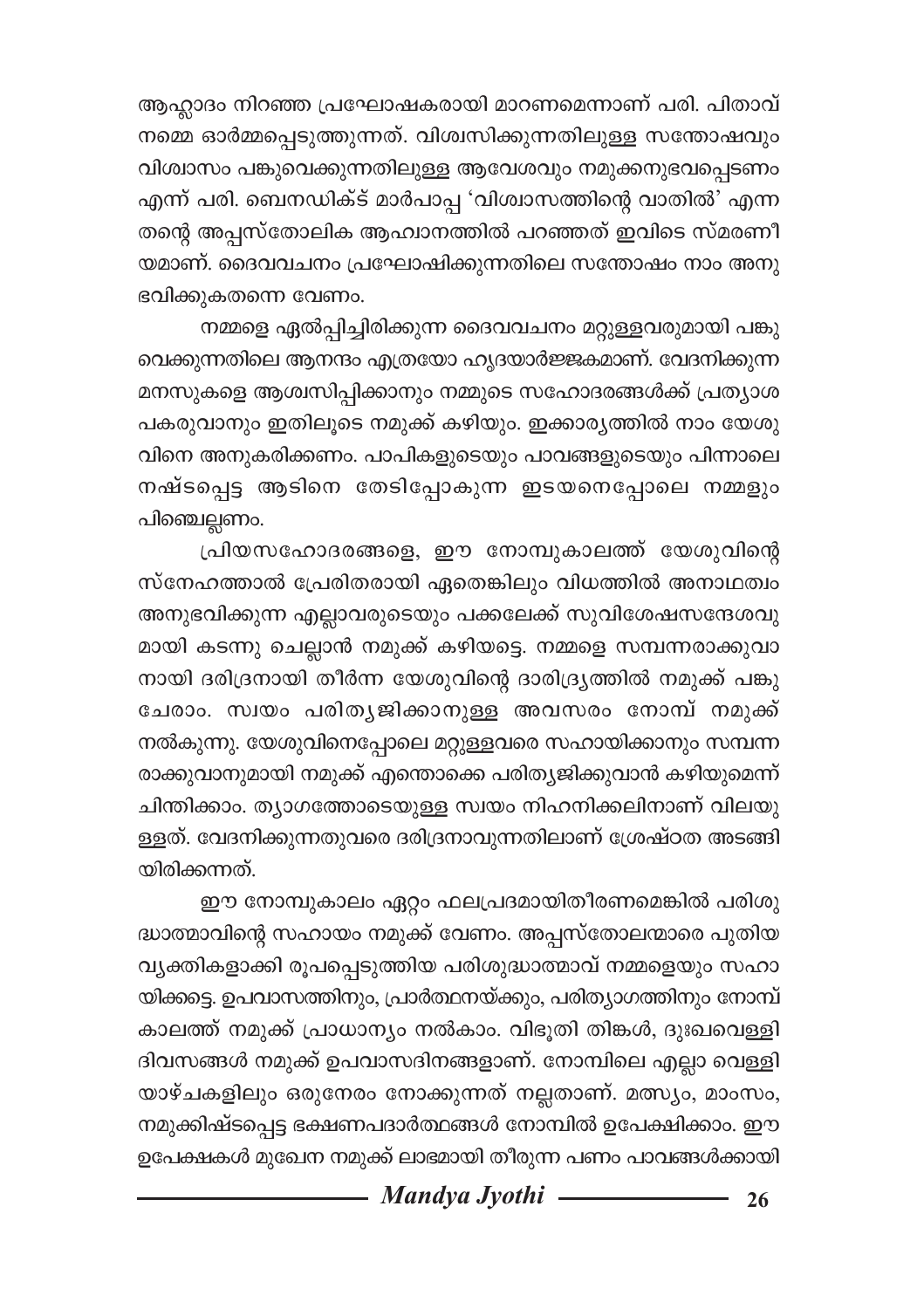നീക്കിവെക്കാം. അത് ഓശാന ഞായർ ദിവസം കാരുണ്യനിധിയിലേക്ക് നമുക്ക് നൽകാം.

നോമ്പിലെ എല്ലാ ദിവസങ്ങളിലും മുടക്കം കൂടാതെ നമ്മുടെ ഭവനങ്ങളിൽ കുടുംബപ്രാർത്ഥനകൾ ഉണ്ടാകട്ടെ. അതിൽ എല്ലാവരും പങ്കുചേരണം. ഞാൻ എല്ലാ നോമ്പിലും പറയാറുള്ളതുപോലെ നമ്മുടെ ഭവനങ്ങളിൽ നിന്ന് ആരെങ്കിലും ഒരാൾ മാറിമാറി ഇടദിവസങ്ങളിൽ വി. ബലിയിൽ പങ്കെടുക്കണം. ഇതൊരു ജീവിതശൈലിയായി മാറണം. .<br>ഞായറാഴ്ചകളിൽ എല്ലാവരും വി. ബലിയിൽ നിർബന്ധമായും പങ്കെ ടുക്കണമെന്നാണ് ഞാൻ ആഗ്രഹിക്കുന്നത്. നമ്മുടെ ഭവനങ്ങളിലെ പ്രാർത്ഥനാവേളയിൽ വി. ഗ്രന്ഥത്തിൽ നിന്നും വായിക്കുവാനും ഉത്സാ ഹിക്കണം. നമ്മുടെ പ്രാർത്ഥനകളിൽ എപ്പോഴും മറ്റുള്ളവർക്കായി മദ്ധ്യ സ്ഥപ്രാർത്ഥനയും ഉണ്ടാകണം. നിങ്ങളുടെ പ്രാർത്ഥനകളിൽ എന്നെയും രൂപതയേയും രൂപതയിലെ എല്ലാ വൈദികരെയും, സമർപ്പി തരെയും എല്ലാ കുടുംബങ്ങളെയും ഓർക്കണം. നിങ്ങൾക്കുവേണ്ടി എല്ലാ ദിവസവും പ്രാർത്ഥിക്കുവാൻ ഞാൻ പ്രത്യേകം ശ്രദ്ധിക്കുന്നുണ്ട്.

നമ്മളെ സമ്പന്നരാക്കുവാൻ ദരിദ്രനായ ഈശോ നമ്മെ അനു ഗ്രഹിക്കട്ടെ. നസ്രത്തിലെ എളിയ കുടുംബത്തിൽ ജീവിച്ച പരി. അമ്മയും യൗസേപ്പ് പിതാവും നമുക്ക് തുണയായിരിക്കട്ടെ. നമുക്ക് വേണ്ടി പ്രാർത്ഥിക്കട്ടെ. ദൈവത്തിന്റെ സ്നേഹവും കരുണയും നിങ്ങൾക്കുണ്ടാകട്ടെയെന്ന് പ്രാർത്ഥിക്കുന്നു. നല്ലൊരു നോമ്പും തുടർന്ന് വരുന്ന ഉത്ഥാനത്തിരുനാൾ മംഗളങ്ങളും ആശംസിച്ചുകൊണ്ട്,

നിങ്ങളുടെ വത്സലപിതാവ്

George Nandelett

മാർ ജോർജ് ഞരളക്കാട്ട് മണ്ഡ്യ രൂപതയുടെ മെത്രാൻ

മണ്ഡ്യ  $20 - 02 - 2014$ 

NB:- ഈ ഇടയലേഖനം എല്ലാ ഇടവക ദേവാലയങ്ങളിലും ദൈവ ജനത്തിനായി വി. കുർബാന അർപ്പിക്കുന്ന സമർപ്പിതഭവന ങ്ങളിലും എല്ലാ കുർബാന മധ്യേയും 2014 മാർച്ച് മാസം 2 നോ 9 നോ വായിക്കേണ്ടതാണ്.

 $+ + + + +$ 

Mandya Jyothi - $27$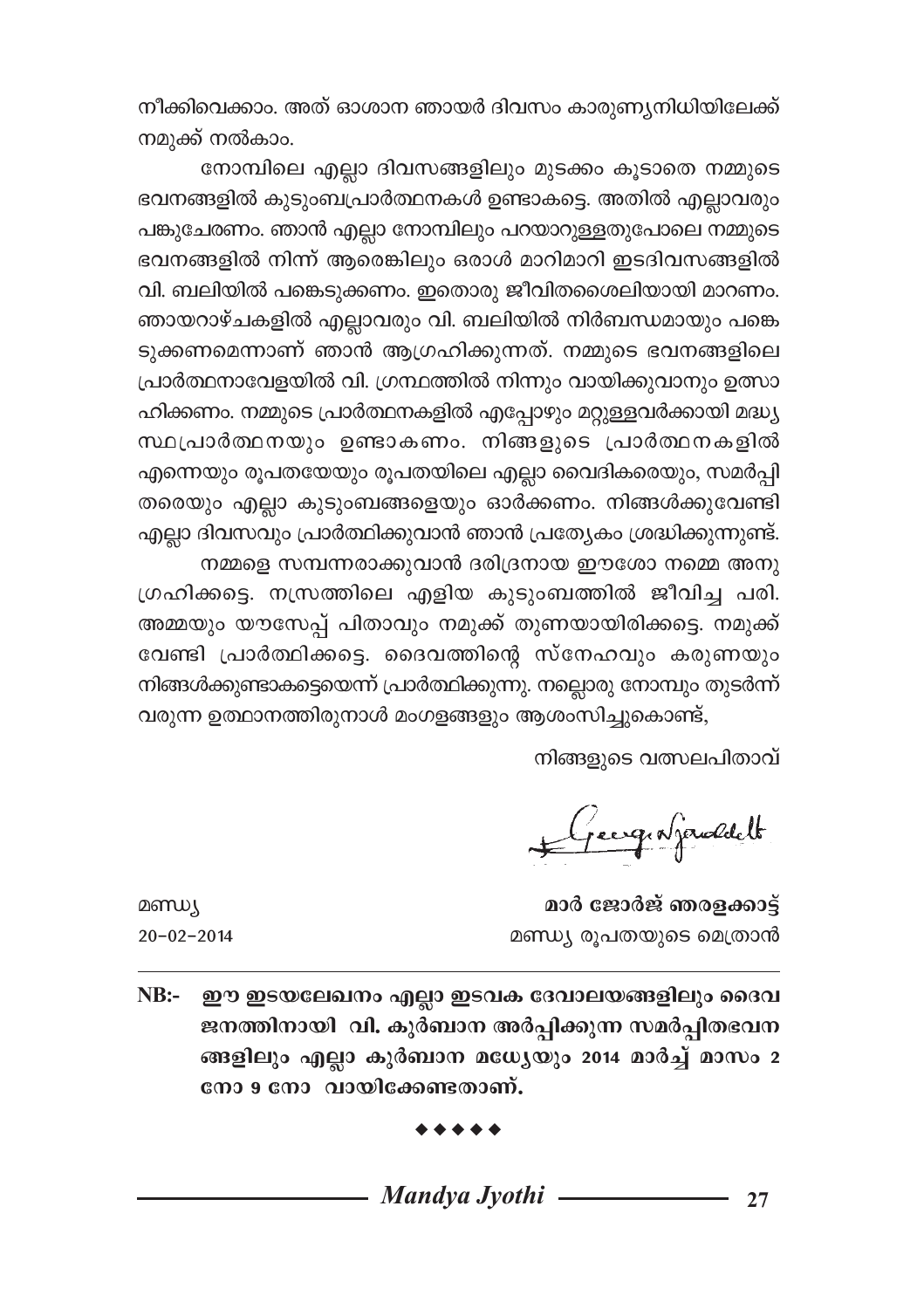## *Prot. No.2193/14 സർക്കുലർ 1/2014*

മിശിഹായിൽ പ്രിയ വൈദികരെ, സന്യസ്തരെ, പ്രിയ സഹോദരീ സഹോദരരെ.

നമ്മുടെ മണ്ഡ്യരൂപത ഉദ്ഘാടനം ചെയ്യപ്പെട്ടിട്ട് ഈ ഏപ്രിൽ 7-ന് നാല് വർഷം പൂർത്തിയാവുകയാണല്ലോ. കഴിഞ്ഞ 4 വർഷങ്ങ ളിൽ ദൈവം നമുക്ക് തന്ന നിരവധിയായ അനുഗ്രഹങ്ങളെ ഓർത്ത് നന്ദിപയുന്ന അവസരമാണല്ലോ ഇത്. രൂപതയുടെ ആരംഭം മുതലേ രൂപതയോട് ചേർന്ന് ദൈവജനത്തിന് സേവനം ചെയ്യുവാൻ നല്ല തീക്ഷ്ണതയുള്ള വൈദികരെ ദൈവം നമുക്ക് തന്നു. ഈ കഴിഞ്ഞ വർഷങ്ങളിലെല്ലാം എന്നോടൊപ്പം രൂപതയ്ക്ക് സേവനം ചെയ്യുന്ന എല്ലാ വൈദികരേയും നന്ദിയോടെ ഓർക്കുന്നു. അവരുടെ സേവനങ്ങൾ ഏറെ ത്യാഗപൂർണ്ണവും അഭിമാനാർഹവുമാണ്.

മറ്റ് രൂപതകളുമായി തുലനം ചെയ്യുമ്പോൾ നമ്മുടെ വൈദിക രെല്ലാം വളരെ പരിമിതമായ ജീവിതസാഹചര്യങ്ങളിൽ ജീവിച്ച് എന്നാൽ ഏറെ സന്തോഷത്തോടെ ജോലി ചെയ്യുന്നവരാണ്. യഥാർത്ഥത്തിൽ അവരെയോർത്ത് ഞാൻ അഭിമാനം കൊള്ളുന്നു. നമ്മുടെ രൂപതയുടെ പ്രത്യേക സാഹചര്യമനുസരിച്ച് <mark>അവ</mark>ർക്ക് ആവശ്യമായ, ന്യായമായ അലവൻസുകൾ നൽകു<mark>വാ</mark>ൻ സാധിച്ചിട്ടില്ല. എങ്കിലും ഉള്ളതുകൊണ്ട് തൃപ്തിപ്പെട്ട് അവർ സന്തോഷപൂർവ്വം സേവനം ചെയ്യുന്നു. ദൈവം അവരെ അനുഗ്രഹിക്കട്ടെയെന്ന് പ്രാർത്ഥിക്കുന്നു. ഇപ്പോൾ (രൂപതയ്ക്ക് വേണ്ടി) 21 വൈദികർ എന്നോട്കൂടി സേവനം ചെയ്യുന്നു. ഇതിൽ 3 പേർ രൂപതയ്ക്കുവേണ്ടിത്തന്നെ വൈദികരായവരാണ്. ഏപ്രിൽ മാസ ത്തിൽ 3 പുതിയ വൈദികരെകൂടി നമുക്ക് ലഭിക്കുന്നതാണ്.

എല്ലാ രൂപതകളിലും വൈദികരുടെ താമസസൗകര്യങ്ങൾ, ഭക്ഷണം, മറ്റ് വൃക്തിപരമായ ആവശ്യങ്ങൾ എന്നിവയ്ക്കായി നൽകുന്ന അലവൻസ് കൂടാതെ, അവർ രോഗികളാകുമ്പോൾ ചികിത്സിക്കുന്ന തിനും മരുന്നുകൾ വാങ്ങുന്നതിനും മറ്റും അവരെ സഹായിക്കാനായി വൈദീകക്ഷേമനിധി (Priests Providend Fund) എന്നൊരു ഫണ്ട് നില വിലുണ്ട്. 2013 ജനുവരി 26-ാം തീയതി കൂടിയ രൂപതാ പാസ്റ്ററൽ കൗൺസിൽ നമ്മുടെ വൈദികരുടെ ക്ഷേമത്തിനായി ഒരു <mark>വൈദി</mark>ക ക്ഷേമനിധി തുടങ്ങണമെന്ന് തീരുമാനിക്കുകയുണ്ടായി. ഈ വർഷ<mark>ം</mark> മുതൽ "ആരോഗ്യ ജ്യോതി" എന്ന പേരിൽ ഒരു ഫണ്ട് തുടങ്ങു<mark>വാ</mark>ൻ നമ്മൾ ആഗ്രഹിക്കുന്നു.

*Mandya Jyothi* **28**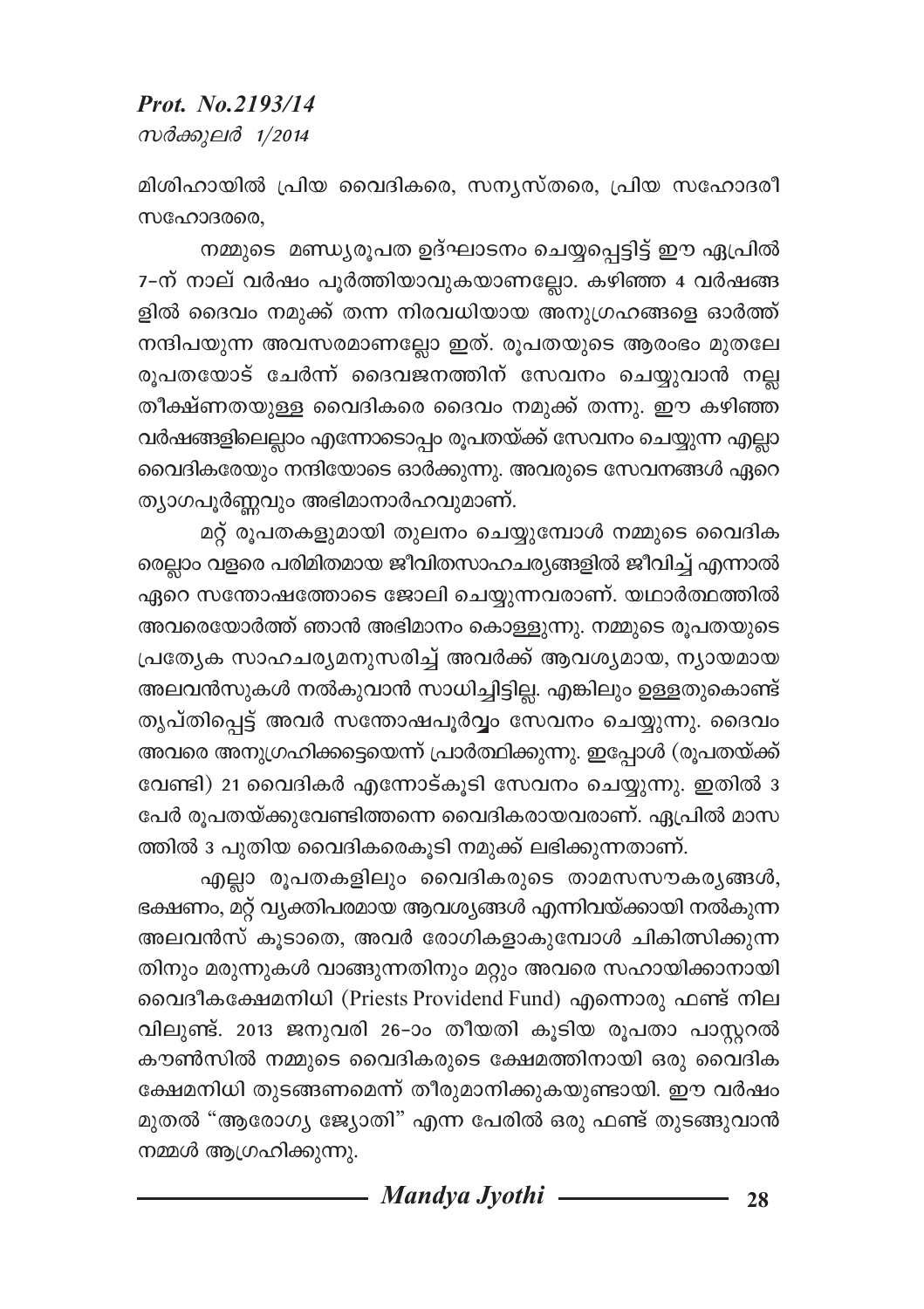ഇടവകകൾ/മിഷൻ സ്റ്റേഷനുകൾ എന്നിവയിൽ നിന്നും, വൈദി കരിൽ നിന്നും, രൂപതാ കേന്ദ്രത്തിൽ നിന്നുമുള്ള സംഭാവനകളാണ് ഈ ഫണ്ടിന്റെ ധനാഗമ മാർഗ്ഗങ്ങൾ. അതിനാൽ 2013–14 സാമ്പത്തിക വർഷം അവസാനിക്കുന്നതിനൊപ്പം എല്ലാ ഇടവകകളിൽ നിന്നും $/$ മിഷൻ സ്റ്റേഷനുകളിൽ നിന്നും അവിടെ വൈദികർക്ക് നൽകികൊണ്ടി രിക്കുന്ന അലവൻസിന് തുല്യമായ സംഖ്യ വൈദീക ക്ഷേമനിധിയി ലേക്കും 2014 ഏപ്രിൽ 30 ന് മുമ്പായി നൽകേണ്ടതാണ്. കൂടാതെ രൂപത യിലേക്ക് ചേർന്നിരിക്കുന്ന വൈദികർ അവരുടെ ഒരുമാസ അലവൻസിന് തുലൃമായ പൈസായും ഈ ഫണ്ടിലേക്ക് മേൽപ്പറഞ്ഞ തീയതിക്കു ള്ളിൽ നൽകണമെന്ന് താല്പര്യപ്പെടുന്നു. രൂപതാ കേന്ദ്രത്തിൽ നിന്നും നൽകേണ്ട നിശ്ചിത ശതമാനം സംഖ്യ പിന്നീട് നിശ്ചയിച്ച് നൽകുന്ന താണ്. തുടർന്ന് നമ്മുടെ വൈദികരുടെ ചികിത്സകൾ മരുന്നുകൾ എന്നി വയ്ക്ക് വേണ്ടി വരുന്ന ചിലവുകൾ ഈ ഫണ്ടിൽ നിന്നു<mark>ം</mark> വഹിക്കുന്ന തായിരിക്കും.

 ${[n]$ യ സഹോദരങ്ങളെ, ഇടവകകളും, മിഷൻ സ്റ്റേഷനുകളും അവരുടേതായ വിഹിതങ്ങൾ സന്തോഷപൂർവ്വം നൽകണമെന്ന് ഓർമ്മ പ്പെടുത്തുന്നതിനൊപ്പം നമ്മുടെ എല്ലാ വൈദികർക്കും വേണ്ടി ദൈവ ജനം മുഴുവനും പ്രാർത്ഥിക്കണമെന്നും ഞാൻ ഓർമ്മപ്പെടുത്തുന്നു. വൈദികർക്കുവേണ്ടിയുള്ള പ്രാർത്ഥന വി.കുർബാന അർപ്പിക്കുന്ന എല്ലാ സ്ഥലങ്ങളിലും വി. കുർബാനയ്ക്ക് ശേഷം ചൊല്ലേണ്ടതാണ്. നമ്മുടെ കുടുംബപ്രാർത്ഥനകളിലും വൈദികർക്കായി പ്രാർത്ഥിക്കണം. പരി. അമ്മയുടെ കരങ്ങളിലേക്ക് എല്ലാ വൈദികരെയും സമർപ്പിച്ചുകൊണ്ട്, പ്രാർത്ഥനയോടെ,

Georgenforddelt

മണ്<u>ധ്യ</u> മാർ ജോർജ് ഞരളക്കാട്ട് 15˛02˛2014 afiy cq]-X-bpsS sa{Xm≥

NB:- ഈ സർക്കുലർ മാർച്ച് 23–ാം തീയതി എല്ലാ ഇടവക ദേവാലയ ങ്ങളിലും ദൈവജനത്തിനായി വി.കുർബാന അർപ്പിക്കുന്ന സമർപ്പിതഭവനങ്ങളിലും വി. കുർബാന മധ്യേ വായിക്കേണ്ട <u>താണ്.</u>

#### ○○○○

*Mandya Jyothi* **29**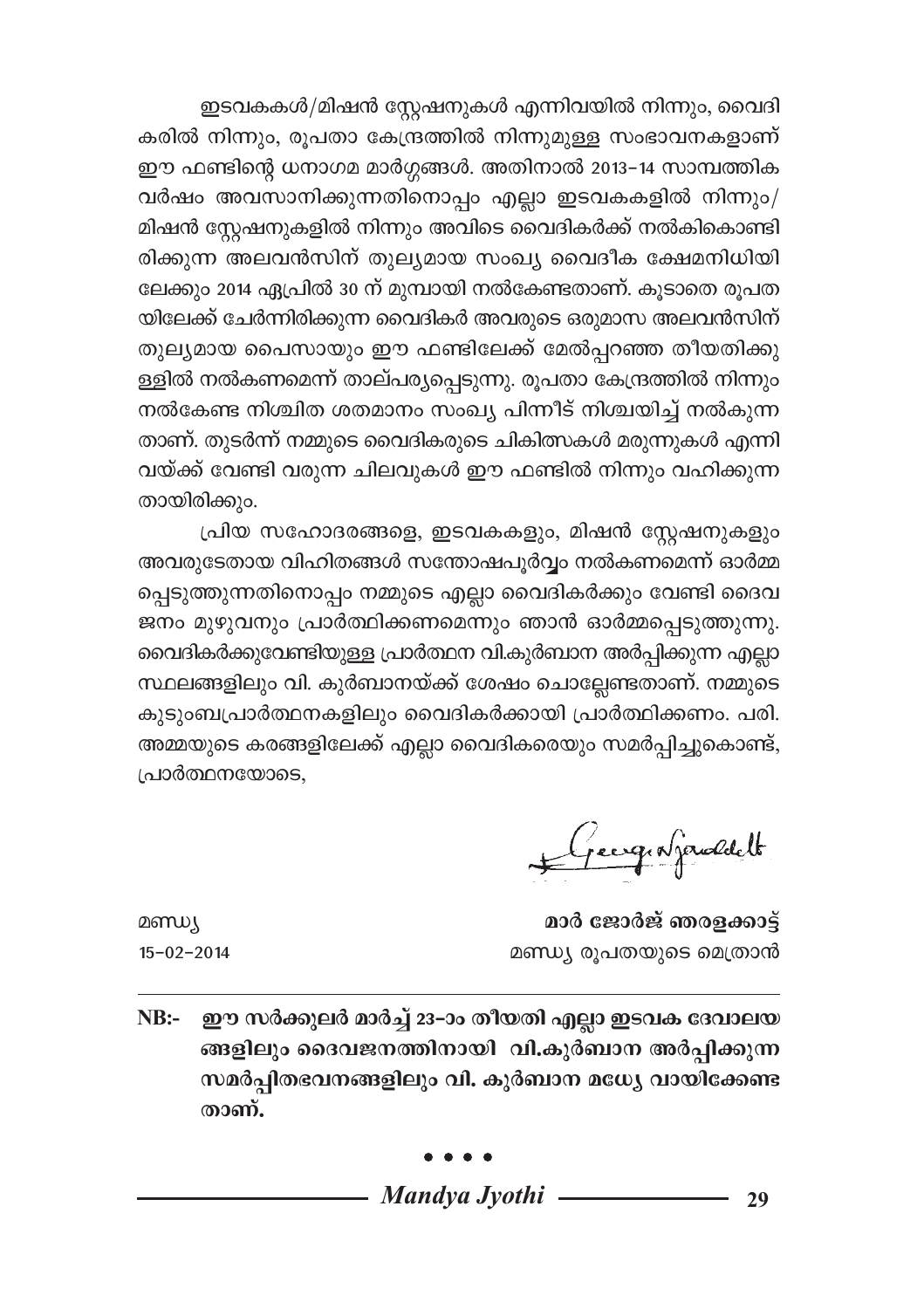# *Prot. No.2195/14*

# *സർക്കുലർ 2/2014*

മിശിഹായിൽ പ്രിയ വൈദികരെ, സന്യസ്തരെ, പ്രിയ സഹോദരീ സഹോദരരെ.

കർത്താവായ ഈശോയുടെ ജീവിതത്തേയും അവിടുത്തെ ജീവ ദായകമായ വചനത്തേയുംപറ്റി ചിന്തിച്ചും ധ്യാനിച്ചും പ്രാർത്ഥിച്ചും ആത്മീയതയിൽ കൂടുതൽ വളരുവാൻ പരിശ്രമിക്കുന്ന നോമ്പുകാല ത്തിലാണല്ലോ നമ്മൾ. നമ്മുടെ വൃക്തിപരമായ ജീവിതത്തിലേക്കും .<br>കുടുംബ-സമൂഹ ജീവിതത്തിലേയ്ക്കും പിന്തിരിഞ്ഞു നോക്കി വില യിരുത്തുവാനും ആവശ്യകമായ നവീകരണങ്ങൾ വരുത്തുവാനും ഈ നോമ്പ്കാലം സഹായകമാകുന്നുവെന്ന് ഞാൻ കരുതുന്നു. ഉടനെതന്നെ നമ്മൾ നോമ്പിലെ പ്രധാനപ്പെട്ട ദിവസങ്ങളായ വലിയ ആഴ്ചയിലേക്ക് പ്രവേശിക്കയാണല്ലോ. നല്ല പ്രാർത്ഥനാ∽പരിതൃാഗദിനങ്ങൾ നിങ്ങൾക്കാശംസിക്കുന്നു. ഉത്ഥാനതിരുനാളിന്റെ ഭാവുകങ്ങളും നേരുന്നു.

നമ്മുടെ രൂപതയിൽ സാമ്പത്തികമായി പ്രയാസപ്പെടുന്ന കുടും .<br>ബങ്ങളെ സഹായിക്കുക എന്ന ഉദ്ദേശത്തോടെ കഴിഞ്ഞവർഷം നമ്മൾ 'കാരുണ്യനിധി' ആരംഭിച്ചിരുന്നല്ലോ. ഇക്കാര്യം അറിയിച്ചുകൊണ്ട് നിങ്ങൾക്കെല്ലാവർക്കും ഞാൻ വ്യക്തിപരമായി എഴുതുകയും ചെയ്തി രുന്നു. കഴിഞ്ഞ വർഷത്തെ ഓശാന ഞായറാഴ്ചയിലെ സ്തോത്ര ക്കാഴ്ച ഈ ഉദ്ദേശത്തിന് വേണ്ടിയാണ് നമ്മൾ നടത്തിയത്. നിങ്ങളുടെ .<br>ഓരോരുത്തരുടേയും ഉദാരമായ സംഭാവനയിലൂടെ നല്ലൊരു സംഖ്യ .<br>സമാഹരിക്കുവാൻ നമുക്ക് സാധിച്ചു. ആകെ 7,09251 രൂപ നമുക്ക് ലഭി ക്കുകയുണ്ടായി. നിങ്ങളുടെ സന്മനസ്സിനും സഹായത്തിനും പ്രത്യേകം .<br>നന്ദി പറയുന്നു. സഹായാഭൃർത്ഥനയുമായി നമ്മെ സമീപിച്ച എല്ലാവ രേയും സഹായിക്കുവാനും സാധിക്കുകയുണ്ടായി.

ഈ വർഷവും ഓശാന ഞായറാഴ്ചയിലെ സ്തോത്രകാഴ്ച ഈ ഉദ്ദേശത്തിലേക്കായി നമ്മൾ നടത്തുന്നു. വ്യക്തിപരമായി നിങ്ങൾക്കയ യ്ക്കുന്ന ഈ കത്ത് പരിഗണിച്ച് ഉദാരമായി കാരുണൃനിധിയിലേക്ക് നിങ്ങൾ സംഭാവന നൽകണമെന്ന് അഭൃർത്ഥിക്കുന്നു. ഈ കത്തോട്കൂടി നിങ്ങൾക്ക് ലഭിക്കുന്ന കവറിൽ തന്നെ നിങ്ങളുടെ സംഭാ വനകൾ നിക്ഷേപിച്ച് ഓശാന ഞായറാഴ്ച വി.കുർബാനയ്ക്കായി വരുമ്പോൾ പള്ളിയിൽ ഏൽപിക്കണമെന്നു താല്പര്യപ്പെടുന്നു. കഴി ണ്തവർഷം കാരുണ്യനിധിയിലേക്ക് ലഭിച്ച സംഖ്യയുടെ വരവ്-ചിലവ് കണക്കുകളും ഈ കത്തോടൊപ്പം നിങ്ങളെ അറിയിക്കുന്നത<mark>ാ</mark>ണ്.

*Mandya Jyothi* — 30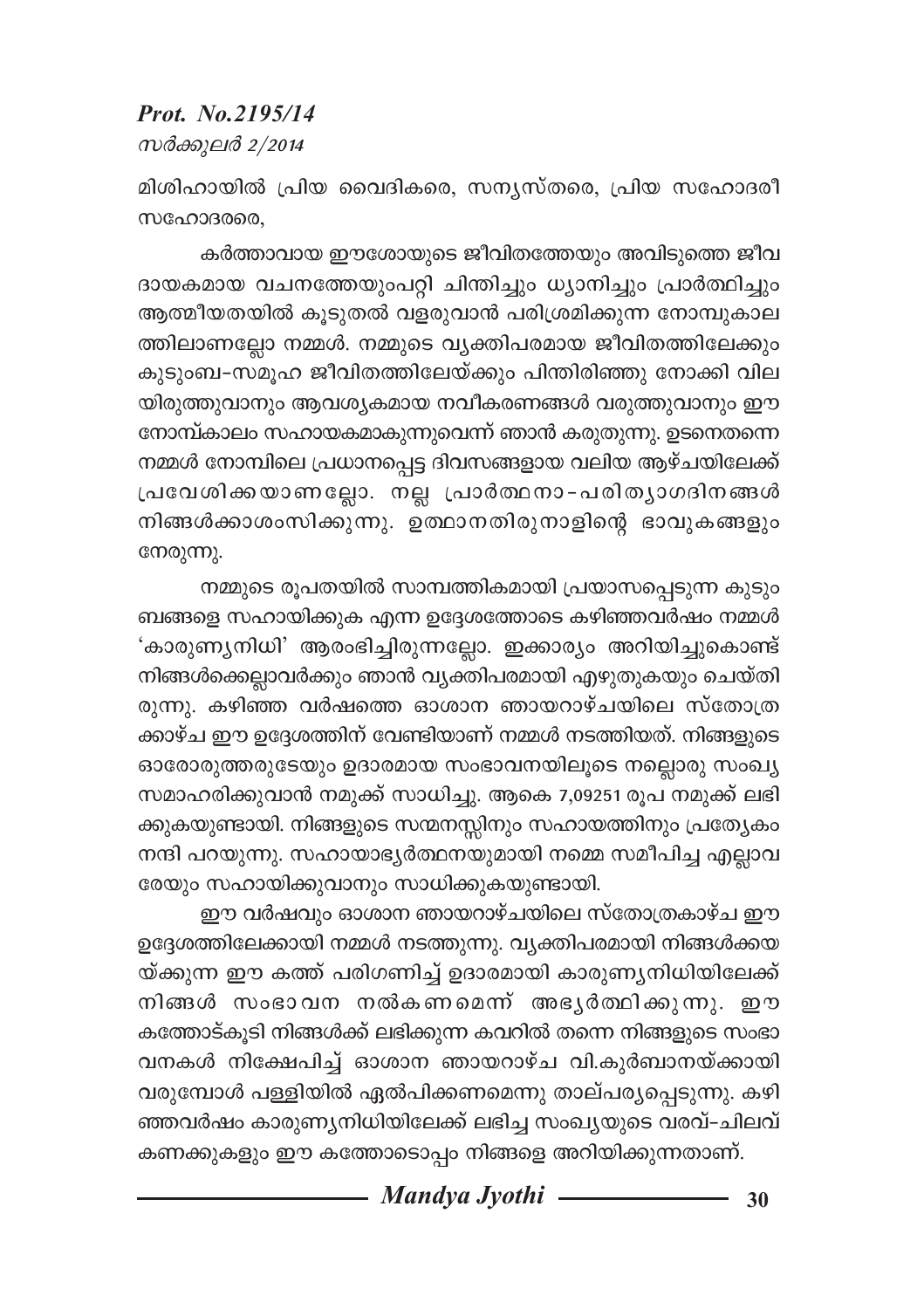നോമ്പുകാലം പ്രായശ്ചിത്തത്തിന്റെയും പരിത്യാഗത്തിന്റേയും കാലമാണല്ലോ. ഈ കാലയളവിൽ നമ്മൾ ചെയ്യുന്ന ത്യാഗത്തിലുടെ മിച്ചം വരുന്ന സംഖ്യയാണ് ഉദാരമായി നമ്മൾ മറ്റുള്ളവരെ സഹായി ക്കാനായി നീക്കി വയ്ക്കുന്നത്. ഉദാരതയോടെയും സന്തോഷത്തോ ടെയും നൽകുന്നവനെയാണ് ദൈവം കൂടുതലായി അനുഗ്രഹിക്കുക. നമ്മുടെ സഹോദരങ്ങൾക്ക് നമ്മൾ ചെയ്യുന്ന സഹായം ദൈവത്തിനു നൽകുന്ന സഹായമായി കരുതാം.

എപ്പോഴും സഹായം നൽകുവാൻ സന്മനസ്സ് കാണിക്കുന്ന നിങ്ങളെ എല്ലാവരേയും ദൈവം അനുഗ്രഹിക്കട്ടെ.

സ്നേഹത്തോടെ.

George Njoudelette

മാർ ജോർജ് ഞരളക്കാട്ട് മണ്ഡ്യ രൂപതയുടെ മെത്രാൻ

ையூ  $15 - 02 - 2014$ 

NB:- ഈ സർക്കുലർ 2014 ഏപ്രിൽ 7-ാം തീയതി എല്ലാ ഇടവക ദേവാലയങ്ങളിലും ദൈവജനത്തിനായി വി.കുർബാന അർപ്പി ക്കുന്ന സമർപ്പിതഭവനങ്ങളിലും വി. കുർബാന മധ്യേ വായി ക്കേണ്ടതാണ്.

Prot. No.2194/14 സർക്കുലർ 3/2014

മിശിഹായിൽ പ്രിയ വൈദികരെ, സന്യസ്തരെ, പ്രിയ സഹോദരീ സഹോദരരെ,

നിങ്ങൾക്കെല്ലാവർക്കും സുഖമെന്ന് ഞാൻ കരുതുന്നു. അതി നായി പ്രാർത്ഥിക്കുന്നു. സകല സമ്പന്നതകളുടെയും ഉറവിടമായ ദൈവം നിങ്ങളെ സമൃദ്ധമായി അനുഗ്രഹിക്കട്ടെയെന്ന് പ്രാർത്ഥിക്കുന്നു.

നമ്മുടെ മണ്ഡ്യരൂപത ഔദ്യോഗികമായി ഉദ്ഘാടനം ചെയ്യപ്പെ ട്ടിട്ട് വരുന്ന ഏപ്രിൽ 7–ാം തീയതി 4 വർഷങ്ങൾ പൂർത്തിയാകുകയാണ്. ഈ 4 വർഷങ്ങളിലൂടെ ദൈവം നമുക്ക് നൽകിയ നിരവധിയായ അനു ഗ്രഹങ്ങൾക്ക് നമുക്കൊന്നുചേർന്ന് ദൈവത്തിന് നന്ദിപറയാം. നിങ്ങൾ

> — Mandya Jyothi — 31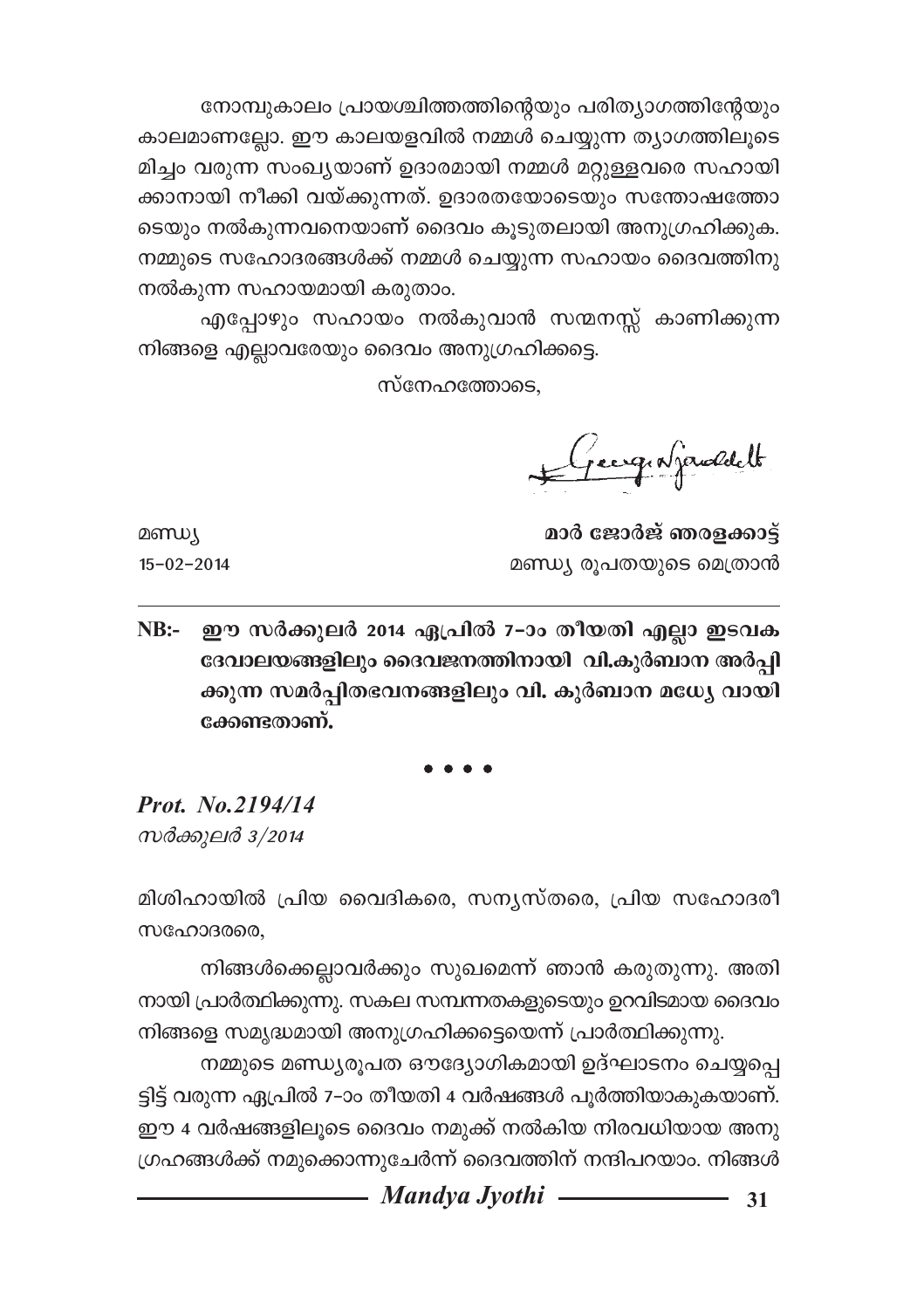എല്ലാവരും ഈ കഴിഞ്ഞവർഷങ്ങളിൽ എന്നോട് ഏറ്റം അടുത്ത് സഹ കരിക്കുകയുണ്ടായി. നിങ്ങളുടെ പ്രാർത്ഥനകൾക്കും, അധ്വാനങ്ങൾക്കു<mark>ം</mark> സഹകരണത്തിനും പ്രത്യേകം നന്ദിപറയുന്നു. 2013 നവംബർ 10–ാം തീയതി വിശ്വാസവർഷത്തിന്റെ സമാപനദിനത്തിലെ നിങ്ങളുടെ എല്ലാ വരുടേയും സാന്നിധ്യത്തിന് ഹൃദയംഗമമായ നന്ദി.

കഴിഞ്ഞ 4 വർഷങ്ങളിൽ ദൈവത്തിന്റെ ശക്തമായ പരിപാലന നമുക്കുണ്ടായി. അവിടുന്ന് നമ്മളെ നയിച്ചു. 2013 ഏപ്രിൽ 27–ാം തീയതി നമ്മുടെ ബിഷപ്സ് ഹൗസിന്റേയും പാസ്റ്ററൽ സെന്ററിന്റേയും ആശീർവ്വാദം നിർവ്വഹിക്കുവാൻ നമുക്ക് കഴിഞ്ഞു. പലരുടെയും സഹായങ്ങൾകൊണ്ട് നമ്മുടെ വിശ്വാസികൾക്ക് ഭാവിയിൽ ദേവാലയ ങ്ങൾ നിർമ്മിക്കുന്നതിനായി പല സ്ഥലങ്ങളിലും വസ്തുക്കൾ വാങ്ങു വാൻ നമുക്ക് കഴിഞ്ഞു. നമ്മുടെ ഇടയിൽ പലവിധത്തിൽ വിഷമിക്കു ന്നവരെ സഹായിക്കുന്നതിനായി 'കാരുണ്യനിധി' നമ്മൾ തുടങ്ങി. നിങ്ങ ളുടെ ഉദാരമായ സംഭാവനകൾ ഇതിനു സഹായിച്ചു. രൂപതയിലെ സാമുഹ്യപ്രവർത്തനങ്ങൾക്ക് നേതൃത്വവും ഏകീകരണവും നൽകു വാൻ ഉപകരിക്കുന്ന 'ജ്യോതിർവികാസ' സെന്ററിന്റെ വെഞ്ചരിപ്പും .<br>ഉദ്ഘാടനവും 2014 ജനുവരി 29–ാം തീയയി നിർവ്വഹിക്കുവാൻ സാധിച്ചു. ഇതിന് സഹായം നൽകിയ എല്ലാവരേയും അനുസ്മരിക്കുന്നതിനൊപ്പം ഇതിനു നേതൃത്വം നൽകിയ രൂപതാ സാമൂഹ്യപ്രവർത്തനങ്ങളുടെ ഡയറക്ടർ ബഹു. കുര്യാക്കോസ് കുന്നത്തച്ചനും ഹൃദ്യമായി നന്ദി. കൂടാതെ കഴിഞ്ഞവർഷം രൂപതയ്ക്ക് സ്വന്തമായി 3 വൈദികരേയു<mark>ം</mark> ദൈവം നൽകുകയുണ്ടായി. ഇവരെയെല്ലാം ഓർത്ത് ദൈവത്തിന് നന്ദി പറയുന്നു.

വരുന്ന ഏപ്രിൽ 26–ാം തീയതി ശനിയാഴ്ച നമ്മൾ രൂപതാദിനം ആചരിക്കുകയാണ്. ദൈവാനുഗ്രഹങ്ങൾക്ക് നന്ദിപറയുവാൻ ഈ അവസരം നമുക്ക് ഉപയോഗിക്കാം. ഒരുമിച്ച് ചേർന്ന് ദൈവത്തെ ആരാ ധിക്കാനും, സ്തുതിക്കാനും, അവിടുത്തെ മഹത്വപ്പെടുത്തുവാനും, നന്ദി പറയുവാനും കൂടുതൽ അനുഗ്രഹങ്ങൾക്ക് ഒന്നുചേർന്ന് പ്രാർത്ഥിക്കാ നുമുള്ള അവസരം. രൂപതയാകുന്ന വലിയ കുടുംബത്തിലെ അംഗങ്ങ ളാണ് നമ്മളെന്ന കൂട്ടായ്മാനുഭവത്തിലേക്ക് വളരുവാൻ സഹായിക്കുന്ന ദിവസം. ഈ വർഷത്തെ രൂപതാദിനാഘോഷത്തിൽ നമ്മുടെ മുഖ്യ അതിഥി മാനന്തവാടി രൂപതയുടെ പ്രഥമമെത്രാനും നമുക്കേവർക്കും പ്രിയങ്കരനുമായ അഭിവന്ദ്യ ജേക്കബ് തൂങ്കുഴിപിതാവാണ്.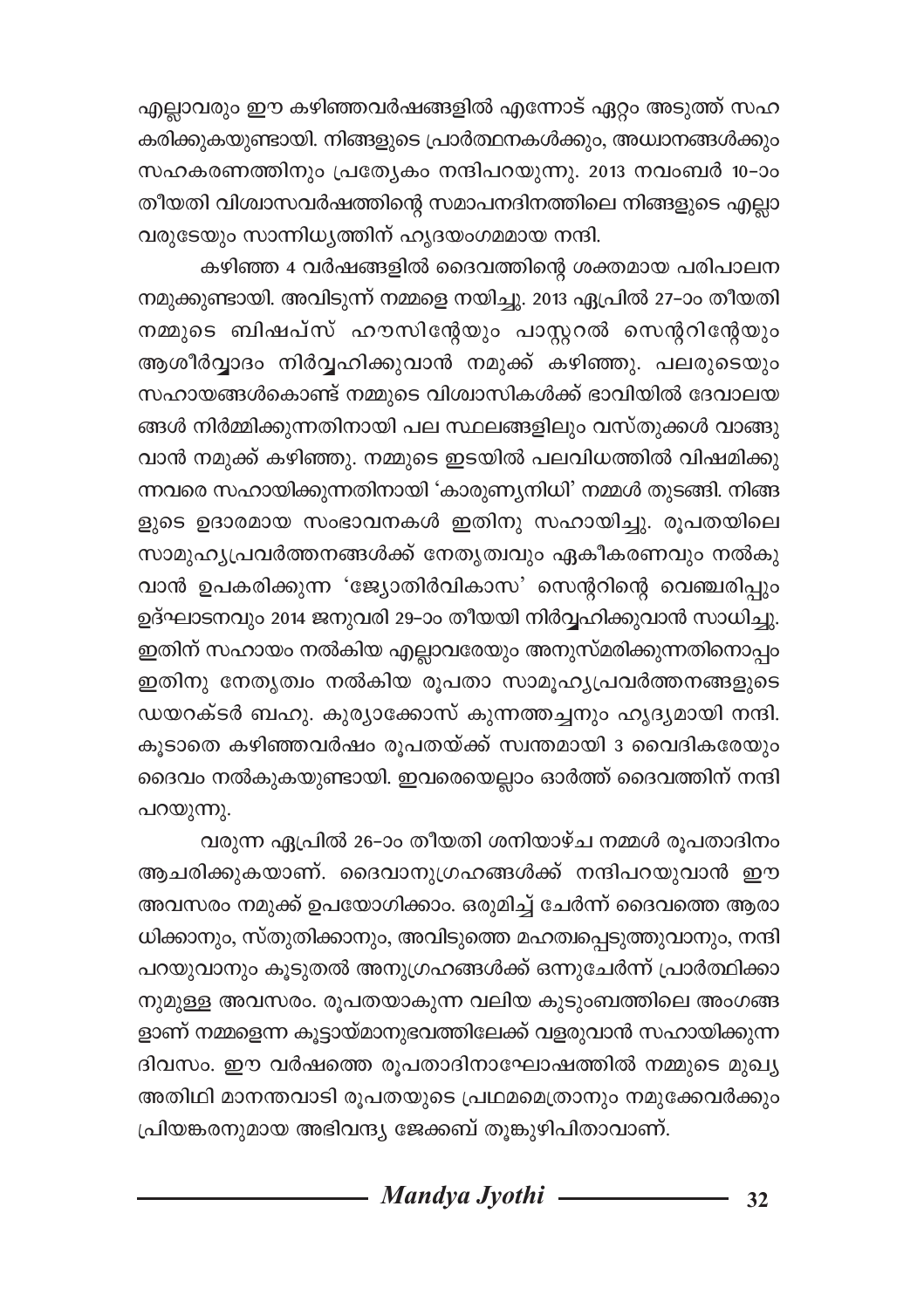ഏപ്രിൽ 26-ാം തീയതി രാവിലെ 10 മണിക്ക് നമ്മൾ അഭിവന്ദ്യ പിതാവിന് ഹിങ്കൽപള്ളിയിൽ സ്വീകരണം നൽകും. തുടർന്ന് പിതാ വിന്റെ കാർമ്മികത്വത്തിൽ ബലിയർപ്പണവും അതേതുടർന്ന് ചെറിയൊരു സമ്മേളനവും ഉണ്ടായിരിക്കും. സമ്മേളനത്തിൽവെച്ച് വൈദിക സന്യാസ കുടുംബജീവിതത്തിൽ ജൂബിലി ആഘോഷിക്കുന്നവരേയും മതബോധന രംഗത്ത് സമ്മാനാർഹരായ കുട്ടികളെയും നാം ആദ രിക്കും. ഉച്ചഭക്ഷണത്തോടെ അന്നത്തെ പരിപാടികൾ അവസാനിക്കും. .<br>ഈ രൂപതാദിനാഘോഷത്തിലേക്ക് നമ്മുടെ ഇടവകകൾ, മിഷൻ സ്റ്റേഷ നുകൾ, സ്ഥാപനങ്ങൾ എന്നിവിടങ്ങളിലെ എല്ലാവരേയും – വൈദികർ, സമർപ്പിതർ, അല്മായർ – ഏറ്റംസ്നേഹത്തോടെ ഞാൻ ക്ഷണിക്കുന്നു. അല്പം ത്യാഗം സഹിച്ചാണെങ്കിലും നിങ്ങൾ എല്ലാവരും വരണം. നിങ്ങ

ളുടെ സാന്നിധ്യം ഞാൻ ഏറെ ആഗ്രഹിക്കുന്നു, പ്രതീക്ഷിക്കുന്നു. ബഹു. ജനറാളച്ചൻ ചെയർമാനായി വിവിധ കമ്മറ്റികൾക്ക് കഴിഞ്ഞ ജനുവരി 25–ാം തീയതി കൂടിയ പാസ്റ്ററൽ കൗൺസിൽ രൂപം .<br>നൽകിയിട്ടുണ്ട്. എല്ലാവരും കൂടി സഹകരിച്ച് ഈ ആഘോഷം വിജയ പ്രദമാക്കണം. ഇടവകകൾ, മിഷൻ സ്റ്റേഷനുകൾ എന്നിവിടങ്ങളിലെ ബഹു. വൈദികർ ആളുകളെ കൂട്ടി വരുവാൻ പ്രത്യേകം ശ്രദ്ധിക്കണം. അതാത് സ്ഥലങ്ങളിൽ നിന്നുള്ള രൂപതാ പാസ്റ്ററൽ കൗൺസിൽ അംഗ ങ്ങളും അച്ചന്മാരോട് ചേർന്ന് നേതൃത്വം നൽകണം. രൂപതാദിനം വിജ യപ്രദമായി ആഘോഷിക്കുവാൻ നിങ്ങൾ എല്ലാവരും പ്രാർത്ഥിക്കണം. ഒരിക്കൽകൂടി എല്ലാവരേയും ക്ഷണിച്ചുകൊണ്ട്,

സ്നേഹപൂർവ്വം

George Djandelt

മാർ ജോർജ് ഞരളക്കാട് മണ്ഡ്യ രൂപതയുടെ മെത്രാൻ

മണ്ഡ്യ  $10 - 02 - 2014$ 

NB:- ഈ സർക്കുലർ 2014 ഏപ്രിൽ 13-ാം തീയതി എല്ലാ ഇടവക ദേവാലയങ്ങളിലും ദൈവജനത്തിനായി വി.കുർബാന അർപ്പി ക്കുന്ന സമർപ്പിതഭവനങ്ങളിലും വി. കുർബാന മധ്യേ വായി ക്കേണ്ടതാണ്.

Mandya Jyothi -33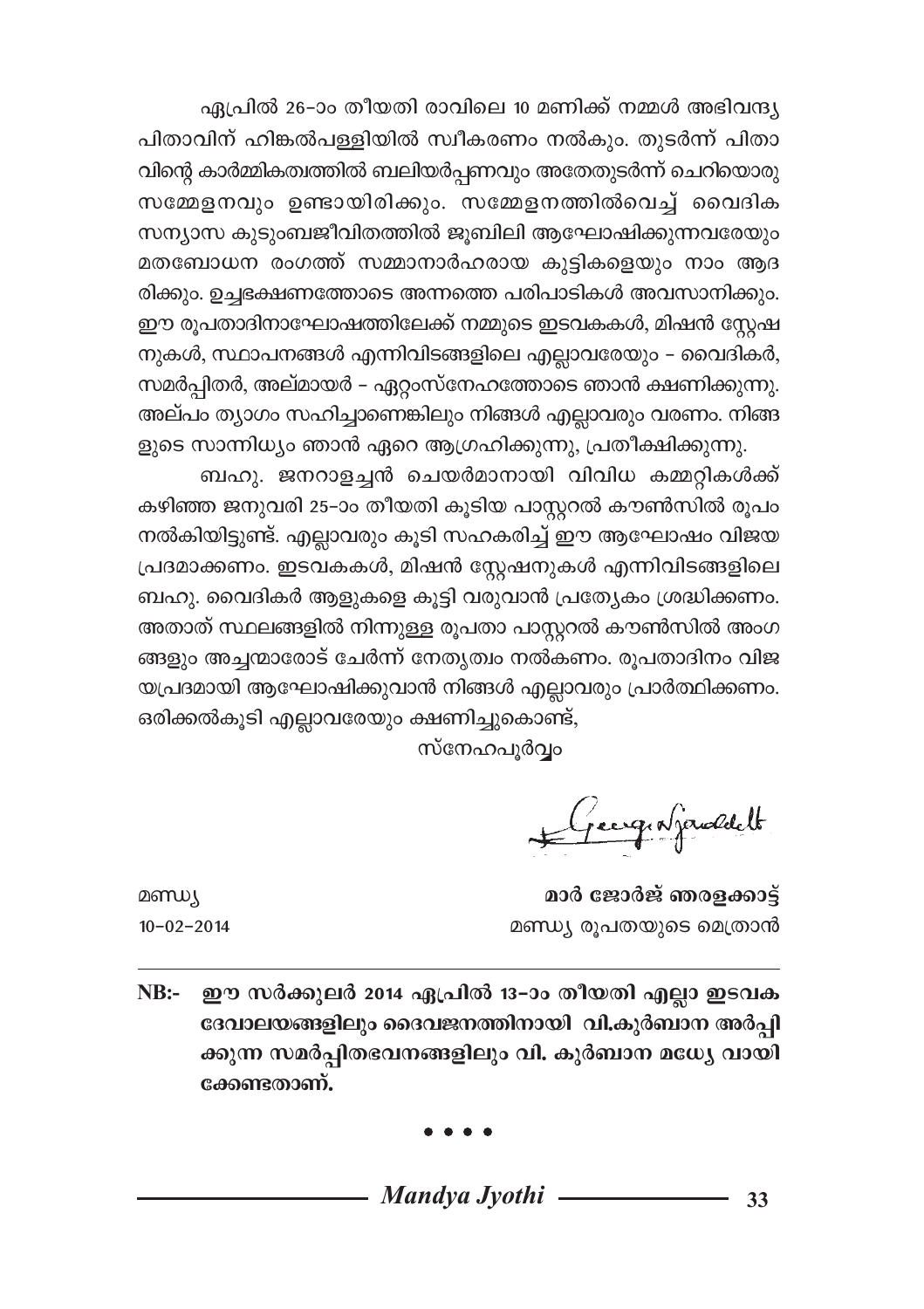#### **ഇടയലേഖനം**

മണ്ഡ്യ രൂപതയുടെ ഇടയനായ മാർ ജോർജ് ഞരളക്കാട്ട് മെത്രാൻ തന്റെ സഹശുശ്രൂഷകരായ ബഹു. വൈദികർക്കും, സമർപ്പി തർക്കും, അല്മായ സഹോദരങ്ങൾക്കും, തനിക്ക് ഭരമേല്പിക്കപ്പെട്ടിരിക്കുന്ന ദൈവജനം മുഴുവനും എഴുതുന്നത്.

കർത്താവിനാൽ സ്നേഹിക്കപ്പെട്ടവരെ,

സീറോ മലബാർ സഭയുടെ സഭാ പഞ്ചാംഗം അനുസരിച്ച് ഡിസംബർ 1 ന് നമ്മൾ ആഗമനകാലത്തിലേയ്ക്ക് പ്രവേശിക്കുക യാണ്. ആഗമനകാലം കർത്താവിന്റെ പിറവി തിരുനാളിനായി നമ്മെത്തന്നെ ഒരുക്കുന്നതിനുള്ള കാലഘട്ടമാണ്. ദൈവത്തിന്റെ ജനമായ ഇസ്രായേൽ, രക്ഷകനുവേണ്ടി നൂറ്റാണ്ടുകൾ ആഗ്രഹിച്ചും പ്രാർത്ഥിച്ചും കാത്തിരുന്നു. കാത്തിരിപ്പിന്റെ കാലമാണ് ആഗമന കാലം. നിങ്ങൾക്കെല്ലാവർക്കും സമാഗതമായ ക്രിസ്തുമസിന്റെ ആശംസകൾ ഏറെ സ്നേഹത്തോടെ നേരുന്നു.

മനുഷ്യനെ തേടിയിറങ്ങുന്ന ദൈവത്തിന്റെ ചിത്രമാണല്ലോ .<br>ബൈബിളിലെ ആദ്യഗ്രന്ഥങ്ങളിൽ നാം കാണുക. ലോകത്തിലെ ഇതരമതങ്ങളിലെല്ലാം ദൈവാന്വേഷിയായ മനുഷ്യന്റെ ചിത്രം കാണുമ്പോൾ മനുഷ്യാന്വേഷിയായ ദൈവത്തിന്റെ ചിത്രമാണ് ബൈബിൾ അവതരിപ്പിക്കുക. സ്നേഹംതന്നെയായ ദൈവം മനു ഷ്യനെ തേടിയെത്തുന്നു. തന്റെ സ്നേഹത്തിലുള്ള പൂർണ്ണ പങ്കാ ളിത്തം മനുഷ്യന് നൽകുവാൻ ദൈവം ആഗ്രഹിക്കുന്നു. തന്റെ ഛായയിലും സാദൃശ്യത്തിലും അവിടുന്ന് മനുഷ്യന് ജന്മം നൽകി (ഉല്പത്തി 1:26). തന്നെ തള്ളിപറഞ്ഞവനെ തേടിയെത്തുന്ന ദൈവ ത്തിന്റെ സ്നേഹം എത്രയോ ആഴമേറിയതാണ്. "വെയിലാറിയ പ്പോൾ ദൈവമായ കർത്താവ് തോട്ടത്തിൽ ഉലാത്തുന്നതിന്റെ ശബ്ദമവൻ കേട്ടു" (Gen 3:8) എന്ന് പറയത്തക്കവിധം ആദിമാതാ പിതാക്കൾക്ക് ദൈവസാമീപ്യം അനുഭവപ്പെട്ടു. ദൈവം എന്നും മനുഷ്യർക്ക് സമീപസ്ഥനായിരുന്നു. പുറപ്പാട് അനുഭ<mark>വ</mark>ത്തിലൂടെ ദൈവത്തിന്റെ സാന്നിധ്യവും സാമീപ്യവും ഇസ്രായേൽ അനുഭവി

- Mandya Jyothi -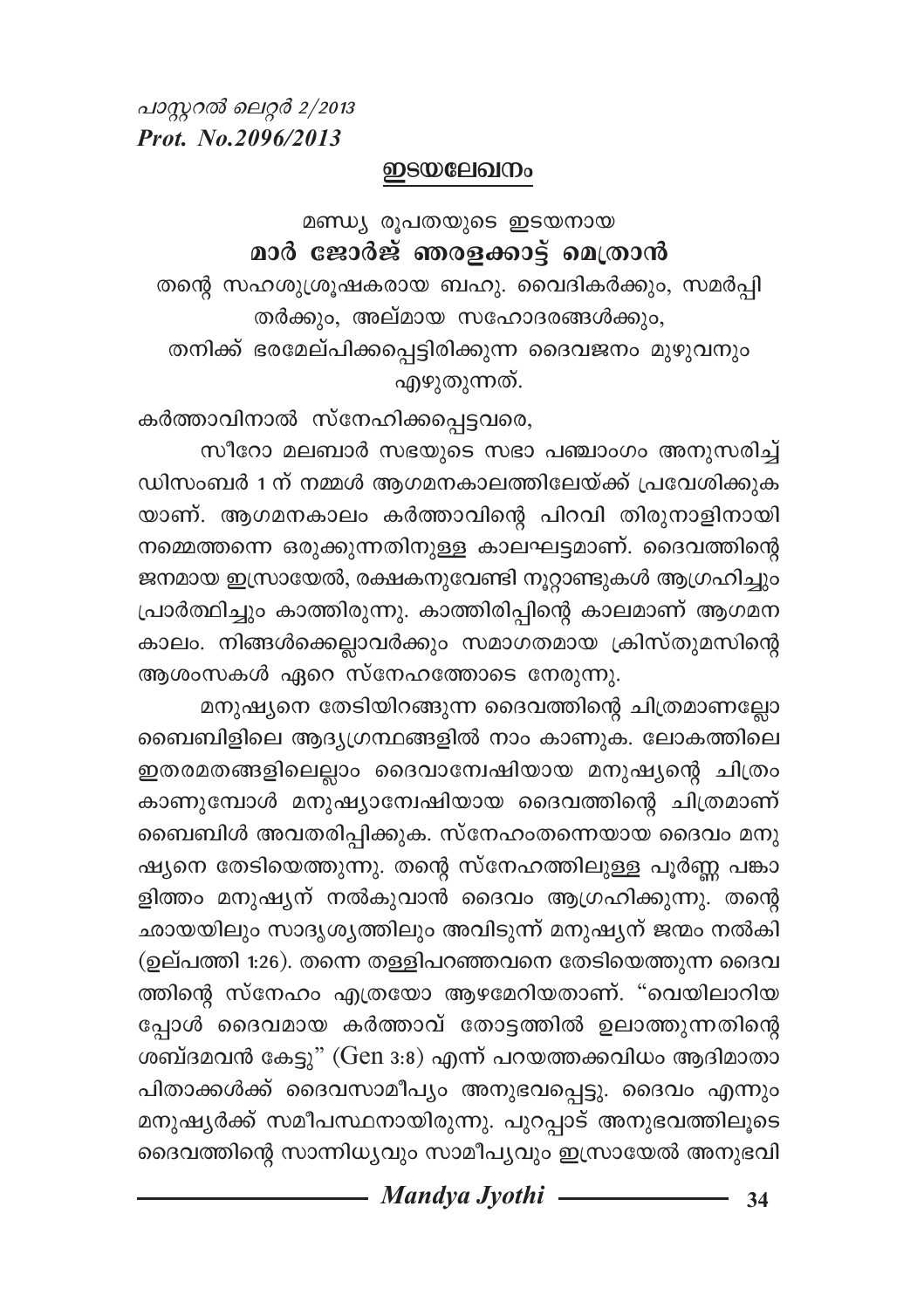ച്ചറിഞ്ഞു. പകൽ മേഘപാളിയായും രാത്രിയിൽ അഗ്നിസ്തംഭ മായും അവിടുന്ന് അവരുടെ കൂടെയുണ്ടായിരുന്നു. ഈ ദൈവാ നുഭവത്തിന്റെ നിറവിലാണ് സങ്കീർത്തകൻ പാടിയത്: "കർത്താവ് എന്റെ ഇടയൻ എനിക്ക് ഒന്നിനും കുറവുണ്ടാവുകയില്ല" (Ps 23:1) എന്ന്. ദൈവം അവരോട് സംസാരിച്ചു. ഗോത്രപിതാക്കന്മാരിലൂടെ ദൈവം അവരോട് സംസാരിച്ചു. "ഒരുവൻ സ്നേഹിതനോടെന്ന പോലെ കർത്താവ് മോശയോട് മുഖാഭിമുഖം സംസാരിച്ചിരുന്നു" (പുറ.33:11) എന്നാണ് പുറപ്പാടിന്റെ പുസ്തകം രേഖപ്പെടുത്തിയി രിക്കുന്നത്. തന്റെ തെരഞ്ഞെടുക്കപ്പെട്ടവരായ നേതാക്കന്മാരിലൂ ടെയും ന്യായാധിപന്മാരിലൂടെയും തന്റെ വക്താക്കളായ പ്രവാച കരിലൂടെയും ദൈവം ഇസ്രായേൽജനത്തോട് സംസാരിച്ചിരുന്നു, തന്നെത്തന്നെ വെളിപ്പെടുത്തിയിരുന്നു. പഴയനിയമത്തിലെ വിശുദ്ധരായ അനേകരിലൂടെ ദൈവം മനുഷ്യവംശത്തോട് ഇട പെടുന്നതായി നാം കാണാറുണ്ട്.

"അവസാന നാളുകളിൽ തന്റെ പുത്രൻ വഴി ദൈവം സംസാ രിച്ചിരിക്കുന്നു" (ഹെബ്രാ 1:2). സ്വന്തം പുത്രനെ നമുക്ക് ദാന മായി നൽകുവാൻ തക്കവണ്ണം അവിടുന്ന് നമ്മെ സ്നേഹിച്ചു. ഇതാണ് യഥാർത്ഥ സ്നേഹം. മനുഷ്യരക്ഷയ്ക്കുവേണ്ടി ദൈവം സ്വയം എത്രമാത്രം ശൂന്യവൽക്കരിച്ചുവെന്ന് മനുഷ്യാവതാരം നമ്മെ ഓർമ്മിപ്പിക്കുന്നു. ദൈവമായിരുന്നവൻ അടിമയും പാപി യുമായി മാറി. പുത്രൻ വഴി പിതാവായ ദൈവം നമ്മോട് സംസാ രിച്ചതാണ് മനുഷ്യാവതാരം-ക്രിസ്തുമസ്. തന്റെ ഏകജാതനെ സകലജനതയ്ക്കും വേണ്ടിയുള്ള രക്ഷയായും, വിജാതിയർക്ക് പ്രകാശമായും ഇസ്രായേലിന്റെ മഹിമയായും (ലൂക്ക 2:31-32) നൽകിയതിലൂടെ മനുഷ്യമക്കളോടുള്ള അധമ്യമായ സ്നേഹം അവിടുന്ന് പ്രകടിപ്പിച്ചു. ക്രിസ്തുമസ് ദൈവസ്നേഹം കവിഞ്ഞൊ ഴുകിയ നിമിഷങ്ങളാണ്. ഓരോ ക്രിസ്തുമസും ദൈവം മനുഷ്യനെ എത്രമാത്രം സ്നേഹിക്കുന്നുണ്ടെന്ന് വിളിച്ചോതുന്നു.

മംഗലവാർത്തയും ക്രിസ്തുമസും നൂറ്റാണ്ടുകൾക്ക് മുമ്പ് നടന്ന് അവസാനിച്ച സംഭവങ്ങളല്ല. അത് ഇന്നും തുടരുന്ന പ്രക്രി യയാണ്. ദൈവികദൂതുമായി വന്ന ഗബ്രിയേൽ ദൂതനിലൂടെ ദൈവ ഹിതം തിരിച്ചറിഞ്ഞ പരി. അമ്മ "ഇതാ കർത്താവിന്റെ ദാസി" എന്ന് ഏറ്റുപറഞ്ഞപ്പോൾ ദൈവപുത്രന് ഈ ഭൂമിയിൽ പിറക്കു

> Mandya Jyothi — 35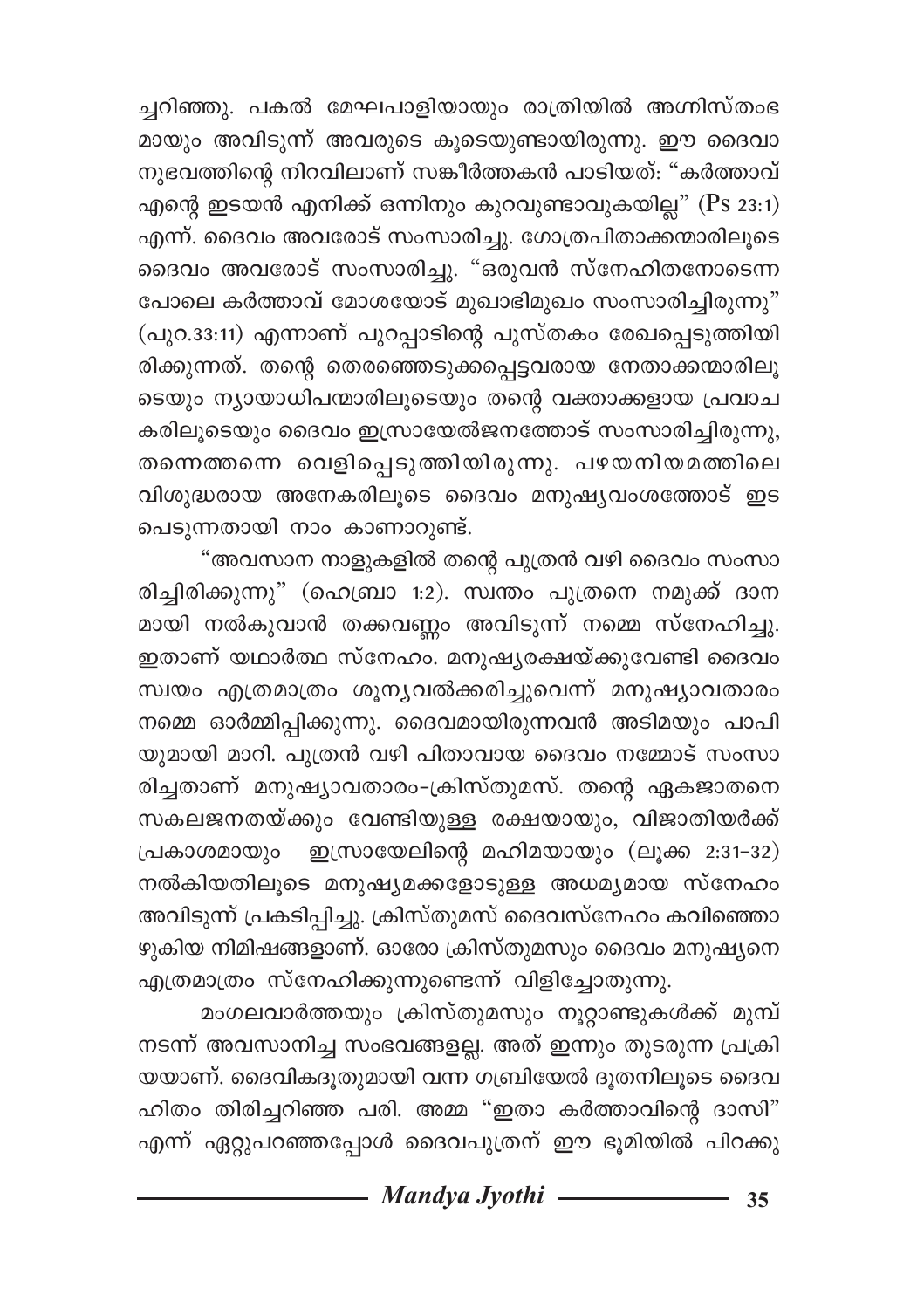വാൻ സാഹചര്യം സൃഷ്ടിക്കപ്പെടുകയായിരുന്നു. ദൈവസ്വരം വിവിധ മാർഗ്ഗങ്ങളിലൂടെ നമ്മളിലേക്കും കടന്നുവരുന്നുണ്ട്. നമ്മുടെ ജീവിതത്തിലും ദൈവദൂതന്മാർ മംഗലവാർത്തയുമായി കടന്നുവ രാറുണ്ട്. ഇന്ന് നമ്മൾ ദൈവഹിതം തിരിച്ചറിഞ്ഞ് അതിന് 'ആമേൻ' പറയുമ്പോൾ മംഗലവാർത്ത വീണ്ടും ഫലമണിയുന്നു. ഇന്നത്തെ ലോകത്തിൽ യേശുവിന് ജനിക്കുവാൻ നമ്മൾ ഉപകരണങ്ങളായി മാറണം. തമ്പുരാന്റെ ഹിതം നമ്മളിലൂടെ പൂർത്തിയാകുവാനായി നമ്മളെത്തന്നെ സമർപ്പിക്കാൻ ആഗമനകാലം നമ്മളോട് ആവ ശ്യപ്പെടുന്നു.

എന്നെ സ്വന്തമാക്കുവാൻവേണ്ടി കടന്നുവന്നവന്റെ സ്നേഹം ഞാൻ തിരിച്ചറിയണം. ആ സ്നേഹം ഞാൻ സ്വന്തമാക്കണം. ആ സ്നേഹം സ്വന്തമാക്കാനായി എന്റെ പിന്നിലുള്ളവയെ എല്ലാം ത്യജിച്ച്, മുന്നിലുള്ളവയെ ലക്ഷ്യമാക്കി ഞാൻ മുന്നേറണം (ഫിലി. 3:13) ഈ സ്നേഹം നിരന്തരം ഞാൻ മറ്റുള്ളവരുമായി പങ്കുവെ യ്ക്കേണ്ടതുണ്ട്. ക്രിസ്തുമസ് നമുക്ക് നൽകുന്ന സന്ദേശം ഇതാ ണ്. ഈ സ്നേഹ സന്ദേശത്തിന്റെ പാരമ്യം കുരിശിലാണ് സംഭ വിക്കുക. "ദൈവസ്നേഹത്തിൻ പാരമ്യം കുരിശിൽ കണ്ടിടുന്നു". പാപം ഒഴികെ എല്ലാറ്റിലും മനുഷ്യന് സദൃശ്യനായ യേശുവിന്റെ സ്നേഹം നമ്മുടെ ജീവിതത്തിൽ ഏറ്റുവാങ്ങി, അത് മറ്റുള്ളവരി ലേക്ക് സ്നേഹമായി, ദാനമായി, ശുശ്രൂഷയായി, സഹായമായി, പ്രാർത്ഥനയായി ഒഴുക്കുവാൻ വിളിക്കപ്പെട്ടവരാണ് നമ്മൾ. നമ്മൾ മറ്റുള്ളവരെ സ്നേഹിക്കുമ്പോഴാണ് ക്രിസ്തുമസ് അർത്ഥവത്താ കുന്നത്. ഈ നോമ്പുകാലത്ത് മറ്റുള്ളവരെ കൂടുതൽ സ്നേഹി ക്കാൻ നമുക്ക് പരിശ്രമിക്കാം. മാതാപിതാക്കൾ കൂടുതലായി മക്കളെ സ്നേഹിക്കട്ടെ, മക്കൾ മാതാപിതാക്കളുടെ സ്നേഹവും ശ്രദ്ധയും തിരിച്ചറിഞ്ഞ് അവരെയും കൂടുതലായി സ്നേഹിക്കണം. പ്രായാധിക്യം മൂലവും രോഗം മൂലവും വേദനിക്കുന്ന നമ്മുടെ പ്രിയപ്പെട്ടവരോട് കൂടുതൽ അനുകമ്പയും സ്നേഹവും നമുക്ക<mark>്</mark> പ്രകടിപ്പിക്കാം. ഭക്ഷണമില്ലാതെ, ഭവനമില്ലാതെ, സ്നേഹം ലഭി ക്കാതെ വിഷമിക്കുന്ന നമ്മുടെ ചുറ്റുപാടുമുള്ള സഹോദരങ്ങളി ലേയ്ക്ക് നമ്മുടെ ശ്രദ്ധ ഈ ആഗമനകാലത്ത് തിരിയട്ടെ. മറ്റുള്ള വരാൽ ഉപേക്ഷിക്കപ്പെട്ടവരും, അവഗണിക്കപ്പെട്ടവരും, അവമാ നിതരാകുന്നവരും നമ്മുടെ പ്രിയപ്പെട്ടവരായി മാറട്ടെ.

- Mandya Jyothi -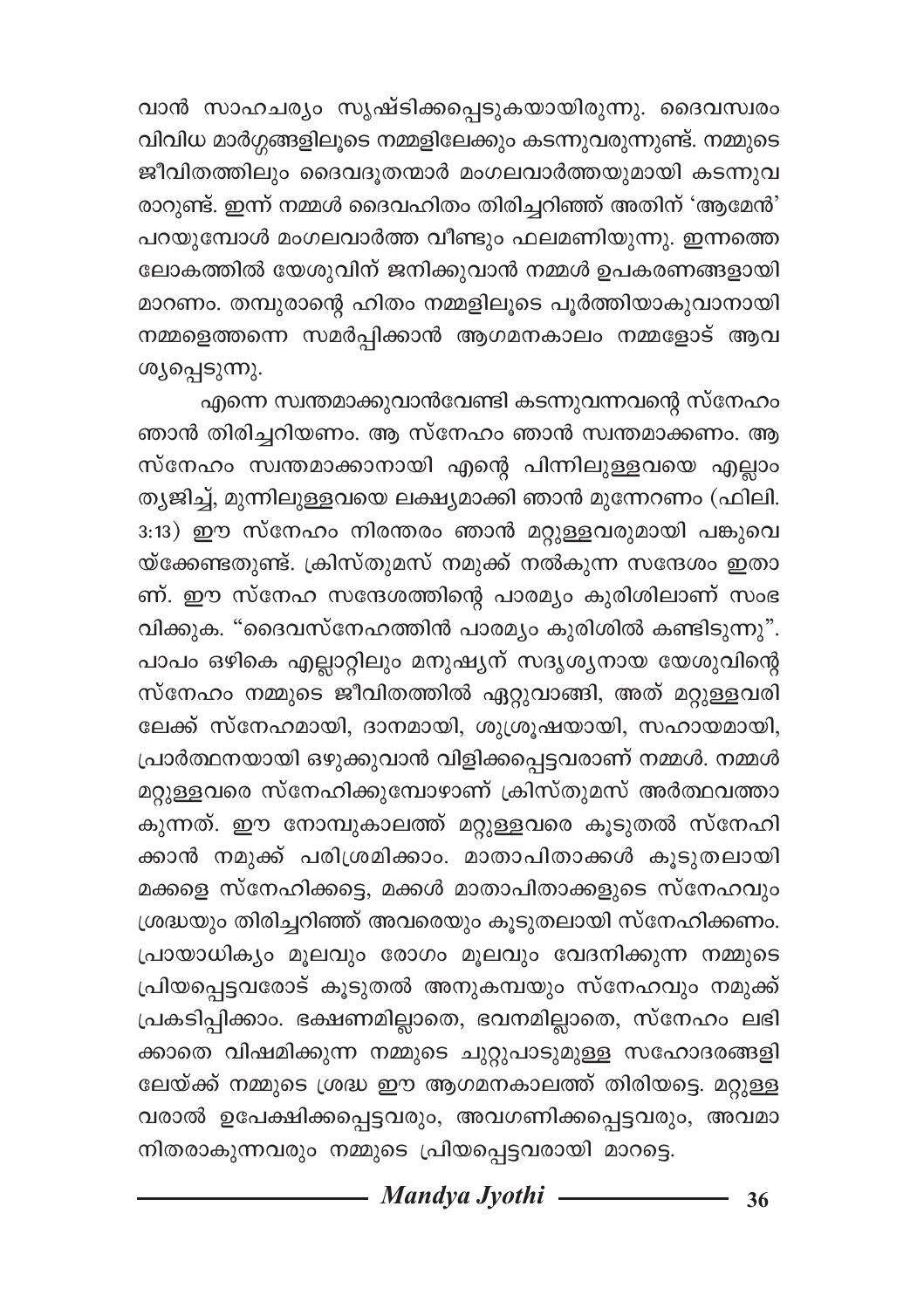നമ്മൾ കൃതജ്ഞതയുള്ളവരായിരിക്കണമെന്ന് ആഗമന കാലം നമ്മെ ഓർമ്മിപ്പിക്കുന്നു. നമ്മൾ കൃതജ്ഞത യുള്ളവരാക ണമെന്ന് കർത്താവായ ഈശോ തന്നെ പത്തു കുഷ്ഠരോഗികളെ (ലൂക്ക 17:11) സുഖപ്പെടുത്തുന്ന സംഭവത്തിലൂടെ നമ്മെ ഓർമ്മ പ്പെടുത്തുന്നു. നമ്മുടെ ജീവിതം, നമ്മുടെ വിവിധങ്ങളായ കഴിവു കൾ, നമ്മുടെ ജീവിതത്തിലെ വിജയ-പരാജയങ്ങൾ എല്ലാം ഓർത്ത് തമ്പുരാന് നന്ദി പറയണം. നമ്മുടെ രക്ഷയ്ക്കുവേണ്ടി സ്വപുത്രനെ നൽകിയ ദൈവത്തോടുള്ള കൃതജ്ഞതകൊണ്ട് നമ്മുടെ ഹൃദയം എന്നും ജ്വലിക്കണം. "കൃതജ്ഞതയായിരിക്കട്ടെ നീ ദൈവത്തിനർപ്പിക്കുന്ന ബലി" (സങ്കീ. 50:14). നമ്മെ നാമാക്കി തീർത്ത അനേകരെ ഓർക്കാനും, നന്ദി പറയുവാനും ക്രിസ്തു മസ് നമ്മെ പ്രേരിപ്പിക്കുന്നു. നമ്മെ സഹായിച്ചവർ, പ്രോത്സാഹി പ്പിച്ചവർ, തെറ്റുതിരിത്തിയവർ, അംഗീകരിച്ചവർ, അഭിനന്ദിച്ചവർ എത്രയോ പേരാണ്. നമ്മളിൽ കുറ്റം കണ്ടെത്തിയവരും, നമ്മളെ വിമർശിക്കുന്നവരും ദൈവത്തിന്റെ കരങ്ങളിലെ ഉപകരണങ്ങൾ തന്നെയാണ്. ഈ ആഗമനകാലത്ത് കൃതജ്ഞതാപൂർ**വ്വം** നമുക്ക് എല്ലാവരേയും ഓർക്കാം. അടുത്തുള്ളവരെ സന്ദർശിക്കുകയും, സമ്മാനങ്ങൾ കൈമാറുകയും അകലങ്ങളിലുള്ളവർക്ക് എഴുത്ത് എഴുതിയും, ഫോൺ വിളിച്ചും, ഈ-മെയിൽ അയച്ചും നമ്മുടെ കൃതജ്ഞതയും സ്നേഹവും നമുക്ക് പ്രകടിപ്പിക്കാം. എല്ലാവർക്കും വേണ്ടി ദൈവസന്നിധിയിൽ കൃതജ്ഞതകളും സ്തോത്രങ്ങളും അർപ്പിക്കാം.

ഈശോയുടെ ജനനത്തിന്റെ അനുസ്മരണം നാം ആഘോ ഷിക്കുമ്പോൾ അതിനായി നാം തന്നെ ഒരുങ്ങേണ്ടതുണ്ട്. എത്ര മാത്രം ആഗ്രഹത്തോടും താല്പര്യത്തോടെയും നാം ഒരുങ്ങു ന്നുവോ അത്രത്തോളം ദൈവാനുഭവത്താൽ നാം നിറയപ്പെടും. നാല് പ്രധാനപ്പെട്ട കാര്യങ്ങളിൽ നമുക്ക് ശ്രദ്ധ ചെലുത്താം.

#### **a)** ആത്മീയ നവീകരണം

ഈശോ തന്റെ പരസ്യജീവിതം ആരംഭിച്ചത് മനുഷ്യരെ അനുതാപത്തിലേയ്ക്ക് ക്ഷണിച്ചുകൊണ്ടാണ്. പാപികളോടുള്ള സ്നേഹവും പരിഗണനയും അവിടുത്തെ ജീവിതത്തിൽ എപ്പോഴും പ്രകടമായിരുന്നു. "ആരോഗ്യമുള്ളവർക്കല്ല രോഗി കൾക്കാണ് വൈദ്യനെകൊണ്ട് ആവശ്യം. നീതീമാന്മാരെയല്ല,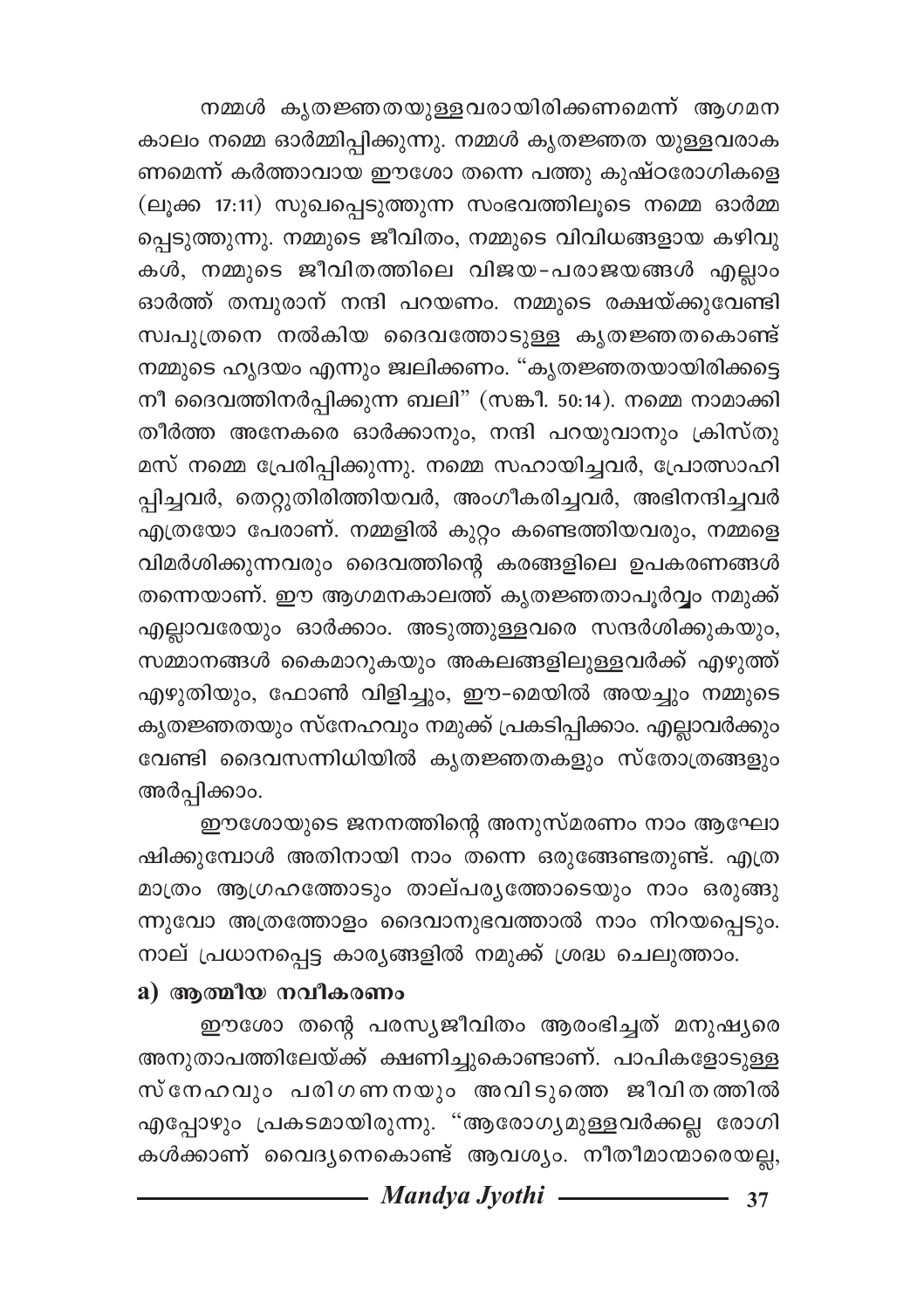പാപികളെ വിളിക്കാനാണ് ഞാൻ വന്നത്"  $(MK$  2:17) അവിടുന്ന് അരുളിച്ചെയ്തു. അനുതപിക്കുന്ന ഹൃദയമാണ് ദൈവത്തിന് സ്വീകാര്യമായ ബലി. ദൈവസന്നിധിയിൽ നമ്മളെ പരിശോധി ക്കുമ്പോൾ നമുക്കറിയാം നമ്മളൊക്കെ പാപം ഉള്ളവരാണ്, ബലഹീനരാണ്, കുറവുകളും പോരായ്മകളും ഉള്ളവരാണ്, ചില പ്പോൾ ഏതെങ്കിലും തെറ്റിനോ ദുഃശീലങ്ങൾക്കോ അടിപ്പെട്ട<mark>വ</mark> രാണ്. വേദപുസ്തകത്തിൽ നമ്മൾ ഇപ്രകാരം വായിക്കുന്നു. .<br>"നീതിമാനായി ആരുമില്ല; ഒരുവൻ പോലുമില്ല. കാര്യം ഗ്രഹിക്കു .<br>ന്നവനില്ല; ദൈവത്തെ അന്വേഷിക്കുന്നവരുമില്ല. എല്ലാവർക്കും വഴി തെറ്റിപ്പോയി. എല്ലാവർക്കും ഒന്നടങ്കം തെറ്റുപറ്റിയിരിക്കുന്നു, നന്മ ചെയ്യുന്നവനില്ല, ഒരുവനുമില്ല" (Rom 3:10−12). ക്രിസ്തുമസിനുള്ള ഏറ്റവും നല്ല ഒരുക്കം നമ്മുടെ പാപങ്ങൾ ഓർത്ത് പശ്ചാത്തപി ക്കുക പാപങ്ങൾ ഏറ്റുപറഞ്ഞ് കുമ്പസാരിക്കുക എന്നതാണ്. ദൈവ ത്തിൽ നിന്നും ദൈവകൃപയിൽ നിന്നും നമ്മെ അകറ്റുന്ന എല്ലാ തിന്മകളുടെയും മേൽ വിജയം നേടുവാൻ ശ്രമിക്കാം. എല്ലാ വിശ്വാ സികളും ഈ നോമ്പുകാലത്ത് പാപസങ്കീർത്തനത്തിനണയുകയു<mark>ം</mark> വി. കുർബാന സ്വീകരിക്കുകയും ചെയ്യണമെന്നാണ് എന്റെ തീവ്ര മായ ആഗ്രഹം.

### b) ആത്മീയ ഉണർവിനായി പ്രയത്നിക്കുക

കർത്താവിൽ നിന്നാണ് നമ്മൾ കൃപ സ്വീകരിക്കുന്നത്. ഈ നോമ്പുകാലം കൃപയിൽ വളരാനുള്ള അവസരമായി നമ്മൾ കരു തണം "അവന്റെ പൂർണ്ണതയിൽ നിന്ന് നാമെല്ലാം കൃപയ്ക്കുമേൽ കൃപ സ്ഥീകരിച്ചിരിക്കുന്നു"(Jn1:16); "തന്നെ സ്ഥീകരിച്ചവർക്കെല്ലാം തന്റെ നാമത്തിൽ വിശ്വസിക്കുന്നവർക്കെല്ലാം ദൈവമക്കളാകാൻ അവൻ കഴിവു നൽകി" ( $\text{Jn1:12}$ ). നമുക്കോരോരുത്തർക്കും നമ്മുടെ കുടുംബത്തിനും ദൈവകൃപ ധാരാളമായി ലഭിക്കുവാനായി ഈ നോമ്പുകാലത്തെ എല്ലാ ദിവസങ്ങളിലും നമ്മുടെ കുടുംബങ്<mark>ങ</mark> ളിൽ നിന്നും മാറി മാറി ആരെങ്കിലും വി. ബലിയിൽ പങ്കുചേര ണം, കുടുംബാംഗങ്ങൾ ഒരുമിച്ച് ഞായറാഴ്ച ബലിയിൽ പങ്കു ചേരണം, ഒരുമിച്ച് കുടുംബപ്രാർത്ഥന നടത്തണം, ജപമാല ചൊ<u>ല്</u>ല ണം, തിരുവചനങ്ങൾ വായിക്കണം. എല്ലാവരും എല്ലാ തിരക്കുക .<br>ളുടെ ഇടയിലും വൃക്തിപരമായ പ്രാർത്ഥനയ്ക്ക് കുറച്ച് സമയം കണ്ടെത്തണം. ഇങ്ങനെ ഈ ആഗമനകാലം ആത്മ<mark>ീ</mark>യ ഉണർവേ കുന്ന കാലമായി തീരടെ.

### - *Mandya Jyothi* – 38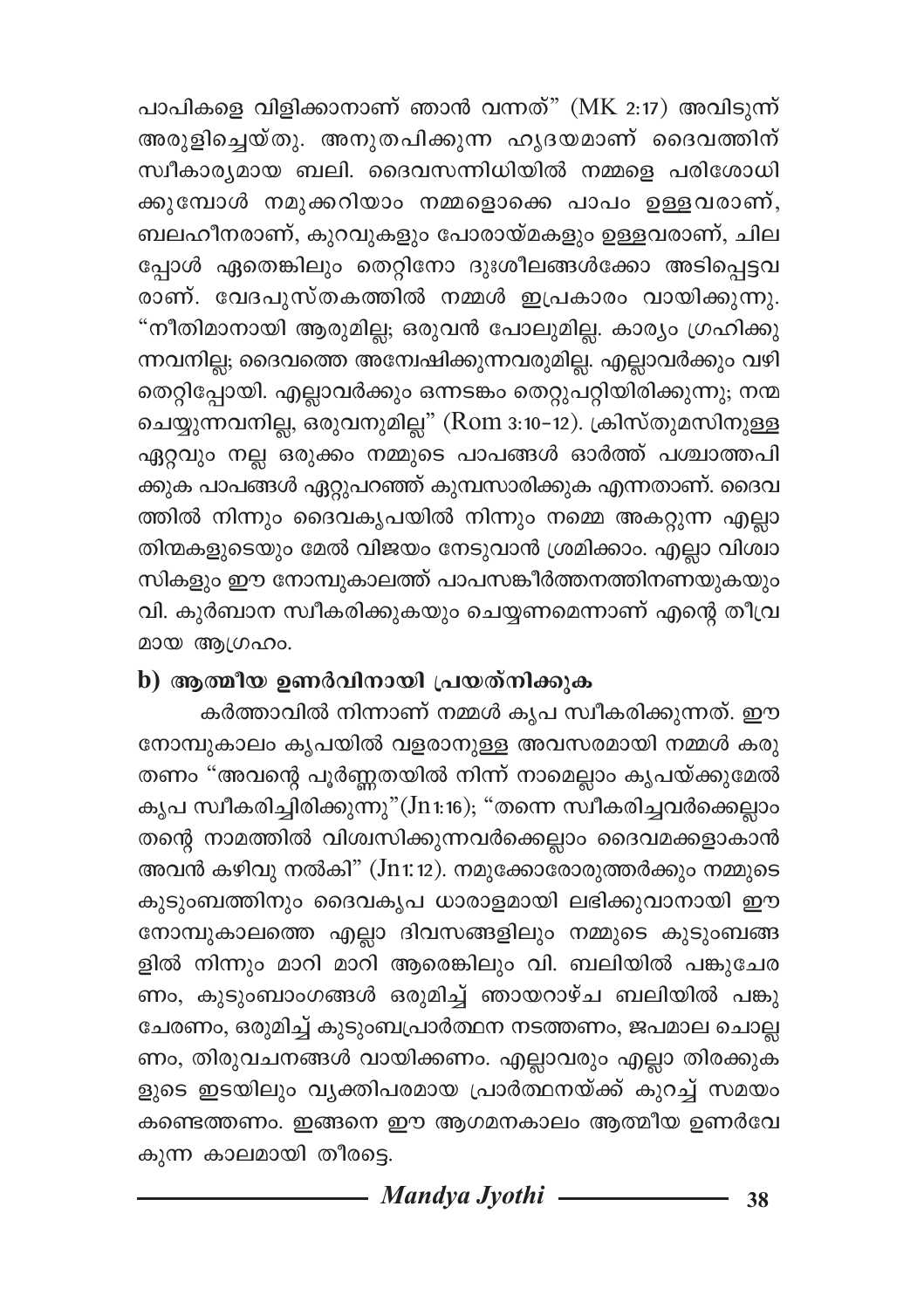### c) ആത്മീയ ഉൽക്കർഷത്തിനായി പരിശ്രമിക്കുക

നമ്മളിലുള്ള തിന്മകളെ കീഴ്പ്പെടുത്തിയാലേ, നമുക്ക് നന്മ യിൽ വളരാൻ സാധിക്കു. നമ്മുടെ മേൽത്തന്നെ നാം വിജയം നേടണം. നമ്മുടെ ആത്മീയ ജീവിതത്തിനെതിരെ വലിയ വെ<u>ല്</u>ലു വിളികളുള്ള കാലഘട്ടമാണിത്. നമ്മൾ ജാഗ്രതയോടെ വർത്തി ച്ചെങ്കിൽ മാത്രമേ നമുക്ക് പിടിച്ചുനിൽക്കാനും <mark>വ</mark>ളരാനും സാധി ക്കൂ. അതിനുവേണ്ടി കർത്താവിന്റെ സകല പ്രാഭവത്തിലും നമ്മൾ കരുത്ത് സമ്പാധിക്കണം. ചെറിയ ത്യാഗങ്ങൾ, പ്രായശ്ചിത്തങ്ങൾ, നമുക്ക് ഇഷ്ടപ്പെട്ട പലതിനെയും തൃജിക്കൽ തുടങ്ങിയവയിലൂടെ നമ്മുടെമേൽ തന്നെ നമ്മൾ വിജയം നേടണം. ഒപ്പം സുകൃത ങ്ങൾ അഭ്യസിച്ച് അവയിൽ വളരാനും ഈ ആഗമനകാലത്തിൽ നമ്മൾ ശ്രമിക്കണം. സ്നേഹം, ത്യാഗം, സഹനം, സേവന മന സ്ഥിതി, മറ്റുള്ളവരോടുള്ള കരുതൽ, ക്ഷമ, ദയ, നന്മ, <mark>വി</mark>നയം, ലാളിതൃം, വിശ്വസ്തത തുടങ്ങിയവ നമ്മൾ അഭൃസിക്കണം. വി. പൗലോസ് ശ്ലീഹ തന്നെ ഫിലിപ്പിയർക്കുള്ള ലേഖനത്തിൽ നമ്മോട് പറയുന്നു "അവസാനമായി, സഹോദരരെ, സതൃവും, വന്ദ്യവും, നീതിയുക്തവും, പരിശുദ്ധവും, സ്നേഹാർഹവും സ്തുതൃർഹവും ഉത്തമവും പ്രശംസായോഗൃവുമായ എല്ലാ കാര<mark>്യ</mark> ങ്ങളെയും കുറിച്ച് ചിന്തിക്കുവിൻ" (Phi.4:8).

## d) ആത്മീയ വളർച്ചയ്ക്കായി നന്മ ചെയ്യുക

നമ്മുടെ ചുറ്റുപാടും നമ്മുടെ സ്നേഹവും, ശ്രദ്ധയും കരു .<br>തലും ആവശ്യപ്പെടുന്ന എത്രയോ പേർ ഉണ്ട്. എല്ലാവർക്കും ശുശ്രൂഷ ചെയ്ത് കടന്നുപോയ കർത്താവിന്റെ മനോഭാവം നമ്മൾക്കുണ്ടാകട്ടെ. വേദനിക്കുന്നവരെ ആശ<mark>്വ</mark>സിപ്പിക്കാനും, രോഗി കളെയും വൃദ്ധരായവരെയും സന്ദർശിച്ച് സ്നേഹിക്കാനും, അനാ ഥരും ആലംബമില്ലാത്തവരെയും സഹായിക്കാനും ഈ നോമ്പ്കാ ലത്ത് നമുക്ക് കൂടുതലായി പരിശ്രമിക്കാം. നമ്മുടെ പക്കൽ സഹായം ചോദിച്ചുവരുന്നവരെ സഹായിക്കാനും, ഭക്ഷണമില്ലാ ത്തവർക്ക് ഭക്ഷണം നൽകാനും, നമുക്കുള്ളവ മറ്റുള്ളവരുമായ<mark>ി</mark> പങ്കുവെയ്ക്കുവാനും, നമ്മുടെ സമയം മറ്റുള്ളവരുടെ ശുശ്രൂഷ യ്ക്കായി വിനിയോഗിക്കാനും ഈ നോമ്പുകാലത്ത് നമുക്ക് വിനി യോഗിക്കാം.

*Mandya Jyothi* — 39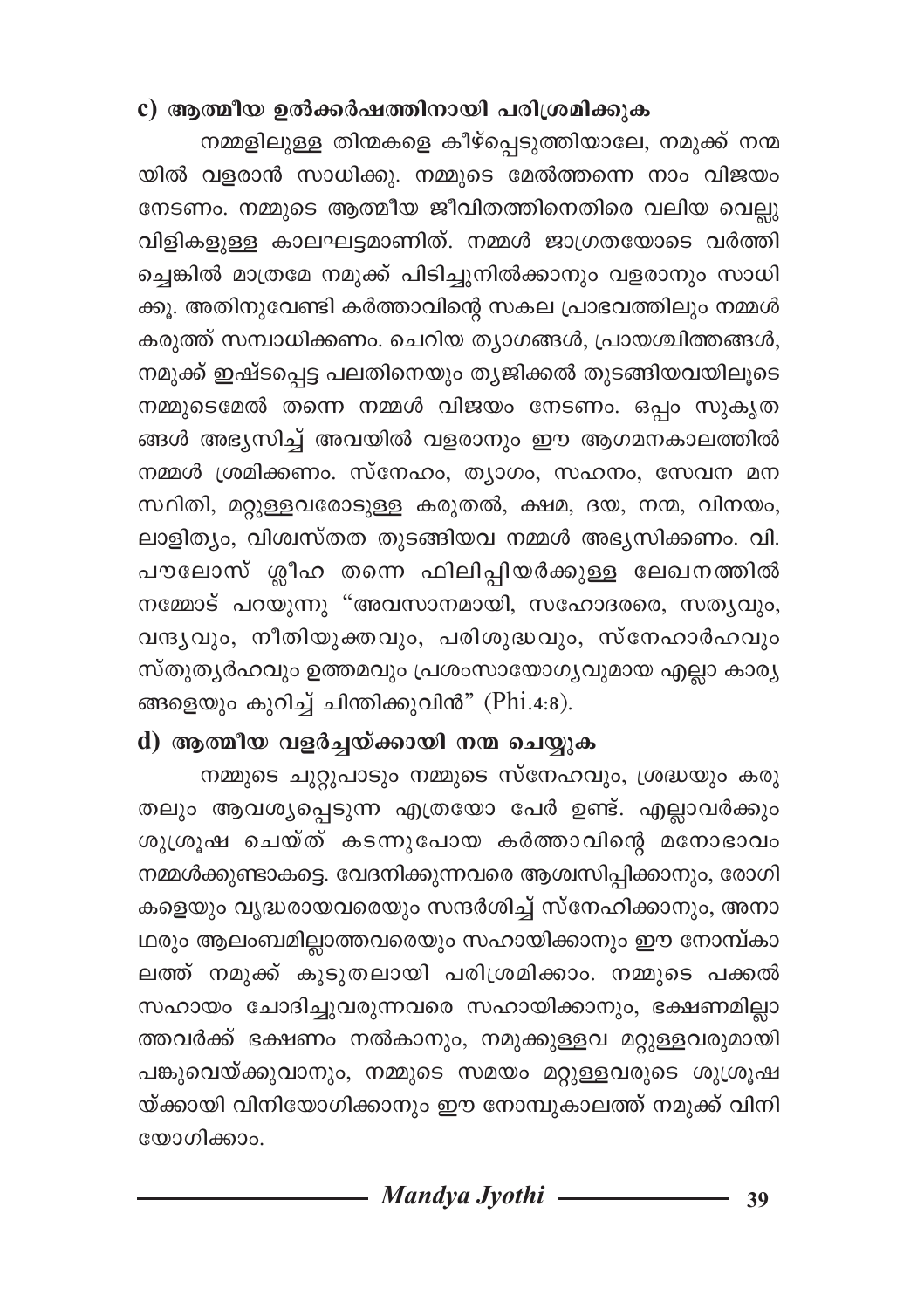ഇപ്രകാരം ജീവിക്കുവാൻ ശ്രമിച്ചാൽ ദൈവകൃപയിൽ നമ്മൾ വളരും, ബത്ലഹേമിൽ പിറന്ന യേശു എന്നിലും പിറക്കട്ടെ. ഈശോ എന്റെ കൂടെയുള്ളപ്പോൾ മറ്റൊന്നിനും എനിക്ക് കുറ<mark>വ്</mark> വരുകയില്ല.

2013 നമ്മളോട് യാത്ര പറഞ്ഞ് നമ്മൾ പുതുവർഷത്തി ലേയ്ക്ക് കടക്കുന്ന അവസരം കൂടിയാണല്ലോ. എല്ലാവർക്കും നന്മ നിറഞ്ഞൊരു പുതുവർഷം കൂടി ആശംസിക്കുന്നു.

വചനത്തെ ഉള്ളിൽ സ്വീകരിച്ച്, മനുഷ്യന്റെ രൂപഭാവങ്ങൾ നൽകി, രക്ഷകനെ നമുക്ക് തന്ന അമ്മ, യേശുവിന്റെ കുടെ എപ്പോഴും ഉണ്ടായിരുന്ന അമ്മ, നമ്മുടെ രൂപതയുടെ മദ്ധ<mark>്യ</mark>സ്ഥ,  $\Omega$ നമ്മുടെ കൂടെയുണ്ട് മാതൃകയായി, മദ്ധ്യസ്ഥയായി, അമ്മയായി. അമ്മ നമ്മെ അനുഗ്രഹിക്കട്ടെ.

ഒരിക്കൽകൂടി ഏവർക്കും ക്രിസ്തുമസ്, നവവത്സര ആശം നുകൾ

 $m$ ്നേഹപൂർവം, നിങ്ങളുടെ വത്സലപിതാവ്,

George Njouchelt

മണ്ഡ്യ മാർ ജോർജ് ഞരളക്കാട്ട് 25 -˛11˛2013 afiy cq]-X-bpsS sa{Xm≥

 $NB:$  ഈ ഇടയലേഖനം ഡിസംബർ 1 നോ 8 നോ നമ്മുടെ എല്ലാ ദേവാലയങ്ങളിലും വിശ്വാസികൾക്കായി ബലി അർപ്പിക്കപ്പെടുന്ന എല്ലാ സ്ഥലങ്ങളിലും വായിക്കേണ്ട താണ്

○○○○○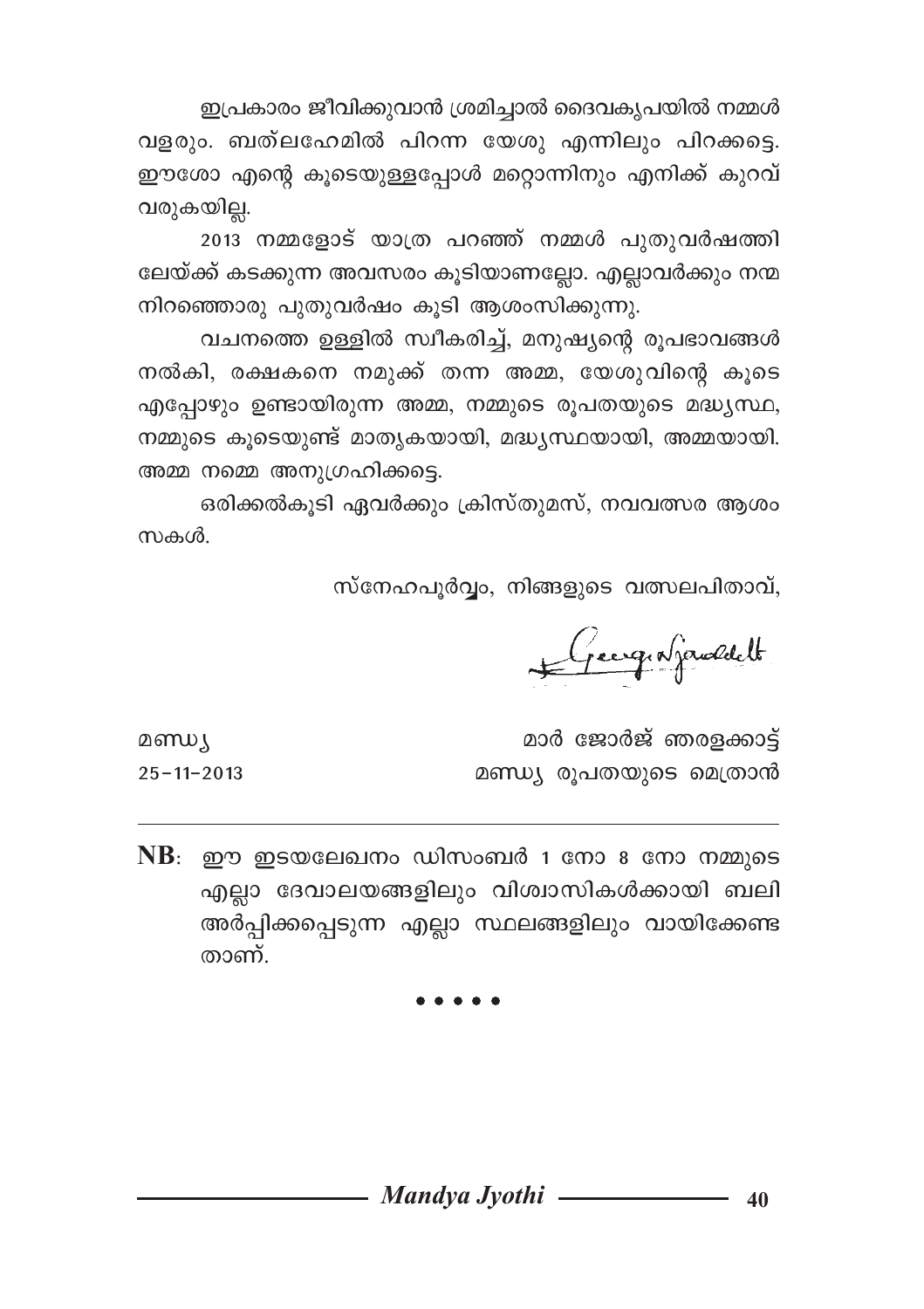## **CBCI XXXI PLENARY ASSEMBLY - FINAL STATEMENT**

### **Renewed Church for a Renewed Society - Responding to the Call of Vatican II**

**1.** We, the 187 member-bishops of the Catholic Bishops' Conference of India (CBCI), came together at the Alphonsian Pastoral Institute, Palai in Kerala, the place sanctified by St. Alphonsa, from February 5 -12, 2014, for the 31st Plenary Assembly. In continuation of the 30th Plenary Assembly's theme, Role of the Church for a Better India, the Bishops deliberated, under the guidance of the Holy Spirit, on the theme: "Renewed Church for a Renewed Society-Responding to the Call of Vatican II". On the 50th anniversary of the Second Vatican Council (1962-1965), the CBCI Plenary Assembly reflected on this theme in the light of the Second Vatican Council documents in order to draw inspiration for her future course of life and ministry. We took into account the reflections of the Catholic Council of India, which studied the same theme at its December 2013 annual meeting in Varanasi.

**2**. We first recalled the Church's self-understanding, enshrined in the Constitution on the Church, Lumen Gentium, as the pilgrim People of God, a community rooted in a deep experience of the Trinitarian God in Christ Jesus. Ad Gentes, reminds us that the Church is a community with a mission to evangelize, to proclaim the good news of Jesus to all, a mission entrusted to her by Jesus and the Spirit. The Church exercises her mission in a world marked by a tremendous imbalance: a few very rich and the vast majority poor struggling to eke out a living. The Document on the Church in the Modern World, Gaudium et Spes impels the members of the Church to an involvement in the struggles of suffering humanity based on the principles of respect for the human person, solidarity and effective social dialogue to bridge the gap between the rich and the poor. Finally, the Council document on the Laity, Apostolicam Actuositatem points out that the lay faithful, who form the vast majority in this People of God, have a specific role in society - that of penetrating and

*<u>Mandya Jyothi</u>* — 41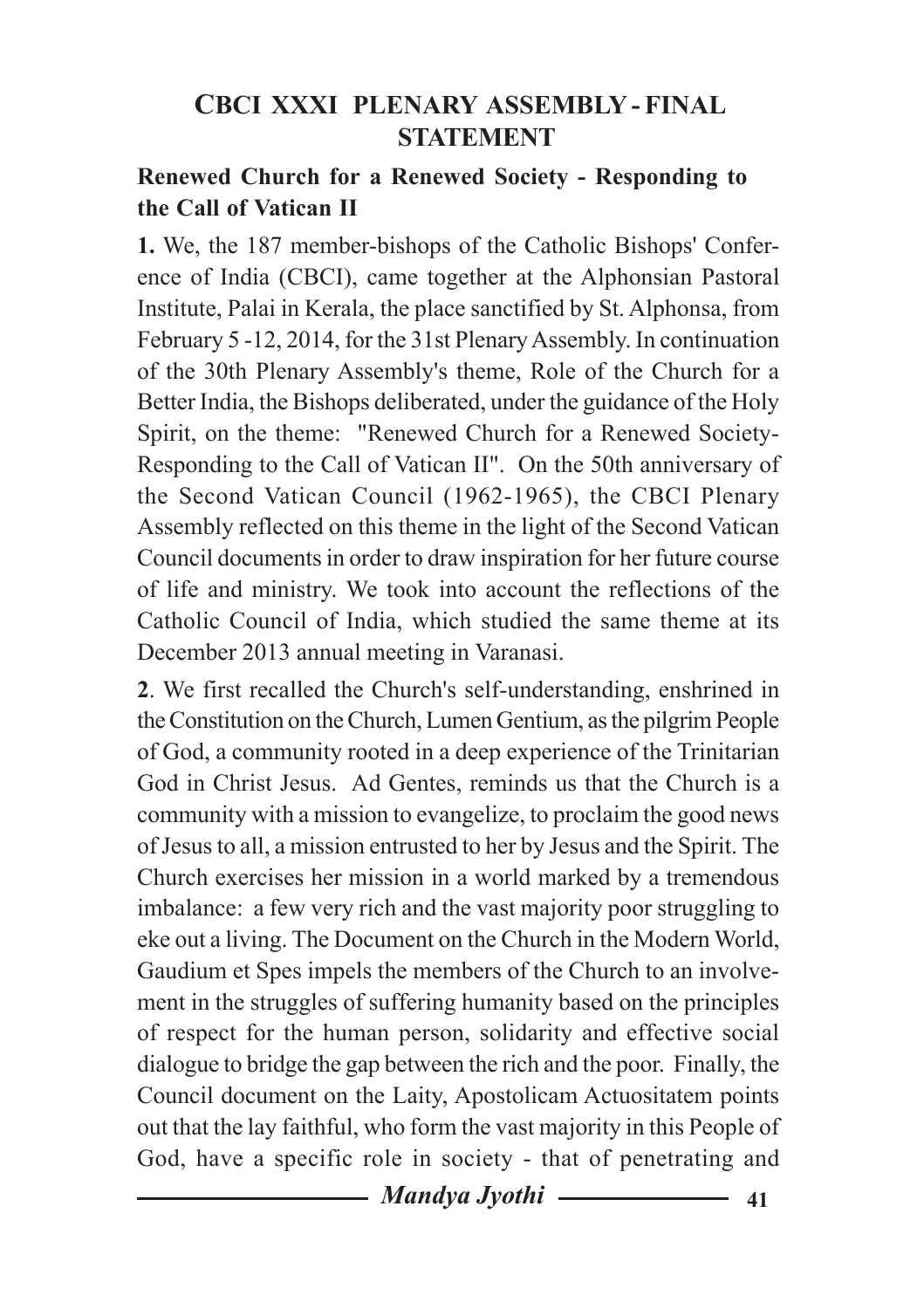perfecting the temporal order in the spirit of the Gospel.

**3.** When we look at our country, we see corruption plaguing every sphere of society. In such a scenario, Church institutions must be an example of transparency and probity. Another phenomenon is that of internal migration which, while opening opportunities to people, has torn the cultural and religious moorings that sustained them. Globalization too has brought in its wake problems like prolonged working hours which have disrupted family life. We witness the trend to fundamentalism which seeks to dilute the secular character of our nation. Against this trend, we stand by the values upheld by the Indian Constitution and appeal to governments to respect these values.

**4.** The Church in India has tried to live up to the vision of Vatican II. Several people have been led to a deep experience of God through reading the Word of God, through the traditional practices of piety and through the Charismatic Movement. In many places Small Christian Communities, rooted in the Word and Eucharist have been established. "These communities are a sign of vitality within the Church, an instrument of formation and evangelization, and a solid starting point for a new society based on a 'civilization of love'" (Redemptoris Missio, 51). The Church has worked for the uplift of the downtrodden. She has been appreciated for the way she has responded immediately to natural calamities, for her unbiased outreach to the needy and vulnerable sections of society. Participatory structures have been established in several regions, dioceses and parishes. The 2010 CBCI Gender Policy has been hailed as a step in the right direction. Youth have experienced empowerment through training programs and services.

**5.** However, there is still need for improvement. The reflections of the Plenary Assembly centred chiefly on seven areas:

**5.i.** Fostering God Experience: What is needed is a deep experience of the Trinitarian God drawing on the treasures of the Church especially the Word and Sacraments. For this, our liturgies have to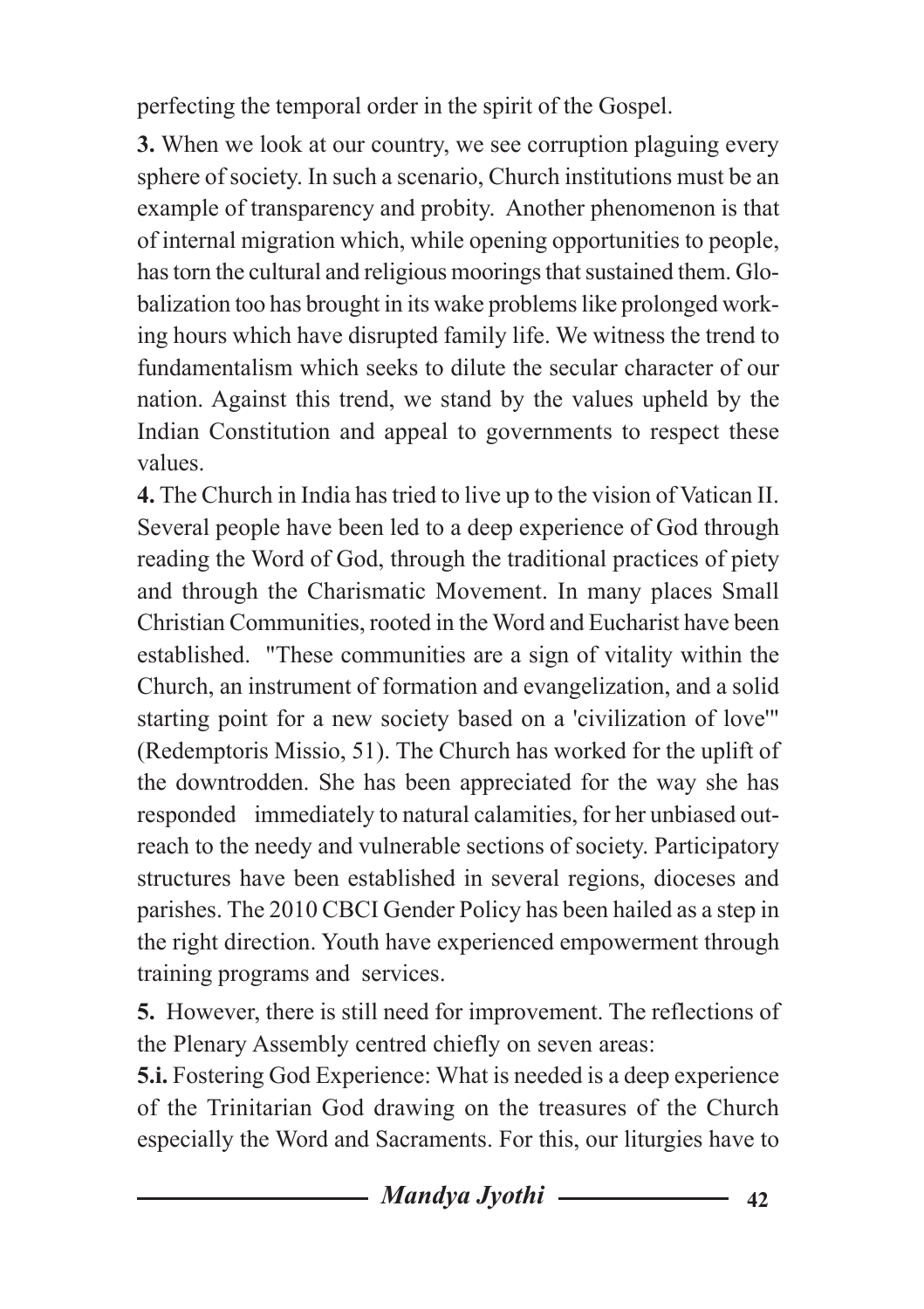be well prepared, participative and meaningful. Hence, we have decided to initiate a renewal in the celebration of the liturgy so that it becomes an effective means for Christ-centred God experience. We bishops have to be ourselves Spirit-filled men of God, giving priority to prayer and to the Word of God, and helping our clergy and lay faithful to become aware of God's presence and activity in their lives. The God experience will lead to an inner conversion made visible in the simplicity of our lives, in our attitude of love, compassion and forgiveness. Following the example of Pope Francis, we will live a genuinely simple, humble, welcoming and outgoing life reaching out to all people. We will so orient the formation of future priests and religious that they enter the ministry with an attitude of humility, ready to serve the poor and marginalized of society.

**5.ii.** Addressing justice issues: The experience of God will lead us to involvement in and solidarity with the marginalized and the exploited, those suffering from disabilities, those living in the peripheries of economic, cultural and social spheres. We will speak out against all forms of injustice meted out to them and we will defend their rights. We listened to the call of Pope Francis urging us to "work to eliminate the structural causes of poverty and to promote the integral development of the poor." (Evangelii Gaudium, no. 188). We want the Church to be truly a Church of the Poor. We reaffirm our solidarity with the Dalits in India who continue to be oppressed. The CBCI reiterates its resolve to struggle for equal rights of Dalit Christians on par with their counterparts in other religions. We will continue the fight against the 1950 Presidential Order, which unjustly discriminates against Dalit Christians and we demand that the Government remove this 64 year injustice. Justice delayed is justice denied. We also commit ourselves to rooting out all forms of discrimination within the Church and ensuring equal opportunities in leadership roles for Dalit Christians.

**5.iii.** Ensuring for our lay faithful their rightful place: Recognizing the God-given talents and potentialities of the lay faithful, we will, in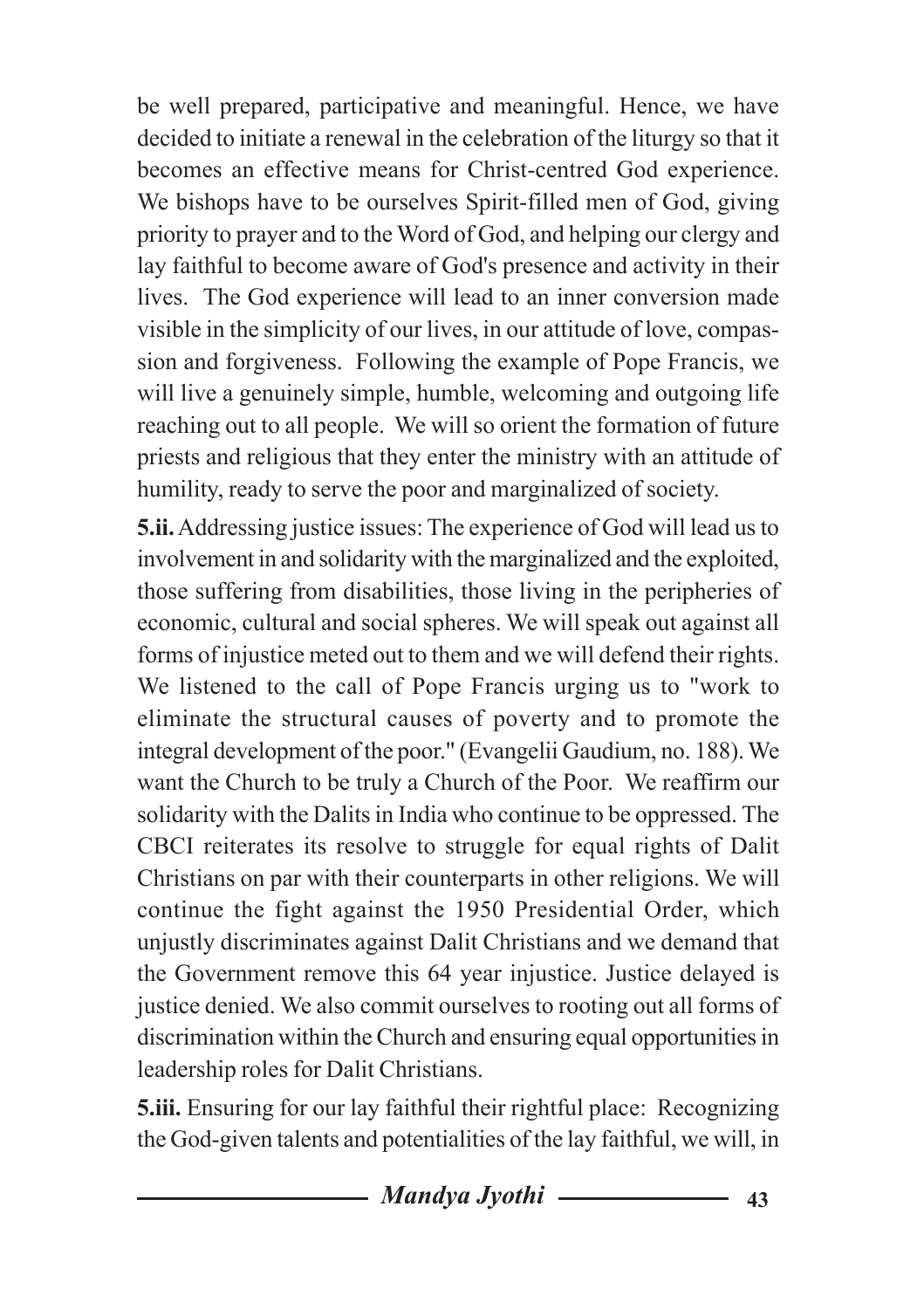the first place, listen more to their voice. Hence, we commit ourselves to establish Pastoral Councils in every diocese. We realize that formation of the lay faithful is the need of the hour. To this end, we commit ourselves, as a priority, to initiate programmes for lay formation to equip them to play their role in the Church and society.

**5.iv**. Stamping out Discrimination against Women. We commit ourselves to strive for the equal dignity of and equal opportunities for women, providing especially equal opportunities for the education of the girl child. We wholeheartedly support the campaign against female foeticide and domestic violence. In the face of increasing sexual abuse and violence in Indian society, we will do all in our power to enforce discipline so as to ensure a secure environment in our institutions for women and children.

**5.v..** Creating a Christian presence in political and public life. We depend in a special way on our youth, the future leaders of the Church and society. As bishops we realize much more needs to be done for them. We want to embark on intensive programmes for them to enter into the mainstream of public life so as to ensure value-based politics. Hence, we request every region to set up, wherever possible, training centres to prepare the youth for leadership roles in civic and political life.

**5.vi.** Promoting Dialogue. India is home to a rich variety of ancient cultures and religions. The Church in India has to be a Church in dialogue. We urge our lay faithful to engage in the "dialogue of life", mingling with our brothers and sisters of other religious traditions, greeting them on their feast days and being with them in life's vulnerable moments such as sickness and death. Besides strengthening the already existing Small Christian Communities, we will seek to establish Basic Human Communities which would be a powerful means for communal peace and harmony.

**5.vii**. Safeguarding Ecology. The Bishops re-affirm their commitment to the protection of nature. We stand for sustainable develop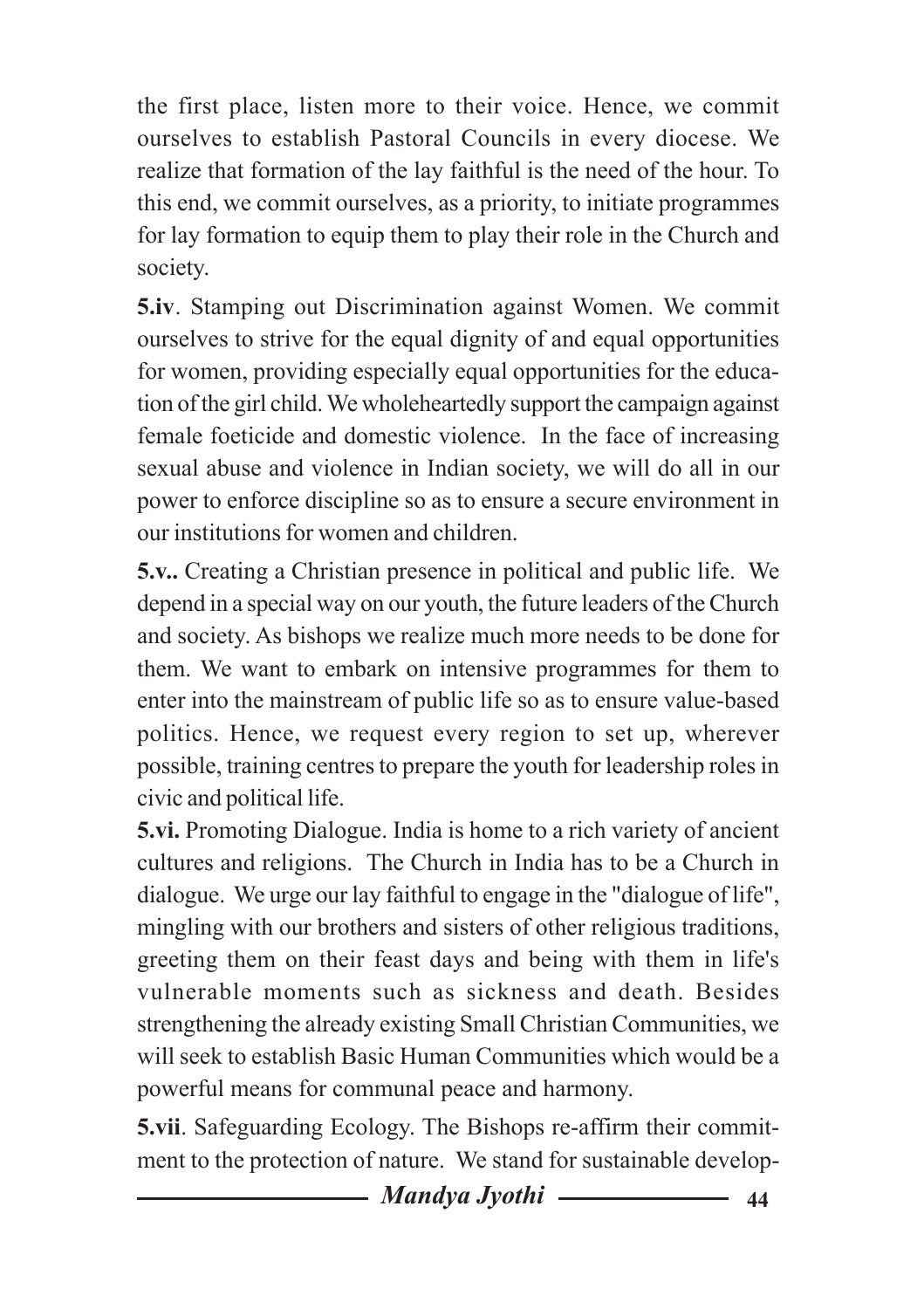ment of peoples and human ecology. The CBCI Plenary Assembly shares the apprehensions of people living in the Western Ghats and in the areas affected by the 2011 Notification of the Ministry of Environment on the Coastal Regulation Zone. We appeal to the Union Government to protect the civic rights of the inhabitants in areas adversely affected by the proposals of the Madhav Gadgil and Kasturirangan Reports. The CBCI also shares the similar concerns of the tribal population in Chhattisgarh, Odisha, Madhya Pradesh and Jharkhand fast coming under mining projects.

**6.** The road ahead of us is challenging. But we count on the presence of the Risen Lord who, through the power of His Spirit, "makes all things new" (Rev. 21:5). All renewal is always the work of the Spirit. We place our efforts at renewing the Church in view of renewing society in the hands of Mary, our Mother, the Star of Evangelization.

> **Fr. Joseph Chinnayyan Deputy Secretary General & Spokesperson, CBCI**

# **CATHOLIC BISHOPS' CONFERENCE OF INDIA (CBCI)**

### **OFFICE-BEARERS:**

President : His Eminence Baselios Cardinal Cleemis Vice-President - I : Most Rev. Andrews Thazhath Vice-President - II : Most Rev. Filipe Neri Ferrão Secretary General : Most Rev. Albert D'Souza

#### **COMMISSIONS OF THE CBCI**

#### **1. Doctrine**

Chairman : Most Rev. Joseph Kallarangatt Members : Most Rev. Thomas Dabre

#### **2. Clergy and Religious**

Chairman : Most Rev. Anil Joseph Thomas Couto Members : Most Rev. Filipe Neri Ferrão

#### **3. Dialogue and Desk for Ecumenism**

Chairman : Most Rev. Felix Anthony Machado

Members : Most Rev. Raphy Manjaly

*Mandya Jyothi* **45**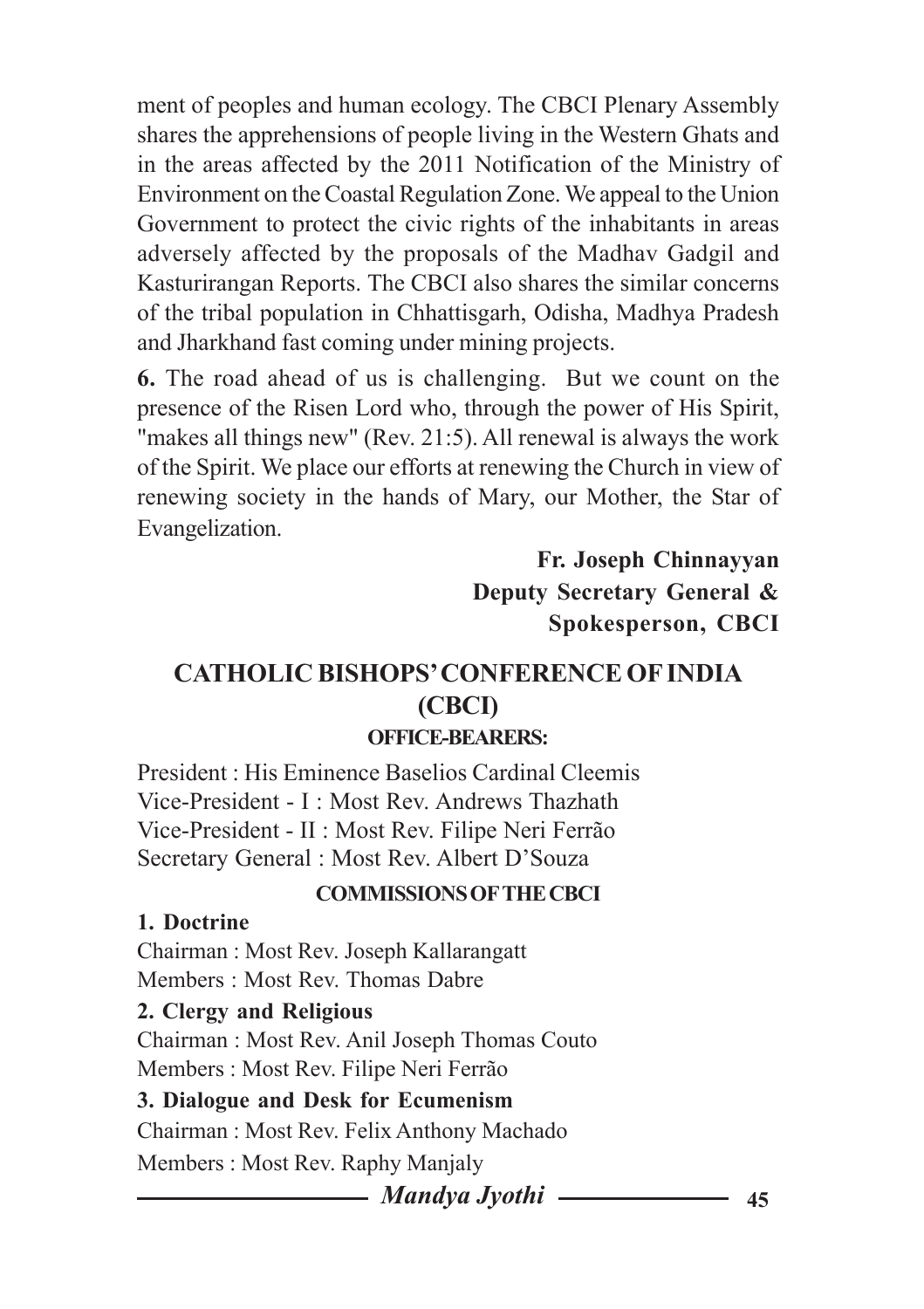### **4. Education and Culture**

Chairman : Most Rev. Joshua Mar Ignathios Members : Most Rev. Thomas D'Souza

## **5. Health Care**

Chairman : Most Rev. Prakash Mallavarapu Members : Most Rev. William D'Souza, SJ

## **6. Justice, Peace and Development**

Chairman : Most Rev. Gerald Almeida Members : Most Rev. Abraham Mar Julios

## **7. Labour**

Chairman : Most Rev. Oswald Lewis Members : Most Rev. Jose Porunnedom

## **8. Scheduled Castes/Backward Classes**

Chairman : Most Rev. Anthonisamy Neethinathan

Members : Most Rev. Vincent Barwa

Committee for Tribal Affairs

Convenor : Most Rev. Vincent Barwa

## **9. Social Communications**

Chairman : Most Rev. Salvadore Lobo Members : Most Rev. Henry D'Souza Most Rev. Abraham Mar Julios Most Rev. Mar Sebastian Adayanthrath Most Rev. Mar Joseph Perumthottam Most Rev. George Antonysamy Most Rev. Jacob Manathodath Most Rev. Abraham Viruthakulangara Most Rev. Thomas Ignatius Macwan Most Rev. Sarat Chandra Nayak Most Rev. Chacko Thottumarickal, SVD

○○○○○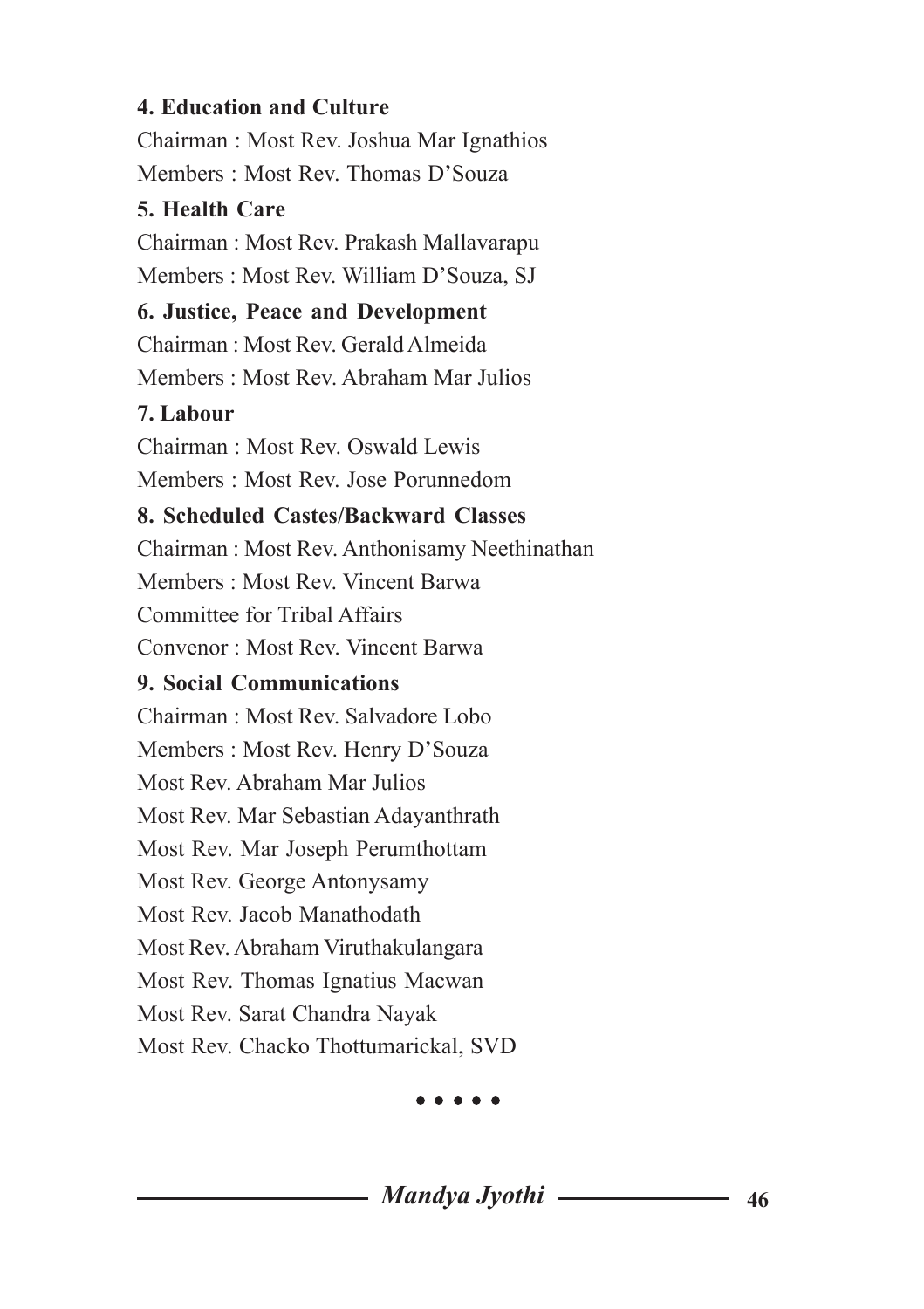# II. <u>രൂപതാകച്ചേ</u>രി വാർത്തകൾ

## 1) വാർഷിക പൊതുയോഗവും തിരഞ്ഞെടുപ്പും ഈ വർഷത്തെ ആണ്ട്തിരട്ട്, അടുത്ത വർഷത്തേയ്ക്കുള്ള ബഡ്ജറ്റ് എന്നിവ പാസാക്കുന്നതിനും കൈക്കാരന്മാരെ തിരഞ്ഞെടു ക്കുന്നതിനുള്ള വാർഷിക പൊതുയോഗം മാർച്ച് 23 നോ ഏപ്രിൽ 6<mark>−ാം</mark> തീയതി ഞായറാഴ്ചയോ നടത്തേണ്ടതാണ്. പൊതുയോഗത്തിൽ 2013-14 വർഷത്തെ വാർഷിക കണക്കുകൾ അവതരിപ്പിച്ച പാസാക്കുകയു<mark>ം</mark> 2014-15 വർഷത്തേക്കുള്ള കൈക്കാരന്മാരുടെ തിരഞ്ഞെടുപ്പ് നടത്തു .<br>കയും വേണം. പാരീഷ് കൗൺസിൽ അംഗങ്ങളുടെ കാലാവധി രണ്ട് വർഷം തികഞ്ഞെങ്കിൽ അടുത്ത രണ്ട് വർഷത്തേക്കുള്ള പുതിയ പാരീഷ് കൗൺസിൽ അംഗങ്ങളെ വാർഡ് പ്രാർത്ഥന അവസരത്തിൽ തെഞ്ഞെടുക്കുകയും <mark>വേണം. പൊ</mark>തുയോഗ മിനിട്സും, കണക്കി ന്റെയും ബഡ്ജറ്റിന്റെയും കോപ്പികളും, കൈക്കാരന്മാരുടെ ലിസ്റ്റും രൂപതാ കച്ചേരിയിൽ സമർപ്പിച്ച് അംഗീകാരം വാങ്ങണം. രൂപതയിൽ നിന്നും അംഗീകാരം കിട്ടിയതിന് ശേഷമേ കൈക്കാരൻ ചാർജ്ജ് എടുക്കാവൂ. രൂപതയുടെ കീഴിലുള്ള എല്ലാ മിഷൻ സെന്ററുകളും സ്ഥാപനങ്ങളും 2014–15 വർഷത്തേക്കുള്ള ബഡ്ജറ്റ് തയ്യാറാക്കി രൂപതാ കേന്ദ്രത്തിൽ 2014 മാർച്ച് 31 മുമ്പായി സമർപ്പിക്കുമല്ലോ.

### 2) രൂപതാദിനം

ഈ വർഷത്തെ നമ്മുടെ രൂപതാ ദിനം ഏപ്രിൽ 26-ാം തീയതി ശനിയാഴ്ച ഹിങ്കൽ ഇൻഫന്റ് ജീസസ് കത്തീഡ്രലിൽ വെച്ച് നടത്ത പ്പെടുന്നതാണ്. അഭിവന്ദ്യ മാർ ജേക്കബ് തൂങ്കുഴി പിതാവായിരിക്കു<mark>ം</mark> മുഖ്യ അതിഥി. രാവിലെ 10 മണിക്ക് അഭിവന്ദ്യ പിതാവിനു സ്ഥീകരണ ത്തോടെ രൂപതാദിന പരിപാടികൾ ആരംഭിക്കും. രൂപതയിലെ എല്ലാ ദൈവജനങ്ങളും, വൈദികരും, സമർപ്പിതരും രൂപതാദിനത്തിൽ പങ്കെടു ക്കാനുള്ള ക്രമീകരണം ചെയ്യുമല്ലോ. <mark>വിവാഹ</mark>ത്തിന്റെയോ, വൈദിക ജീവിതത്തിന്റെയോ, സമർപ്പിതജീവിതത്തിന്റെയോ ജൂബിലി ആഘോ ഷിക്കുന്നവരെ ആ ദിനം പ്രത്യേകം ആദരിക്കുന്നതാണ്. ഇവരുടെ പേരു കൾ ഏപ്രിൽ 6–ാം തീയതിക്ക് മുമ്പായി രൂപതാ കേന്ദ്രത്തിൽ അറിയി ക്കണം.

### 3) ദുഃഖവെള്ളി **പിരി**വ്

ദുഃഖവെള്ളിയാഴ്ച നമ്മുടെ ഇടവകകളിൽ എടുക്കുന്ന സ്തോത്ര കാഴ്ച വിശുദ്ധ നാട് സംരക്ഷണനിയോഗത്തിനായി റോമിലേക്ക്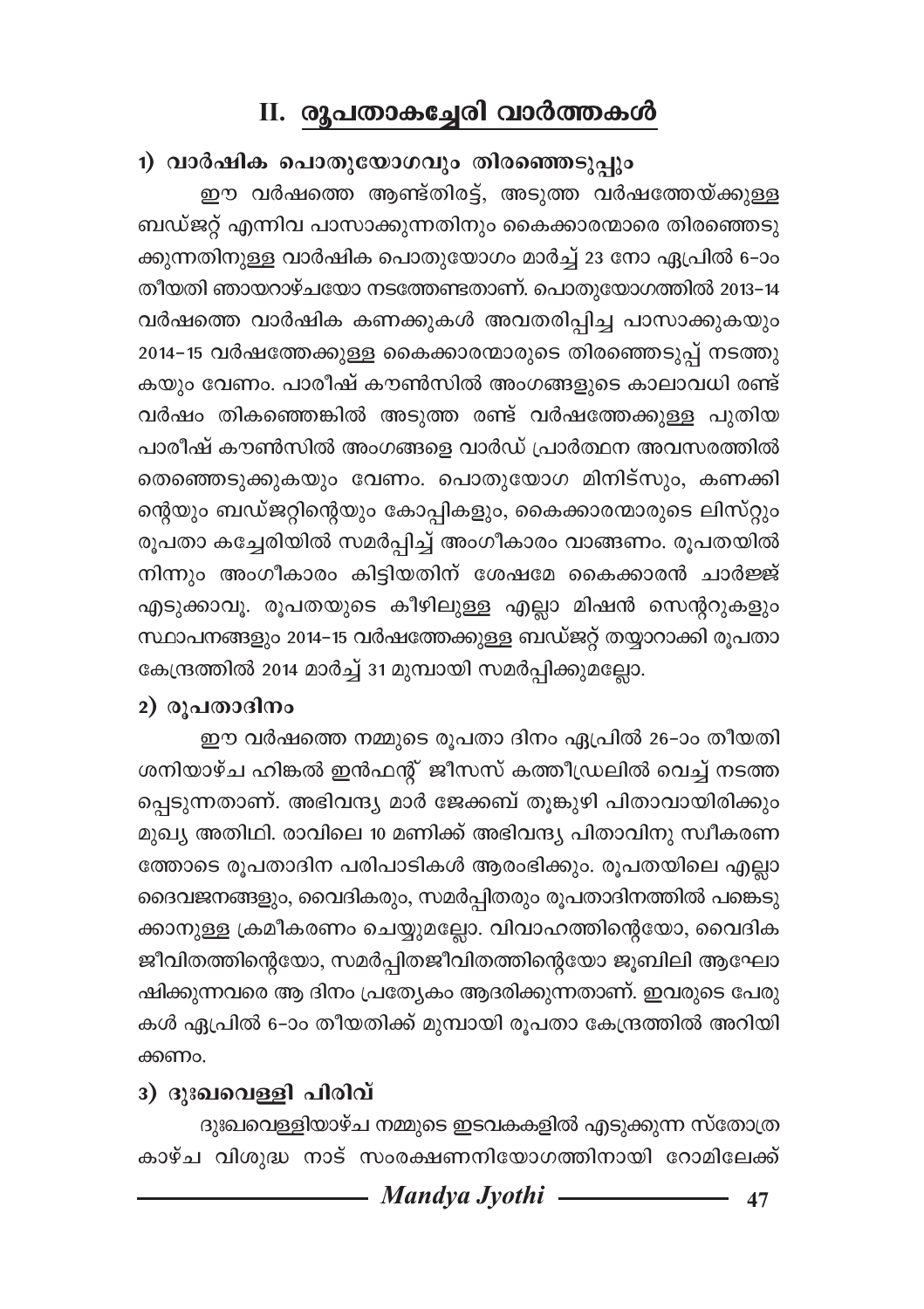അയച്ചു കൊടുക്കാനുള്ളതാണ്. ആ ദിനത്തെ പിരിവ് ബഹു. വികാരി അച്ചന്മാർ രൂപതാ കേന്ദ്രത്തിൽ എത്തിച്ച് തരുമല്ലോ.

### 4) ഓശാന ഞായ**ർ** പിരിവ്

 $\alpha$ പതയുടെ കീഴിൽ "കാരുണ്യ നിധി" എന്നൊരു ജീവകാരുണ്യ ഫണ്ട് പ്രവർത്തിക്കുന്ന കാര്യം എല്ലാവർക്കും അറിവുള്ളതാണല്ലോ. നോമ്പിന്റെ ചൈതനൃത്തിൽ ഓശാന ഞായറാഴ്ച എടുക്കുന്ന .<br>സ്തോത്രക്കാഴ്ചയാണ് ഈ ഫണ്ടിലേക്ക് എടുക്കുക. കഴിഞ്ഞ വർഷം സംഭാവന ചെയ്ത എല്ലാവരേയും നന്ദിയോടെ ഓർക്കുകയും ഈ .<br>വർഷവും എല്ലാവരും സഹകരിക്കണം എന്ന് അഭൃർത്ഥിക്കുകയും ചെയ്യുന്നു. ഈ ഫണ്ടിനെക്കുറിച്ചുള്ള അഭിവന്ദ്യ പിതാവിന്റെ സർക്കു ലർ ശ്രദ്ധിക്കുമല്ലോ. ഓശാന ഞായറാഴ്ച എടുക്കുന്ന പിരിവ് വികാരി .<br>അച്ചന്മാർ രൂപതാ കേന്ദ്രത്തിൽ എത്തിച്ച് സഹകരിക്കണേ. രൂപതയിലെ എല്ലാ സ്ഥാപനങ്ങളും ഇതിനോട് സഹകരിക്കണേ.

## 5. മൂറോൻ വെഞ്ചരി**പ്പ്**

നമ്മുടെ ഈ വർഷത്തെ മൂറോൻ വെഞ്ചരിപ്പ് ഏപ്രിൽ 16-ാം തീയതി ഇൻഫന്റ് ജീസ്സസ്സ് കത്തീഡ്രൽ, ഹിങ്കലിൽ വെച്ച് നടക്കുന്ന താണ്. അന്നത്തെ ക്രമം താഴെ പറയുന്ന രീതിയിൽ ആയിരിക്കും.

| $4.00$ $p.m.$ |                  | – 5.00 p.m. – ധ്യാനചിന്ത |
|---------------|------------------|--------------------------|
| $5.00$ $p.m.$ | $-6.00$ p.m. $-$ | അരാധന                    |
| $6.00$ $p.m.$ |                  | വി. കുർബാന,              |
|               |                  | മൂറോൻ തൈലം വെഞ്ചരിപ്പ്   |
| 7.30 p.m.     |                  | ഭക്ഷണം                   |

എല്ലാ വൈദികരും, സന്യാസീ സന്യാസിനികളും അത്മായ പ്രേഷി തരും ഇതിൽ സംബന്ധിക്കാൻ താൽപര്യപ്പെടുന്നു.

## **6. വാർഷികധ്യാനം**

ഈ വർഷത്തെ വൈദികരുടെ വാർഷികധ്യാനം മെയ് 5, 2014 രാവിലെ 10 മണിമുതൽ മെയ് 9, 2014 ഉച്ചയോടുകൂടി അവസാനിക്കുന്ന താണ്. എല്ലാ വൈദികരും ഇതിൽ പങ്കെടുക്കാൻ പ്രത്യേകം ക്ഷണി ക്കുന്നു. പങ്കെടുക്കുന്നവർ നേരത്തെതന്നെ ഫാ. പോൾ വാഴപ്പിള്ളിയെ അറിയിക്കേണ്ടതാണ്. രൂപതയിൽ സേവനം ചെയ്യുന്ന എല്ലാ വൈദി കരും ധ്യാനത്തിൽ സംബന്ധിക്കണം. തലശ്ശേരി അതിരൂപത ബൈബിൾ അപ്പോസ്റ്റെലേറ്റ് ഡയറക്ടർ ബഹു. ജോസഫ് പാബ്ലാനി അച്ചൻ ധ്യാനം നയിക്കും. ധൃാനത്തിന് വരുന്ന വൈദികർ കുർബാന കണക്ക് പുസ്തകം, ബൈനേഷൻ കണക്കുകൾ എന്നിവ കൊണ്ടുവരണ<mark>ം</mark>.

*Mandya Jyothi* **48**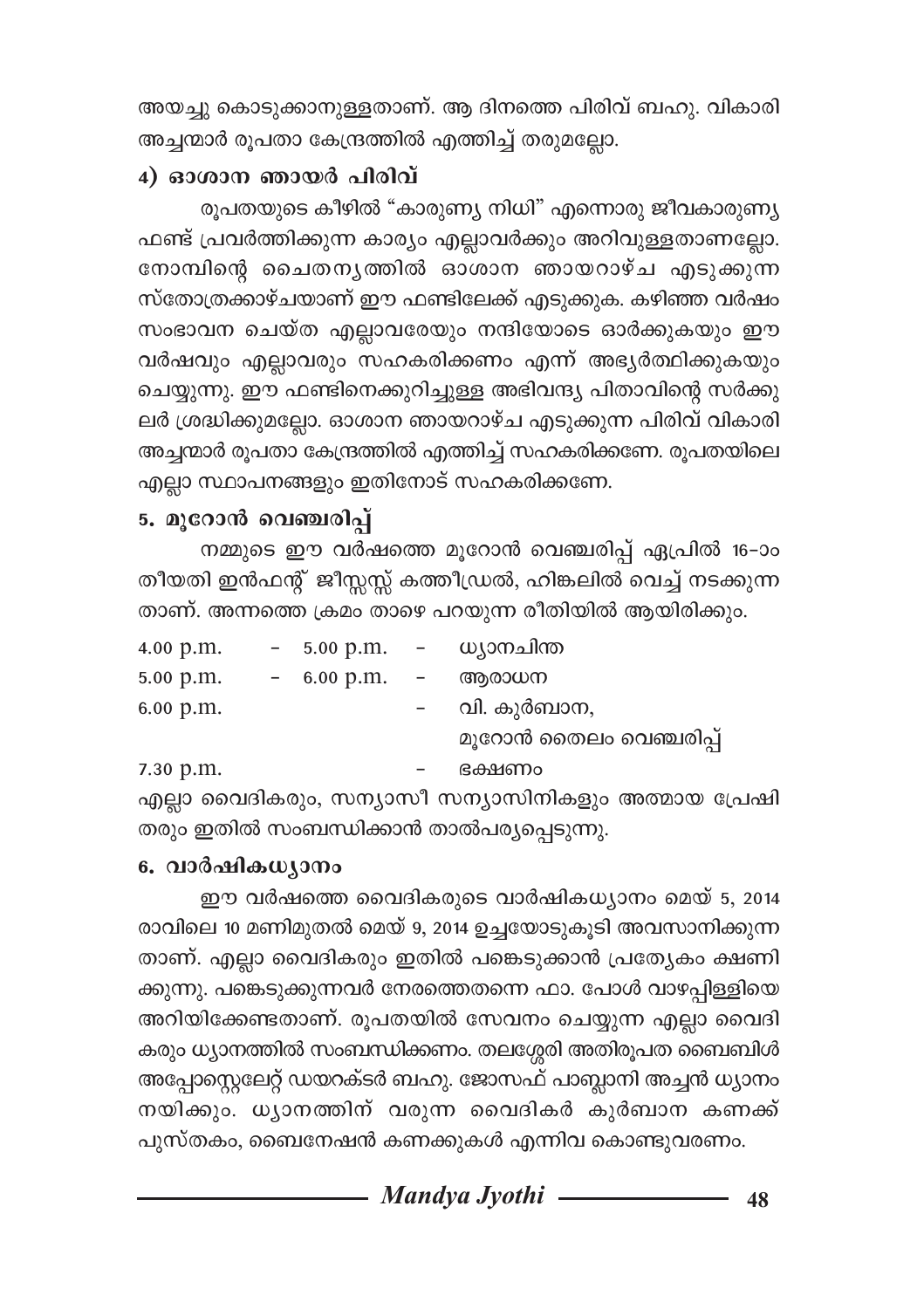### 7. ബ്രദേഴ്സ് കൊയ്നോണിയ 2014

നമ്മുടെ രൂപതയിലെ ബ്രദേഴ്സിന്റെ വാർഷികകൂട്ടായ്മ മെയ് 14 വൈകുന്നേരം മുതൽ മെയ് 22 ഉച്ചവരെയായിരിക്കും. എല്ലാ  $_{1}$ ബദേഴ്സും ഈ കൂട്ടായ്മയിൽ പങ്കുചേരാൻ ശ്രദ്ധിക്കുമല്ലോ.

വികാരി ജനറാൾ

#### ○○○○○

## **III. DIOCESAN YEAR PLAN 2014-2015**

### **2014 - MARCH**

03.03.2014: Curia Meeting

### **APRIL**

12.04.2014: Consulters Meeting

16.04.2014: Chrism Mass

16.04.2014: Curia Meeting

26.04.2014: Diocesan Day

### **MAY**

05.05.2014 to 09.05.2014: Priest's Annual Retreat

06.05.2014: Curia Meeting

10.05.2014: Commission for Education and Culture: Planning and Reporting Session

11.05.2014: Commission for Health: Planning and Reporting Session

12.05.2014: Commission for Youth: Planning and Reporting Session

13.05 2014: Commission for Catechetics and Bible: Planning and Reporting Session

14.05.2014: Commission for Pious Association: Planning and Reporting Session

15.05.2014: Finance Council Meeting

21.05.2014: Commission for Ecumenism and Dialogue: Planning and Reporting Session

25.05.2014: Commission for Proclamation and Evangelization: Planning and Reporting Session

26.05.2014: Commission for Development and Social Concern: Planning and Reporting Session 29.05.2014: Commission for Family and Laity: Planning and Reporting Session

30.05.2014: Commission for Women: Planning and Reporting Session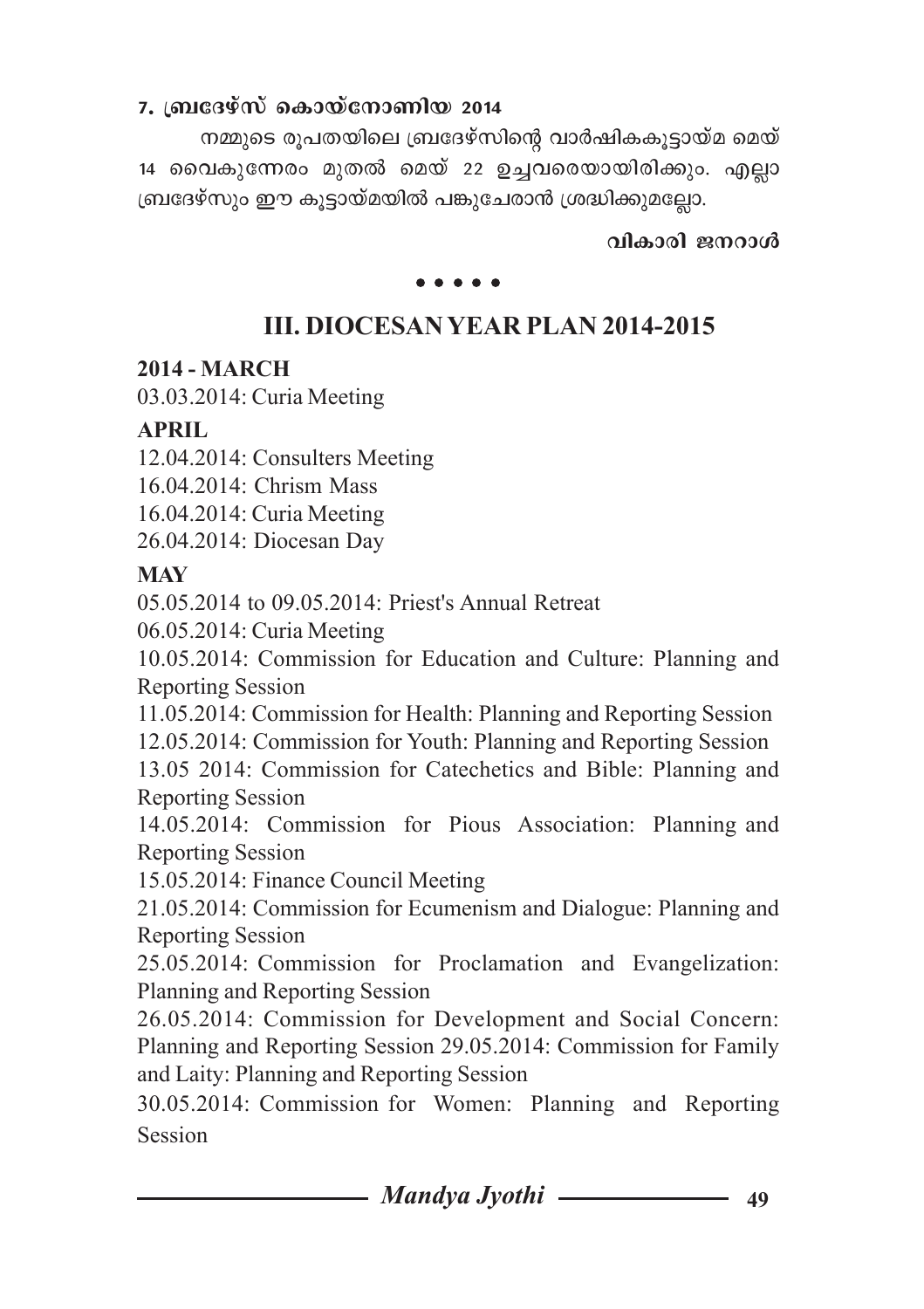### **JUNE**

01.06.2014: Diocesan Commissions Meeting

01.06.2014: Karunya Nidhi Meeting

01.06.2014: Local Superiors (Women) Meeting

06.06.2014: Curia Meeting

22.06.2014: Diocesan Catechism Children's Convention

29.06.2014: Local Superiors (Men) Meeting

29.06.2014: Diocesan Catechism Teacher's Convention

## $JUIX$

04.07.2014: Curia Meeting

12.07.2014: Pastoral Council

## **AUGUST**

07.08.2014: Curia Meeting

12.08.2014: Consulters Meeting

05.09.2014: Curia Meeting

## **SEPTEMBER**

05.09.2014: Curia Meeting

10.09.2014: Presbyteral Council

03.09.2014: Commission for Education and Culture: Planning and Reporting Session

15.09.2014: Commission for Youth: Planning and Reporting Session 16.09.2014:Commission for Development and Social

18.09.2014: Commission for Proclamation and Evangelization: Planning and Reporting Session

22.09.2014: Commission for Ecumenism and Dialogue: Planning and Reporting Session

24.09.2014: Commission for Catechetics and Bible: Planning and Reporting Session

26.09.2014: Commission for Pious Association: Planning and Reporting Session

28.09.2014: Commission for Health: Planning and Reporting Session

29.09.2014: Commission for Family and Laity: Planning and Reporting Session

30.09.2014: Commission for women: Planning and Reporting Session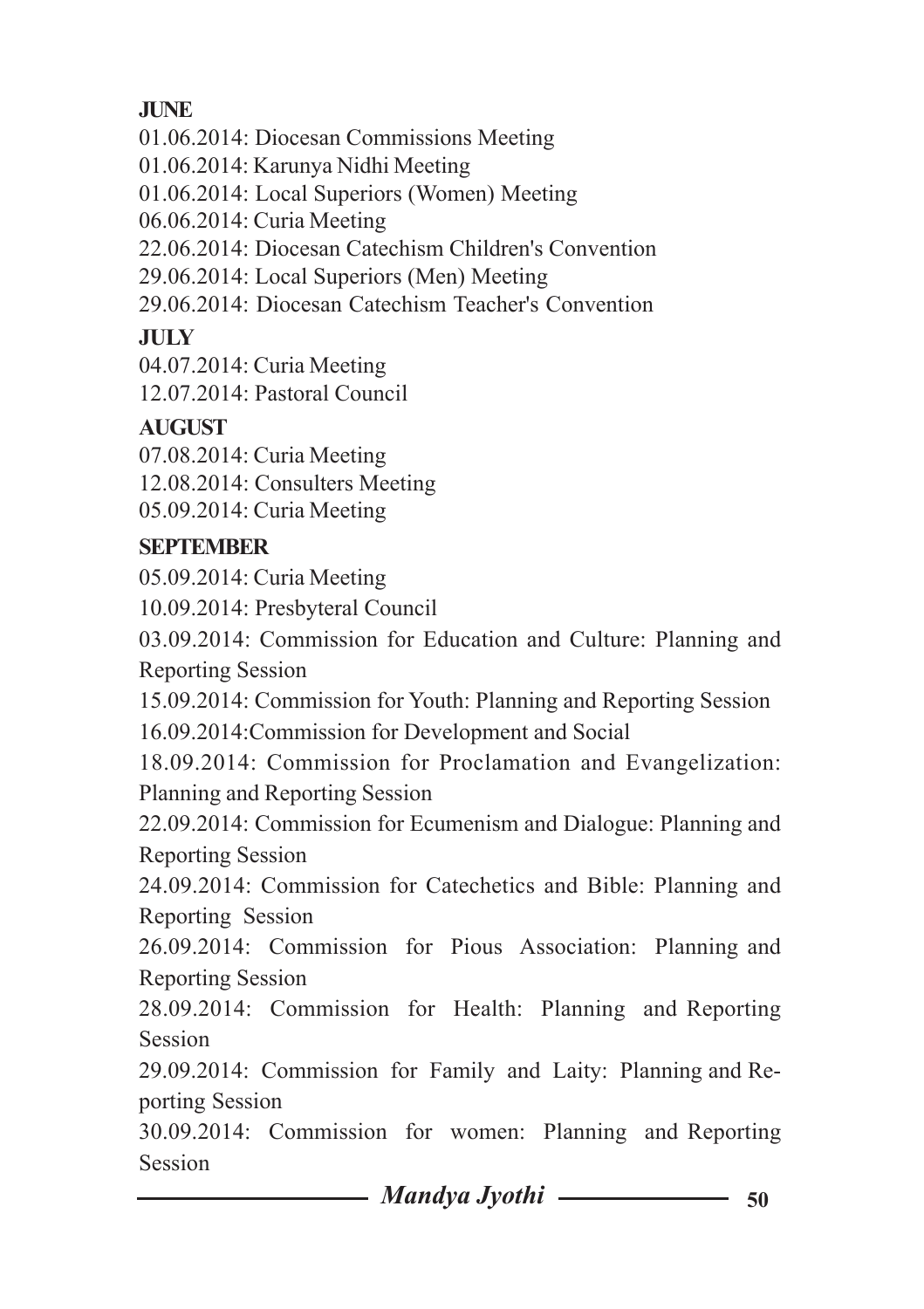### **OCTOBER**

 09.10.2014: Curia Meeting 09.10.2014: Karunya Nidhi Meeting

### **NOVEMBER**

 06.11.2014: Curia Meeting 06.11.2014: Finance Council

### **DECEMBER**

 04.12.2014: Curia Meeting 09.12.2014: Consulters Meeting

14.12.2014: Diocesan Commissions Meeting

### **2015 - JANUARY**

 10.01.2015: Commission for Education and Culture: Planning and Reporting Session

11.01.2015: Commission for Youth: Planning and Reporting Session

13.01.2015: Commission for Development and Social Concern: Planning and Reporting Session

13.01.2015: Presbyteral Council

15.01.2015: Commission for Proclamation and Evangelization: Planning and Reporting Session

 22.01.2015: Commission for Ecumenism and Dialogue: Planning and Reporting Session

23.01.2015: Commission for Catechetics and Bible: Planning and Reporting Session

24.01.2015: Commission for Pious Association: Planning and Reporting Session

26.01.2015: Commission for Health: Planning and Reporting Session

26.01.2015: Pastoral Council Meeting

26.01.2015 to 27.01.2015 : On Going Formation for Priests

28.01.2015: Commission for Family and Laity: Planning and Reporting Session

29.01.2015: Commission for women: Planning and Reporting Session

### **FEBRUARY**

06.02.2015: Karyunya Nidhi Meeting

13. APRIL

25.04.2015: Diocesan Day

*Mandya Jyothi* — 51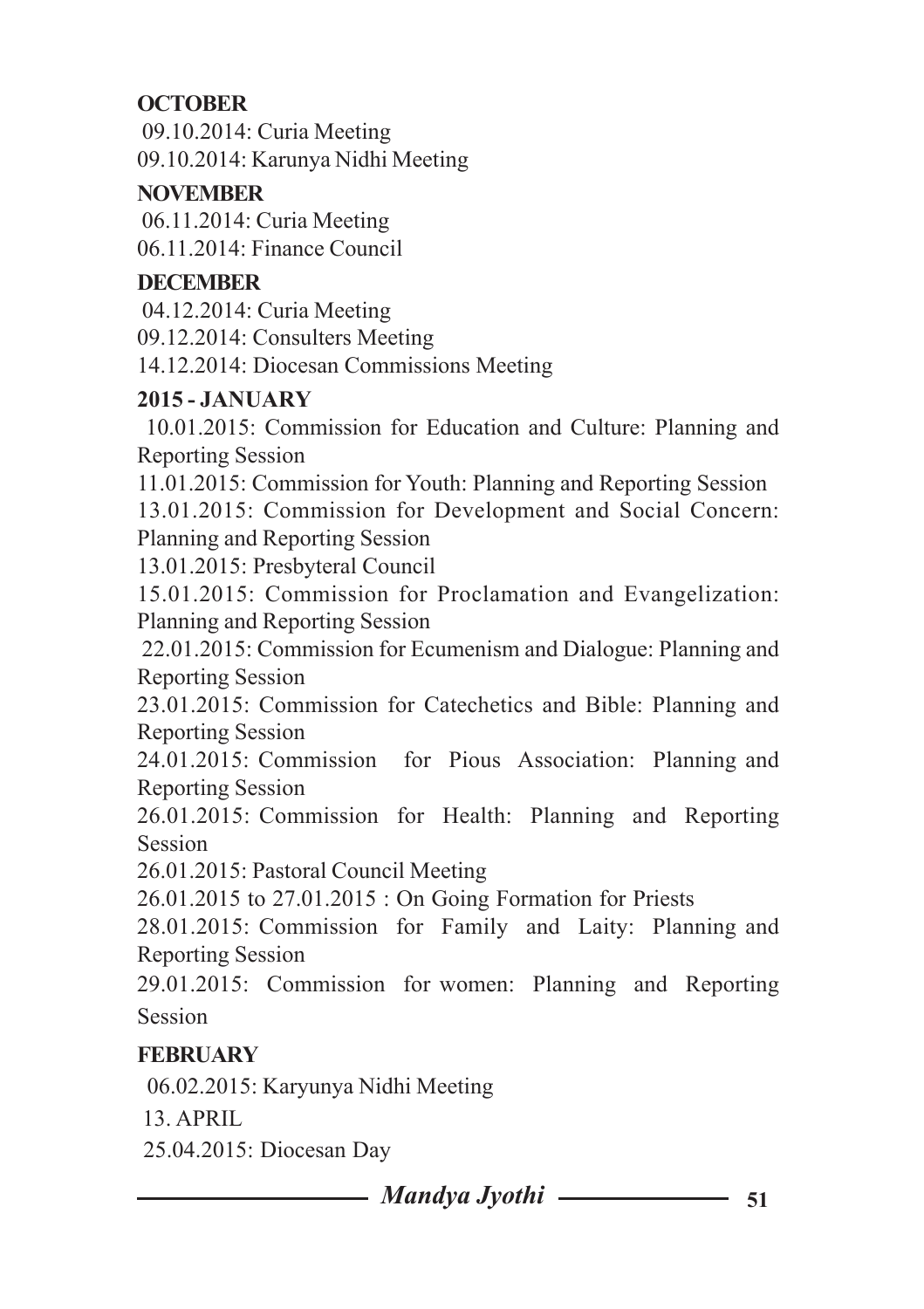## **IV. DIOCESAN NEWS**

## **1. Ordination**

The Diocese of Mandya was wholeheartedly awaiting to welcome its third Priest as Fr. Thomas Thenattil. Having completed his studies at St. Joseph's Pontifical Seminay, Aluve, Kerala, he was ordained Priest by Mar. George Njaralakatt, Bishop of the Diocese of Mandya on 31-12-13 at St. George's Church, Ambayathod. Large number of Priests, Brothers, Sisters, Relatives, well-wishers and Parishners enthralled their heart in praise of God for the great gift of the newly ordained Priest. Dear Fr. Thomas, we are indeed proud of you for your YES to God to be a Priest. He is appointed as the Asst. Parish Priest at St. Joseph Church, Chundakkara in the diocese of Mtdy.

## **2. Diaconate**

- a. Bro. Joyson Kizhakkel was conferred Diaconate by Mar George Njaralakatt on 12-9-13. He is at present doing the pastoral ministry at Good Shepherd Forane Church, Ripponpet, Shimoga Dt. He will be ordained Priest on 1-5- 2014 at Rajagiri Church, Thalesserry Diocese.
- b. Bro.Sunny Koovackal was conferred Diaconate by Mar George Njaralakatt on 28-11-13. He is now attending few classes at Dharmaram College and will be ordained Priest on 28-4-2014 at Fatimapuram Church, Kappunthala, Palai Diocese .
- c. Bro. Jobish Naripparayil was conferred Diaconate by Mar George Njaralakatt on 28-11-2013. He is completing his Theological studies at Good Shepherd Seminary, Kunnoth and will be ordained Priest on 29-4-2014 at St. Sebastian's Church, Padichira, Mananthavady Diocese.

Dear Deacons, the Diocese of Mandya is eagerly awaiting to embrace you into our fold.

# **3. Report of Pastoral Council Meeting**

The Pastoral council meeting was held at Infant Jesus Cathedral on 25th January 2014. Fr. Thomas Mangalathil led the prayers. Fr. George Alukka, Vicar General welcomed the participants.

Mar George Njaralakatt in his introductory talk remembered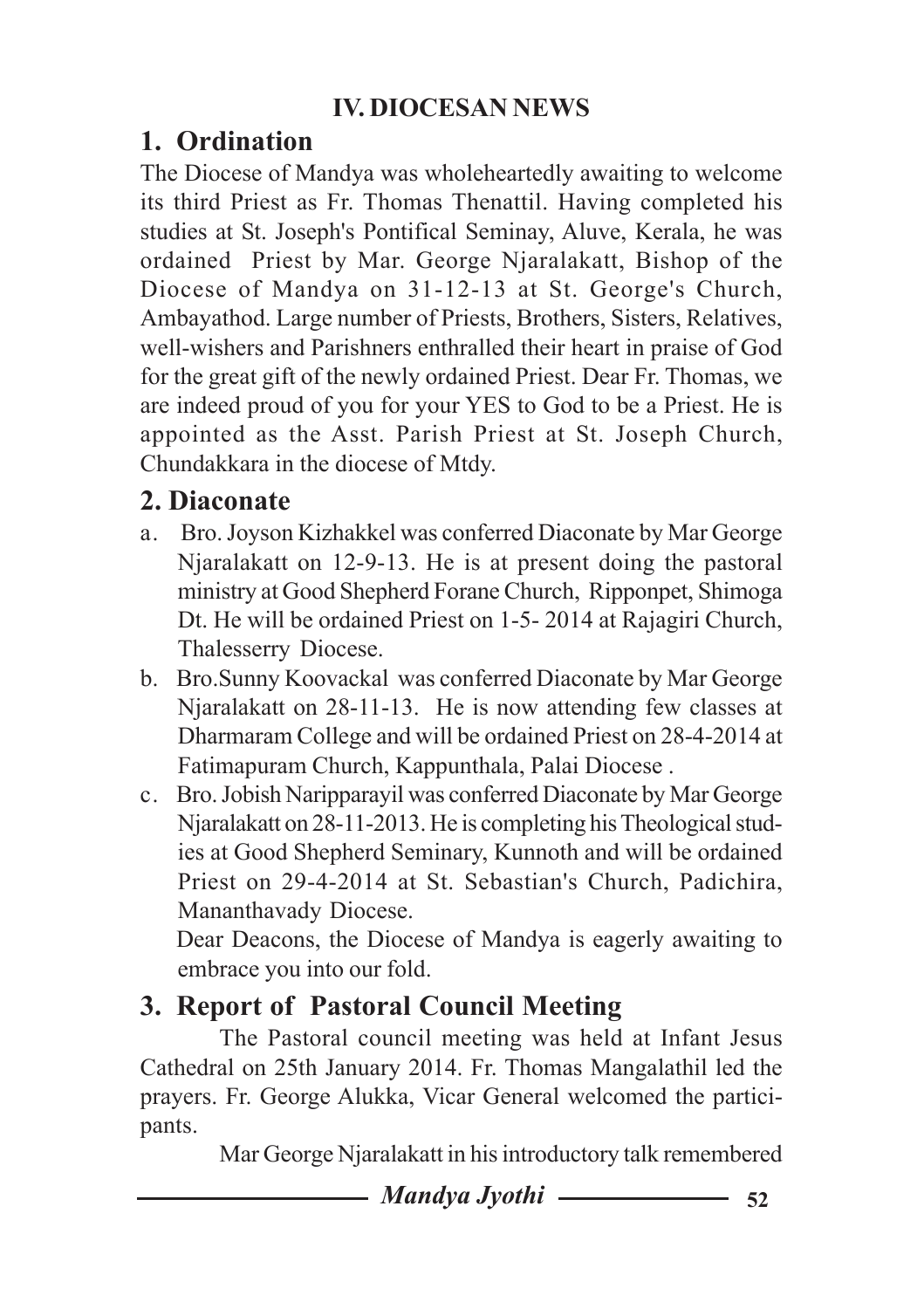the providence of God, thanked all the faithful, clergy and the religious for their help and support to the diocese through the last four years. He emphatically stressed the main thrust of the diocese, which is evangelization through pastoral and missionary work. Fr. Paul Vazhappilly then presented the financial status of the Diocese. The members constituted a team to study the possibility of starting a

- 1. A building in front of the cathedral Church and close to the high way for rent.
- 2. A pilgrim centre with a community Hall behind the Cathedral Church
- 3. To start a retreat centre, a counseling centre, and a holistic treatment centre in the diocese.
- 4. It was suggested to have the formation of the diocesan seminarians in Karnataka itself to be accustomed with the local language and culture

A five member committee was constituted to make a detailed study of the proposed projects as well as other possibilities of income generating means and ways. Fr. Paul Vazhappilly, Fr. Gervasis Mattam, Mr. Johny Kunnel, Mr. Joy Cheeramkuzhy and Mr. Bastin Joseph are the members of the committee. This committee is requested to present their report and proposals before the next pastoral Council meeting in July2014.

5. Diocesean level Bible Convention.

It was suggested to invite Rev Fr. Xavier Khan Vattayil, the Director of Sehion retreat centre, Thavalam to conduct a charismatic Convention for the spiritual formation of the faithful in 2014. It was suggested to invite the migrant youth in different colleges and nursing schools for the convention.

6. Diocesan day celebration: It was agreed upon to celebrate the Diocesan day on 26th Saturday April 2014. Archbishop Mar Jacob Thumkuzhy will be the main celebrant for the Holy Mass and officiate the programme. Rev. Fr. Joseph Chittoor, the Golden Jubilerian will be honoured on this occasion.

Dr. Francis Kulirany proposed the vote of thanks and the meeting was concluded.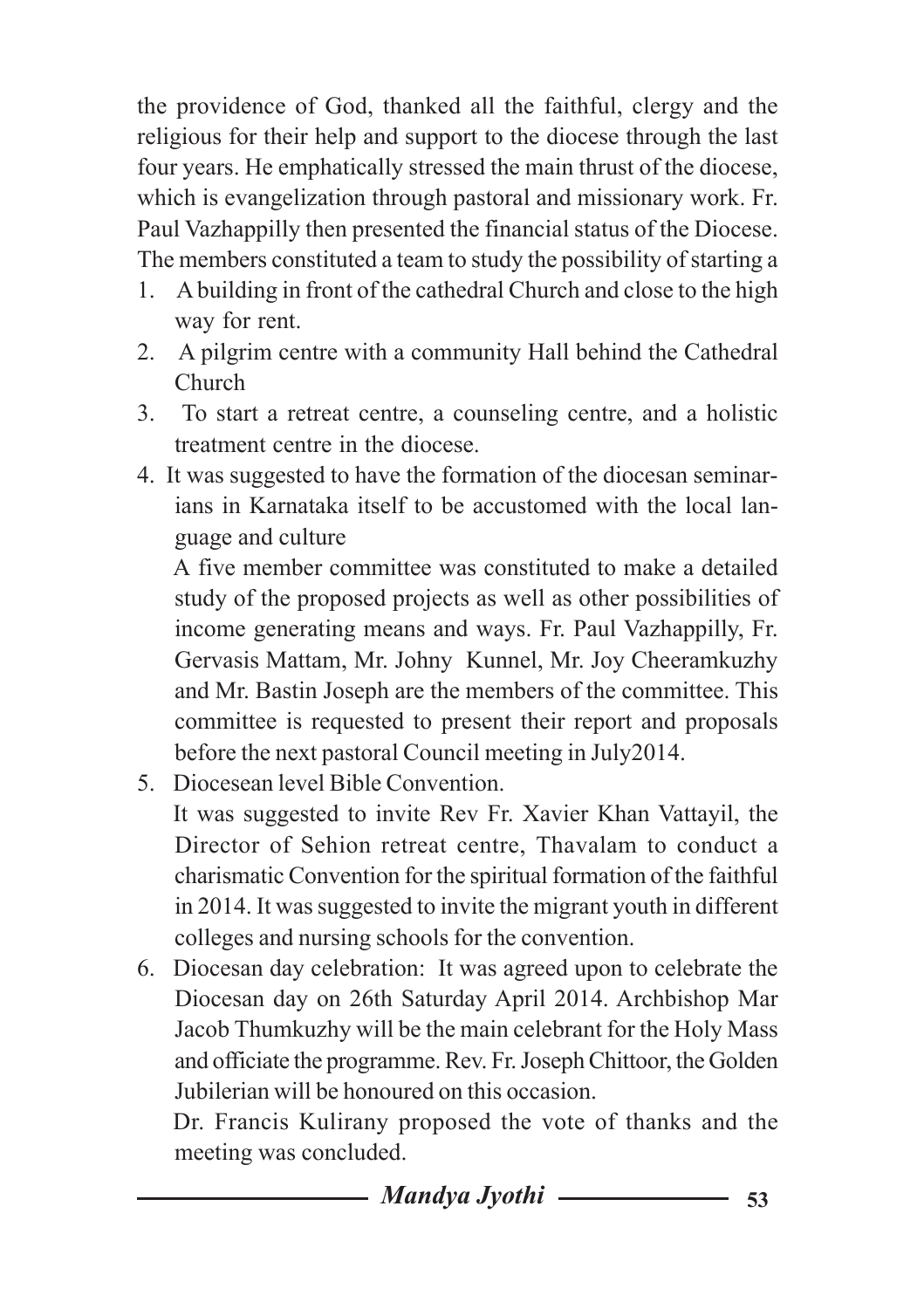# **4. Priests Seminar:**

A seminar was held for all the Priests of the Diocese of Mandya at Infant Jesus Church on 24-1-2014 to delve deeper in to Evangelii Gaudium-the Joy of the Gospel by Pope Francis. The resource person to discover the richness and demands hidden in this book was Rev. Fr. Joseph Thondiparambil, Professor of St. Joseph's Pontifical Seminary, Mangalapuza.

Highlighting the possibility of new evangelization in the context of Mandya, he said that for a priest pastoral work is important. People see the face of Christ on the face of the Parish Priest. His life and mission is to be that of a Missionary, ready to go forward.

The document has an introduction and five chapters. The first chapter, explains the nature of evangelization and the Church is presented as a mother who is always ready to go forth. The second chapter, deals with some of the challenges arising from a globalized culture. The impact of the new economic situations especially upon the poor are highlighted here. Second part of this chapter gives challenges faced by the Pastors. In the third chapter, Pope calls us as "missionary disciples". The entire faithful are missionary by baptism because they have experienced that love of God in Christ Jesus. The fourth chapter is concerning the poor and marginalized. He teaches that confession of faith implies commitment to the society. Pontiff also speaks about many types of dialogues that are also means of evangelization. In the fifth chapter, we are exhorted to enter into a personal encounter with the saving love of Jesus because that alone would sustain us. In the last section, Mary is presented as a model of evangelization.

The pastoral workers are invited to say "yes" to the missionary spirituality and to the new relationship, which Christ has brought about by means of Incarnation. It involves saying "No" to selfishness and spiritual sloth, to sterile pessimism to spiritual worldliness and to warring among ourselves.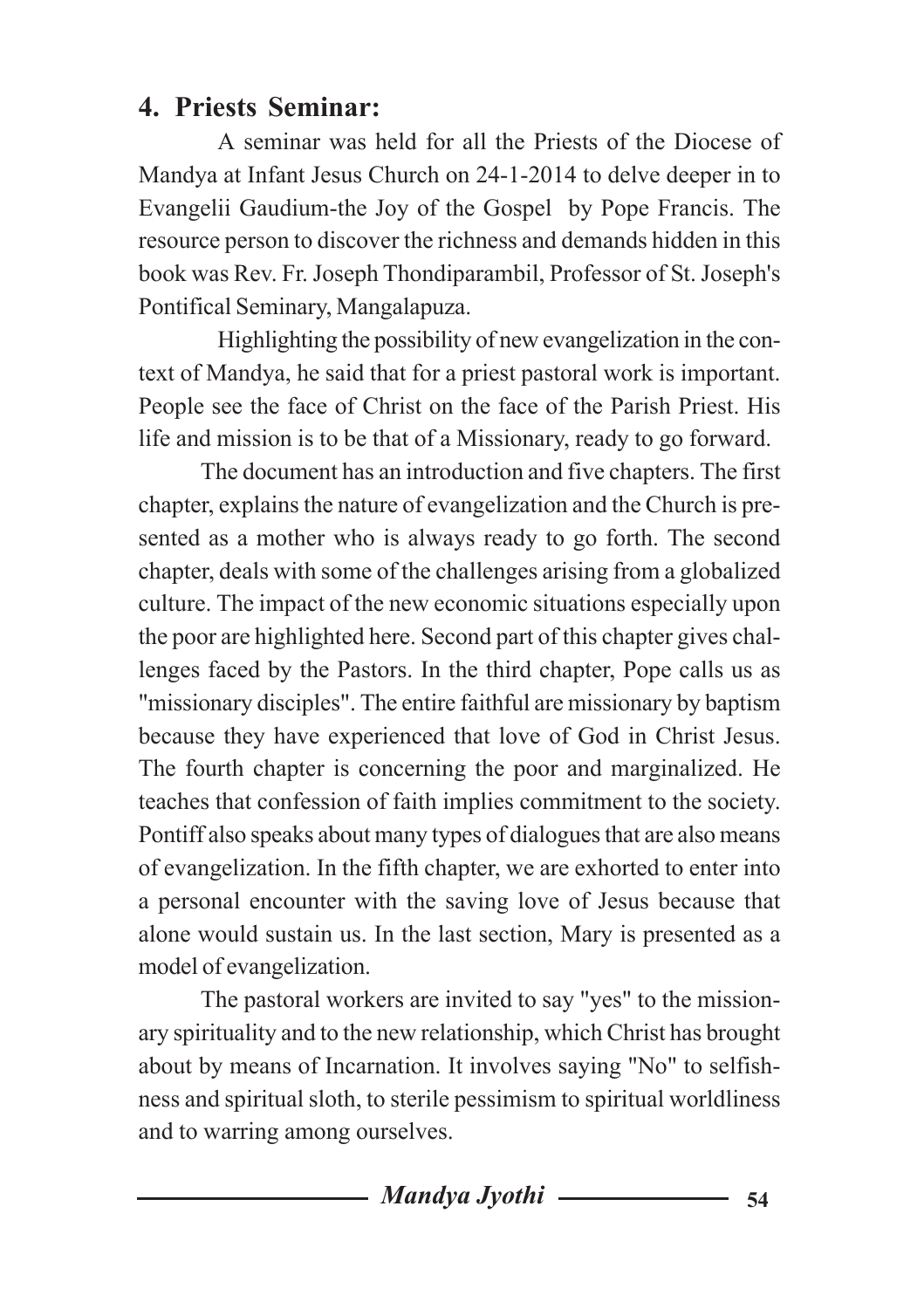## **5. Inauguration of the New Building of Jyothir Vikasa**

Jyothir Vikasa has now a new office cum residence building. The new building, built with the support from different donor agencies including Caritas India was inaugurated on 29th January 2014. The blessing of the new building was jointly done by Bishop Lumen Monteiro, Chairman, Caritas India and Bishop George Njaralakkatt of Diocese of Mandya. In the public meeting that followed, Bishop George Njaralakatt presided. Mr. Venkattaremana Reddy, representing District Commissioner inaugurated the function. Rev. Fr. Kuriakose Kunnath welcomed all present for the function. Bishop Lumen Monteiro, MUDA Commissioner Mr. Mathai K, Rev. Fr. Peter Brank, Director of KROSS, Mr. Jimmy Mathew, Karnataka Caritas Officer,Rev. Fr. Francis Kureekkal, MST Regional Director, spoke on the occasion. Fathers and Sisters from Mission Stations and institutions, people from different villages and neighbors and staff of Jyothir Vikasa participated. A word of appreciation and thanks to Rev. Fr. Kuriakose Kunnath & Team.



Jyothir Vicasa Centre, Mandya

## **6. Visit of Caritas Chairman and team:**

Caritas India chairman and Bishop of the Diocese of Agarthala, Bishop Lumen Monteiro, Rev. Fr. Peter Brank, Director KROSS, and Mr. Jimmy Mathew, Karnataka State officer, Caritas India

*Mandya Jyothi* **55**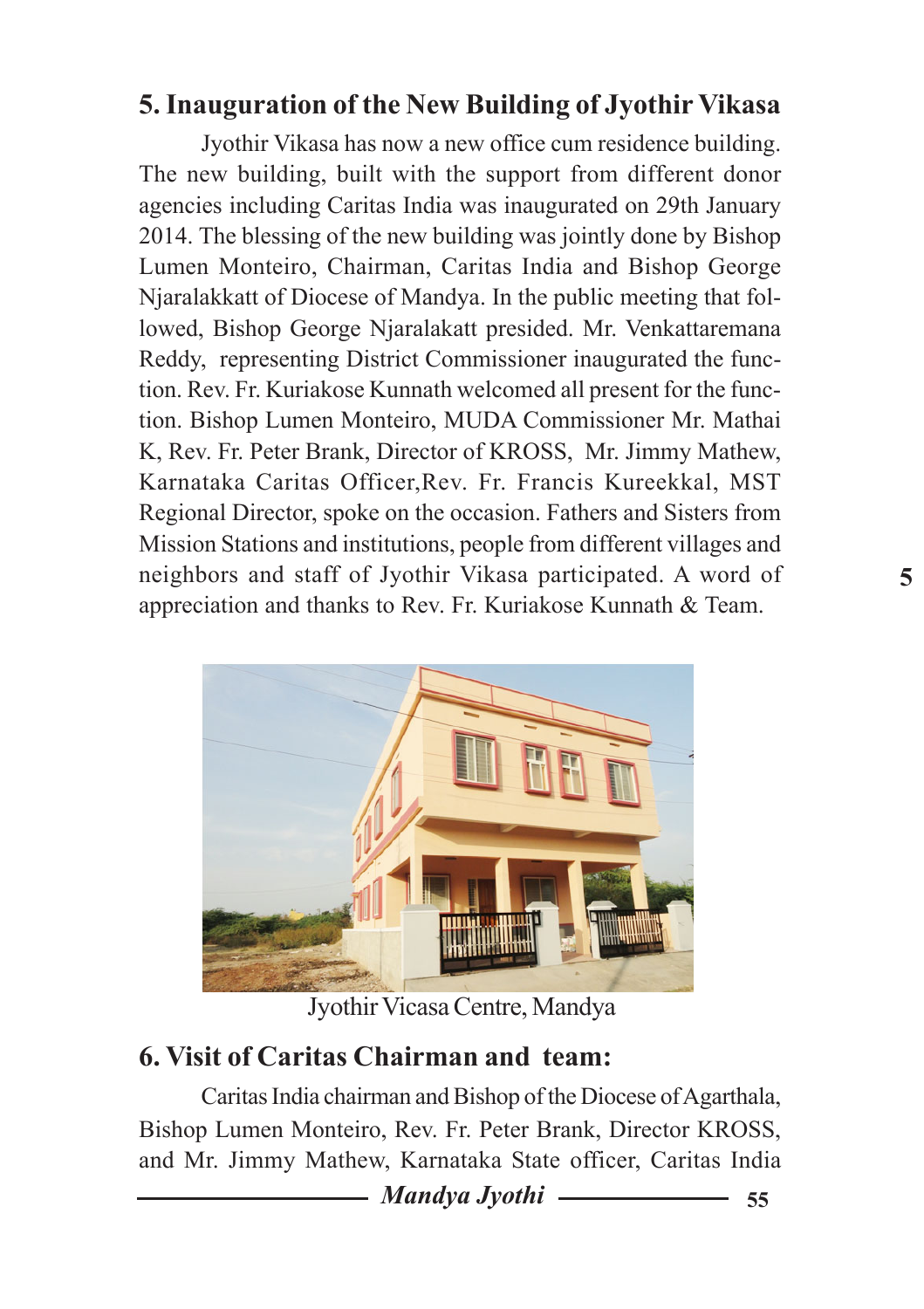visited Jyothir Vikasa on 29th January 2014. They also visited two villages, Sangapura under Cheekanahalli Mission Station and Chottanahalli under Kalenahalli Mission Station- and interacted with the SHG members organized by Jyothir Vikasa.

# **7. Priests Gathering at Belthangady:**

 A combined gathering of the Priests with the Bishops of the three dioceses: Bhadravati, Bethangady and Mandya was held on 26-27 November at Pastoral Centre, Belthangady. After the official welcome, all the Priests with their Bishop's introduced themselves and gave a brief introduction about their dioceses. The next day, Rev. Fr. Mathew Assariparampil of Thalassery Diocese, shared his experience with the members and appreciated the Mission spirit of the Priests. He said that it is important to have Priests who are deeply committed and going after the sheep. We have the fire but not the flame. If the fire is extinguished in the furnace, snakes and scorpions would come. So let us ignite the fire in our hearts. We need to reunite ourselves with the people. Priests should meet everyone and inspire him or her with his life to live a life of the Cross.

In the afternoon session, we had an elaborate discussion on Kasturirangan report. The session concluded in the evening.

We are grateful to Mar. Lawrence Mukkuzhy, Vicar General, Priests of the Pastoral Centre, all the Priests of the Diocese and the supporting staff for the great hospitality, love and concern. Our interaction with the Priests of the three dioceses has indeed rejuvenated us to delve deeper into the Priestly call.

# **8. Report of the Finance council meeting**

A meeting of the diocesan Finance council was held on 30th October 2013 at Infant Jesus church Cathedral, Mysore. Mar George Njaralakatt, Bishop of the Diocese of Mandya welcomed the members. Rev.Fr. Paul Vazhappilly, the finance officer presented the audit report of the year 2012-13.

## **Points of discussion:**

**Minor seminary formation:** The meeting proposed to start a seminary, for the brothers who have completed three years of formation in different minor seminaries, for one-year experience in the diocese.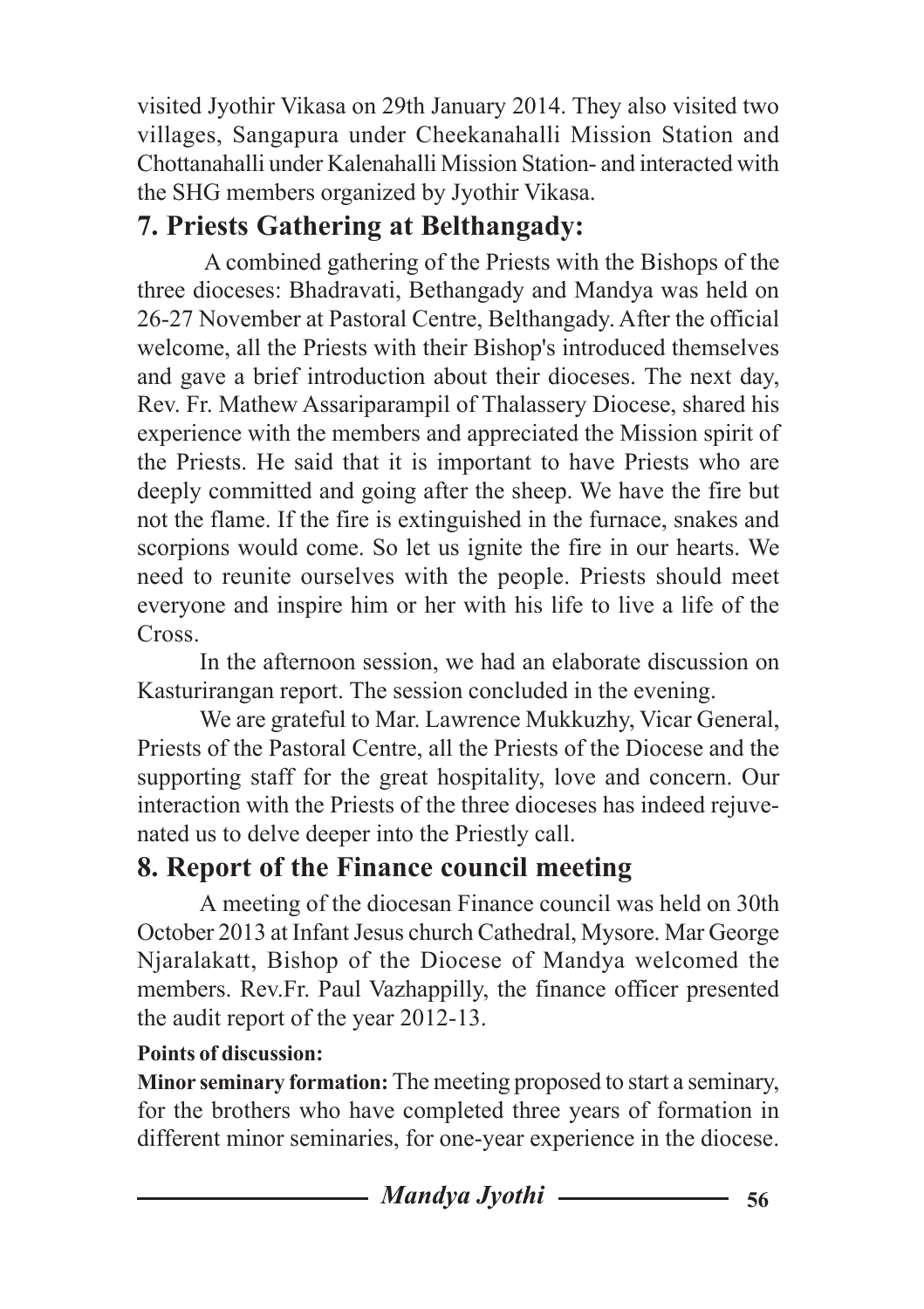The seminarians who go for College studies also can stay in this seminary to pursue their studies. As 1.10 kunta of land is insufficient for a seminary, the members suggested to purchase one more acre of land adjacent to the land procured for the proposed seminary.

The members suggested to start a school at Kalenahalli in order to find some source of income for the diocese after few years. Another suggestion was to build a shopping complex at Hinkal church to lease the building for rent due to the accessibility. The members suggested convening a pudhuyogam of the cathedral church to discuss the matter. The members suggested for a detailed study of the possibility of the construction. The President, Mar. George Njaralakatt thanked the members for their active participation in the meeting.

### **9. Concluding Ceremony of the Year of Faith & Honouring of Archbishop Mar George Valiamattam**

The concluding ceremony of the Year of Faith and welcome to Archbishop of Thalassery Mar George Valiyamattam was organized at Infant Jesus Cathedral, Hinkal, Mysore on 10th November 2014. Participation of all the families of the diocese added colour to the functions. The diocese whole hertedly honoured Archbishop Mar George Valiyamattam, celebrating his silver jubilee of his Episcopal Ordination, Golden jubilee of his priestly ordination and 75th birthday. The whole diocese wished him and prayed for him.

After a grand welcome accorded to Archbishop Mar George Valiamattom, he celebrated the Eucharist with Mar George Njaralakatt and all the Priests. It was indeed a time of deep faith experience. The felicitation of Archbishop Mar George Valiamattom and the concluding celebration of the Year of Faith immediately after the Mass was indeed an experience of great joy. The programme began with a prayer dance by the young girls of Infant Jesus Cathedral. Rev. Fr. George Alukka, Vicar General the diocese, welcomed the dignitaries and gathering. Rev. Fr. Francis Kureeckal MST, Rev. Fr. Joseph Rathappilly CMI, Mr. Joseph Thomas Mamparampil, and Adv. Mrs. Amrutha Mathai felicitated on that occasion. Dr.Francis Kulirany proposed the vote of thanks. The faithful dispersed to their respective parishes after the lunch and interacting with one another. A sincere congratulation to all the organizers for the beautiful arrangement and facilities provided in the campus.

#### **Chancellor**

*Mandya Jyothi* – 57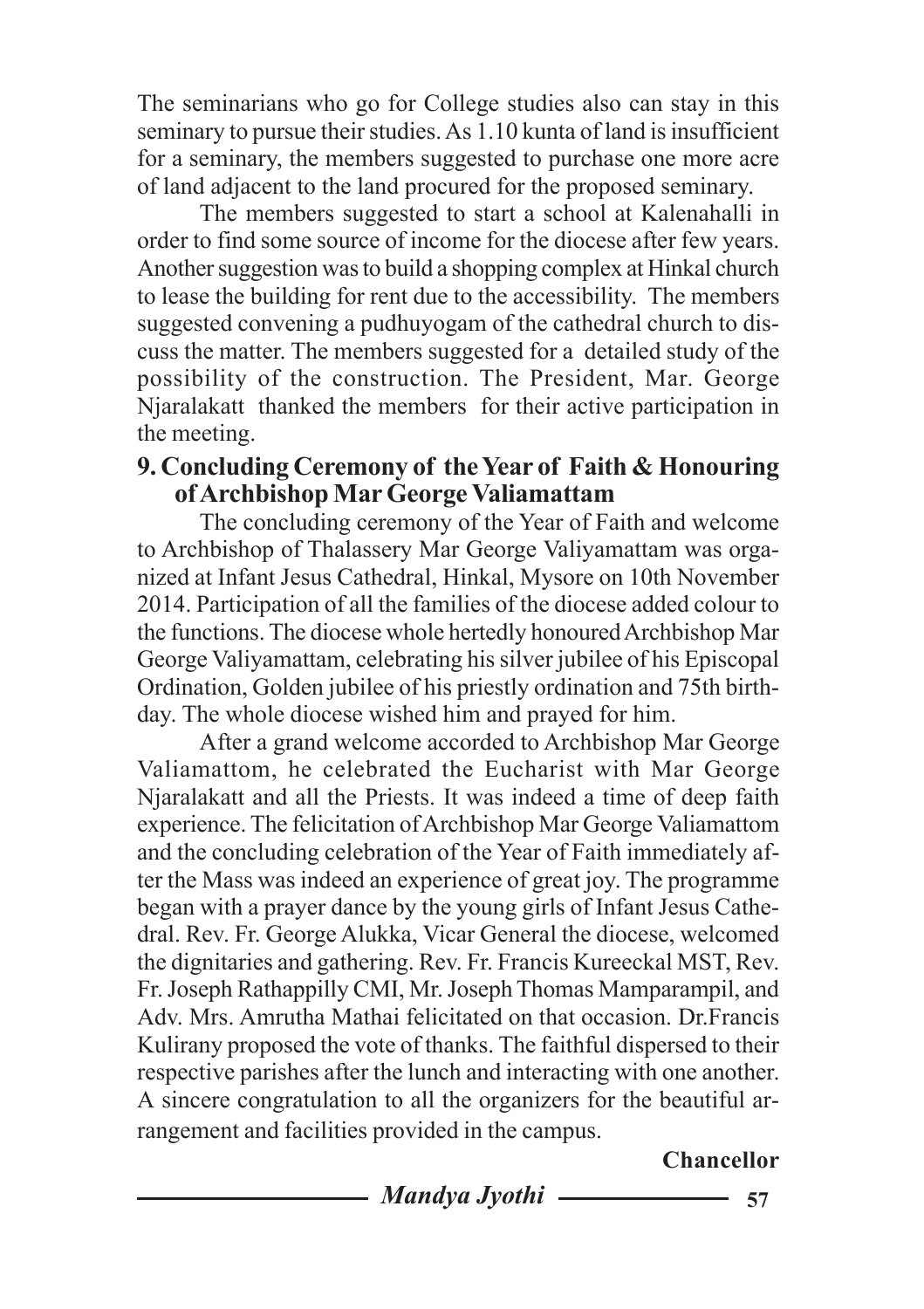*Mandya Jyothi* **1997** 58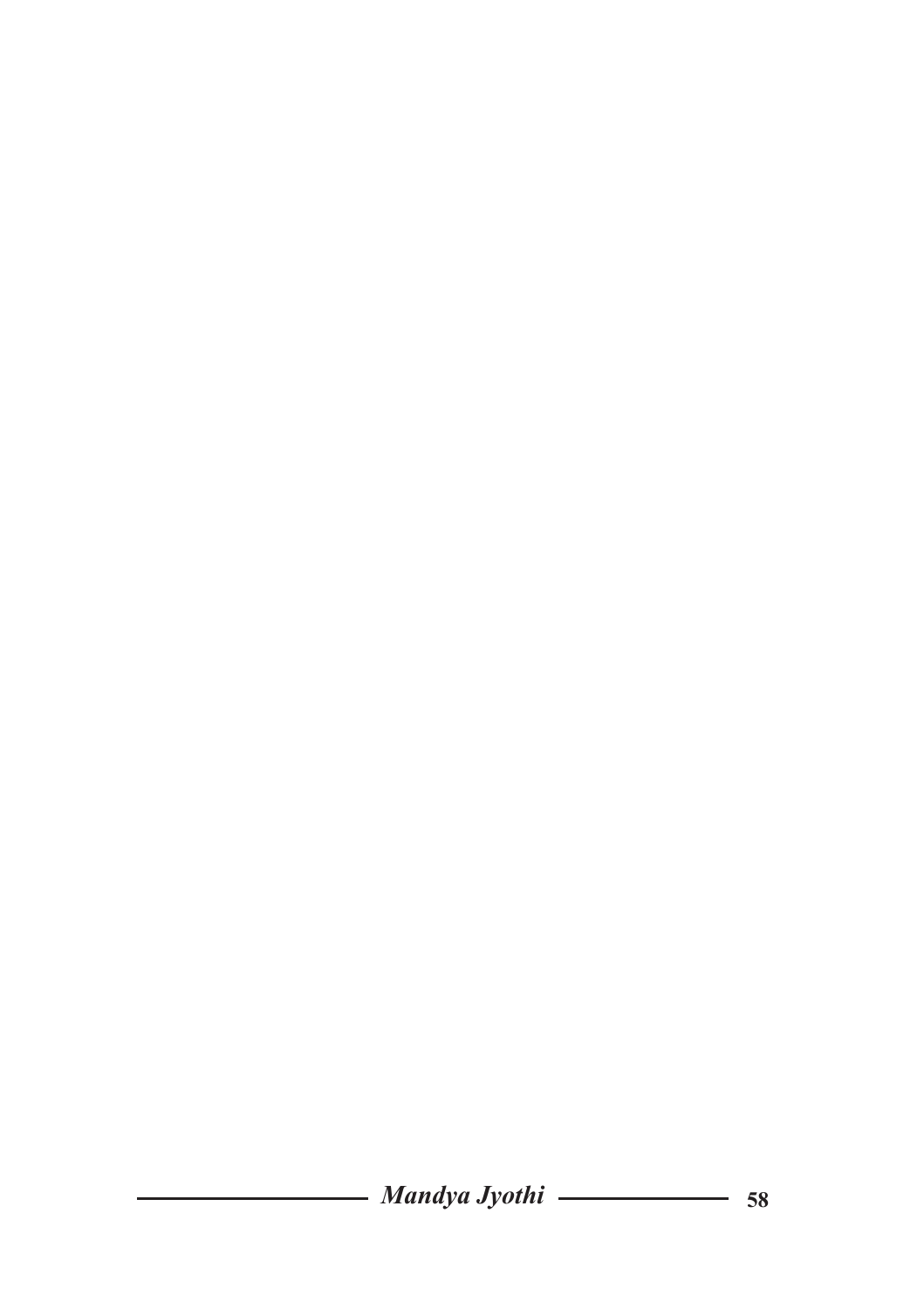*Mandya Jyothi* – 59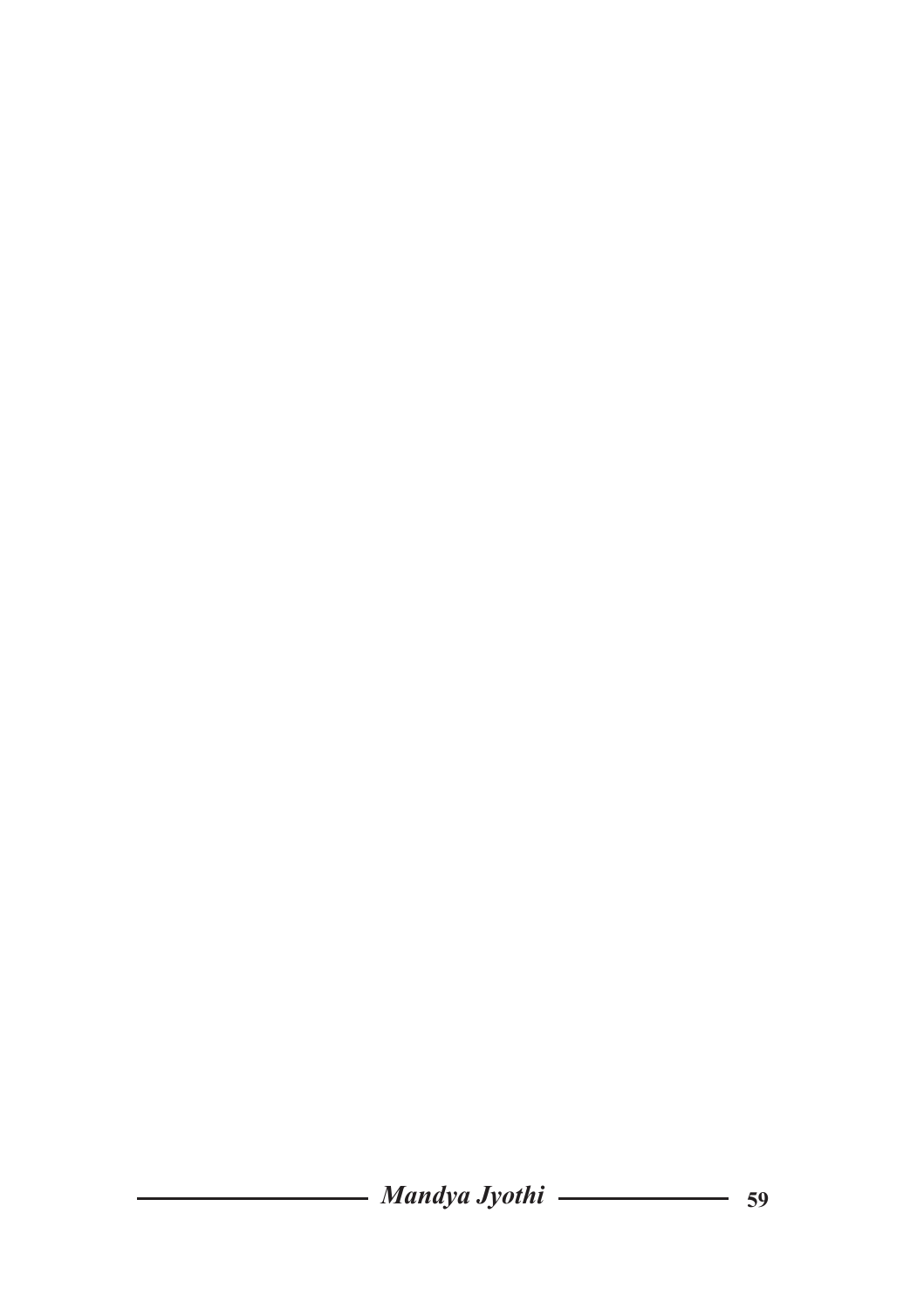## **V. VARIOUS COMMISSIONS**

Hereby, we are giving the names of the members of the various commissions of the Diocese of Mandya.

### **1. Commission for Family**

| Fr. Joseph Edakkery                               | Secretary     |  |
|---------------------------------------------------|---------------|--|
| Sr. Suma CMC                                      | Jt Secretary  |  |
| Mrs. Nisha Panthackal                             |               |  |
| Mrs. Lincy Kannampuzha                            |               |  |
| Mr. Biju Poopillil                                |               |  |
| Prof. Francis Kulirany                            |               |  |
| Mr. Martin George                                 |               |  |
| Mrs. Siby Thomas                                  |               |  |
| 2. Commission for Laity                           |               |  |
| 1.Fr. Joseph Edakkery                             | Secretary     |  |
| 2. Mr. C.A. Mathew Chammattakuzhy - Jt. Secretary |               |  |
| 3. Mr. Biju Poopillil                             |               |  |
| 4. Mr. Martin george                              |               |  |
| 5. Mrs. Celine Martin                             |               |  |
| 6. Mr. Joseph (Hassan)                            |               |  |
| 7. Mr. N.L.Joy                                    |               |  |
| 8. Mr. Joy Antony                                 |               |  |
| 9. Mr. Jose Kalarickal                            |               |  |
| 3. Commission for Women                           |               |  |
| 1.1. Fr. Joseph Edakkery                          | Secretary     |  |
| 2. Mrs. Roopa Wilson                              | Jt. Secretary |  |
| 3. Mrs. Mini Sylvester                            |               |  |
| 4. Mrs. Valsa Paulose                             |               |  |
| 5. Mrs. Jerry Gilse                               |               |  |
| 6. Mrs. Moly Kalarickal                           |               |  |
| 7. Mrs. Neeta Shaji                               |               |  |
| 4. Commission for Catechetics                     |               |  |
| 1. Fr. George Alukka                              | Secretary     |  |
| 2. Mr. Joseph Thomas Mamparampil                  | Jt. Secretary |  |
| 3. Sr. Dhanya CMC                                 |               |  |
| – Mandya Jyothi                                   | 60            |  |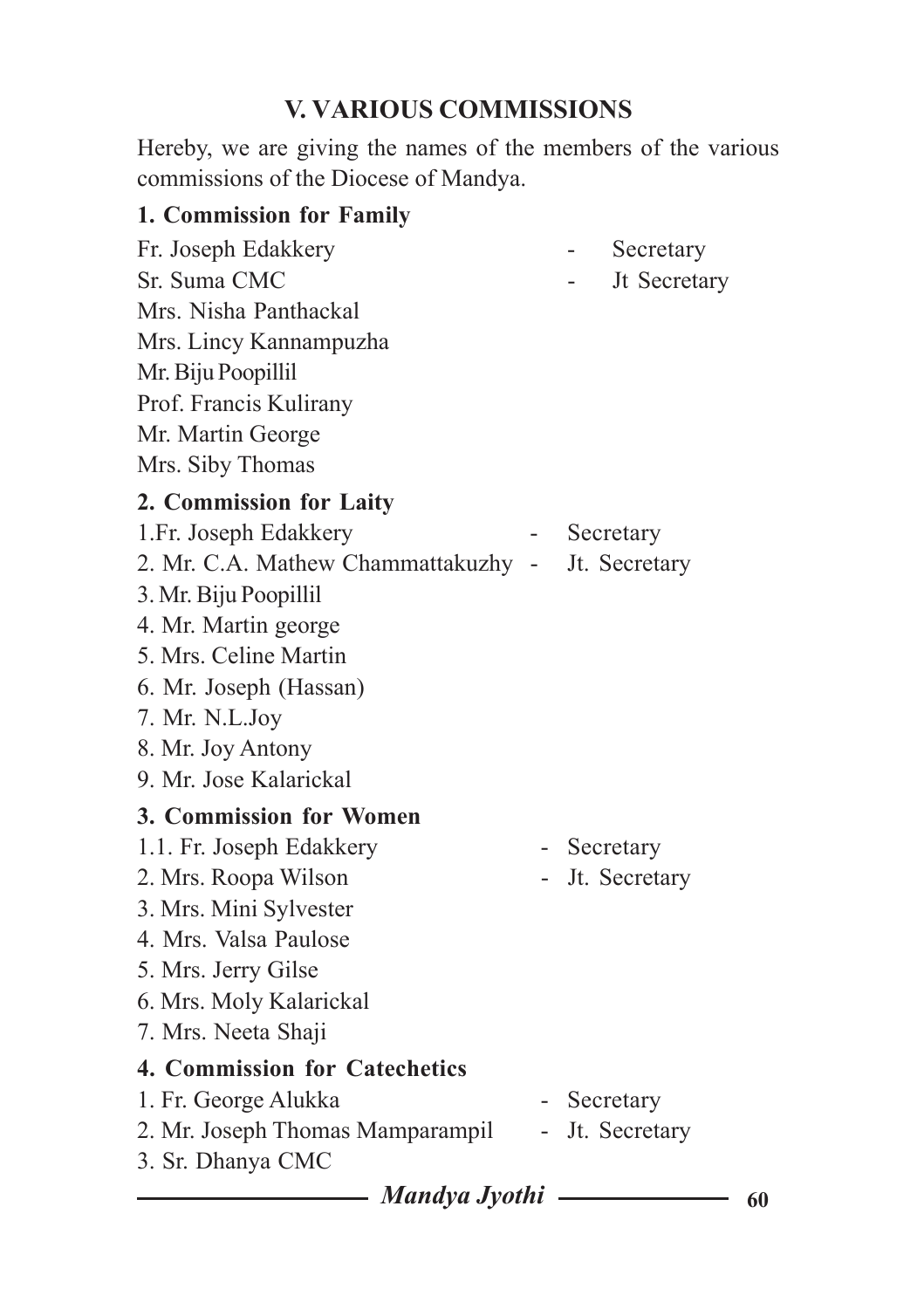- 4. Mr. Mathew Abraham
- 5. Mrs. Marina Alex
- 6. Mrs. Princy Jose

### **5. Commission for Education**

- 1. Fr. Jiby Thekkemury MST Secretary
- 2. Fr. Cyriac Francis Jt. Secretary
- 3. Prof. Mani Mathew
- 4. Mr. Thomas Patteri
- 5. Sr. Piyusha CMC

### **6. Commission for Health**

- 1. Fr. Joseph Chittoor Secretary
- 2. Fr. Soni CMI Jt. Secretary
- 3. Sr. Ligi Maria FCC
- 4. Sr. Dalia S.H

### **7. Commission for Youth**

- 1. Fr. Renerse Koikalot Secretary
- 2. Sr. Smitha SABS Jt. Secretary
- 3. Mr. Jaison Kurian
- 4 Miss.Ashly Mathew
- 5. Mr. Preetam Mathew
- 6. Miss. Jeen Christy
- 7. Mr. Binny Paulose

### **8. Commission for Evangelization & Proclamation**

- 1. Fr. Babu Chakiyath Secretary
- 2. Sr. Piyusha CMC Jt. Secretary
- 3. Fr. Renerse Koikalot
- 4. Mrs. Moly Jose
- 5. Mr. C.A. mathew
- 6. Mr. P.A. Antony
- 7. Mrs. Leena Johnson
- 8. Mr. Anto C.V.

### **9. Commission for Social Concerns**

- 1. Fr. Kuriakose Kunnath Secretary
- 2. Fr. Paul Vazhappilly Treasurer
- 
- 

- 
- 
- 

- 
- 

— *Mandya Jyothi* — 61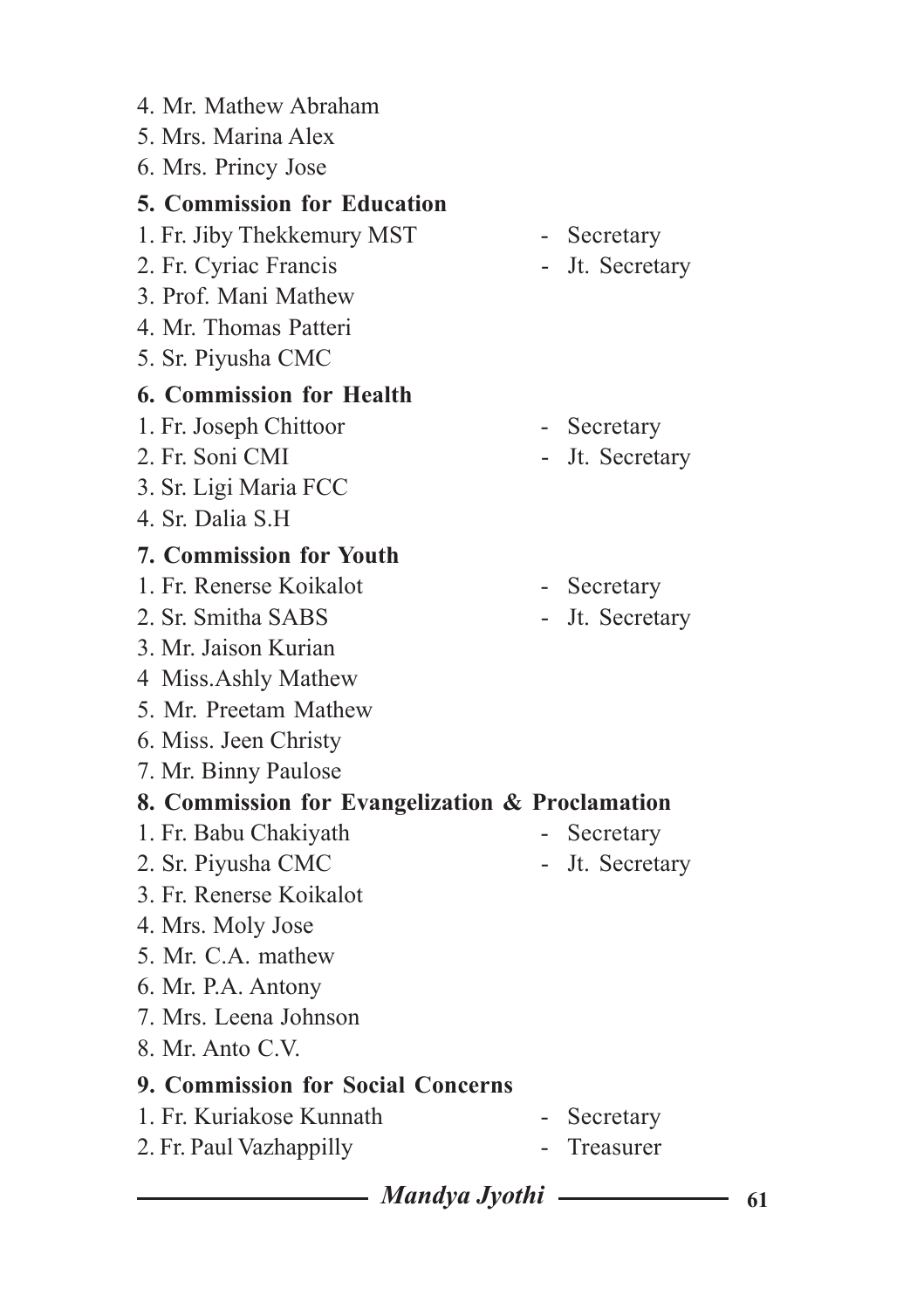- 3. Fr. Tomy Mangalathil
- 4. Mr. Mathew C.A.
- 5. Sr. Jophy FCC

### **10. Commission for Eccumenism & Dialogue**

- 1. Fr. Jilson Neduviledath CMI Secretary
- 2. Fr. Robin MCBS Jt Secretary
- 
- 3. Sr. Mini DPM
- 4. Mr. Mathew Kandathikudy
- 5. Prof. V.K.Jose
- 6. Mr. Chacko J Thattil
- 7. Mrs. Mary Chemmattakuzhy

### **11. Commission for Pious Association**

- 1. Fr. George Alukka Secretary
- 2. Sr. Christy SD Jt. Secretary
- -
- 3. Mr. Titus Thomas Mamparampil
- 4. Mr. Alex Muttath
- 5. Mr. Gregory Savio
- 6. Mrs. Josna Joy
- 7. Mrs. Biya Rocky
- 8. Mrs. Rina Joby

# **VI. REPORTS OF THE COMMISSIONS**

## **1. Commission for Ecumenism & Dialogue**

The Commission for Ecumenism and Dialogue of the Catholic Diocese of Mandya organised an Inter-Religious Christmas Celebration at Infant Jesus Cathedral Parish Hall in Hinkal on Saturday, 14th December. This was part of the efforts of the Commission to bring people of different faiths together on the occasion of the world celebrating the joy of Christmas. The meeting, presided by Mar. George Njaralakkat, the Bishop of Mandya, had the presence of Prof. Bhashya Swamiji, Principal, Govt. Maharaja Sanskrit College, Mysore and former Director, Academy of Sanskrit Research, Melukote and Prof. Syed Akheel Ahmed, Dept. of Chemistry, University of Mysore. Sharing their thoughts on the occasion the speakers reminded the audience about the common approach that various religions have when it comes to love and peace. They also urged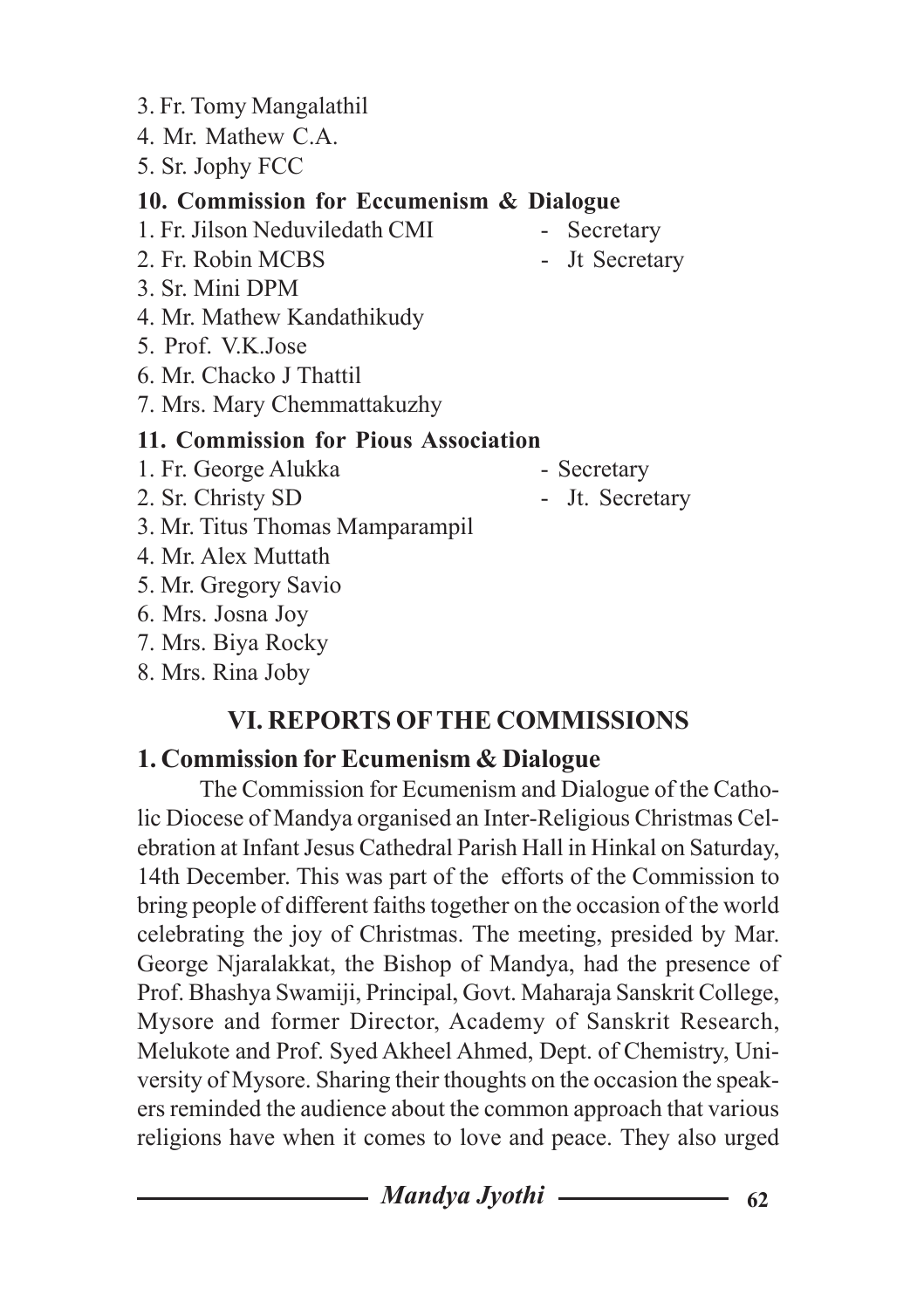people to uphold the humane values of their respective religions, without losing respect or regard for other faiths and its followers. The need and importance of various religious communities coming closer to preserve the ideals of secularism and ensuring peace and harmony in the society were also stressed upon. The programme, which was attended by the members of various religious communities, ended with presentation of Christmas Carols and inter-faith fellowship. The Director and members of the Commission, coordinated the programme.

### **Fr. Jilson George CMI.**

## **2. Commission for Education:**

 The Managers of the different schools under the umbrella of Education Commission in its meeting on 30-1-2014 at Bishop's House, Kalenahalli, Mandya expressed the need of organizing a seminar for the Teachers in June 2014 to introduce them to the new methodology of Teaching, techniques to interact with the students in a friendly way and other basic requirements. The members authorized the Secretary to order the textbooks and Note books for all the schools collectively as in the past year after obtaining the requirement from the respective schools run by the diocese of Mandya latest by 10th of February. The members have agreed to have common question papers for all the schools run by the Diocese for the final examination and the secretary is to monitor the formalities. The members have suggested nominal increment of the school Fee every year. The Secretary with the core team is requested to visit all the schools at the earliest to update he records, accounts and to enhance the school functioning.

## **Fr. Cyriac Francis**

# **3. Commission for Development & Social Concerns**

**1.ASHAKIRANA:** Support Program for the HIV affected.

ASHA KIRANA is now a program of Jyothir Vikasa to help the HIV/AIDS infected and affected people of Mandya and nearby Taluks. More than 350 such people are now supported through referring to treatment Centers, counseling, providing nutritious food support, awareness and training programs, Support Group meetings, educational support to children, linkage to ART centers and hospitals,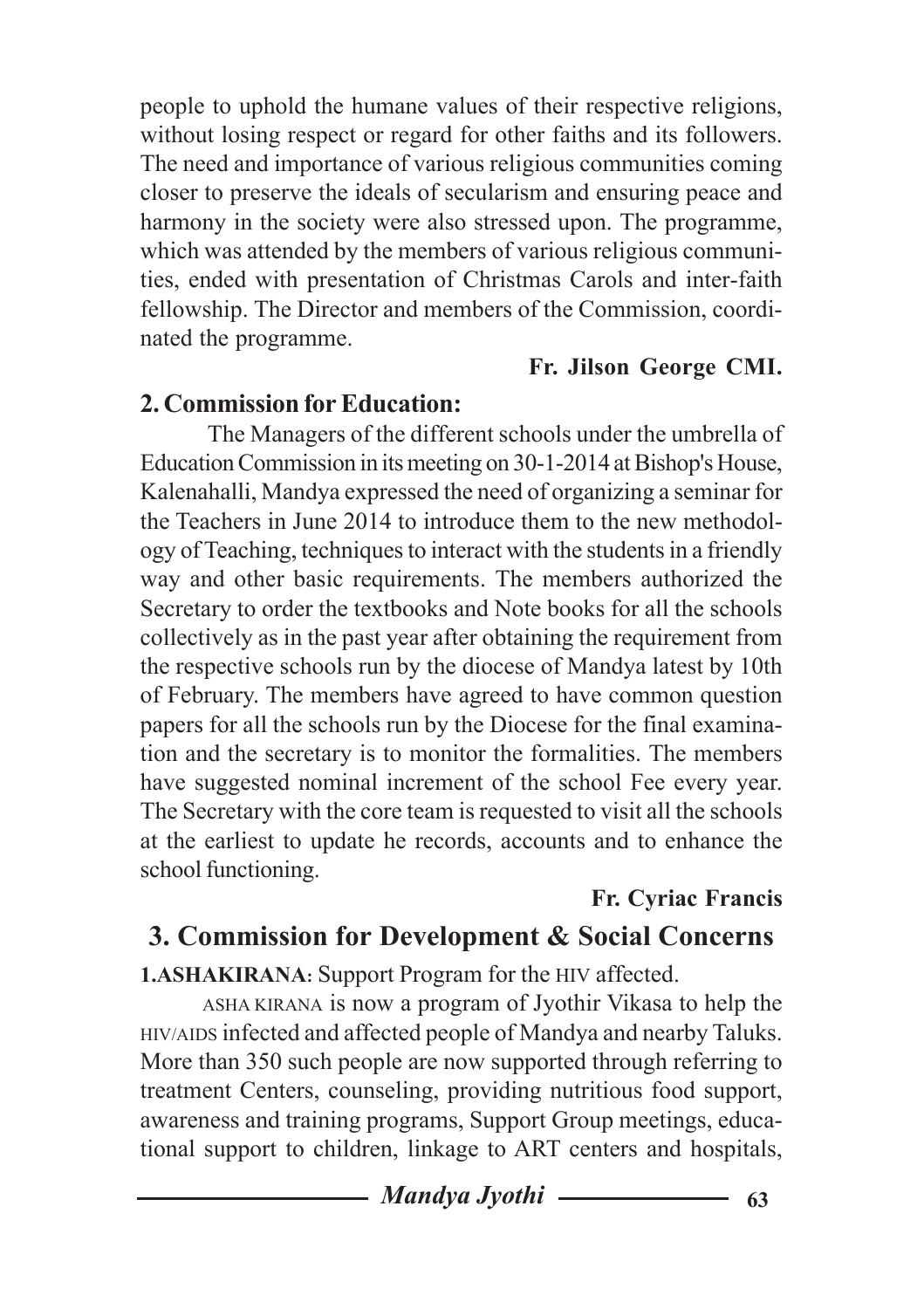availing support from Govt. schemes etc. During the past three months, 14 new cases were identified and referred to ART Center at District Hospital, Mandya. 55 people were referred and brought to ICTC(Integrated Counseling and Testing Center,Mandya).

## **Support Group Meetings and Nutritious food support:**

Over 180 infected people and their families are helped on a regular basis through monthly Support Group meetings conducted at Jyothir Vikasa Office. They are formed into five groups and group meetings have been conducted in the past months. Support Group meetings were conducted in September, October and November and over 85 people participated. Awareness classes on health, nutrition, ART treatment, social and family problems faced by the affected population etc. are conducted. These meetings have also been occasions for the affected to overcome their depression and get social support, counseling and emotional support and to think positively about their life.

Food packets containing nutritious food items like eggs, pulses and cereals, ragi, oil etc sufficient for one week for an infected person were distributed in the meetings. In October, clothes were also distributed to the needy, which were collected and provided by Thomattuchal and Moolankave parishes of Mananthavady Diocese. Mr. Pradeep, coordinator, Vikasana(NGO, Mandya), Mr. Krishnagowda, coordinator, ODP Mysore, gave awareness classes during these meetings.

## **Monthly Scholarship for 15 children from Govt.**

Through the efforts of Jyothir Vikasa, 15 HIV/AIDS infected and affected children have been referred to CWC (Child Welfare Committee, Mandya District) and they have been included in the ICDS (Integrated Child Development Scheme) and under this scheme they are now getting a monthly scholarship of Rs. 650/- Jyothir Vikasa staff Hemanthkumar and Manjula provided technical assistance for this.

## **HIV affected Children's Meet at Guthalu, Mandya:**

On October 26, 2013 HIV affected Children's Meet was organized at Vimala Higher Primary School, Guthalu. 97 children and 50 parents participated in the meet. Awareness classes, sports and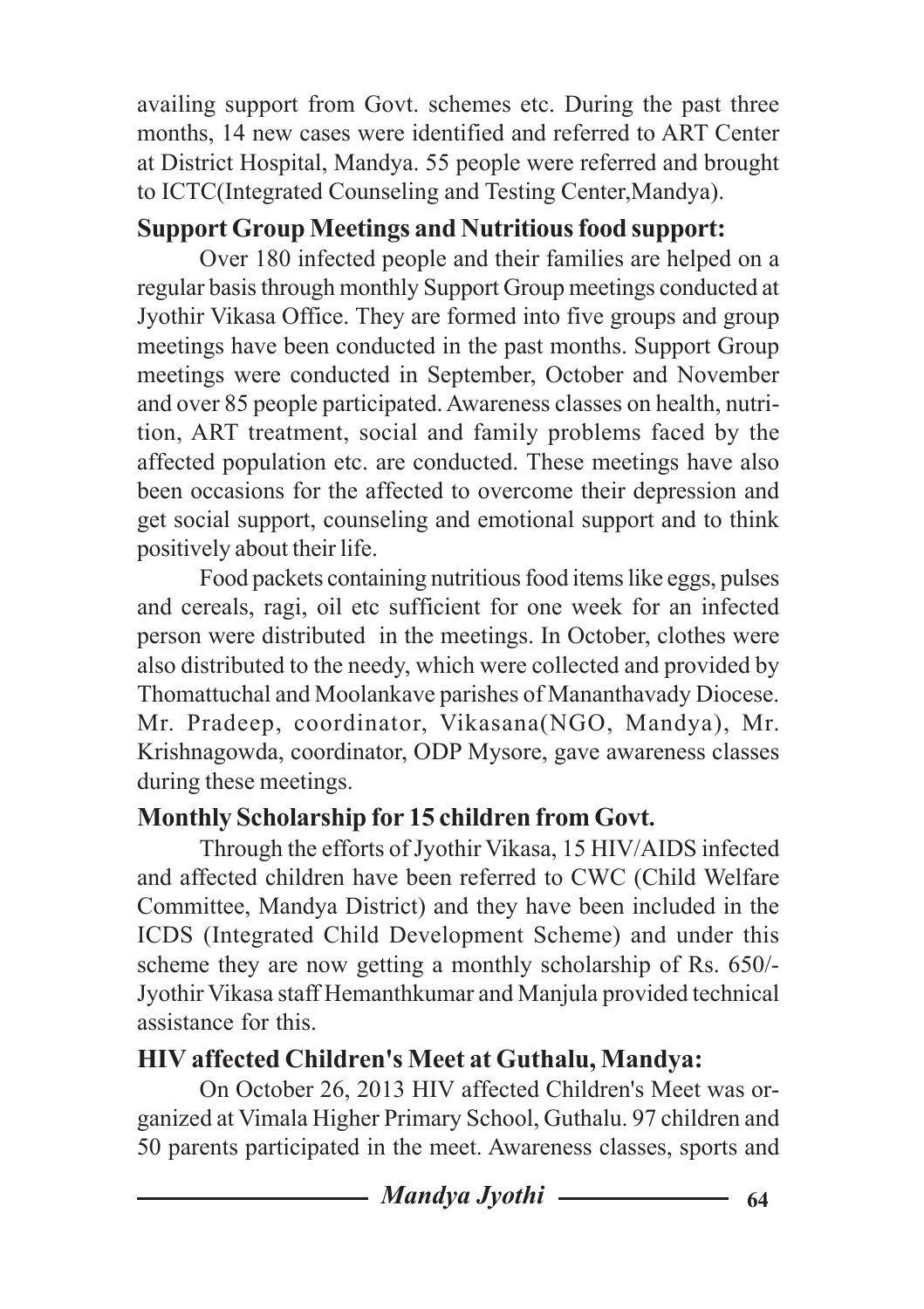games for children, food and clothes distribution, parents' meeting etc. were part of the program. The one day meet was begun with a formal meeting presided over by Fr. Kuriakos Kunnath, Director, Jyothir Vikasa and inaugurated by Mr. Girish, coordinator, KROSS, Bangalore. Mr. Yoganand K.A.S, social welfare officer, Mandya, Mr. Krishnagowda, coordinator ODP, Mysore, Fr. Paul Vazhappilly, chancellor, Mandya Diocese, Sr. Gracy Mathew , H.M, Vimala School, Sisters from Vimala Convent, Guthalu participated in the meeting and other programs of the day. The program was sponsored by the Mathru Sangam of Infant Jesus Cathedral, Hinkal and its representatives also visited the program and the children.

### **Awareness Programs:**

HIV/AIDS Awareness programs were conducted in 13 villages of 5 Panchayats, 3 High Schools, 1 College and 2 Youth Organizations. SHG groups of villages in Halebeedu, Yeliyur, Gummanahalli, Induvalu, and Honaganahalli Grama Panchayats covering more than 500 people were given awareness. In three Govt. schools namely Govt. High School, Hurumaranakasalgere, Govt. High School, Bebi, Honaganahalli, and Govt. High School, Chinakurali , awareness classes were conducted during the past months. In Govt. P.U College, Chinakurali and two youth groups namely Sri Vinayaka Geleyara Balaga at Gummanahalli and Lorry Drivers and workers Sanga at Honaganahalli also awareness programs were conducted.

## **World AIDS Day**

World AIDS Day was observed on December 1.DAPCO (District Aids Prevention Council) under the Health Department of the Governmnet organized public rally in Mandya town. HIV affected people under the banner of Jyothir Vikasa also collaborated and participated in it. A seminar was also organized at Kalamandir, Mandya in which MLA, Health Dept. officials, Adarsh Jeevan Mandya network coordinators etc. participated.

AIDS Day programs were organized in Ragimuddanahalli and Molekoppal villages also. Seminars were conducted in both the places and Mrs. Manjula and Manjunath, ICTC counselors of Chinakurali CHC, and Dakshinamurthy, Health Inspector, Mandya were the resource persons.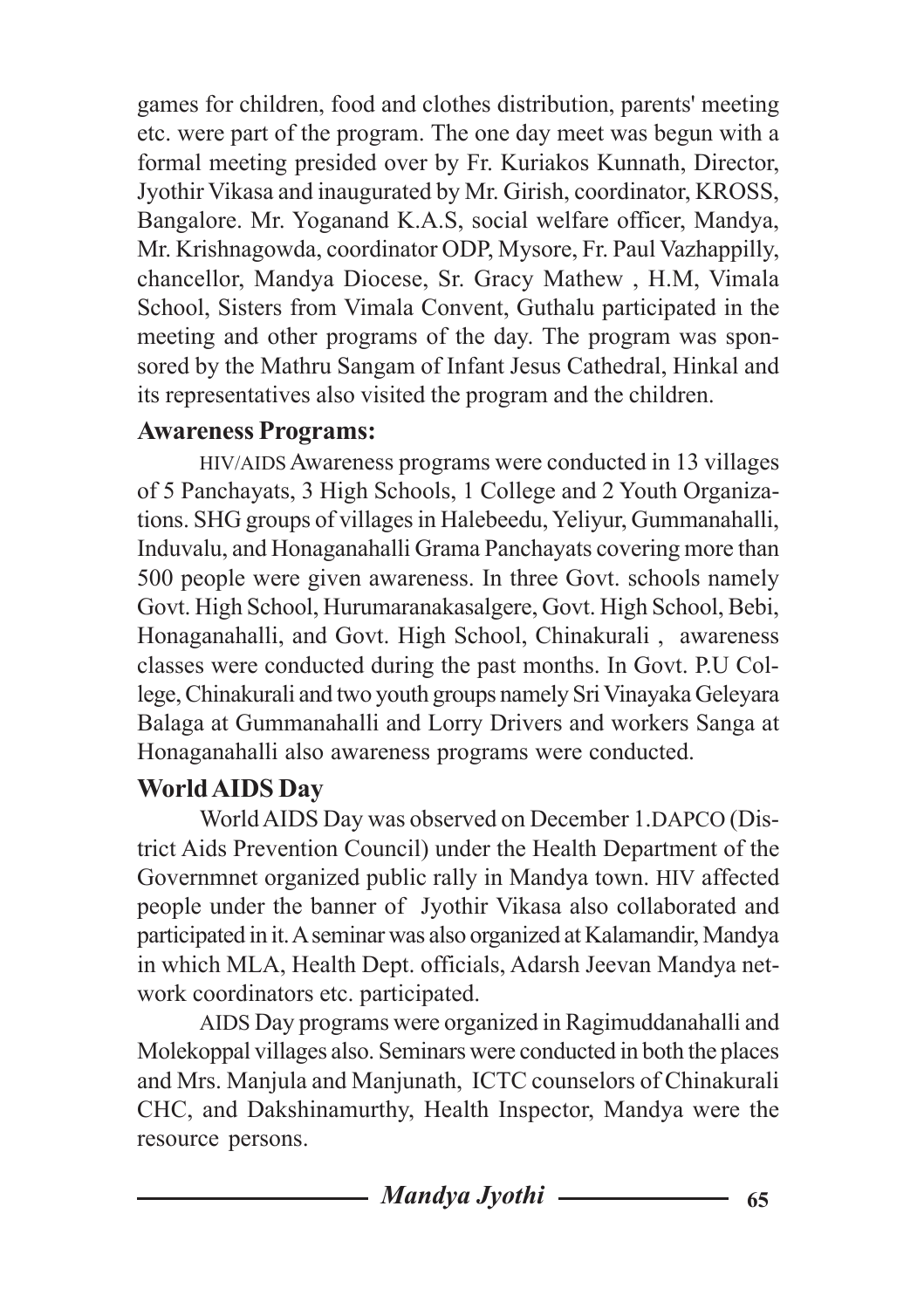## **2.Women Empowerment Program:**

Jyothir Vikasa has also now become partner of a collaborative project supported by MISEREOR under the monitoring support of KROSS, Bangalore. Women Empowerment Project now being implemented by Jyothir Vikasa will be supported by these agencies for 30 months. Ms. Sudhamani MSW is appointed the coordinator of this project.

# **Capacity building of SHGs:**

90 SHGs are now organized under Jyothir Vikasa in 4 Mission Centers: Cheekkanahally, Kalenahalli, Ragimuddanahalli and Pandithahalli. They are in 24 villages under 12 Panchayats. 4 Sisters and 4 Animators are now helping the SHGs and its members to improve their capacities, to understand their civic rights, to obtain their entitlements, to monitor their savings and credit and microfinance programs. Regular trainings and classes are arranged in all these SHGs. Sr. Nancy, Women Empowerment coordinator, KROSS, Bangalore also visited different SHGs in October 2013 and offered suggestions for further improvement and action. Through the capacity building programs and involvement, now 6 people got houses under the Ashraya Mane Yojane of the Govt., many people have started enrolling for job cards under the MNREGA, 6 people got toilets under the Nirmal Bharat Abhiyan.

## **Training for Women Leaders**

On November 13, 2013, one day training was conducted for women SHG leaders at Bishop's House, Kalenahalli in which 60 members participated. Bishop Mar. George Njaralakatt inaugurated the program. Fr. Paul Vazhappilly, Chancelor, spoke to the leaders. Sr. Nancy and Mr. Varghese from KROSS gave training to the leaders on Panchayat Raj and good Governance and enlightened them on their rights and duties.

# **3. Other Projects and Programs:**

Caritas India is supporting a project for " Improving the health standards of villages through right based approach". The project support is for 3 years and many activities for the capacity improve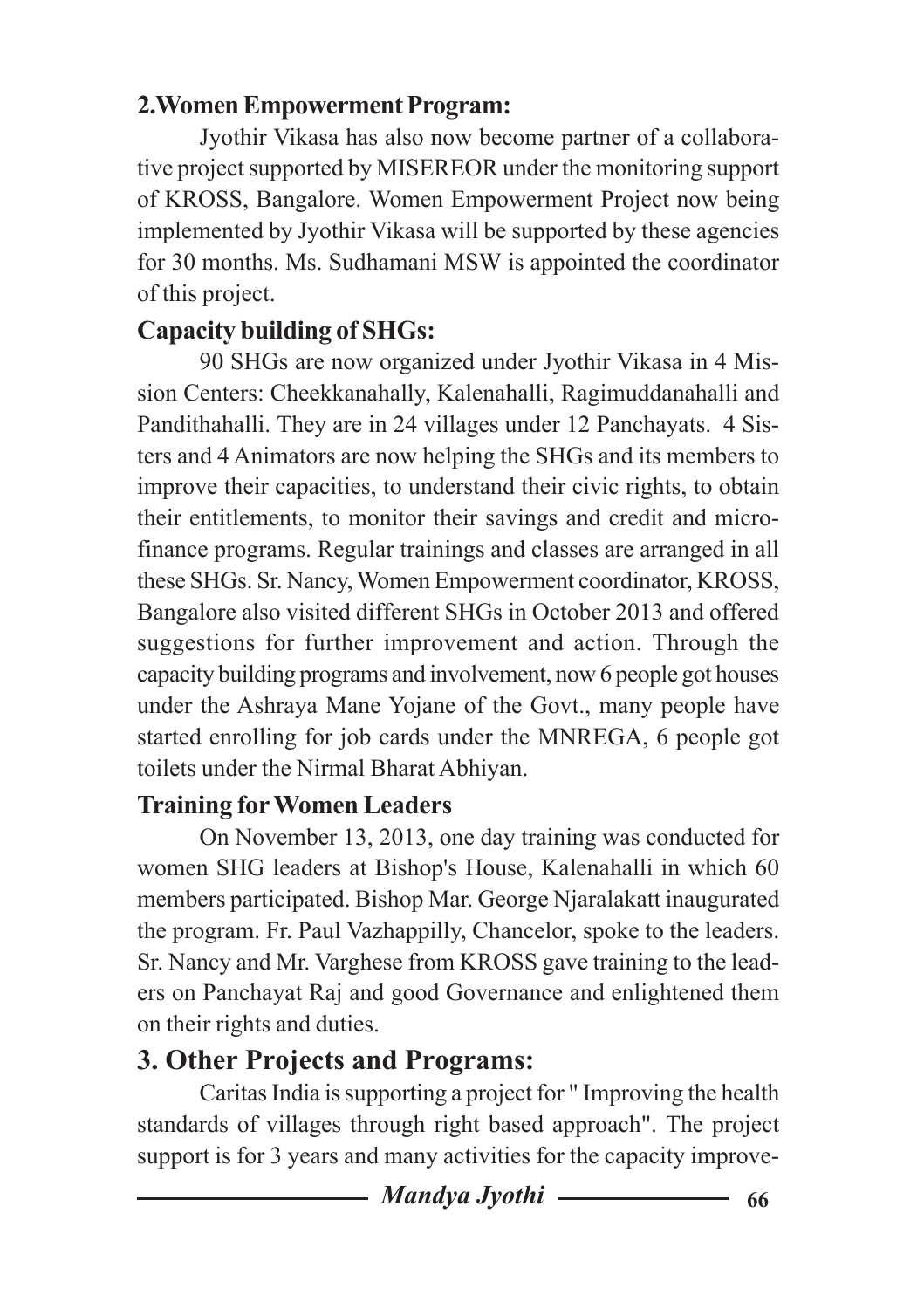ment of the SHGs and its members are being undertaken now like awareness and efforts for waste management, efforts to obtain rightful entitlements from the local Govt., health awareness and awareness on hygiene and sanitation etc. Mr. Hemanthkumar MSW is now appointed coordinator of this program.

## **Health Camp at Elechakkanahalli:**

In collaboration with San Jose Hospital, Mandya, a Health Camp was conducted at Elechakkanahalli in October 2013. About 300 patients attended the camp and got free check up, counseling and free medicines. A team of 5 doctors, 12 nurses and 4 paramedical staff under the leadership of Sr. Jessa MSJ offered their services for the people. Free blood check up by ICTC, Mandya also was there. Sr. Grace Anto SH, SHG leaders and Jyothir Vikasa staff organized the program.

## **Health Awareness Seminar by DHO**

Health awareness seminar was organized in Kalenahalli village on 22 Oct. 2013. District Health Officer Dr. Shivanand and team conducted the program in which awareness on vector borne diseases was given to the people.

## **Staff Trainings**

Jyothir Vikasa is giving due importance to staff development and training. During the past months staff were sent for different training programs to improve their capacities. Training in Right based Approach was conducted in Chaithanya Training Center, Shimoga on October 9,10 and 11. 6 staff members from Jyothir Vikasa participated. Training on Panchayatraj and Good Governance was conducted at KROSS, Bangalore on November 4&5 and ILMS (Internal Learning Monitoring System) training was conducted at KROSS on December 9&10 and staff of Jyothir Vikasa participated in these trainings.

DDC(Development Dynamics Course) which is an intensive 25 day's International course organized by Caritas India. Sudhamani MSW, coordinator, Jyothir Vikasa participated in the program**.**

**Fr.Kuriakose Kunnath,** Director

*Mandya Jyothi* – 67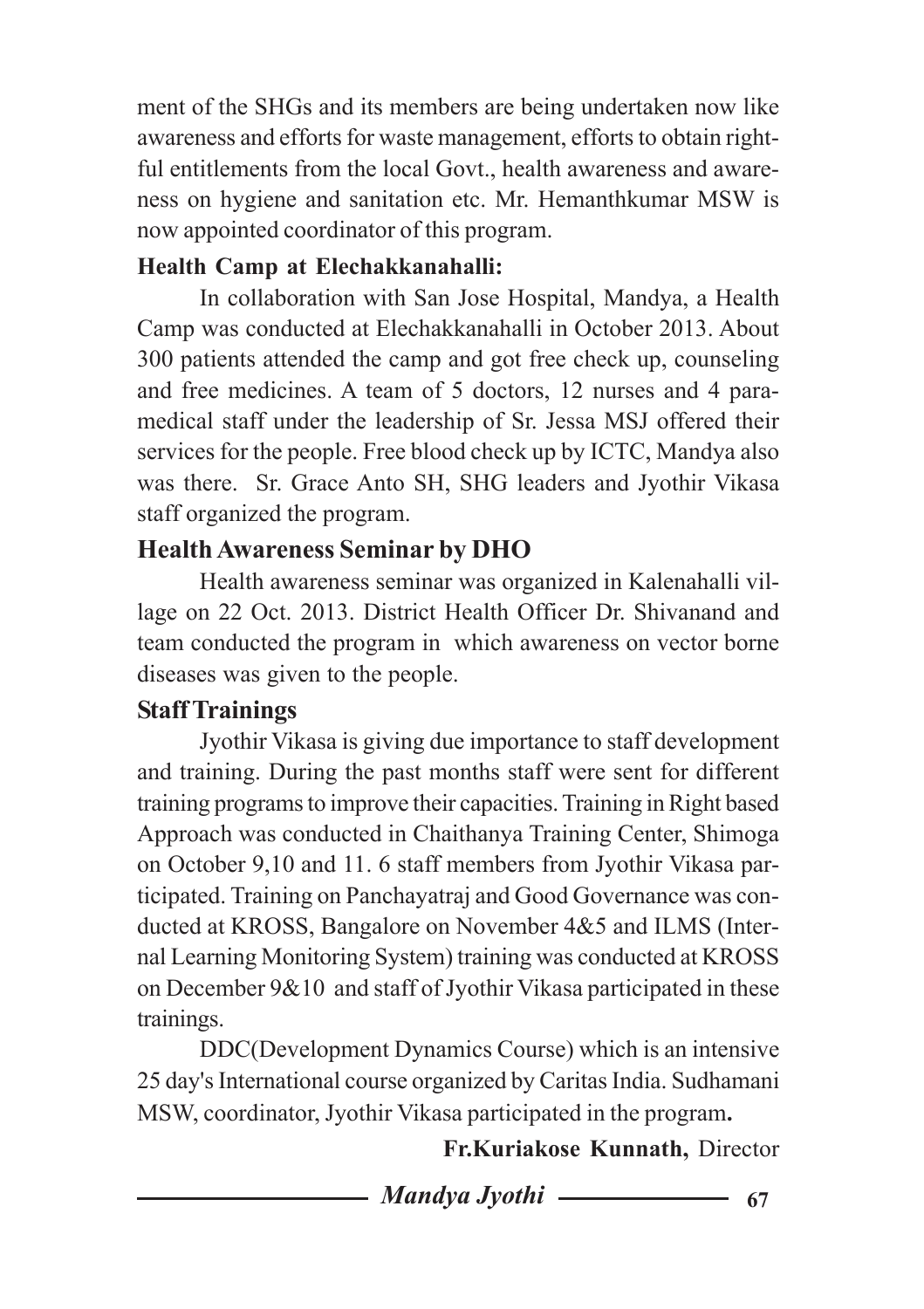# **4. Commission for Catechetics**

 Teacher's Day and Children's Day was organized on 24th Nov 2013 with a Holy Eucharistic celebration by Rev. Fr. George Alukka as the main celebrant on a specially decorated alter with the theme "Let the Children come to me". Teachers and students, along with the parishioners had an experiential participation in the Holy Mass. The celebrant stressed upon the importance of Catechism during the homily by saying that the parents were and are still now the first catechists who have to pay great attention to pass on to children their faith experience. He also reminded the teachers to be a role model by applying the Word of God in their day-to-day life to produce fruit.

During the Karosuza prayers, Mrs. Jessy Clement prayed for the spiritual benefits on children and Miss. Maria Muttath beseeched blessings on teachers. The student representatives from Nursery to Class XII and all the teachers took active participation in the offertory and the prayers thereafter.

After the liturgical celebration, students participated in various Biblical activities like Quiz, dumb-sharad, identifying the saints and bombing the city etc. The goal of having children's day celebration was the Biblical upbringing of the children and to encourage them to reach out to families and friends with God's Word & life-style. The director, Rev. Fr. George Alukka felicitated the teachers and appreciated the organizers of the day. Miss. Renu Sebastian and Miss. Deepika Johnson spoke on the occassion of celebrating teacher's day. Children wished their respective teachers with cards. Prizes were distributed to the winners of various activities.

As mentioned in the Catechism calendar, the term II Summative examination for all classes in our diocese is to be conducted on 16-2-2014. The scholarship examination for class 4 & 7 will be on 13-4-2014. The next academic year 2014-15 will commence on 1-6-2014.

## **Report on Christmas Celebration**

The Sunday school celebrated Christmas with a festive spirit on 22nd December at the Church premises with the Holy Mass followed by a stage programme. Students put up a Christmas play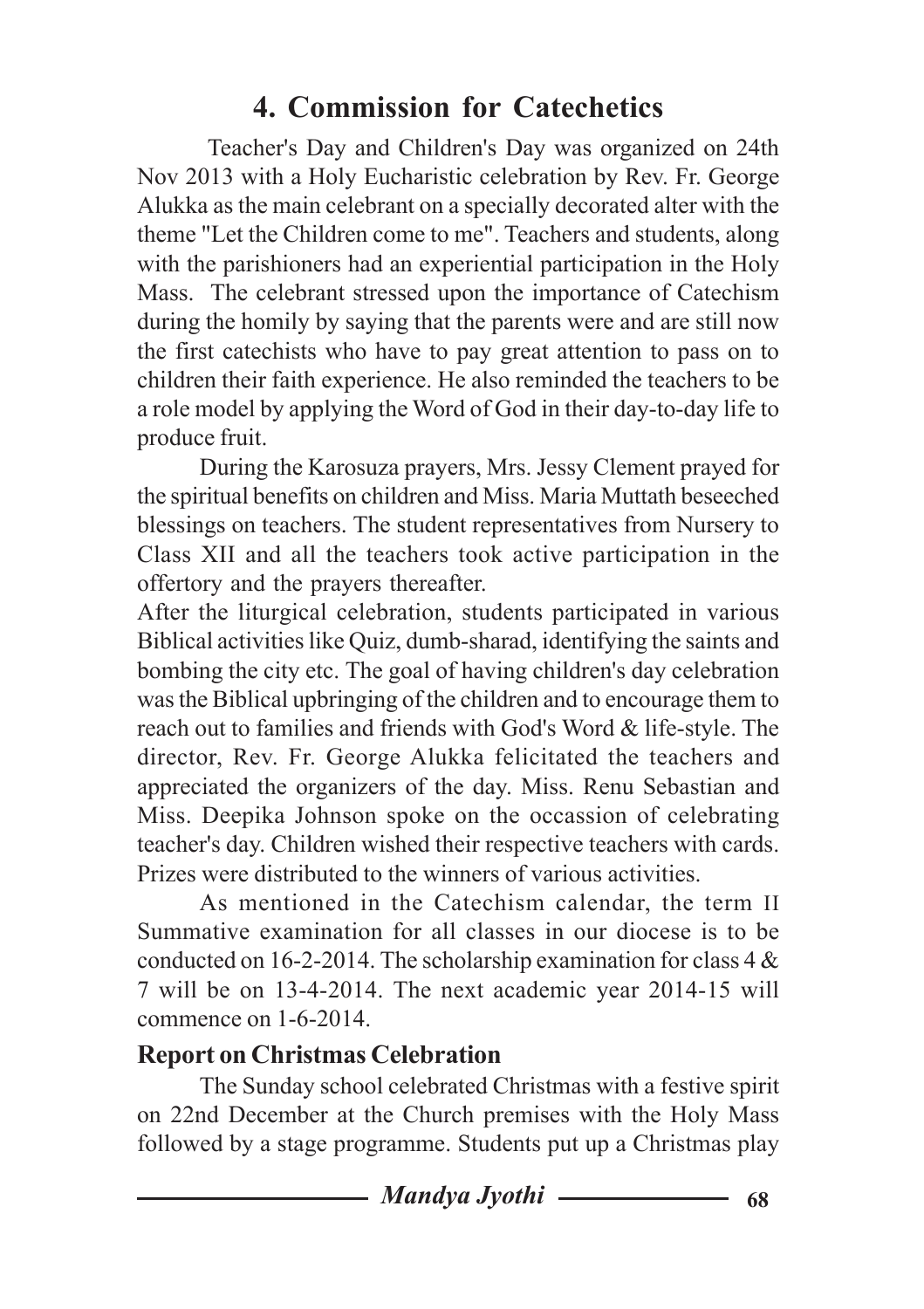depicting the birth of the of Son of God, Jesus Christ, on this earth.

The choir sang carols capturing the spirit of Christmas. Director, Rev. Fr. George Alukka spoke about the importance of festival and appreciated the Teachers: Mrs. Maya Joby, Mrs. Jessy and Mr. Zecharia for organizing such a wonderful and a meaningful programme. As children sang the popular carol Jingle Bell, Santa Clause came up dancing and distributing goodies. Children exchanged gifts with their Christmas friends wishing each other peace and harmony - the message of Christmas.

**Mrs. Mary Mathew,** Secretary

## **5. Commission for Pious Association**

### **Cherupushpa Mission League**

Though we do not have any claim of doing big things we are proud to tell that we have used all the possible chances positively in our activities. The CML could reach out to many poor and the downtrodden people during the last working year. We were able to overcome the shortage of fund by collecting and selling the old newspapers from our well-wishers to use this fund for different charitable works. The Mission League under its initiative collected used dresses and dress materials from the houses and distributed them among the poor people of our nearby villages.

We also distributed different study materials like notebooks, geometry boxes etc. among the tribal students under the Jyothi Vikasa Centre, Honnamanakatte in H.D. Kotta Taluk. It was indeed a mission experience for the members. The sum collected from our food and ice cream stalls on the Mission Sunday and on the annual feast day was used to help a poor family in Yelwala.

All these experiences have inspired us to take up bigger responsibilities and greater initiatives. As part of this, with the help of the well-wishers we are planning to provide a glass of milk to all the inmates of the Vimla Terminal Care Centre daily in the coming year. Let me take this opportunity to express our gratitude to our Bishop Mar George Njaralakatt, our Vicar General and director Very Rev. Fr. George Alukka, Rev. Sr. Christy our joint director for their affectionate guidance.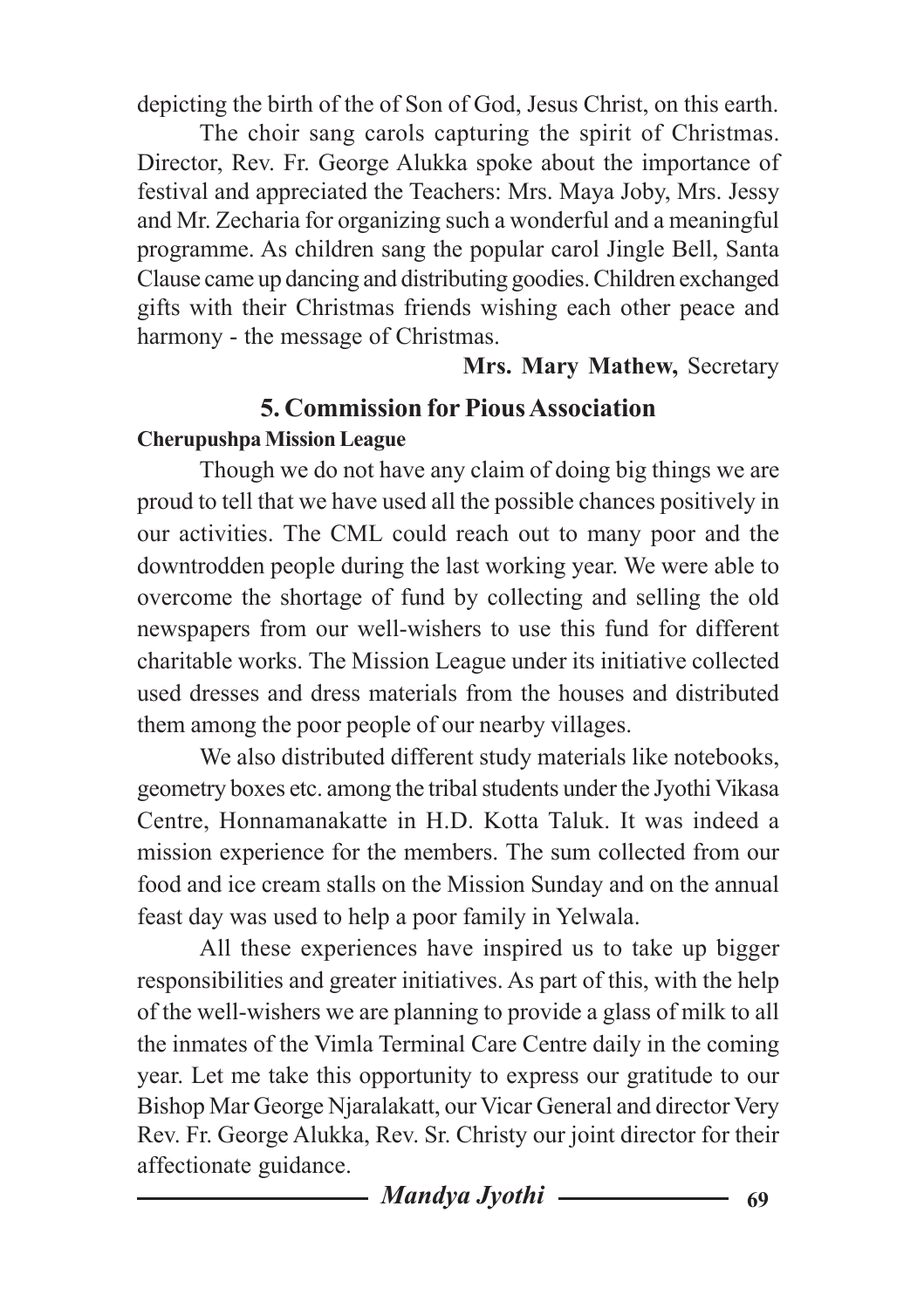We are proud to inform you that the Karnataka state CML Executive Committee was formed recently. From Mandya diocese, Mr. Titus Thomas Mamparampil was elected as CML state president. Rev. Sr. Christy SD was elected as the CML state joint director and Biya Rocky as the CML state joint secretary. Hearty congratulations and best wishes to our CML members. In the coming year, may our Motto Love, renunciation, service and endurance guide us in our activities. May our unity be a model to all those who interact with us. Let us grow together, let us grow our organization together, May God bless us all.

**Biya Rocky**, Secretary, CML.

## **6. Commission for Family Apostalate:**

One day seminar for the Couples is being organized at Infant Jesus Church, Hinkal on 2nd March 2014. Mar. George Njaralakatt will celebrate the special Holy Eucharist at 8.00 am in the Cathedral Church for the Couples. The seminar would commence at 10.00 am in the auditorium. The resource persons are: Mar George Njaralakatt, Rev. Fr. Thomas Parayil CMI from Christ University and Mr. Sebastian Palamparampil of Mananthavady diocese. All are cordially invited for the same.

## **Fr. Joseph Edakkery CMI**

## **7. COMMISSION FOR HEALTH**

### **ആരോഗ്യരംഗം**

വേനൽ കഴിഞ്ഞ് മഴക്കാലം വരുമ്പോൾ മരങ്ങളും ചെടികളും നടുന്ന സ്വഭാവം പ്രോത്സാഹിക്കാൻ ശ്രമിക്കുന്നു. പ്രകൃതിയിലുള്ള മരങ്ങളും ചെടികളും ഉപയോഗിക്കുകയല്ലാതെ അവയെ നട്ടുവളർത്തു വാൻ പ്രോത്സാഹിപ്പിക്കുക.

ഇതാണ് അതിന്റെ ചുരുക്കം. നട്ടുകഴിഞ്ഞാൽ അധികം ശുശ്രുഷ വേണ്ടാത്ത ചെടികളും മരങ്ങളും നടുക. കപ്പളം, പേര, ചാമ്പ, കറി വേപ്പ്, അഗത്തികോവൽ, ബമ്പള ചതുരപ്പയർ, വെട്ടുകത്തിപയൽ മുതലായവ. ക്ലാസ് കൊടുക്കുന്നതോടൊപ്പം നടീൽ വസ്തുക്കളും ലഭ്യ മാക്കുക.

## കൃാൻസറിനെപ്പറ്റി അവബോധം

വർദ്ധിച്ചുവരുന്ന ക്യാൻസർ രോഗത്തെപ്പറ്റി അറിവ്, അതിന്റെ കാരണങ്ങൾ, ലക്ഷണങ്ങൾ, പ്രതിരോധ മാർഗ്ഗങ്ങൾ, രോഗനിയന്ത്രണം,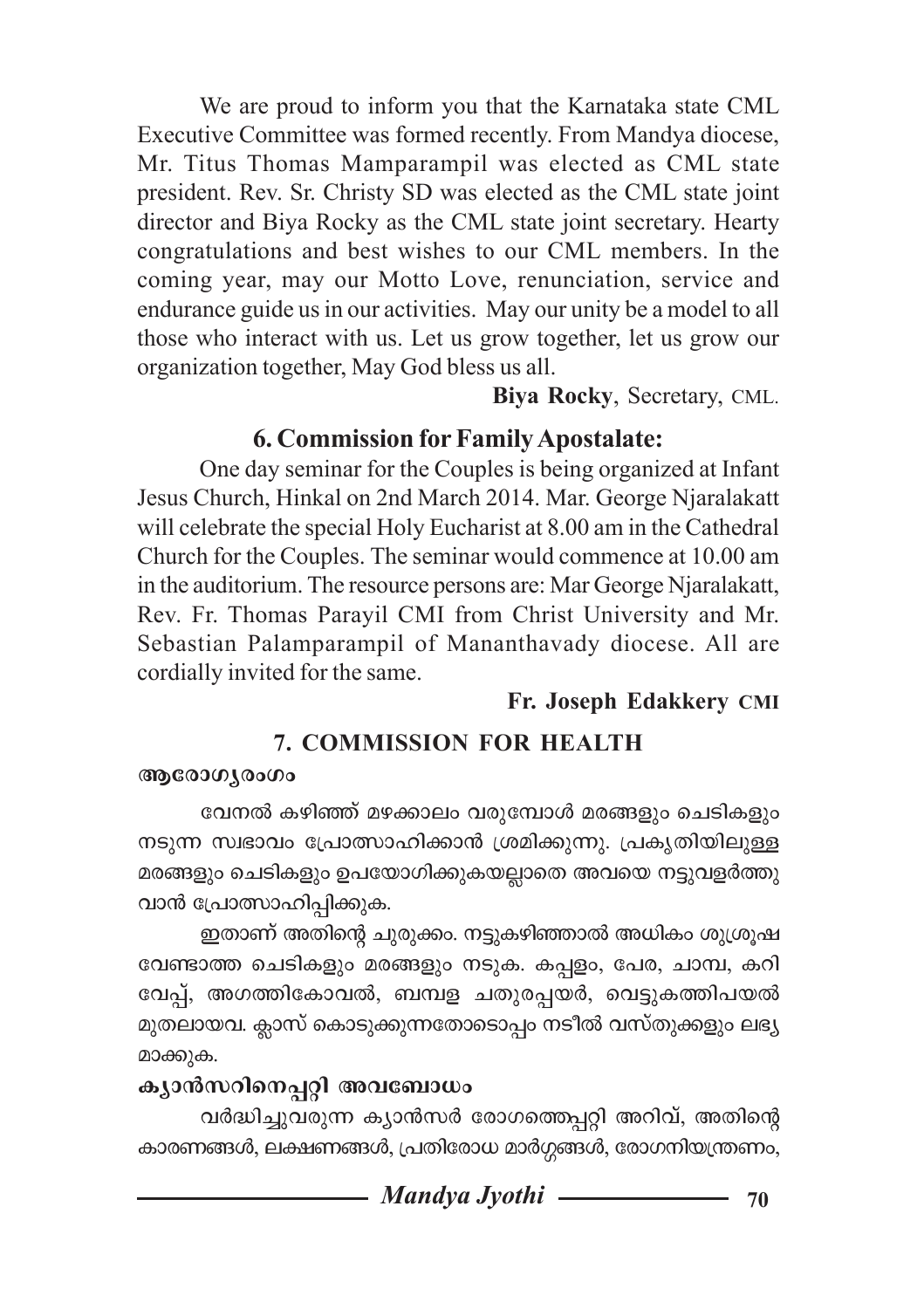ചികിത്സ എല്ലാ സമുദായങ്ങളിലും ഇതിനെപ്പറ്റി ഊട്ടി നാരായണ ഗുരു കൂലം മഠാധിപതി സ്വാമി തമ്മയ ഡോ. ആർ. തമ്പാൻ  $MBBS$  യും ഫാ. ജോസഫ് ചിറ്റുരും കുടി ക്ലാസ് നൽകുന്നു.

താല്പര്യമുള്ളവർ ബന്ധപ്പെടുക:

ഹാ. ജോസഫ് ചിറൂ**ർ** േ∩ാൺ∙ 09480222619

## **8. Commission for Youth**

**AN OVERVIEW OF ICYM ACTIVITIES 2013-2014**

"For where two or three are gathered in my name, there am I among them". Truly, the Lord's presence among the Mandya Diocesan unit of ICYM turned each of our activities into a great success. Here are the details of the success stories of ICYM, Hinkal during the past year.

A group of 18 youth of Infant Jesus Cathedral, under the guidance of Fr.Renerse distributed around 1000 notebooks, pencils, bags and an amount of Rs.8000/- to 2 schools in the region namely Jyothir Vikasa Centre, Mandya (a centre for children of HIV infected parents) and St. Thomas school ,Honnamanakkate. The celebration of Syro - Malabar Youth Day for the year 2013 with an aim of attracting more young lives towards ICYM was held under the master plan of Fr. Renerse and by the resource person of the day, Mr.Sebastian Palamparambil. The God-filled young people of Infant Jesus Cathedral participated wholeheartedly in the 'Month of Rosary' celebrations by leading the prayers on all 10 days of the celebrations.

For the success of our mega fund raising event, all the members of ICYM had been working day and night for months together. Famous playback singer Mr.Vidhu Pratap hosted the night along with a team from the famous comedy reality show 'Comedy stars'. The ICYM's hard work on the 'Thattukada' stall serving traditional Kerala dishes to the people who had gathered for the feast of Infant Jesus was a success. Nearly 15 youth from the parish participated in the daylong retreat led by Bishop Mar George Njaralakatt and Fr. Daniel at Teresian College , Mysore.

A Blood donation camp was held at the Cathedral, under ICYM. As many as 50 parishners donated their blood in the church to K.R Hospital,Mysore.

> *Mandya Jyothi* – 71 **Ashly Mathew,** General Secretary,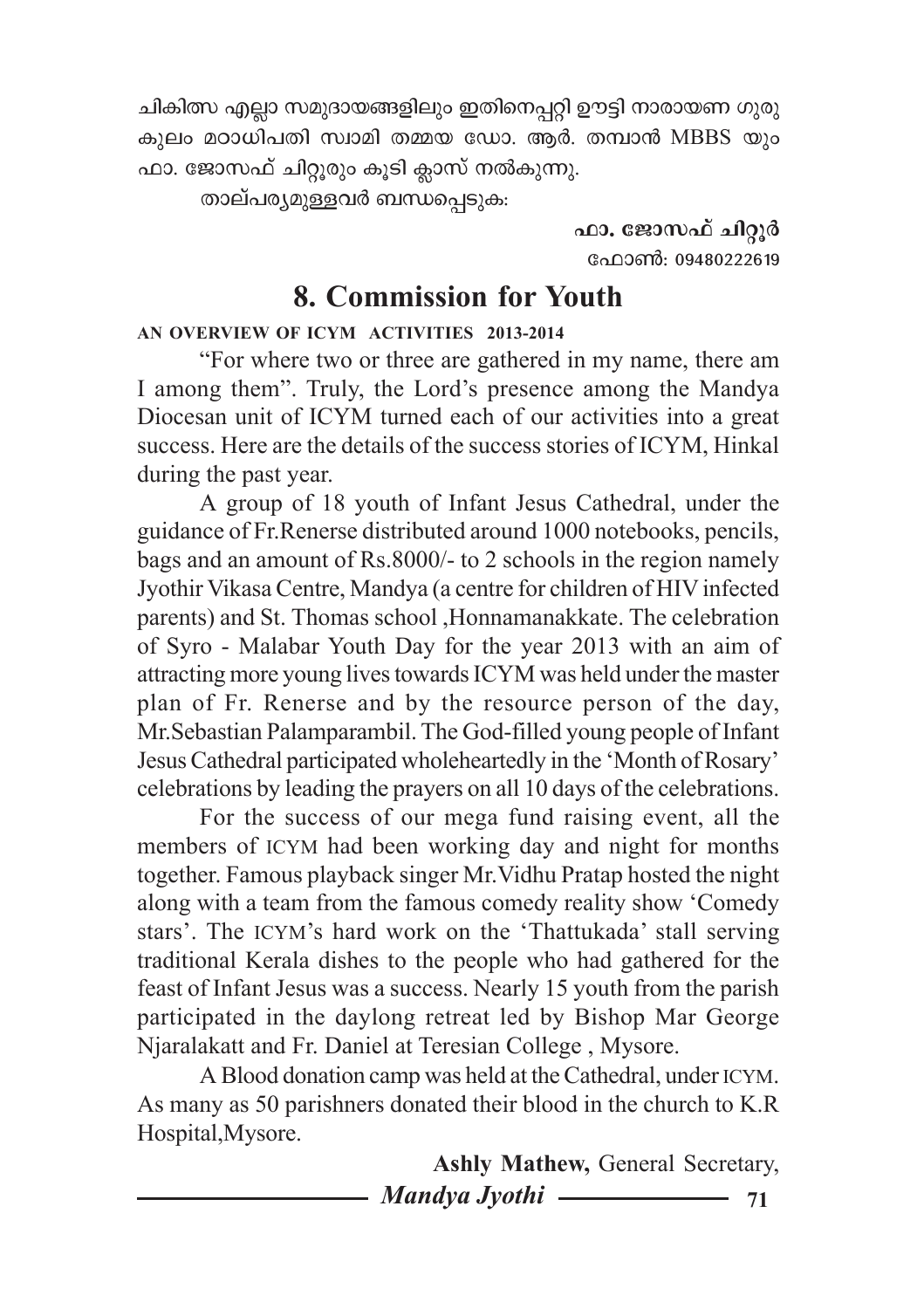## **VII. ZONAL REPORTS**

#### **amamagamo**

#### **ടൈമസൂർ സോൺ**

മൈസുർ സോണിലെ ധ്യാനം മുന്ന് മാസത്തിലൊരിക്കലാണ് നടക്കുന്നത്. കഴിഞ്ഞ പ്രാവശ്യത്തെ ഈ സോണിലെ വൈദികരുടെയു<mark>ം</mark> സിസ്റ്റേഴ്സിന്റെയും കൂട്ടായ്മ ഗുണ്ടൽപേട്ട് ചാവറ പള്ളിയിൽ വച്ച് കൂടുകയുണ്ടായി. ആതിഥ്യമരുളിയ ബഹു. സോണി തലപ്പള്ളിൽ അച്ചനും CMC സിസ്കേഴ്സിനും നന്ദി പറയുന്നു. ബഹു. തോമസ് വട്ടക്കാട്ട് CMI അച്ചൻ ധ്യാനചിന്തകൾ പങ്കുവച്ചു. ഈ സോണിലെ ഏകദേശം 60 പേർ പങ്കെടുത്തു. വാഹന സൗകര്യം ഏർപ്പെടുത്തിയ താണ്ടപുര ചാവറ നോവിഷ്യേറ്റ് ഹൗസിലെ ബഹു. ജോസഫ് ഇടക്കേരി അച്ചന് പ്രത്യേകം നന്ദി പറയുന്നു. അടുത്ത കൂട്ടായ്മ ഏപ്രിൽ 6 ന് നഞ്ചൻഗുഡ് സാൻജോ ഭവനിൽ കുടുവാൻ തീരുമാനിച്ചു.

#### **amuy** cwom<sup>3</sup>

മണ്ഡ്യ സോണിന്റെ മാസധ്യാനം ഫെബ്രുവരി 2 ന് ബിഷപ്സ് ഹൗസിൽ വെച്ച് നടത്തി. റവ. ഫാ. ജോസഫ് കേളംപറമ്പിൽ സി. എം. ഐ. ധ്യാനചിന്തകൾ പങ്കുവച്ചു. മരിച്ചുപോയവർക്കായുള്ള വി. കുർബാനയ്ക്ക് പിതാവും, ബഹു. ഫ്രാൻസീസ് കുരീക്കൽ, തോമസ് കൊച്ചിറ്റേട്ട് അച്ചന്മാരും നേതൃത്വം നൽകി. മണ്ഡ്യ മിഷനിൽ സേ<mark>വനം</mark> ചെയ്ത് ദൈവസന്നിധിയിലേക്ക് വിളിക്കപ്പെട്ട സി. ആനി ജോസഫ് SH നെയും, മാനന്തവാടി രൂപതയുടെ വളർച്ചയ്ക്കുവേണ്ടി ഏറെക്കാലം രൂപത പ്രൊക്കുറേറ്ററായും, പിന്നീട് വികാരി ജനറാൾ, അഡ്മി നിസ്ട്രേറ്റർ എന്നീ നിലകളിലും ഇടവക വികാരിയായും സേവനം ചെയ്ത ദിവംഗതനായ മോൺ. ജോസഫ് കണിയാമറ്റത്തിനെയും പ്രത്യേകം അനുസ്മരിച്ച് പ്രാർത്ഥിച്ചു. ധ്യാനത്തിന്റെ പിന്നിൽ പ്രവർത്തിച്ച് എല്ലാവരേയും പ്രത്യേകമായി ഭക്ഷണ കാര്യങ്ങൾ ക്രമ പ്പെടുത്തിയ അഞ്ചെചിറ്റിനഹള്ളിയിലെ ബഹു. വിനോദ് പാക്കാനിക്കുഴി അച്ചനും സിസ്റ്റേഴ്സിനും നന്ദി.

#### \*\*\*\*\*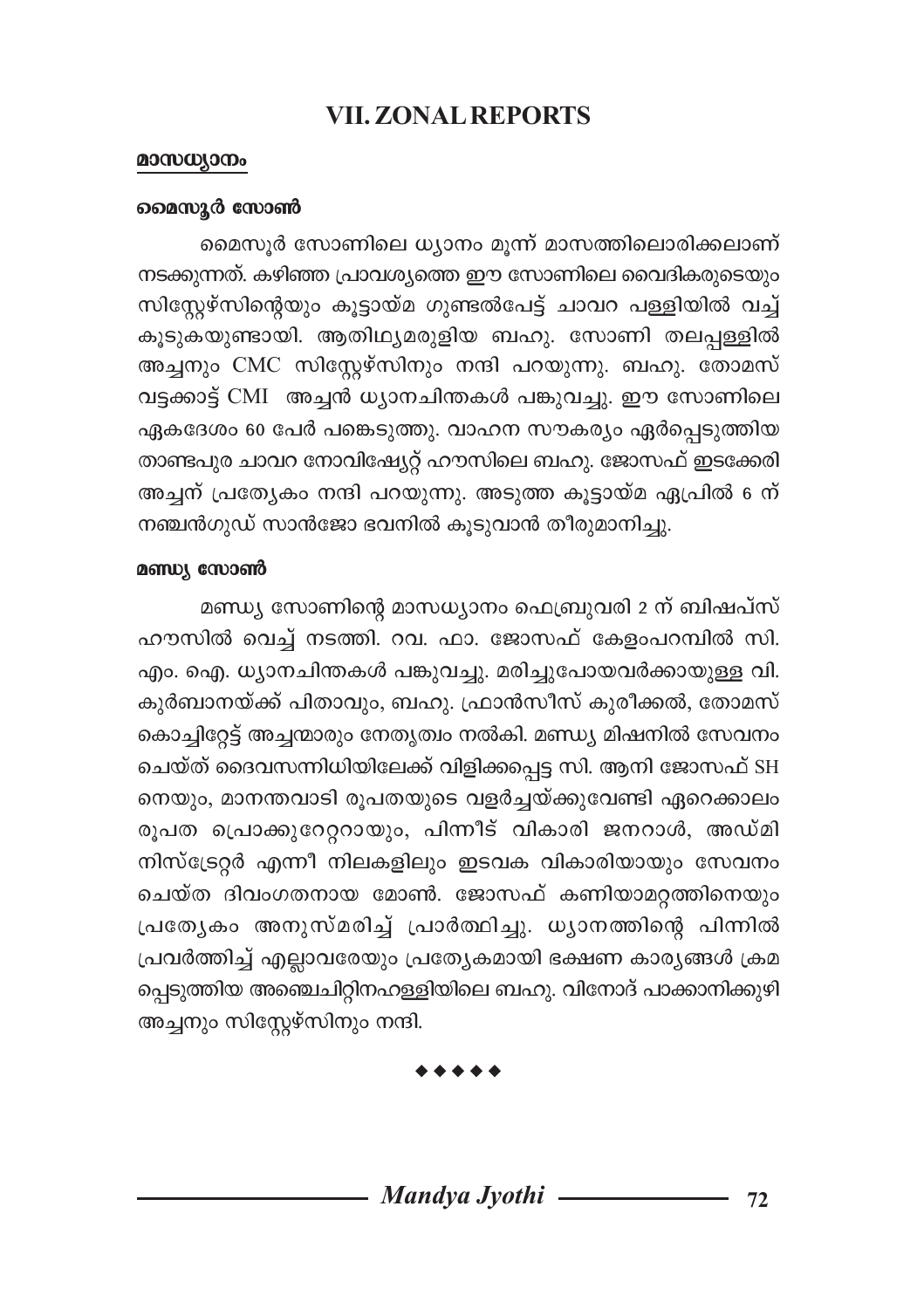# **VIII. NEWS FROM PARISHES & MISSION STATION**

#### 1. വാർഷിക തിരുനാൾ, ഹിങ്കൽ

രൂപതയുടെ കത്തീഡ്രൽ ദേവാലയമായ ഹിങ്കൽ ഉണ്ണിമിശിഹാ ദേവാലയത്തിൽ വാർഷിക തിരുനാൾ എല്ലാ വർഷവും ആഘോഷി ക്കാറുള്ളതുപോലെ ഈ വർഷം ജനുവരി 11 മുതൽ 19 വരെ തീയതി കളിൽ ഭക്തിനിർഭരമായി ആഘോഷിച്ചു. 9 ദിവസത്തെ നൊവേനയും പ്രാർത്ഥനകളും ഉൾചേർത്ത് ഭക്തിനിർഭരമായി തിരുനാൾ ആഘോ ഷിക്കുകയുണ്ടായി. 18-ാം തീയതി ബഹു. തോമസ് മംഗലത്തിൽ അച്ചന്റെ നേതൃത്വത്തിൽ കുർബാനയും തുടർന്ന് ദിവ്യകാരുണ്യ പ്രദക്ഷി ണവും നടത്തി. 19-ാം തീയതി പ്രധാന തിരുനാൾ ദിനം 10.30 ന് അഭി വന്ദ്യ മാർ ജോർജ്ജ് ഞരളക്കാട്ട് പിതാവിന്റെ കാർമ്മികത്വത്തിൽ ആഘോഷമായ തിരുനാൾ കുർബാനയും തുടർന്ന് സ്നേഹവിരുന്നും  $\sigma$ നടന്നു. അന്ന് വൈകിട്ട് 4 ന് കന്നഡ ഭാഷയിൽ കുർബാനയും ശേഷം ഹിങ്കൽ ടൗണിലേക്ക് ആഘോഷമായ പ്രദക്ഷിണവും നടന്നു. തുടർന്ന് ദിവൃകാരുണ്യ ആശീർവാദവും കരിമരുന്ന് പ്രകടനവും നാടകവും നടന്നു. ഇടവക തിരുനാൾ ഇടവക സമുഹത്തിന്റെ ഒത്ത് ചേരലിന്റെയും കൂട്ടായ്മയുടെയും ഒരവസരമായിരുന്നു. തിരുനാൾ വിജയത്തിനായി സഹകരിച്ച കൺവീനർ ശ്രീ. പി. ആർ. ജോർജ്ജ്, കമ്മറ്റിക്കാർ, കൈക്കാരന്മാർ എല്ലാവർക്കും നന്ദി.

**ഹാ. ജോർജ്ജ് ആലൂക്ക, വികാരി** 

#### **2. St. Mary's Parish, Hassan**

The life journey of the parish is accorded by programs for the proclamation of faith and self renewal of the faithful. The advent season witnessed a galaxy of events transmitting the message of the birth of the Son of God. On 14th December 2013, Carol singing competition along with variety of colourful cultural events were organized in the parish, in which seven educational institutions and the parish team participated. Govt. Nursing College, Hassan bagged the First prize and the Trophy sponsored by JJ Constructions, Mysore. Second and third trophies were lifted off by Mangala Nursing College and Rajeev Nursing Institute respectively.

From 18 to 20th December, the parishioners conducted Carol visits to institutions and families. On 22nd December, our parishioners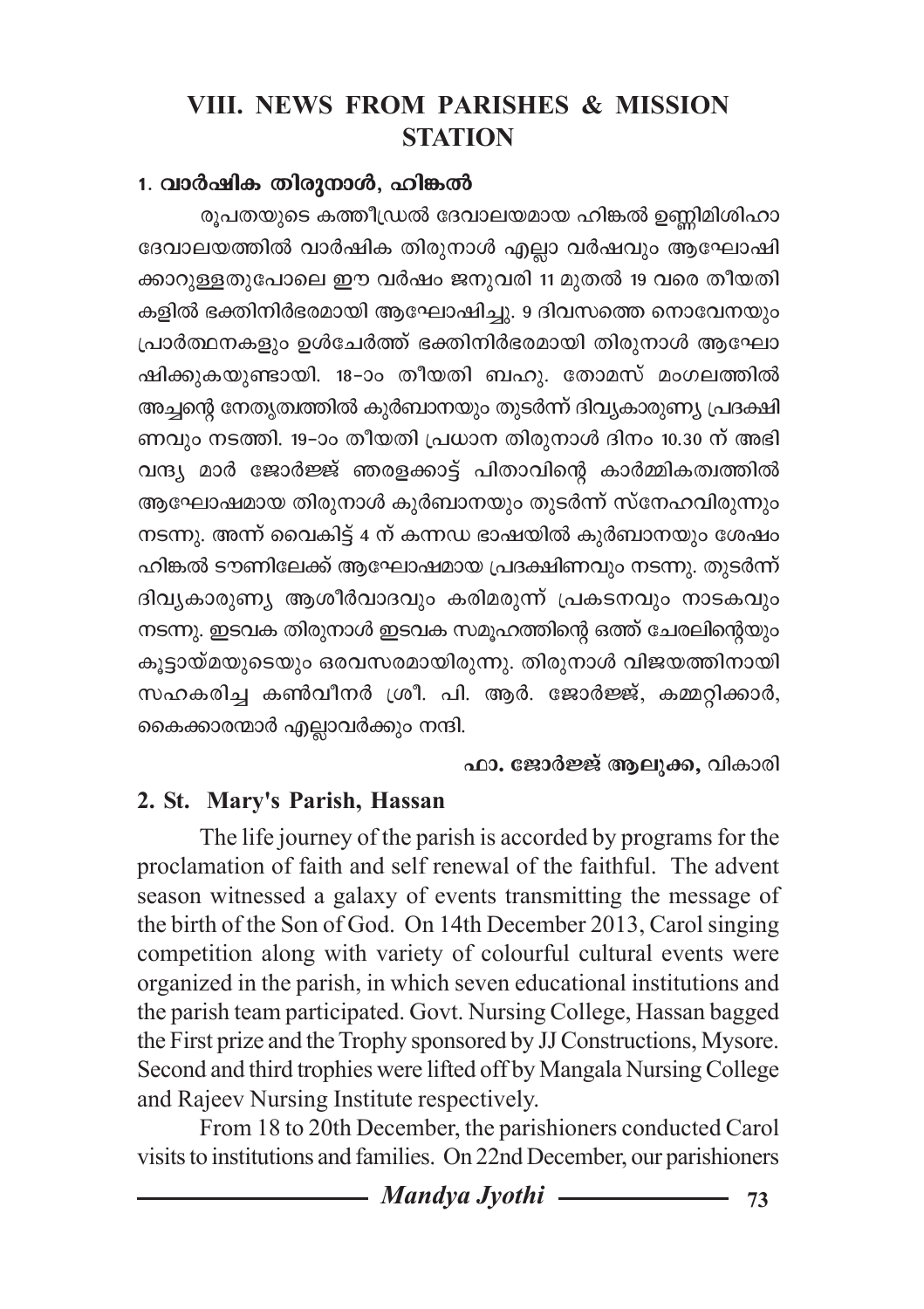participated in the Ecumenical Carol Road Show enacting Biblical plots, music and street dances. It was a collective proclamation and witnessing of faith by the Christian Community in Hassan.

St. Mary's Catholic Youth Movement visited orphanages and distributed new as well as used clothes to the needy. The youth stranded in the modern cultural hub were made aware of their duty of witnessing to the life of faith.

As part of our Parish renewal programme, three full days annual retreat was conducted for the parishioners from 9th to 11th of January 2014. A team (Fr. Joseph Anthikatte, Bro. Renny Njarakkulam, Sr. Graceline MSMI, Sr. Ushas MSMI and Sr. Lilly Paul MSMI) led by Sr. Daffini MSMI, Jordania Retreat Centre, Nedumpuzha preached the Word of God to a gathering of 550 people.

On 19th afternoon, we had a joint meeting of the Diocesan Curia and the Parish Council of St. Mary's Parish, Hassan to chalk out programs of action to be pursued on our journey of faith. Specific points, such as, the purchase of land, construction of the Church and pastoral approach to the floating population were discussed.

On 26th January 2014, we had our Community Day celebration. Rev. Fr. Paul Vazappally celebrated the Mass and broke the Word of God. Colorful cultural programs were presented by different educational institutions, which were joyfully acclaimed by the audience. The Community Day celebration culminated with the fellowship meal. Though the faith community is small in number, the wheel of faith revolves to face herculean tasks ahead.

**Fr. Garvasis Mattom,**Vicar

#### \*\*\*\*\*

#### **IX. BIRTHDAYS & FEAST DAYS**

| <b>B'Day</b> | Feast |
|--------------|-------|
| 8-Feb        |       |
| $10$ -Feb    |       |
| $13-Feb$     |       |
| 14-Feb       |       |
| 18-Feb       |       |
| $19$ -Feb    |       |
|              |       |

*Mandya Jyothi* – 74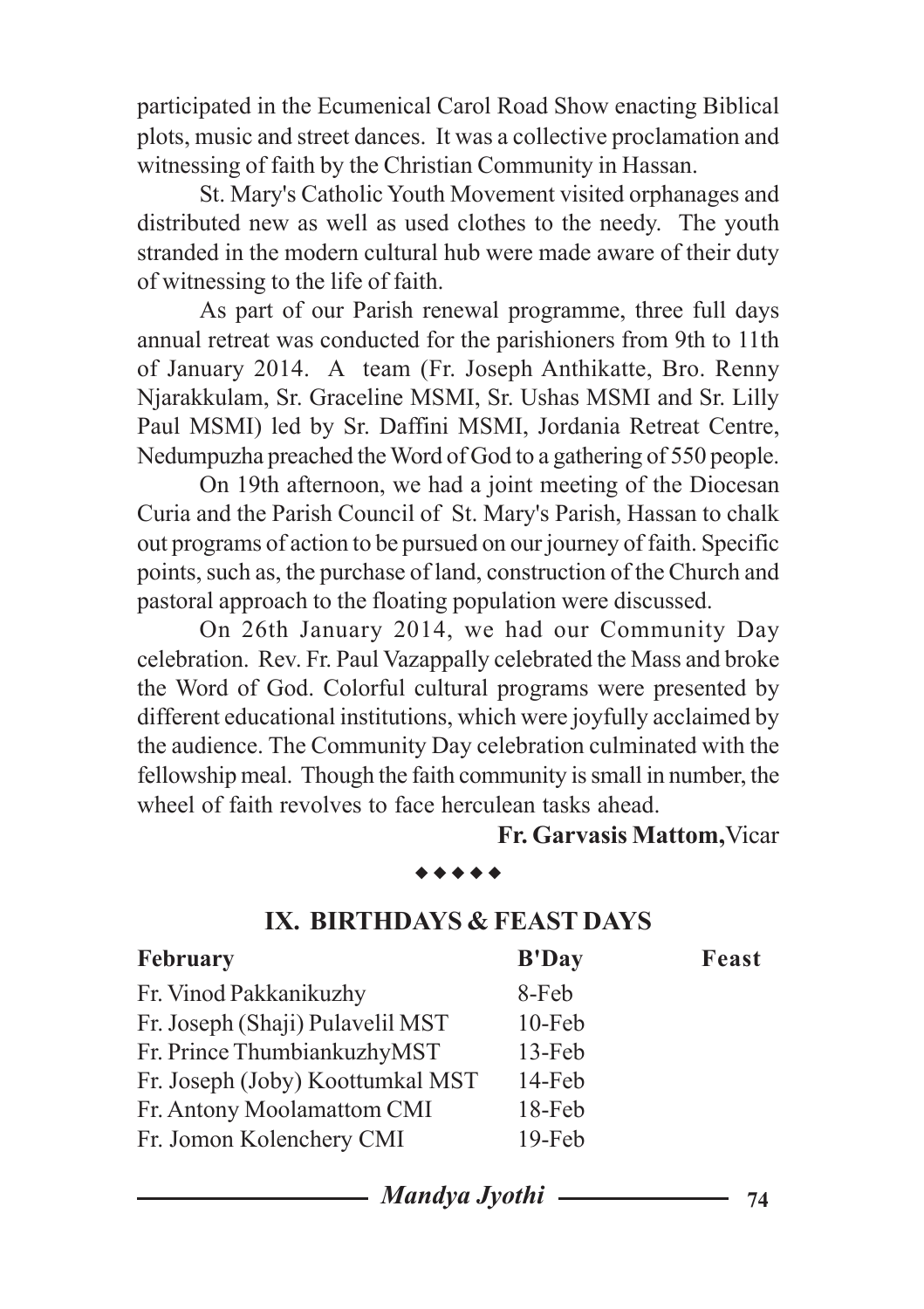| Fr. Kurian Kattamkottil CMI      | $21-Feb$ |           |
|----------------------------------|----------|-----------|
| Fr. Thomas Kalapurackal CMI      | 28-Feb   |           |
| Sr. Gracelin FCC                 | 1-Feb    |           |
| Sr. Ani Chollanal SABS           | $2-Feb$  |           |
| Sr. Jincy MSMI                   | 3-Feb    |           |
| Sr. Jaisiline CMC                | 5-Feb    |           |
| Sr. Alphonsa SH                  | 6-Feb    |           |
| Sr. Merly CMC                    | 7-Feb    |           |
| Sr. Albina Puthenpurakal SABS    | 7-Feb    |           |
| Sr. Albeena SMS                  | 7-Feb    |           |
| <b>Sr Rosiline Francis SH</b>    | 10-Feb   |           |
| Sr. Preethi MSMI                 |          | $11$ -Feb |
| Sr Cicily Mathew SKD             | 13-Feb   |           |
| Sr. Shiji Mathew                 |          |           |
| Thumbonathu DPM                  | 14-Feb   |           |
| Sr. Tessil Maria SABS            | 17-Feb   |           |
| Sr. Jaisy Edamuriyil SABS        | $21-Feb$ |           |
| Sr. Jenett MSMI                  | 22-Feb   |           |
| Sr. Sayoojya CMC                 | 22-Feb   |           |
| March                            |          |           |
| Fr. Emmanuel Ayamkudy CMI        |          | 1-Mar     |
| Fr. Abraham Koovackal MST        | 10-Mar   |           |
| Fr Jibi Panachikal CMI15-Mar     |          |           |
| Fr. Joseph Chittoor              |          | 19-Mar    |
| Fr. Prince Thumbiankuzhy         |          | 19-Mar    |
| Fr. Joseph (Joby) Koottumkal     |          | 19-Mar    |
| Fr. Joseph (Shaji) Pulavelil     |          | 19-Mar    |
| Fr. Sebastian Koottumkal         |          | 19-Mar    |
| Fr. Bijoy Valliyil CMI           |          | 19-Mar    |
| Fr. Biju Naduthottiyil CMI       |          | 19-Mar    |
| Fr Dinu Impalil CMI              |          | 19-Mar    |
| Fr. Joseph Rathappilly CMI       |          | 19-Mar    |
| Fr. Joseph Edakkery CMI          |          | 19-Mar    |
| Fr. Joseph Achandy CMI           |          | 19-Mar    |
| Fr. Joseph Angadiyath CMI        |          | 19-Mar    |
| Fr. Renny John Malana CMI        |          | 19-Mar    |
| Fr. Geo Francis Kuzhikkattumalil |          | 19-Mar    |
|                                  |          |           |

*Mandya Jyothi* – 75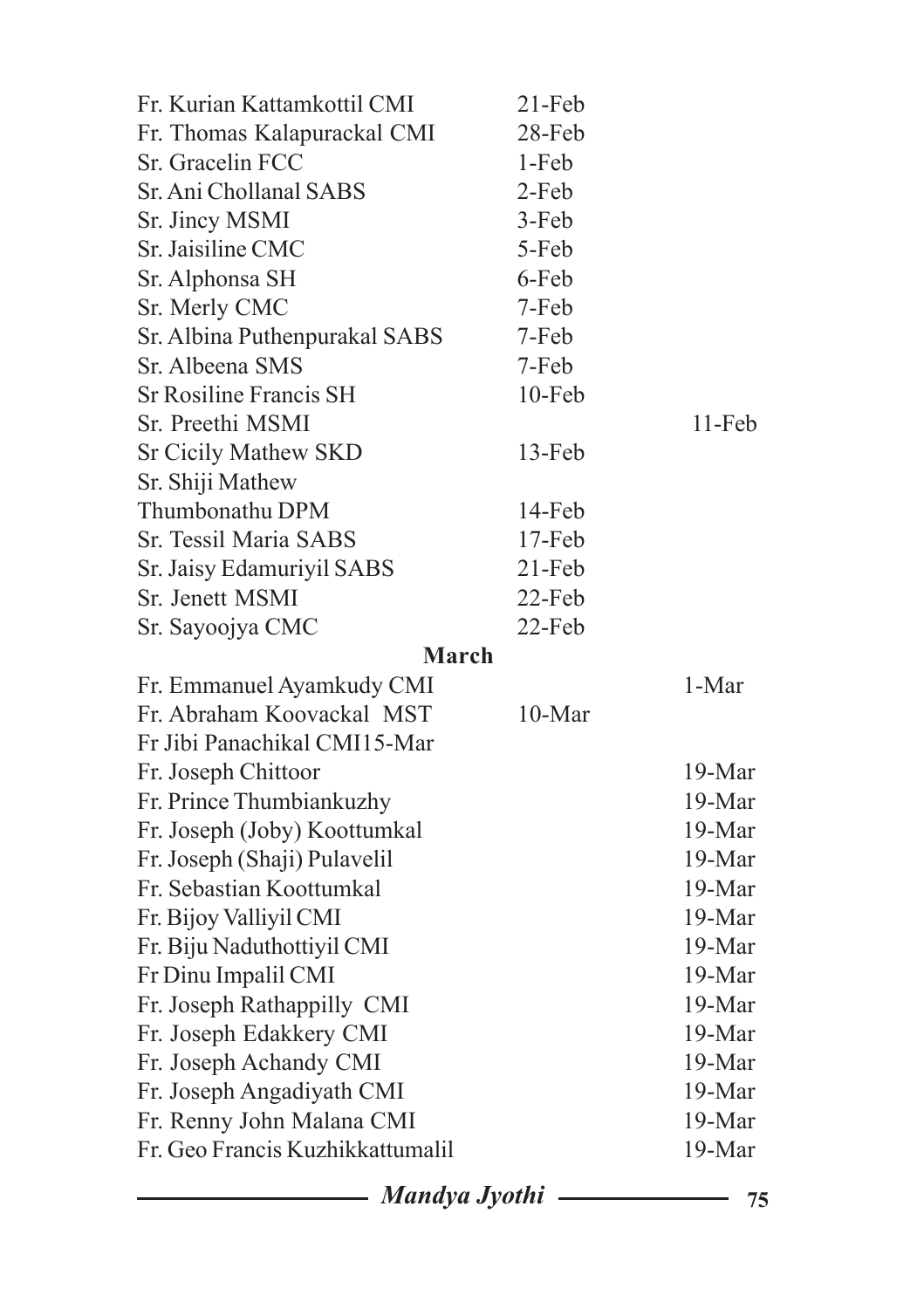| Fr. Jaison Chakkiyath VC        |          | 19-Mar |
|---------------------------------|----------|--------|
| Fr. Johnson Attuchalil CMI      |          | 20-Mar |
| Fr. Renny John Malana CMI       | 20-Mar   |        |
| Fr. Renerse Koikalot            | 21-Mar   |        |
| Fr. Sony Kurian Thalapallil CMI | 25-Mar   |        |
| Sr. Usha CMC                    | 1-Mar    |        |
| Sr. Albina Puthenpurakal SABS   |          | 1-Mar  |
| Sr. Elsy John Mundackal DPM     | 1-Mar    |        |
| Sr. Stella Kalathiparambil DPM  | 2-Mar    |        |
| Sr. Augusta MSJ                 | 5-Mar    |        |
| Sr. Rose Mary Kunnathu DPM      | 6-Mar    |        |
| <b>Sr. Rinta SMS</b>            | 7-Mar    |        |
| Sr. Jincy James SH              | 8-Mar    |        |
| <b>Sr. Elsit MSJ</b>            | 12-Mar   |        |
| Sr. Sabi John CMC               | 17-Mar   |        |
| Sr. Nice Maria SMS              | $17-Mar$ |        |
| Sr. Vinaya Puliyanmakkal SABS   | 19-Mar   |        |
| Sr. Jophy FCC                   |          | 19-Mar |
| Sr. Silja FCC                   |          | 19-Mar |
| Sr. Sophia FCC                  |          | 19-Mar |
| Sr. Roshny Rose CMC             | 19-Mar   |        |
| Sr. Jissy MSJ                   |          | 19-Mar |
| Sr. Tessy Kunniparambil DPM     | 23-Mar   |        |
| Sr. Johncy Therese CMC          | 24-Mar   |        |
| Sr. Vineetha CHF                |          | 25-Mar |
| Sr. Merly CMC                   |          | 25-Mar |
| Sr Beena CMC                    |          | 25-Mar |
| Sr. Jis Maria FCC               |          | 25-Mar |
| Sr. Smitha Paul SABS            | 26-Mar   |        |
| Sr.Divina Kanjiramkalayil DPM   | 28-Mar   |        |
| Sr. Ans Therese MSJ             | 29-Mar   |        |
| Sr. Alice MSMI                  | 31-Mar   |        |
| <b>April</b>                    |          |        |
| Fr. Saji Choorakunnel MST       | $2-Apr$  |        |
| Fr. Cyriac Francis              | 8-Apr    |        |
| Fr. Jaison Chakkiyath VC        | 8-Apr    |        |
|                                 |          |        |

*Mandya Jyothi* – 76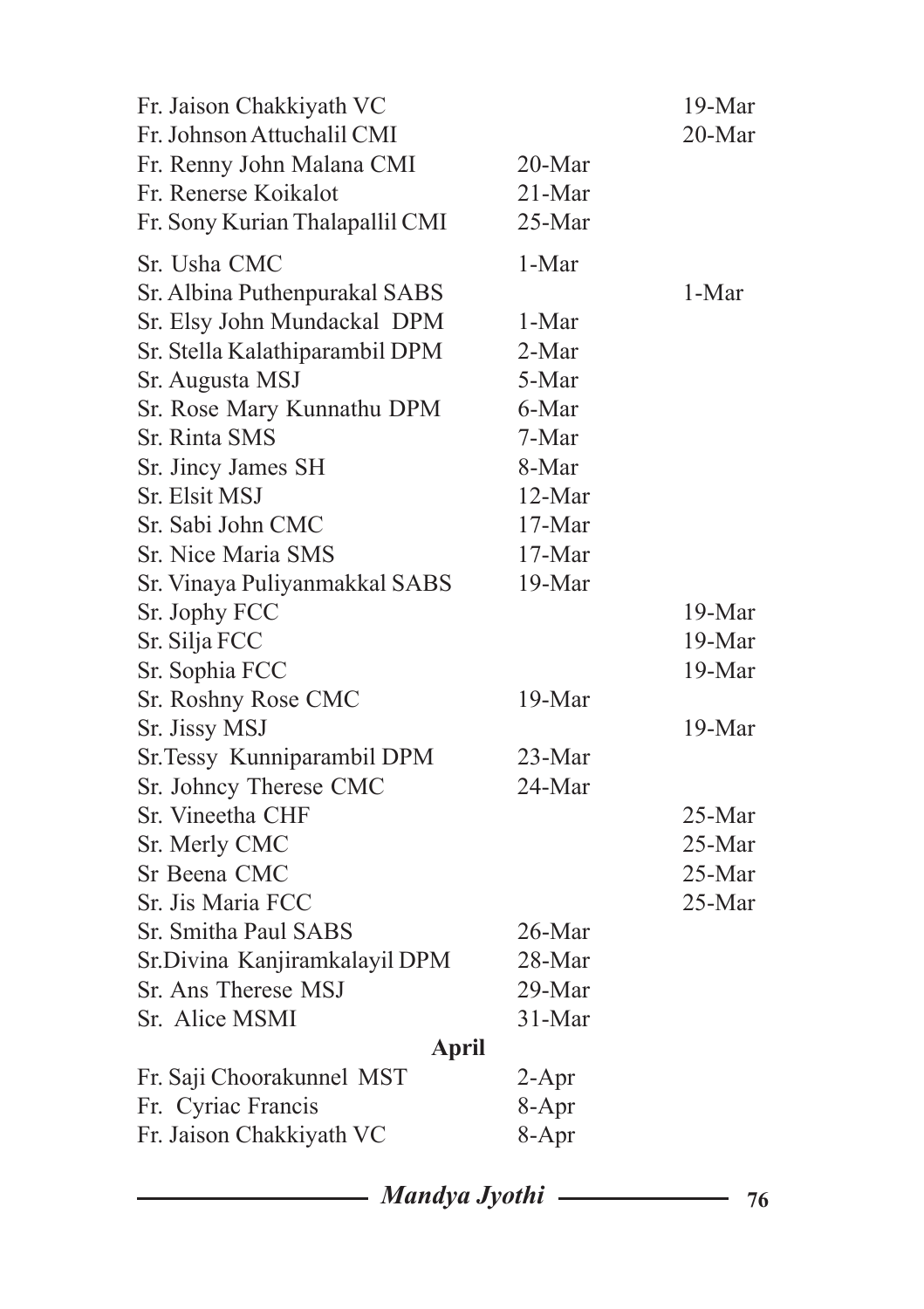| Fr. Sojan Aikarakunnel MST        | 9-Apr      |           |
|-----------------------------------|------------|-----------|
| Fr. Santhosh Kizhakkanputhuppally | $15-Apr$   |           |
| Fr Thomas Mangalathil             | $16$ -Apr  |           |
| Fr. Sijo Mookanthottm MST         | $18-Apr$   |           |
| Fr. Francis Morely MCBS           | $20 - Apr$ |           |
| Fr. Justin Kaithottumkal MST      | $21-Apr$   |           |
| Fr. Thomas Kadankavil MST         | $21-Apr$   |           |
| Mar George Njaralakatt            |            | 24-Apr    |
| Fr. George Alukka                 |            | 24-Apr    |
| Fr Joy Edattamkuzhy MST           |            | 24-Apr    |
| Fr. Cherian (Joy) Muringayil MST  |            | 24-Apr    |
| Fr. George Kalumbukatt CMI        |            | 24-Apr    |
| Fr Sojan MST                      |            | $24$ -Apr |
| Fr. George (Sunny)Mundackal       |            | 24-Apr    |
| Fr. George Plackal CMI            |            | $24-Apr$  |
| Fr. Biju Aranjaniyil MST          |            | 24-Apr    |
| Fr. Joy Edattamkuzhy MST          |            | 24-Apr    |
| Fr. Joy Kamugumpally CMI          | $25 - Apr$ |           |
| Fr George Alukka                  | 26-Apr     |           |
| Sr Ani Payyappilly SABS           | $4 - Apr$  |           |
| Sr. Julia MSMI                    |            | 8-Apr     |
| Sr.Gladis Pendanathu DPM          | $9-$ Apr   |           |
| Sr. Jaicy SABS                    | $10-Apr$   |           |
| Sr. Alina Rose SMS                | $11-Apr$   |           |
| Sr. Brigi Joseph CHF              | $12-Apr$   |           |
| Sr. Binu MSJ                      | $12-Apr$   |           |
| Sr. Vigi MSJ                      | 14-Apr     |           |
| Sr. Lisset Puthen SH              | $14$ -Apr  |           |
| Sr. Bency MSMI                    |            | $14$ -Apr |
| Sr. Cherupushpam MSMI             | $22$ -Apr  |           |
| Sr. Daisy Chakkungal DPM          | $22$ -Apr  |           |
| Sr. Nicy Thomas Kunnel DPM        | $22$ -Apr  |           |
| Sr. Ligina SMS                    | 26-Apr     |           |

*Mandya Jyothi* **177**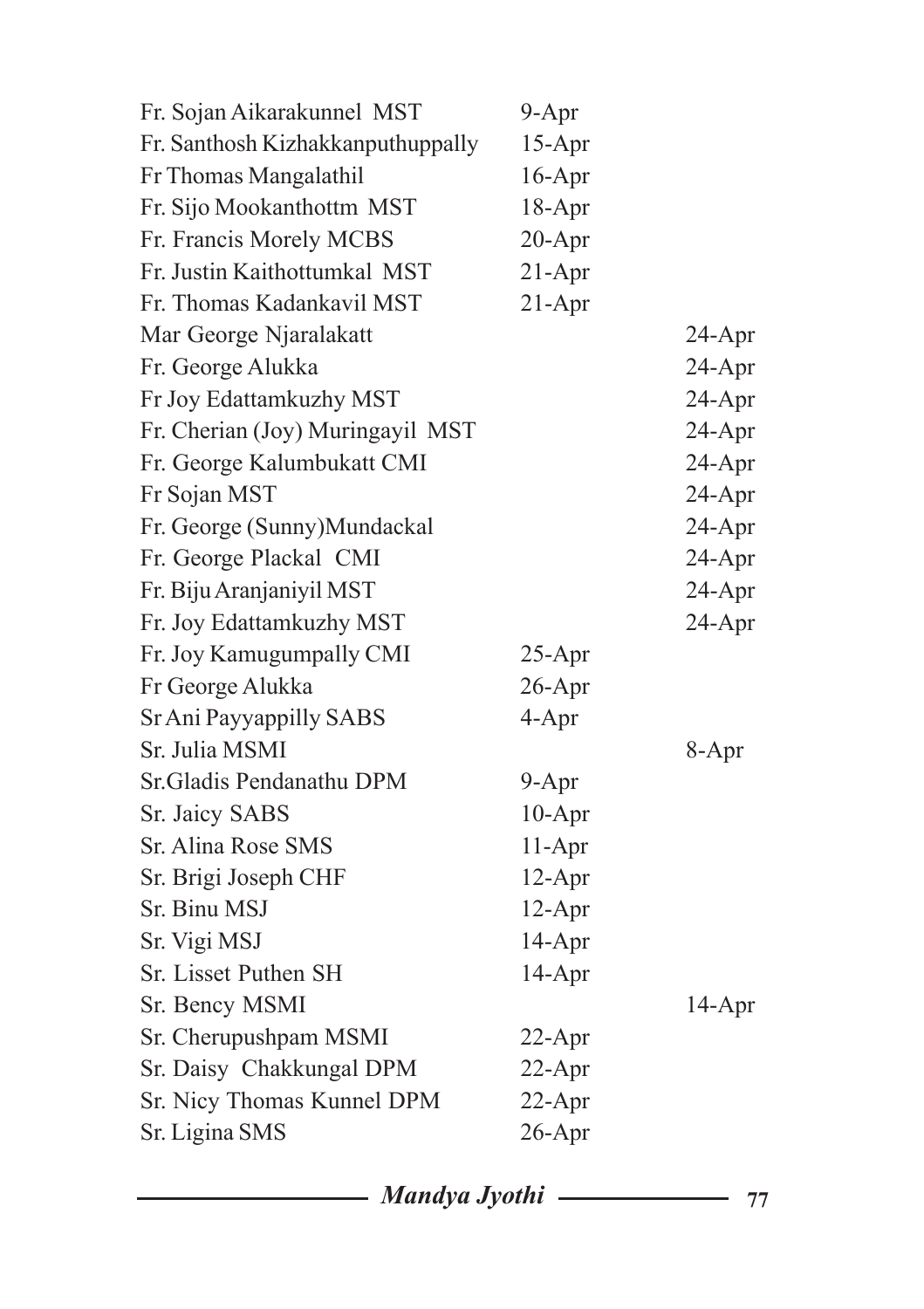| Sr. Linta Claire CMC           | 28-Apr    |          |
|--------------------------------|-----------|----------|
| Sr. Litty Therese CHF          | 30-Apr    |          |
| Sr. Sajitha SMS                | 30-Apr    |          |
| <b>May</b>                     |           |          |
| Fr. Mathew Areechirakunnel CMI | 1-May     |          |
| Fr. Philip Chemmattakuzhy CMI  |           | 3-May    |
| Fr. Paul Vazhappilly           | $16$ -May |          |
| Fr. Joy Edattamkuzhy MST       | $21$ -May |          |
| Fr. Joy Muringayil MST         | 22-May    |          |
| Fr. Joseph Achandy CMI         | 25-May    |          |
| Sr. Josmin MSJ                 |           | $1-May$  |
| Sr. Gracebel, MSMI             | 1-May     |          |
| Sr. Jenett MSMI                |           | 1-May    |
| Sr. Rose Paul SABS             | 2-May     |          |
| Sr Arpita CHF                  |           | 3-May    |
| Sr. Keerthana CHF              | 5-May     |          |
| Sr. Roselit Panachepillil DPM  | 6-May     |          |
| Sr. Shanti Paul SH             | 6-May     |          |
| Sr. Arpita CHF                 | 7-May     |          |
| Sr. Kusumam CMC                | 8-May     |          |
| Sr. Nisha SKD                  | $10$ -May |          |
| Sr. Beena CMC                  | $10-May$  |          |
| Sr. Jobita CMC                 |           | $10-May$ |
| Sr. Lucina MSJ                 | $19-May$  |          |
| Sr. Daliya Valiyaveetil SH     | $17-May$  |          |
| Sr. Merina Sebastian MSMI      | $20$ -May |          |
| Sr Lissy Maria CHF             | $20$ -May |          |
| Sr. Pushpa Puthussery SABS     | $21$ -May |          |
| Sr Rita Maria SH               |           | 22-May   |
| Sr. Udaya CMC                  | 27-May    |          |
| Sr. Gracy Mathew SH            |           | 31-May   |
| Sr. Jincy James SH             |           | 31-May   |
|                                |           |          |

 $***$ 

*Mandya Jyothi* 28 78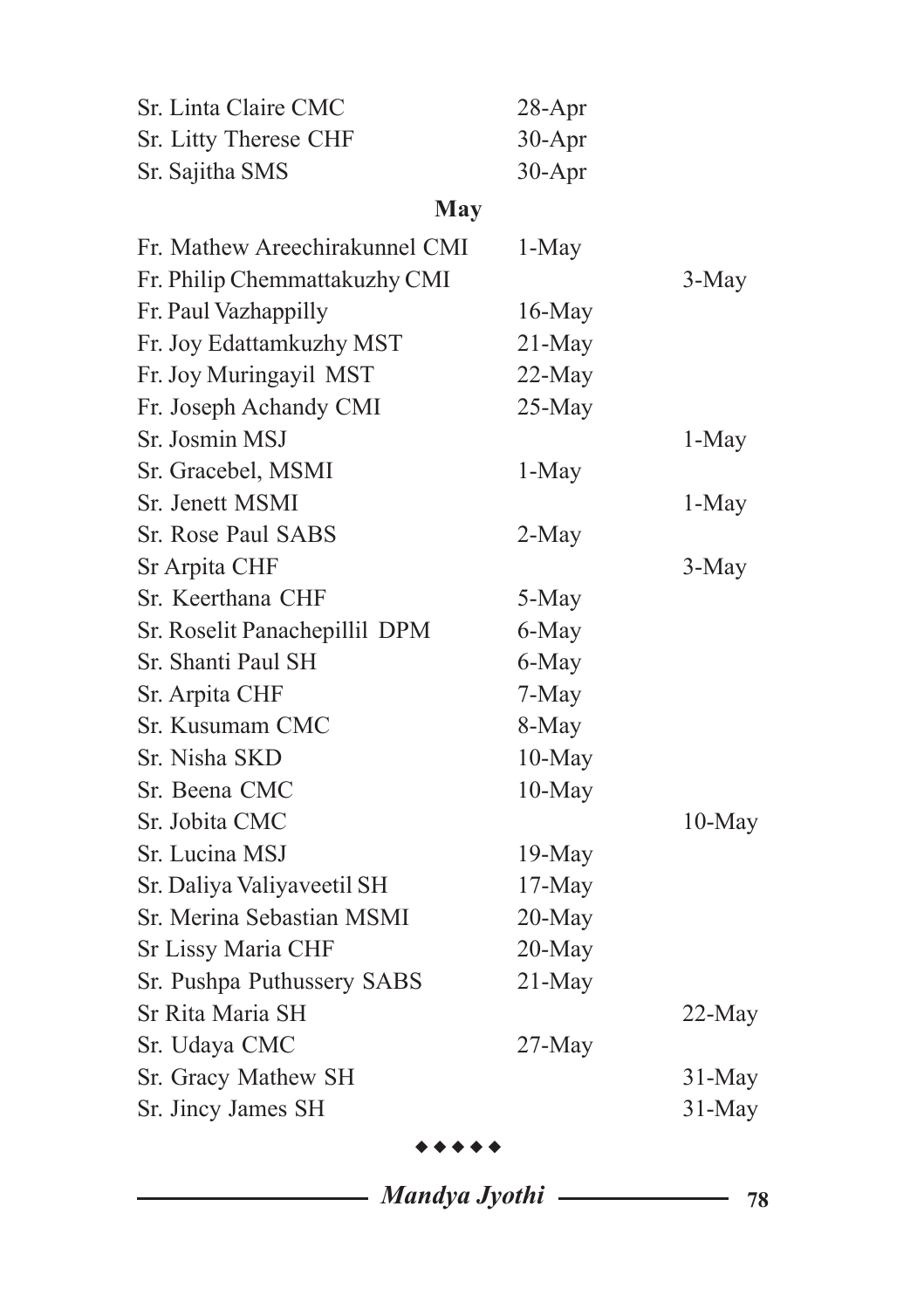# $X<sub>•</sub>$  അറിയിഷുകൾ

ഒരു സുവർണ്ണാവസരം... 4-ാം ദേശീയ ഹിന്ദി ബൈബിൾ കൺവെൻഷൻ - "ദിവ്യജ്യോതി 2014" ജൂൺ 1 മുതൽ 6 വരെ ഡിവൈൻ റിട്രീറ്റ് സെന്റർ, മുരിങ്ങൂരിൽ വെച്ച് നടത്തപ്പെടുന്നു. ഈ സുവർണ ദിനങ്ങളിൽ രണ്ട് ധ്യാനങ്ങൾ ഒരേ സമയത്ത് നടത്തപ്പെടുന്നു. ഒന്ന് പ്രായപൂർത്തിയായവർക്കും മറ്റൊന്ന് യുവജനങ്ങൾക്കും. ധ്യാനത്തി ലേക്ക് വളരെ പ്രത്യേകം ക്ഷണിക്കുന്നു.

Address

The Director, Divine Retreat Centre Muringoor P.O Chalakudy - 680309 Kerala Ph: 0480 - 2708098

# **XI. BISHOP'S DIARY**

### **October 2013**

| 12        |               | Came back from Germany                                                                                                                                                 |
|-----------|---------------|------------------------------------------------------------------------------------------------------------------------------------------------------------------------|
| $12-16$ : |               | Gave retreat to CMI priests of St. Thomas CMI<br>Province, Kozhikode at Dharsana, Thalipramba.                                                                         |
| 16        | t.            | Evening, Celebrated Holy Mass at Mahe Church for the<br>Feast of St. Therese of Avila.                                                                                 |
| 19        | t.            | Evening - Blessed the new convent of Presentation<br>sisters at T. Narasipura and celebrated Holy Mass there.                                                          |
| 20        |               | Visited some families at T.Narasipura and<br>Chamarajanagar together with Fr. Augustine Ambasserry<br>O Praem.                                                         |
| 21.       | $\mathcal{L}$ | Afternoon, met the Neo Catechumanate team from Ban-<br>galore at Hinkal and had meeting of the central committee<br>for the conclusion of the year of faith at Hinkal. |
| 23.       |               | The new Prelate of the Norbertine Canonry, Rev. Fr.<br>Vincent Mattummel OPraem visited the Bishop and they<br>had a meeting.                                          |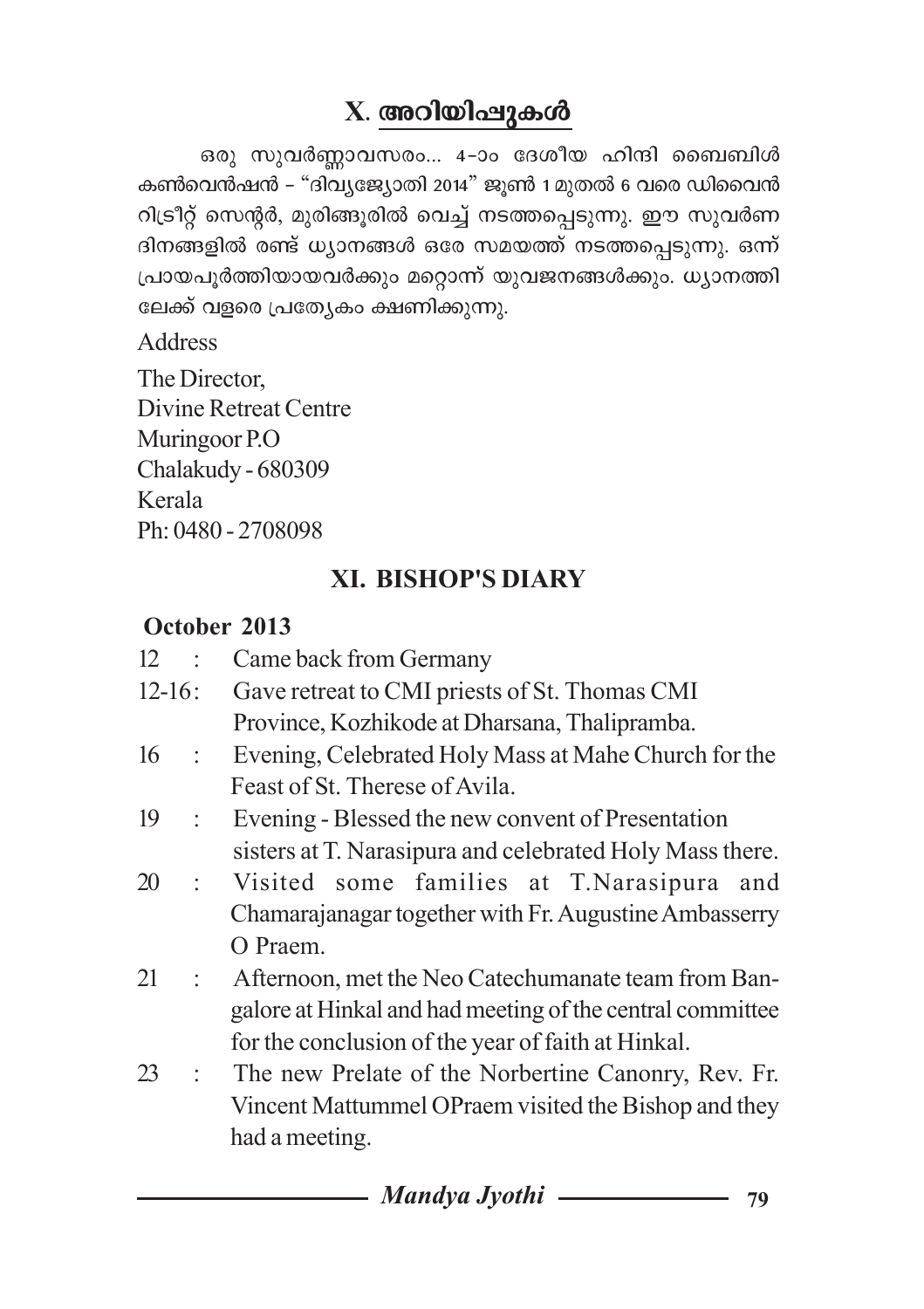- 24 : Rev. Fr. Joseph Narikuzhy from UK visited the bishop and they went together to Mysore to visit certain institutions.
- 25 : Bishop went to Arakuzha
- 26 : Morning gave baptism to two children of his relatives and in the afternoon participated in the Arakuzha Forane AKCC Meeting.
- 27 : Morning Celebrated Holy Mss at Vazhakulam Forane Church for the children and visited certain families of relation; Evening went to Kottayam and visited the Generalate of the Sacred Heart Sisters and gave a talk to the junior sisters there; and went to St. Thomas Ap. Seminary, Vadavathoor and after the supper addressed the staff and students of the seminary.
- 28 : Celebrated Holy Mass in the Seminary and on the way back to Mandya visited The Archbishop's House at Trichur.
- 30 : Morning -we had the Curia Meeting and afternoon we had the Finance Council Meeting.
- 31 : Evening Celebrated holy Mass at Hallikerehundi and participated in the Silver Jubilee Celebration of Sr. Ligi Maria FCC.

### **NOVEMBER 2013**

- 2 : Participated in the Endowment distribution function at Muttuchira in memory of CMI fathers from Kakkanatt family.
- 4-8 : Gave retreat to the MST fathers of Sangli Mission at Kohlapur, Maharashtra.
- 10 : Conclusion of the Year of Faith Celebration at Hinkal and participated in the triple jubilee celebration of Archb. George Valiamattam organized by the Diocese of Mandya at Hinkal.
- 11 : Evening went to Karackamala and prayed office for the deceased Father of Fr. Sebastian Puthen.
- 12 : Went for the funeral of Mr. Issac pudusserry, father of Sr. Lissy Issac SH at N.R. Pura.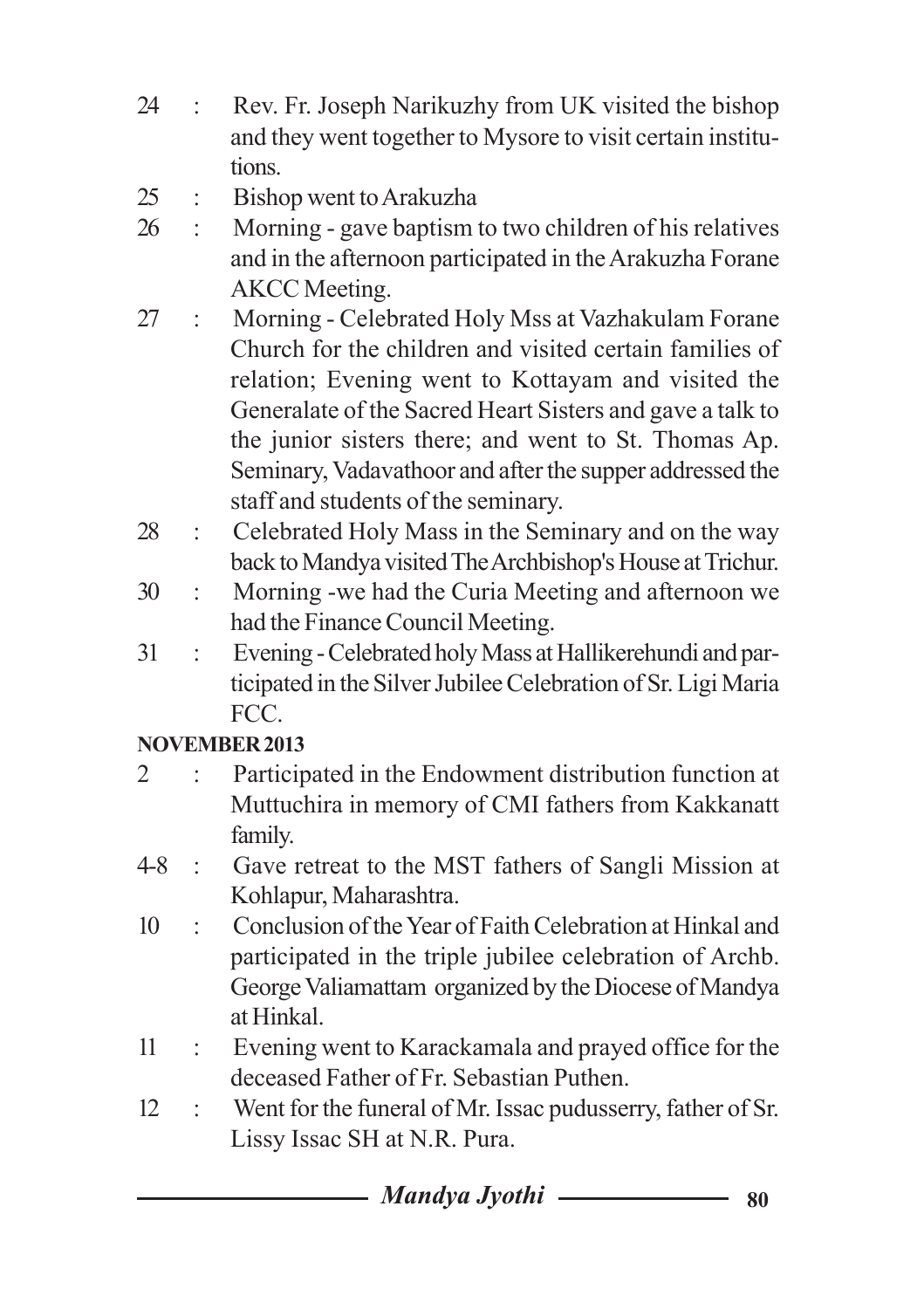- 14 : Participated in the Diamond Jubilee Celebration of the Diocese of Belgaum.
- 16 : By noon visited Most Rev. Dr. Anthonysamy , Bishop of Chikamagaluru together with Fr. Garvasis Mattom and in evening visited certain families in the Hassan parish and had a meeting with the parish council members.
- 17 : Morning celebrated Holy Mass at Rajeev Nursing College for the parish Community and nursing students and in the Evening participated in the lamp lighting ceremony of Rajeev Nursing College as Chief Guest.
- 18 : Morning went to N.R. Pura for the burial of Mr. Joseph Chakiyathmooda, father Rev. Fr. Babu Chakiyath.
- 19 : In the evening participated in the concluding celebration of the year of Faith at Mysore of the Diocese of Mysore.
- 20 : Went to Mananthavady to participate in the 15th death anniversary of Adv. Chathkutty and distributed the Endowments in his name.
- 23 : Went to Kaniyambetta to participate in the Ambalathinkal Kudumbayogam; celebrated Holy Mass and presided over the meeting; in the afternoon went to Erumapetty parish of Trichur Diocese.
- 24 : Celebrated Holy Mass at Erumapetty parish and made mission appeal for the diocese. Evening inaugurated the youth representative meeting there.
- 25 : Morning celebrated Holy Mass at Mylellumpara and blessed the new house of Mr. Thomas Kallattil.
- 26-27 : Attended the inter diocesan clergy meeting at Belthangady.
- 28 : Before noon conferred the Holy Orders of Karoya, Heupadiakna nd Diaconate to Bro. Sunny Koovackal and Heupadiakona and Diaconate to Bro. Jyobish Naripparayil at Hinkal.
- 30 : Administered the Sacraments of Holy Communion and Confirmation to children of Arattuthara parish and in the afternoon participated in the jubilee celebration of Arch. George Valiamattam at Thalasery.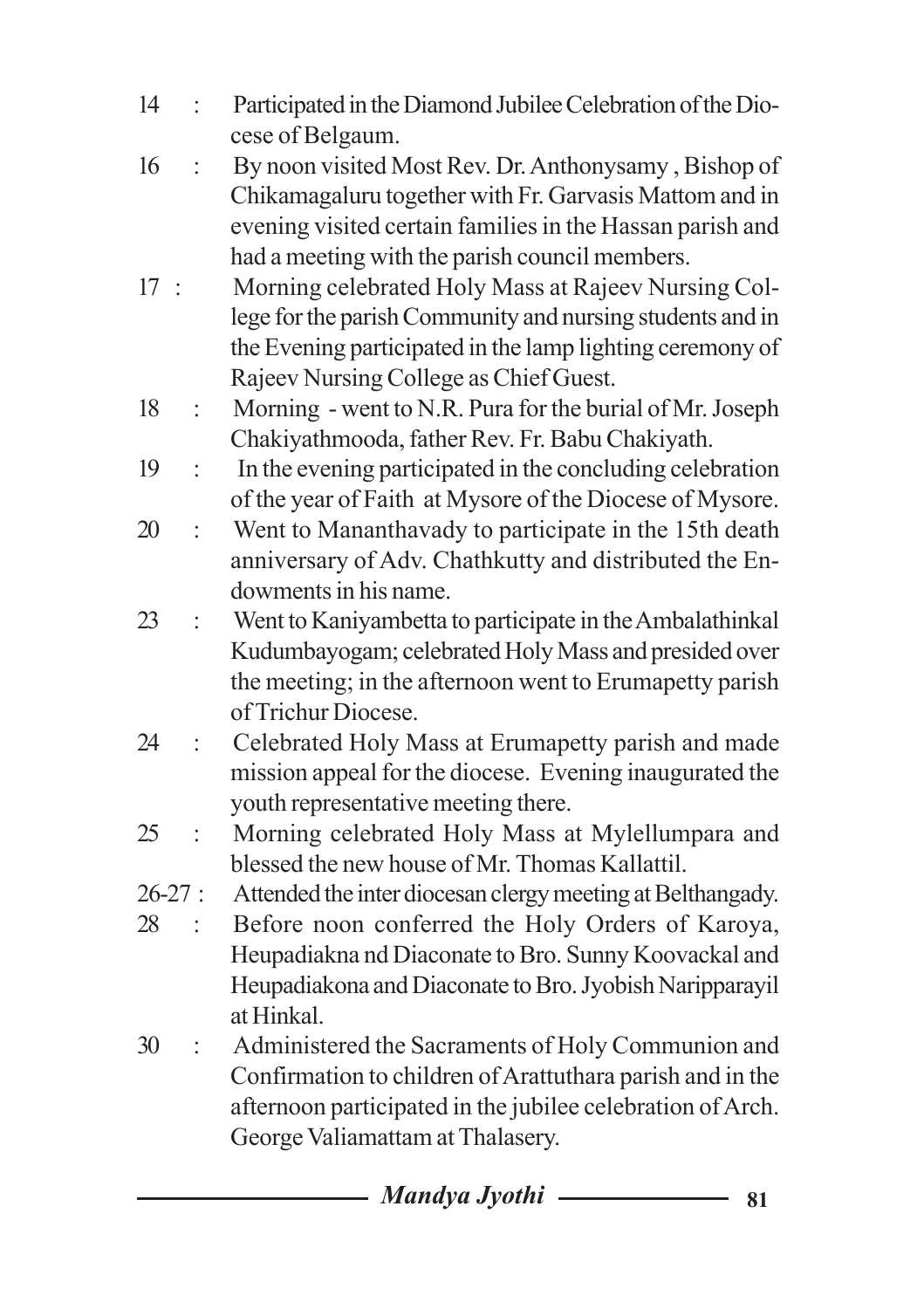# **December 2013**

- 3 : Bishop had an interview with the Goodness T. V. team at Bishop's House.
- 4 to 7: Visited different mission stations and institutions.
- 5 : Presided over the school anniversary at Arekere.
- 8 : Morning gave minor orders to Brothers f St. Camillus and Norbertines at Upasana, Bangalore and in the evening participated and gave away prizes at the Quiss competition program at Christ School, Bangalore.
- 9-10 : visited again mission stations and institutions. 11: presided over consulters meeting and curia meeting.
- 13 : Presided over the Capping ceremony of the Nursing students at San Jose Hospital, Mandya.
- 14 : Presided over the Inter Religious Christmas Celebration at Hinkal organized by the Commission for Inter religious dialogue and Ecumenism.
- 15 -16: visited Hanbal, Gochegundi, Heggade, Hassan and Kandali parishes.
- 20 : Visited Hunsur, Koppa, Periyapatna and participated in the anniversary of La Salete School at Hunsur.
- 21 : Presided over the school anniversary at Ragimuddanahalli.
- 22 : Celebrated Holy Mass at Sikkaripura in the morning and visited Anchechittinahalli and Cheekkanahalli mission stations.
- 23 : Evening participated in the Christmas celebration at Honnammanakate.
- 24 : Night had Christmas Holy Mass at Hinkal.
- 25 : Evening participated in the Christmas celebration at Sikkaripura.
- 26 : Participated in the Christmas Celebration of Jyothir Vikasa at Bishop's House. After noon went to Mananthavady and visited Norbert Priory and stayed there.
- 27 : Conferred Priestly Ordination on Dn. Blesson Thundiyil CMI at Edathotty and visited the house of Dn. Augustine Tharayil at Vattiyara.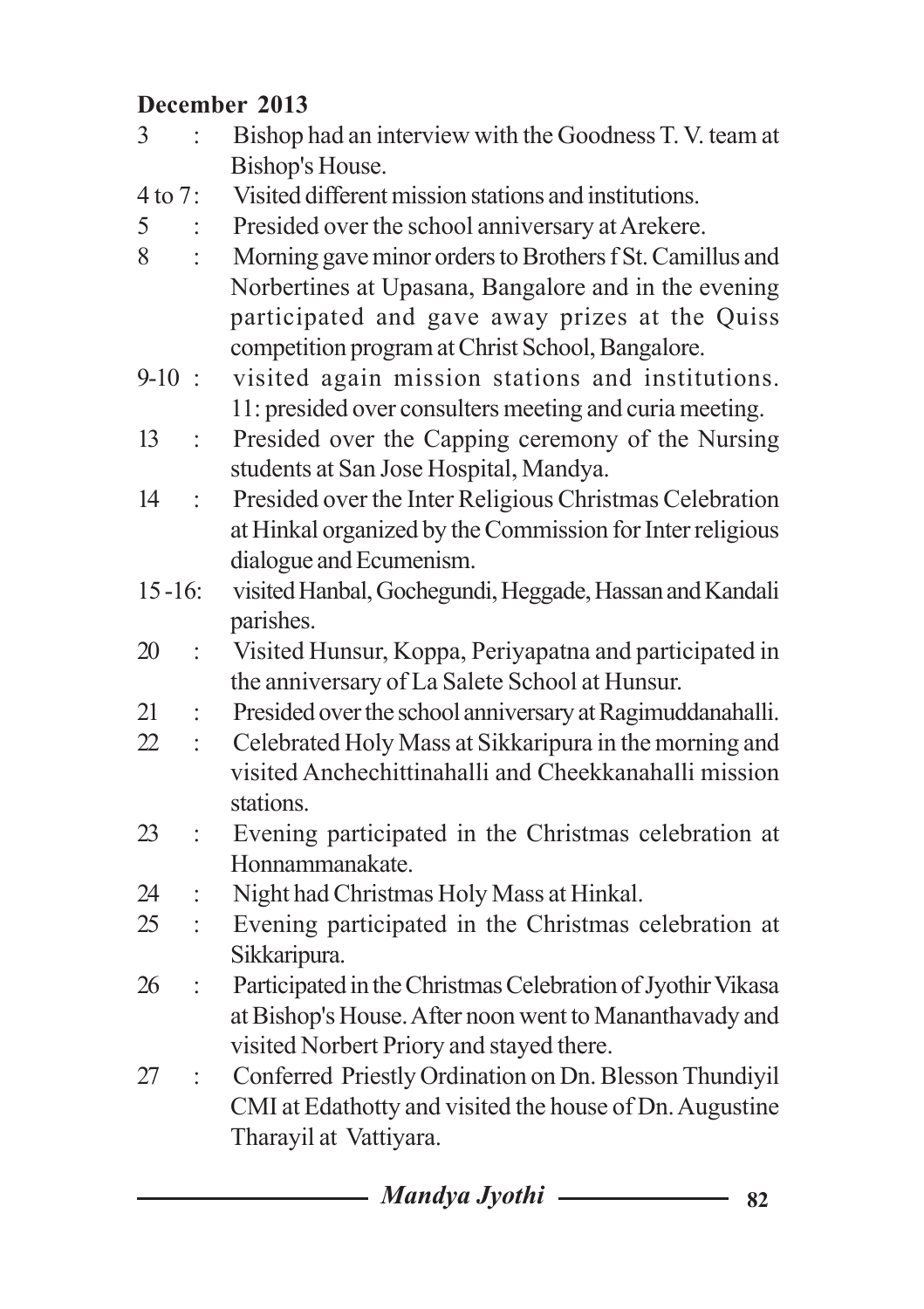- 28 : Conferred the Holy Order of priesthood on Dns. Thomas Konickal CST and Shinto Parayankunnel MSFS at Thomapuram
- 29 : Conferred Priestly Ordination on Dn. John Parathanal VC at Puthuserikadavu and visited the house of Dn. Arackakunnel at Arinchermala, home for the old aged at Panamaram and went to Ben Hill Ashram at Kunnoth and stayed there.
- 30 : Conferred Priestly Ordination to Dn. Joice Peedikayil CST at Angadikadavu and visited Rev. Fr. George Moolayil at Chungakunnu and stayed there.
- 31 : In the morning visited Ottaplavu parish and the house of Bros. Jomet and Amal; in the afternoon conferred Priestly Ordination on Dn. Thomas Thennattil at Ambayathode.

### **2014 January:**

|  | Offered Holy Mass and participated in the Golden jubilee |
|--|----------------------------------------------------------|
|  | of Sisters at SABS Provincial house at Kiliyanthara.     |
|  | In the evening offered Holy Mass at Manioora in connec-  |

- In the evening offered Holy Mass at Manjoora in connection with the Golden Jubilee of the Parish.
- 4 : Participated in the KRST meeting and Charismatic youth training programe at Bhadravathi.
- 5 : Participated in the monthly recollection at Santhome, Mandya and in the evening attended the Agenda committee of pastoral Council.
- 6 : Celebrated Holy Mass at St. Magi Church at Muvattupuzha.
- 7-11 : Participated in the Bishops Synod at Kakkanad.
- 12 : Offered Holy Mass at St. Jude's Church, Panamaram.
- 13 : Participated in the nursery School anniversary at Cheekkanahalli.
- 14 : Participated in the funeral service of Mr. P.O. Mathew, Puthiyampuram at Chennalode.
- 15 : Morning gave First Holy Communion and Confirmation to children at Ragimuddanahalli
- 16 : In the morning went for the funeral of Sr. Anni Joseph SH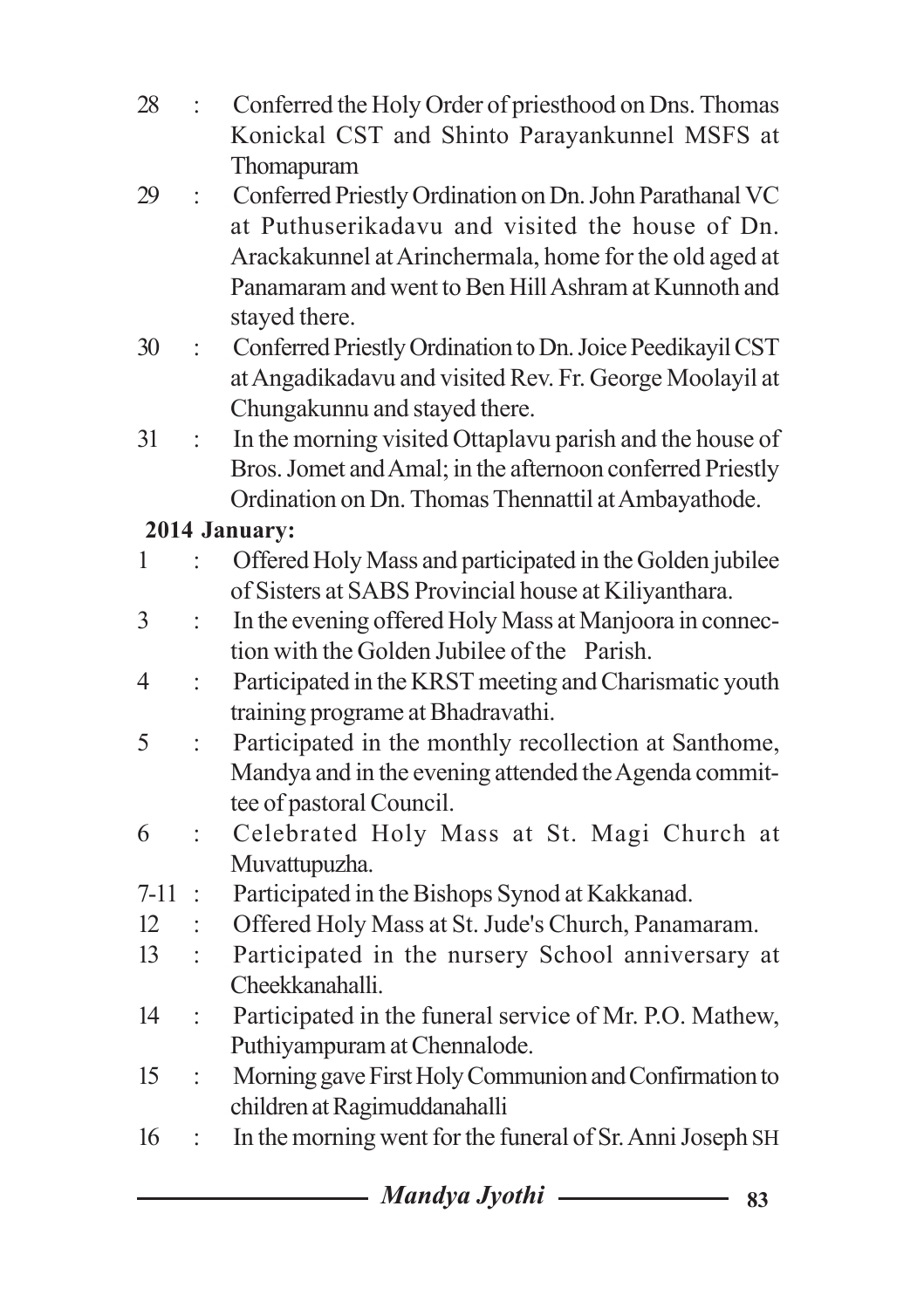at Dwaraka and in the evening participated in the school anniversary at Guthalu.

- 18 : Participated in the funeral service of Msgr. Joseph Kaniyamattam at Dwaraka.
- 19 : Offered holy mass at Hinkal for the Parish feast day.
- 21 : Evening participated in the Holy Mass and in the reception given to Bishop Thottamkara CM from Ethiopia at Belvady, Mysore.
- 22 : Conferred Holy Communion and Holy confirmation to children at Payyampally.
- 24 : Participated in the Seminar for Priests at Hinkal led by Rev. Fr. Joseph Thondiparambil.
- 25 : Morning presided over the Diocesan Pastoral Council Meeting and in the Evening offered Holy Mass at N. R. Mohalla for the parish feast.
- 26 : Offered Holy Mass at Jeevan Jyothi, Ganjam in the morning and afterward gave talk to youths in retreat at Teresian College, Mysore.
- 29 : In the evening participated in the blessing of Jyothir Vikasa Office at Mandya by Bishop Lumen Monteiro of Agarthala and Chairman of Caritas India.
- 30 : In the afternoon presided over the meeting of School managers held at Bishop's House, Mandya.

### **2014 February:**

- 1 : In the evening offered Holy Mass for the feast of St. Alphonsa at Kankanady, Mangalore and conferred First Holy Communion and Confirmation to children there. 2: Participated in the monthly recollection at Bishop's house, Mandya and in the evening attend the parish council meeting at Hassan with VG and procurator.
- 4 : went to Ernakulam and took part in the class mates gathering at Ashirbhavan, Cochin.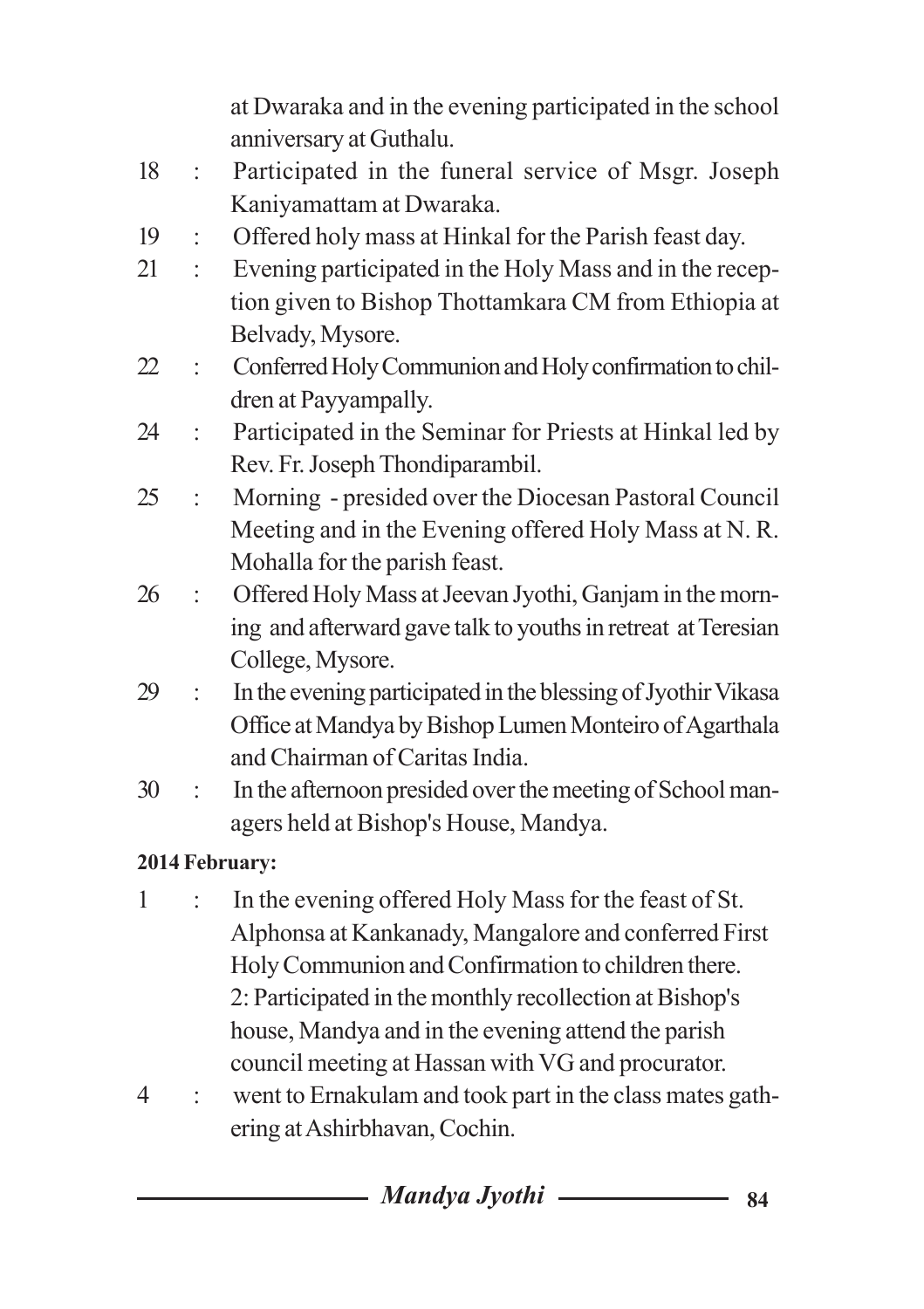| $5 - 12$ : |                | Attended CBCI Plenary Assembly at Palai.                                               |
|------------|----------------|----------------------------------------------------------------------------------------|
| 15         |                | Conferred Holy Order of Diaconate on Bro, Paul                                         |
|            |                | Thattuparambil of Kolping India at Kalenhalli, Mandya.                                 |
| 16         | t              | Morning Participated in the Consecration of the newly built                            |
|            |                | Santhome Church at Hulimav, Bangalore and in the after-                                |
|            |                | noon took part in the Church Consecration of Varadana                                  |
|            |                | Church at Kalkkere, Bangalore.                                                         |
| 17         |                | offered Holy Mass at Hinkal, inaugurated CSI priests                                   |
|            |                | retreat at Hinkal, and participated in the Karunnyanidhi                               |
|            |                | governing body meeting at Hinkal.                                                      |
| 18         |                | Blessed the newly built Social Service Centre of Pre-                                  |
|            |                | sentation Sisters at T. Narasipura.                                                    |
| 19         |                | Participated in the marriage golden Jubilee celebration                                |
|            |                | of Mr. Joseph and Aniyamma Kottarathil at Nadavayal                                    |
|            |                | and visited the sick mother of Bro. Rijosh at Thariode                                 |
|            |                | and stayed there.                                                                      |
| 20         | $\ddot{\cdot}$ | offered Holy Mass at SH Convent Thariode and conducted                                 |
|            |                | the betrothal of Shilpa Vadaparambil at Nilambur.                                      |
| 21         |                | Afternoon took part in the KRCBC meeting at St.                                        |
|            |                | Peter's Seminary, Malleshwaram, Bangalore.                                             |
| 22         |                | Evening, offered Holy Mass at Good Shepherd Church at                                  |
|            |                | Ripponpett, Shimoga, in connection with the                                            |
|            |                | Silver Jubilee of the parish.                                                          |
| 23         |                | Before noon offered Holy mass for the parish feast at                                  |
|            |                | Heggade and in the evening blessed the house of Mr. Joy                                |
|            |                | Antony at Mysore.                                                                      |
| 24         |                | Offered Holy Mass at Poroor, Waynad.                                                   |
| 27         |                | Offered Holy Mass at Thandavapura for the Centenary                                    |
|            |                | Celebration of Holy Family Congregation and in the                                     |
|            |                | evening participated in the silver jubilee celebration of SKD<br>sisters at Thonichal. |
|            |                |                                                                                        |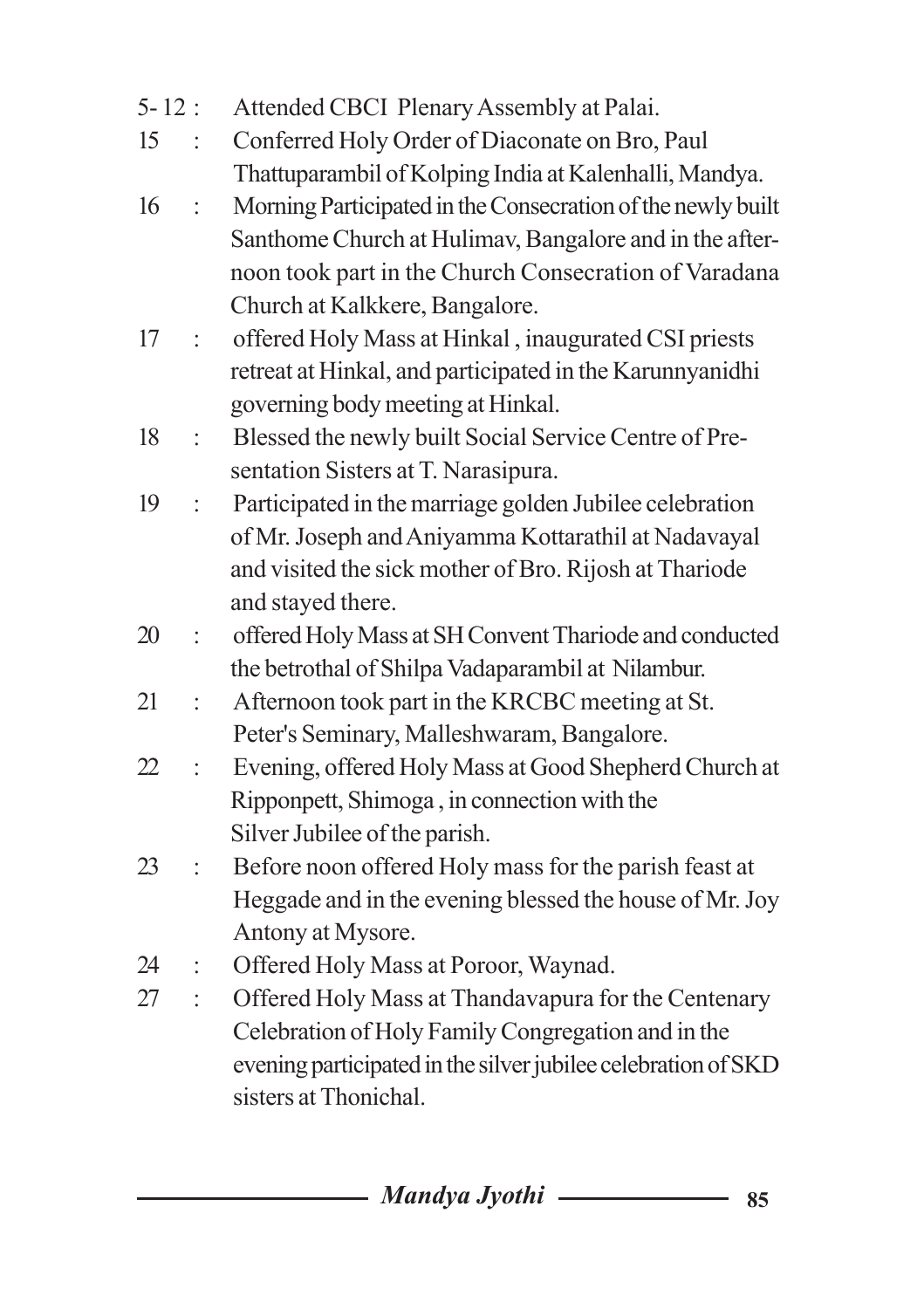#### **BISHOP'S PROGRAMME**

# **2014 March**

- 1 : Evening. Talk at Convention, St. Joseph's Cathedral, Mysore.
- 2 : Morning, Holy Mass at Hinkal and inauguration of one day couples seminar at Hinkal and message to Youth seminar at Mount Carmel, N. R. Mohalla, and Monthly recollection at Santhome, Mandya.
- 3 : Evening, Ash Wednesday ceremonies at Hinkal.
- 11 : to USA

### **2014 April**

- 16 : Coming back from USA, evening blessing of Muron Oil at Hinkal.
- 17 : Maundy Thursday at Hinkal
- 19 : Holy Mass at N. R. Mohalla, Mount Carmel Church. Night, Easter services and Holy Mass at Hinkal.
- 20 : Easter Sunday.
- 21 : First Holy Communion at Gundlupet.
- 22 : Final Profession and Jubilee celebration of SH sisters at SH Generalate at Manganam, Kottayam.
- 23 : Jubilee celebration of Fr. Vincent Pudussery at N. R. Pura.
- 24 : St. George's Feast Day.
- 26 : Diocesan Day celebration at Hinkal, Mysore.
- 27 : First Holy Communion and Confirmation at Prashanthigiri and baptism at Dwaraka
- 28 : Ordination of Dn. Sunny Sebastian Koovakal at Fathimapuram, Kuravilangad.
- 29 : Ordination of Dn. Jyobish Naripparayil at Padichira.
- 30 : Ordination of Dn. Aneesh Kanjirathinkal SAC at Paisakkary.

# **2014 May:**

- 1 : Ordination of Dn. Joyson Kizhakkel at Rajagiri.
- 3 : Centenary Celebration of Holy Family Congregation at Kuzhikkatussery , Chalakudy.
- 4 : First Holy Communion and Confirmation at Chaippankuzhy, Chalakudy.